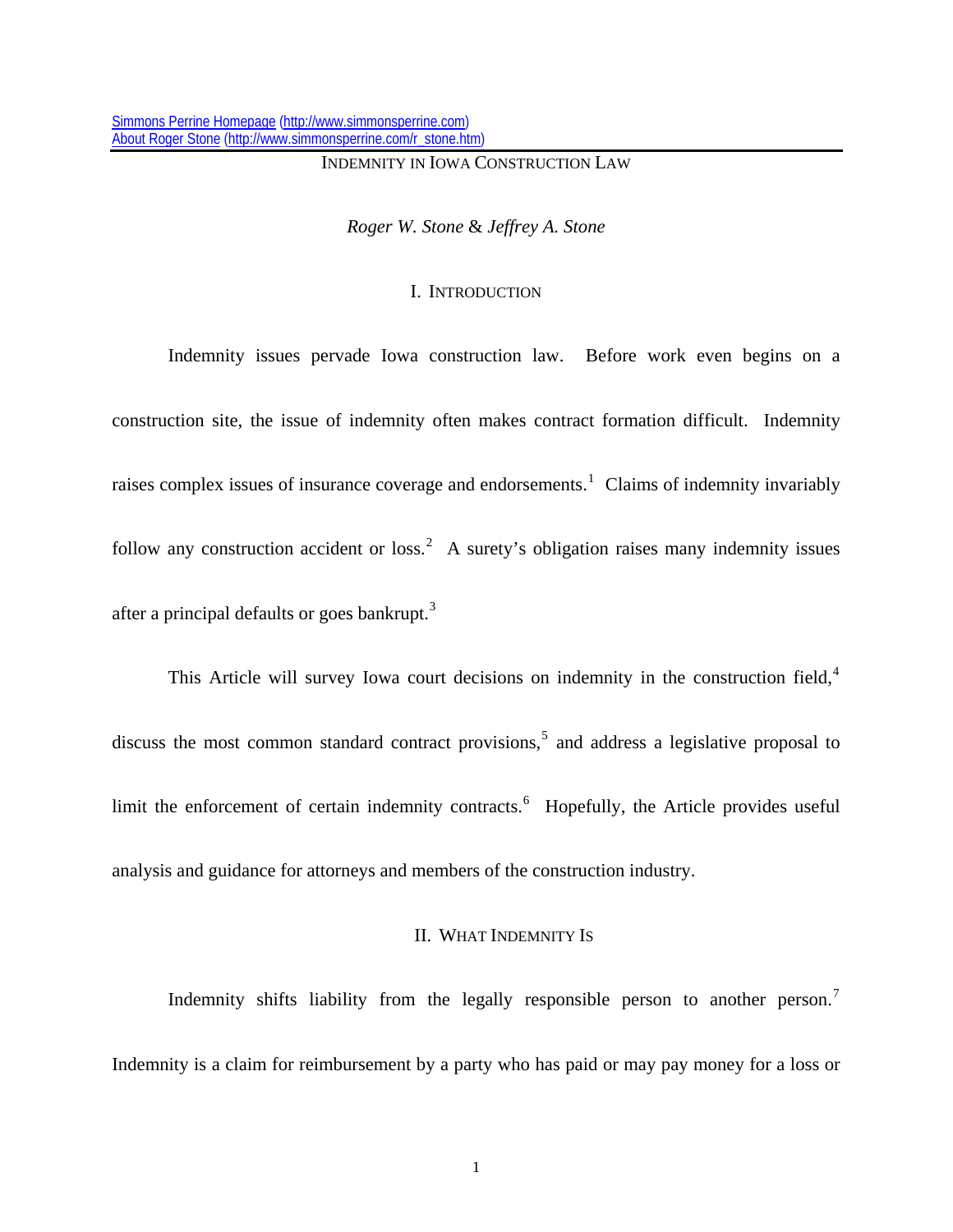liability against a party who should reimburse the payor because of an agreement, relationship, or  $duty.<sup>8</sup>$  $duty.<sup>8</sup>$  $duty.<sup>8</sup>$ 

Indemnity's roots are grounded in principles of equity.<sup>[9](#page-97-1)</sup> The Iowa Supreme Court has recognized a civil action for common law indemnity<sup>[10](#page-97-1)</sup> based on equitable principles:

Indemnity, a form of restitution, is founded on equitable principles; it is allowed where one person has discharged an obligation that another person should bear; it places the final responsibility where equity would lay the ultimate burden.<sup>[11](#page-97-1)</sup> Indemnity is implicated when a person discharges another's duty:

A person who, in whole or in part, has discharged a duty which is owed by him but which as between himself and another should have been discharged by the other, is entitled to indemnity from the other, unless the payor is barred by the wrongful nature of his conduct. $^{12}$  $^{12}$  $^{12}$ 

Considerations of equity, justice, and fairness course throughout the courts' discussions of indemnity: $13$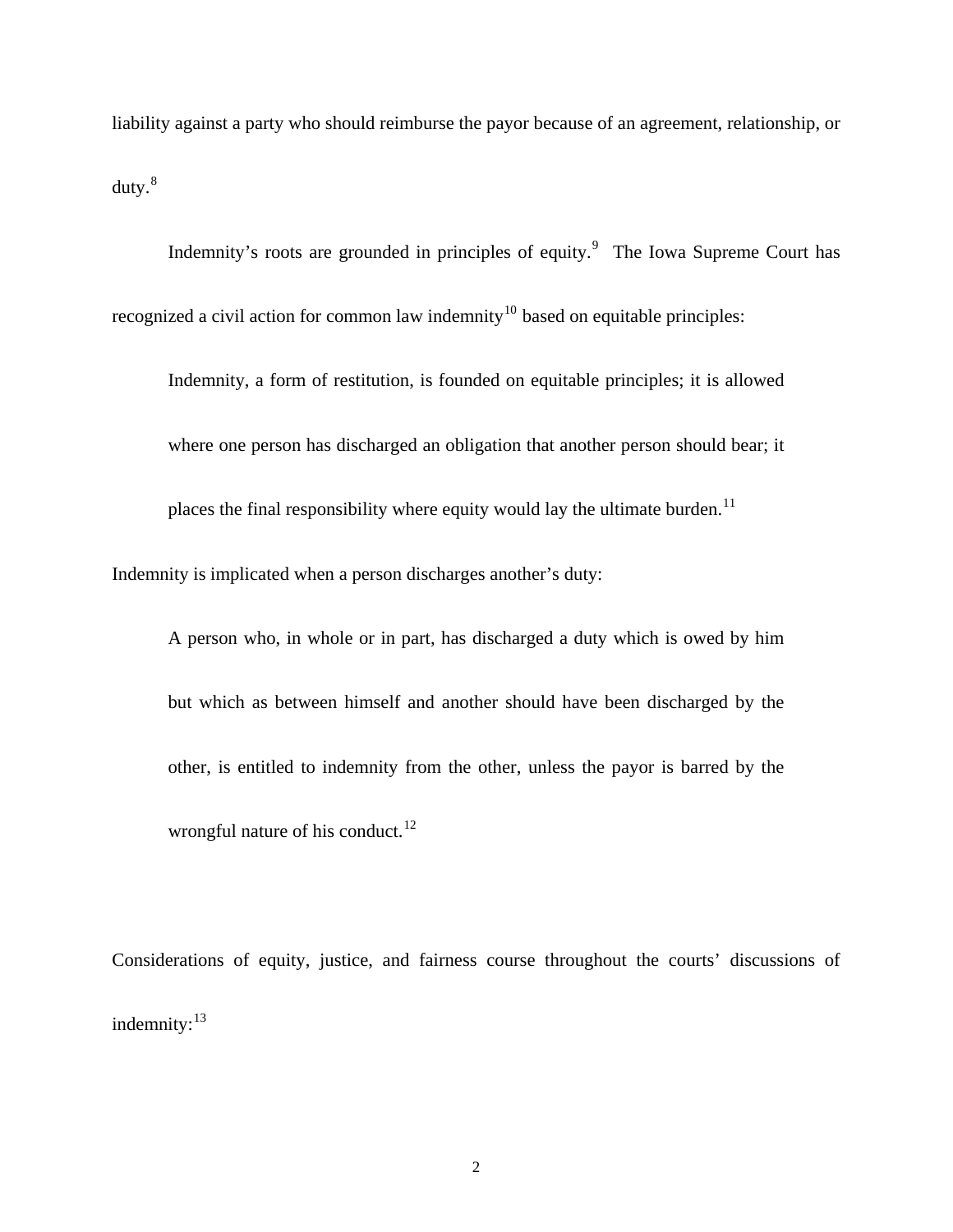The unexpressed premise has been that indemnity should be granted in any factual situation in which, as between the parties themselves, it is just and fair that the indemnitor should bear the total responsibility, rather than to leave it on the indemnitee or to divide it proportionately between the parties by contribution. It is sometimes said that a right to indemnity arises when the indemnitor owns an independent duty to the indemnitee. This may prove to be nothing more than a way of stating the problem (when is the duty owed?), but it happens to be true in some of the instances . . . in which the indemnitee would have an action of tort against the indemnitor, irrespective of a right of indemnity.<sup>[14](#page-97-1)</sup>

The recent unpopularity of indemnity stems from the shifting of liability to persons because of the express terms of a contract, which may, in certain circumstances, produce results that appear contrary to the traditional principles of fairness or justice which gave rise to indemnity.

#### III. WHAT INDEMNITY IS NOT

Indemnity and contribution are distinct remedies.<sup>[15](#page-97-1)</sup> Contribution is when the parties responsible for a loss share its liability.<sup>[16](#page-97-1)</sup> Indemnity shifts the entire liability from one legally responsible person to another.<sup>[17](#page-97-1)</sup> "Contribution is based on concurrent negligence of the parties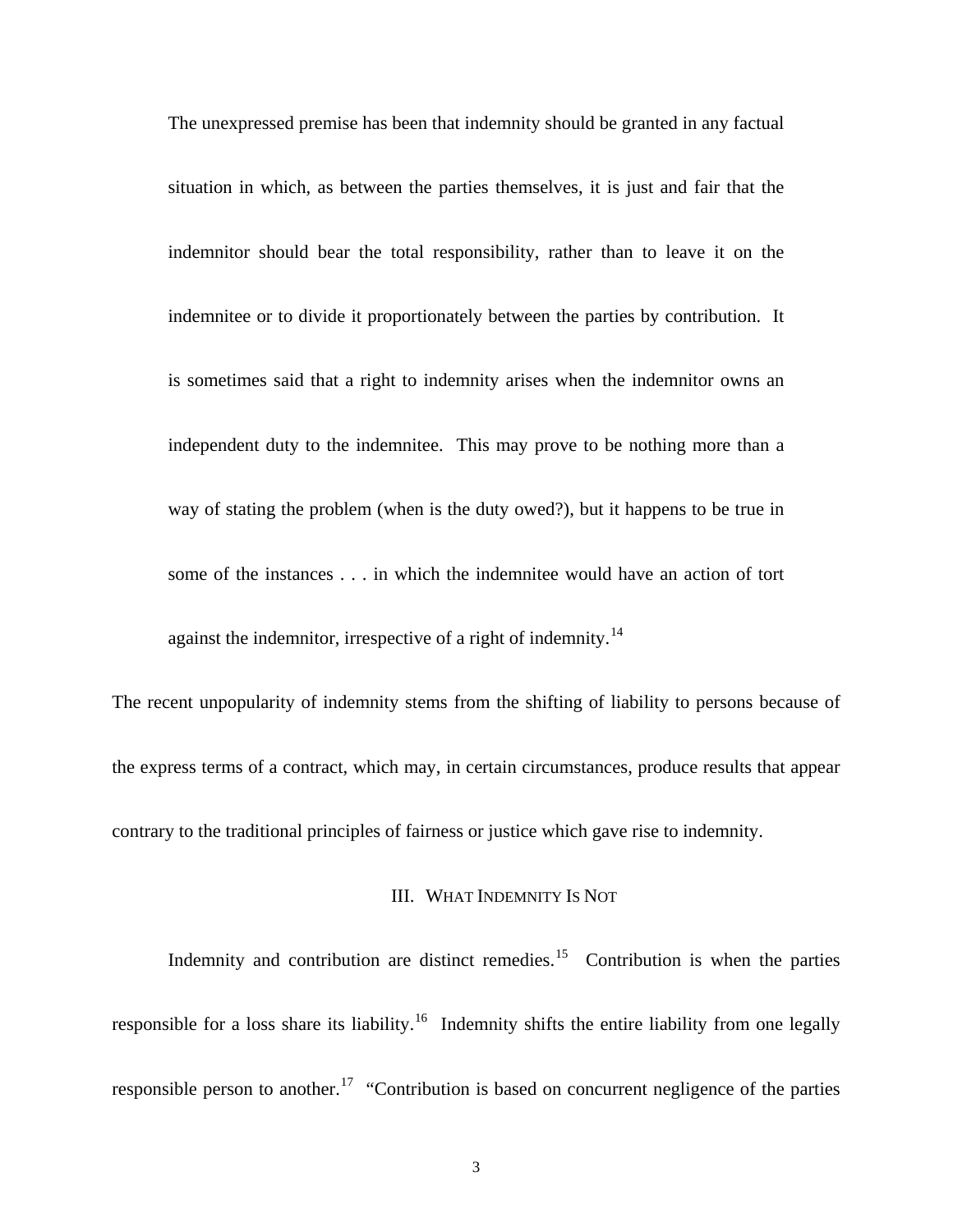toward the injured party,"<sup>[18](#page-97-1)</sup> and before there can be contribution among tortfeasors, there must be tortfeasors.<sup>[19](#page-97-1)</sup> Contribution requires common liability to the injured party.<sup>[20](#page-97-1)</sup> Where the parties have no common liability, there can be no right of contribution.<sup>[21](#page-97-1)</sup> Indemnity, on the other hand, does not require common liability and is permitted in circumstances where there is no common liability to injured party, provided there is an agreement, relationship, or duty between the indemnitor and indemnitee that allows indemnity.<sup>[22](#page-97-1)</sup>

 "'[A] third party's action for indemnity is not exactly for "damages" but for reimbursement,"<sup>[23](#page-97-1)</sup> although this seems to be a distinction without a difference. The indemnitor receives no consolation by calling the money paid to the indemnitee "reimbursement" or "restitution" rather than "damages."

A claim for indemnity is also not a claim for breach of contract.<sup>[24](#page-97-1)</sup> A claim for breach of contract is separate and distinct from a claim for indemnification.<sup>[25](#page-97-1)</sup> The plaintiff may choose between the claims or include both in the same action.<sup>[26](#page-97-1)</sup> A contract claim requires proof of a breach of a contractual duty and proximate cause of the claimed damages,  $27$  while an indemnity claim has other elements, including the requirement that the indemnitee is liable for the underlying claim.<sup>[28](#page-97-1)</sup>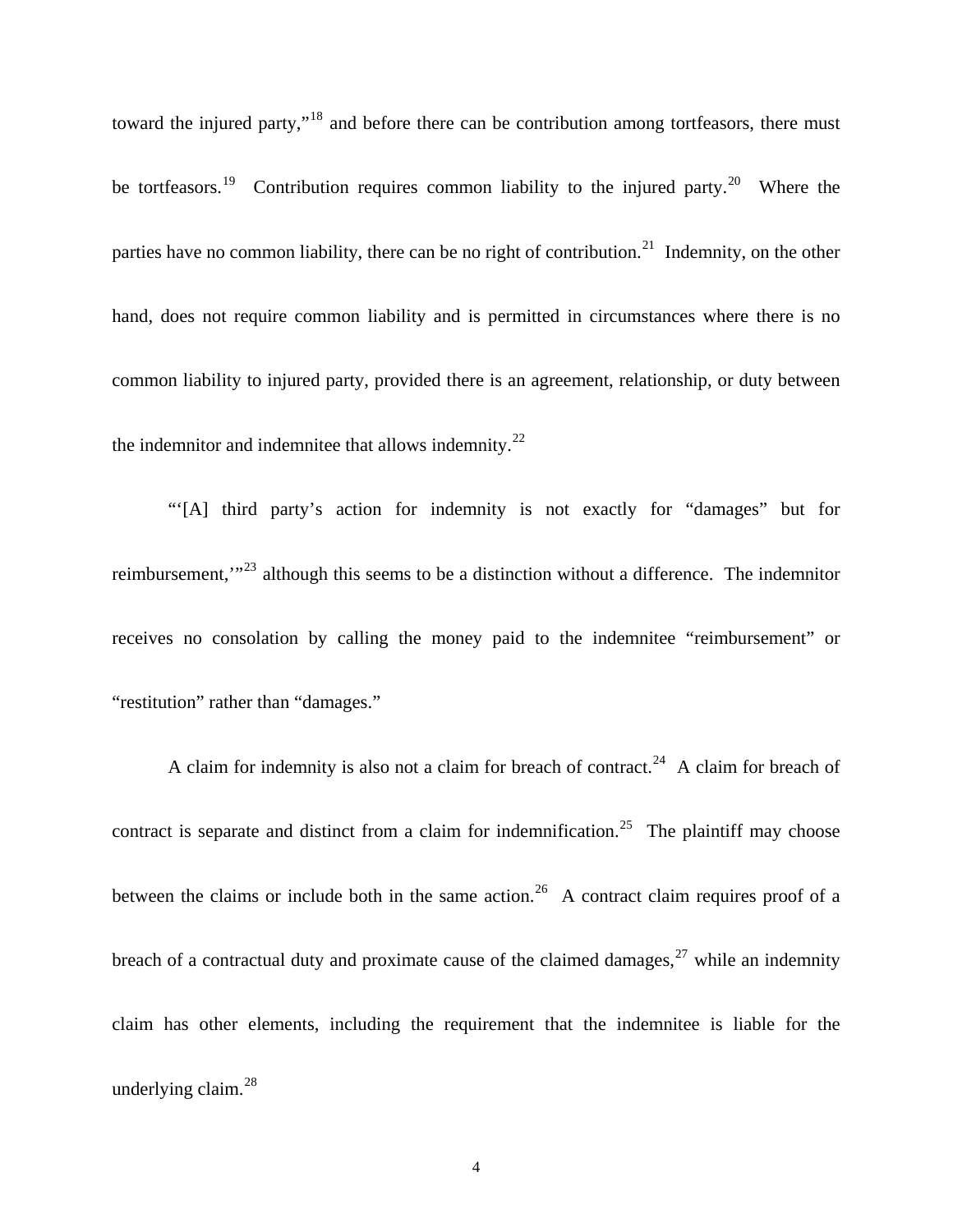A right to indemnification is not a "promise to pay."[29](#page-97-1) Unless modified by contract, the indemnitee's liability generally must be fixed first by settlement or judgment.<sup>[30](#page-97-1)</sup>

## IV. BASIS FOR INDEMNITY

 The Iowa Supreme Court allows indemnity based on the following: "(1) express contract; (2) vicarious liability; (3) breach of an independent duty  $\dots$ ; and (4) primary as opposed to secondary liability."[31](#page-97-1) This Article focuses primarily on express contract and breach of an independent duty, because these claims for indemnity occur most frequently in construction cases.

### V. CONTRACTUAL INDEMNITY

Contractual indemnity is the promise of "'one party (the *indemnitor*) . . . to hold another party (the *indemnitee*) harmless for loss or damage of some kind.<sup>"[32](#page-97-1)</sup> Courts do not disfavor contractual indemnity and will generally enforce it. $33$  The parties need no special words to establish the obligation and it can arise "without specifically expressing the obligation as indemnification."<sup>[34](#page-97-1)</sup> The parties create an indemnification agreement when their words express the "intention by one party to reimburse or hold the other party harmless for any loss, damage, or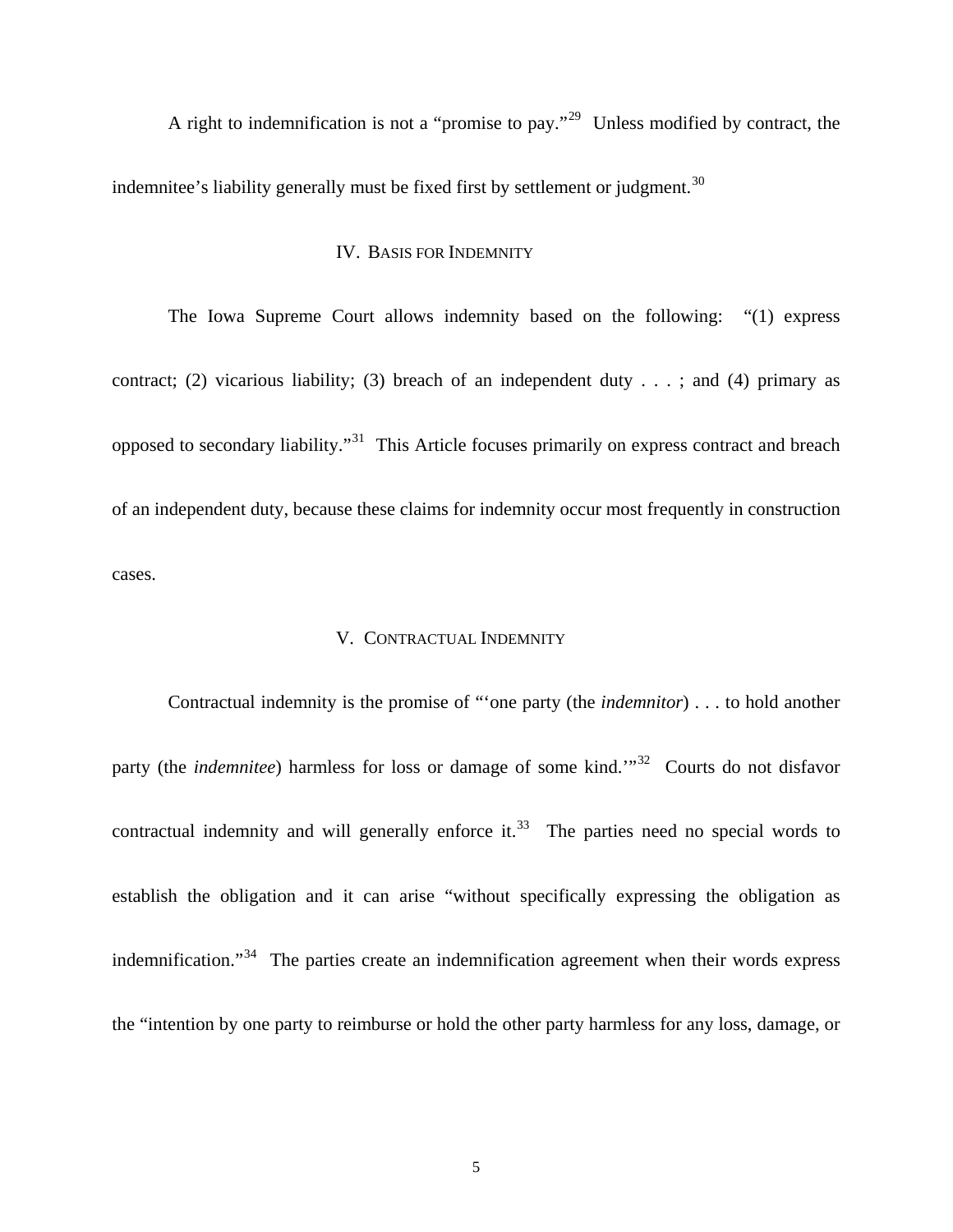liability."<sup>[35](#page-97-1)</sup> As with other issues of contract law, intent is the controlling consideration for whether an indemnity agreement exists.<sup>[36](#page-97-1)</sup>

 Although the Iowa Supreme Court states that it applies "the same rules of formation, validity, and construction [to indemnity contracts] as [to] other contracts,"<sup>[37](#page-97-1)</sup> there are notable exceptions. The first is that contracts for indemnity are interpreted narrowly in favor of the indemnitor.<sup>[38](#page-97-1)</sup> This rule differs considerably from insurance indemnity contracts, which are uniformly interpreted in favor of the insured indemnitee.<sup>[39](#page-97-1)</sup> This apparent contradiction may have more to do with the drafter of the contract than it does with differentiating the industry to which the indemnitor belongs. $40$  A second example of a different rule of interpretation for indemnity contracts is that a party receives indemnification for its own negligence only if there is a clear and unequivocal expression of that intent.<sup>[41](#page-97-1)</sup>

Contractual indemnification can alter the common law concepts of indemnification and impose obligations not otherwise supported by those equitable principles that support indemnification outside of a contract.<sup>[42](#page-97-1)</sup> For example, an indemnification agreement can change the common law rule that prohibits indemnification for voluntary payments.<sup>[43](#page-97-1)</sup> Also, the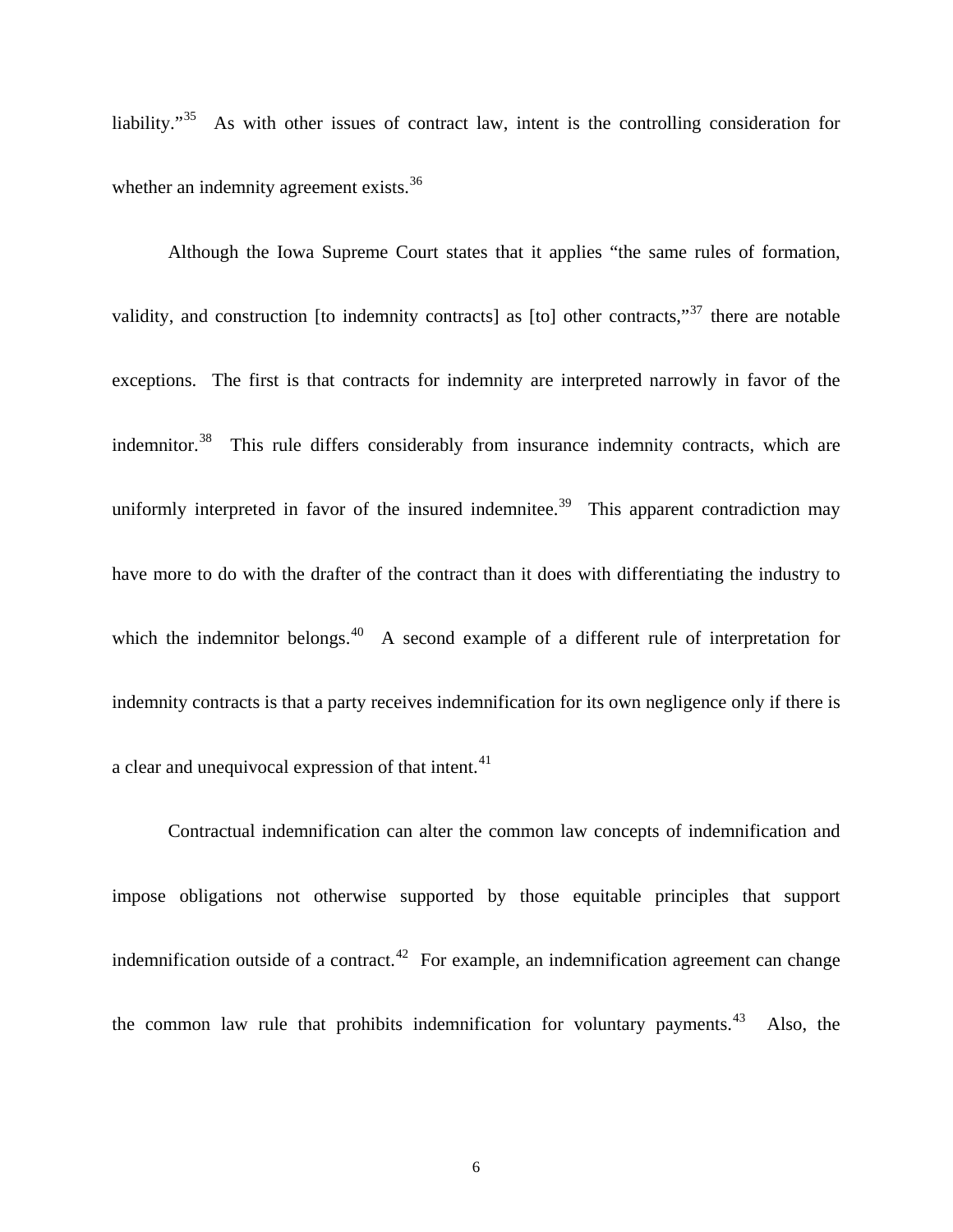prohibition of indemnifying a party for its own negligence may be overcome by clear contract terms.[44](#page-97-1)

### VI. FRAMEWORK FOR RESOLVING CONTRACTUAL INDEMNITY ISSUES

When interpreting and construing<sup>[45](#page-97-1)</sup> an indemnity provision, the Iowa Supreme Court has recognized that the issue should be framed by resolving two questions: "'(1) for whose negligent acts causing damage is indemnity promised? and (2) what is the scope of the area in which indemnity is available?"<sup>[46](#page-97-1)</sup>

## VII. FOR WHOSE NEGLIGENT ACTS?

The first inquiry asks for whose negligent acts is indemnity available.<sup>[47](#page-97-1)</sup> The most common answer is the negligence of the indemnitor and all persons it controls, namely its subcontractors, agents, employees, and other persons over whom it exercises supervision or control.<sup>[48](#page-97-1)</sup> Two significant legal questions may arise in determining for whose negligent act indemnity is available: (1) whose negligence may be imputed to the indemnitor;<sup>[49](#page-97-1)</sup> and (2) when is the indemnitor responsible for the indemnitee's negligence?<sup>[50](#page-97-1)</sup> These questions will be addressed in turn.

# A.*Imputed Negligence*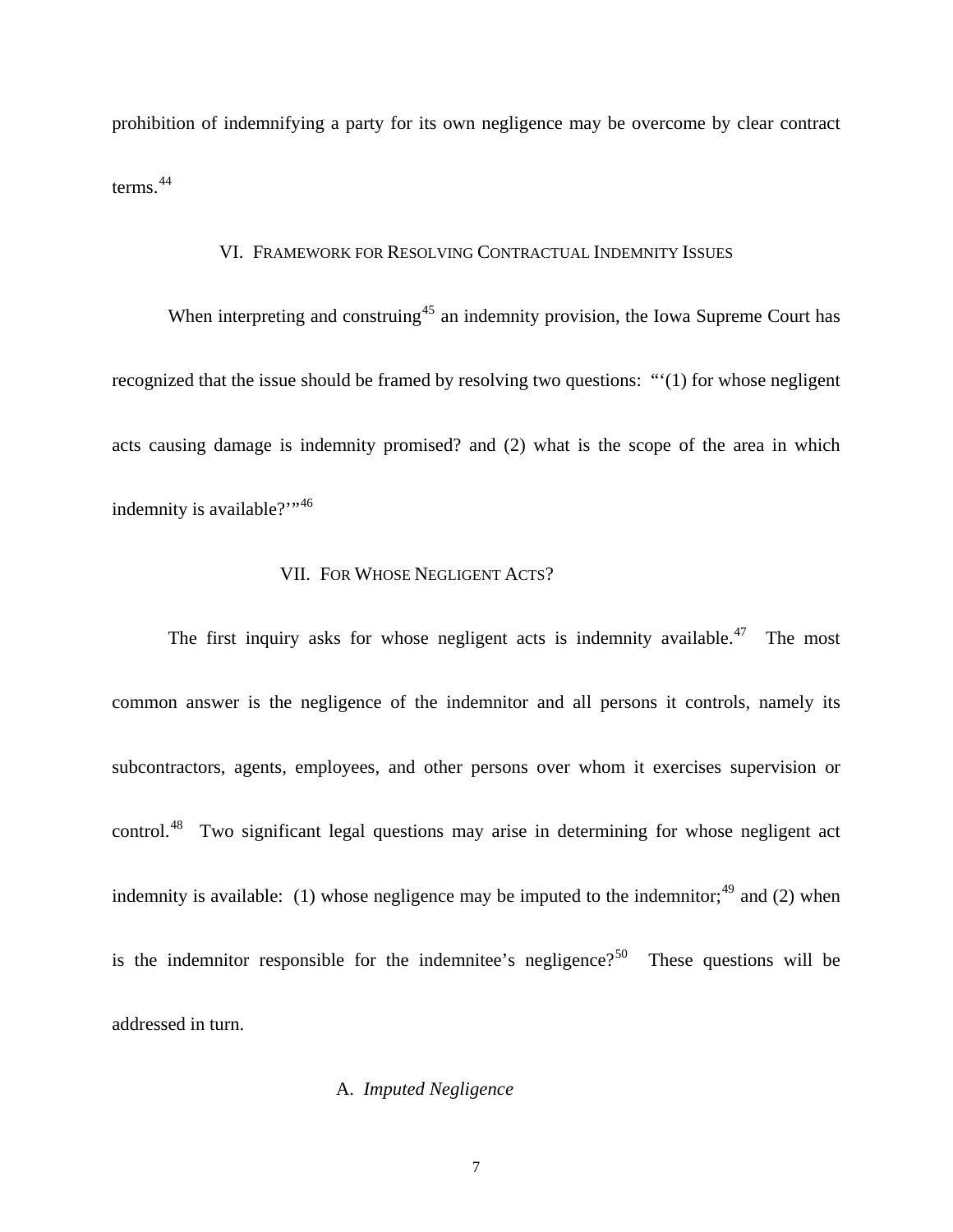A claim for indemnity seeks to shift liability for an underlying claim.<sup>[51](#page-97-1)</sup> Often the underlying claim is a personal injury claim by an injured worker against companies, other than the worker's employer, who had some connection to the worker's injury.<sup>[52](#page-97-1)</sup> The Iowa Supreme Court has held that, absent an agreement providing otherwise, the injured worker's negligence that caused the worker's own injury will not be imputed to the employer or a third party for purposes of determining indemnity.<sup>[53](#page-97-1)</sup> The precise reason for the rule is not as important as the rule itself.<sup>[54](#page-97-1)</sup>

Without the rule, the employer of the injured worker and any other company could be held liable merely for having a connection to the injury.<sup>[55](#page-97-1)</sup> If the negligence of an injured worker was imputed to her employer or to another company, these companies would then be deemed to have committed a negligent act, which would trigger their obligation to indemnify another party for the underlying claim.<sup>[56](#page-97-1)</sup> For example, injured workers could bring actions against companies other than their employers by alleging that imputed negligence is a basis for recovering in tort. If the company has an indemnification agreement with the employer of the injured worker, it could seek indemnity by asserting that the negligence imputed to the employer satisfies the act of negligence required by the indemnity provision.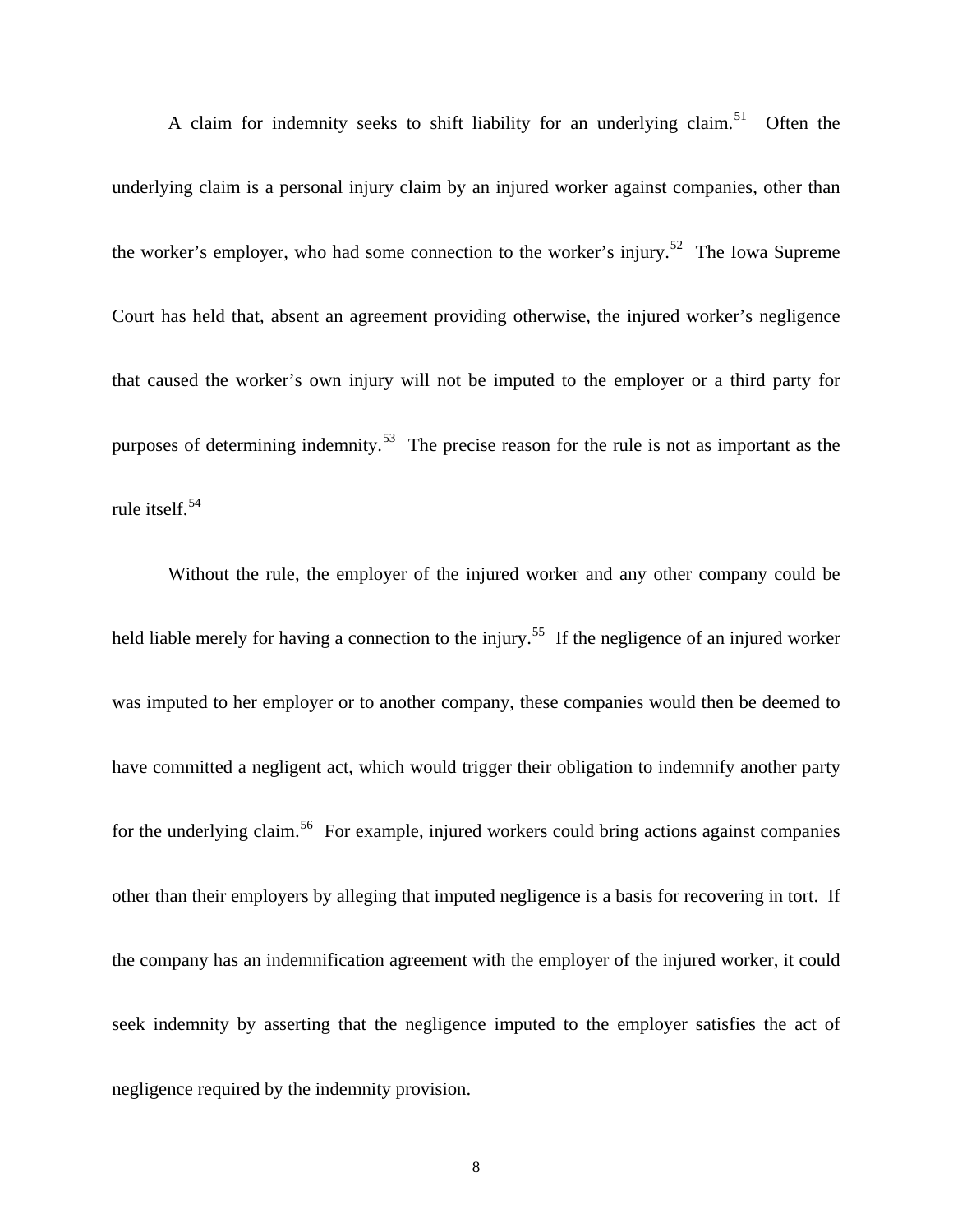Also, a different rule likely would require general liability insurers to indemnify workers' compensation insurers in many more situations than they currently do. Under a different rule, a workers' compensation insurer could claim indemnity from the general liability carrier even if the injured employee never brings a claim. If injured workers' negligence were imputed to their employers or third parties, the general liability carriers would pay the claims of injured workers more often and then seek indemnity from the employers of the injured workers.

Under certain circumstances, a supervisory employee's negligence may be imputed to an employer or others.<sup>[57](#page-97-1)</sup> Specifically, in *Sward v. Nelson Construction, Inc.*,<sup>[58](#page-97-1)</sup> the court determined that an injured supervisor's knowledge of the danger presented by an uncovered opening could be imputed to his employer for purposes of an indemnity claim.<sup>[59](#page-97-1)</sup> The jury then determined that the employer was fifty percent at fault and the injured supervisor was five percent at fault.<sup>[60](#page-97-1)</sup> The court ruled that the holding in *Martin* was not applicable because the indemnification claim was not grounded in the injured employee's own negligence, but instead on the employer's failure to follow a contractual agreement to comply with Occupational Safety and Health Administration  $(OSHA)$  standards.<sup>[61](#page-97-1)</sup>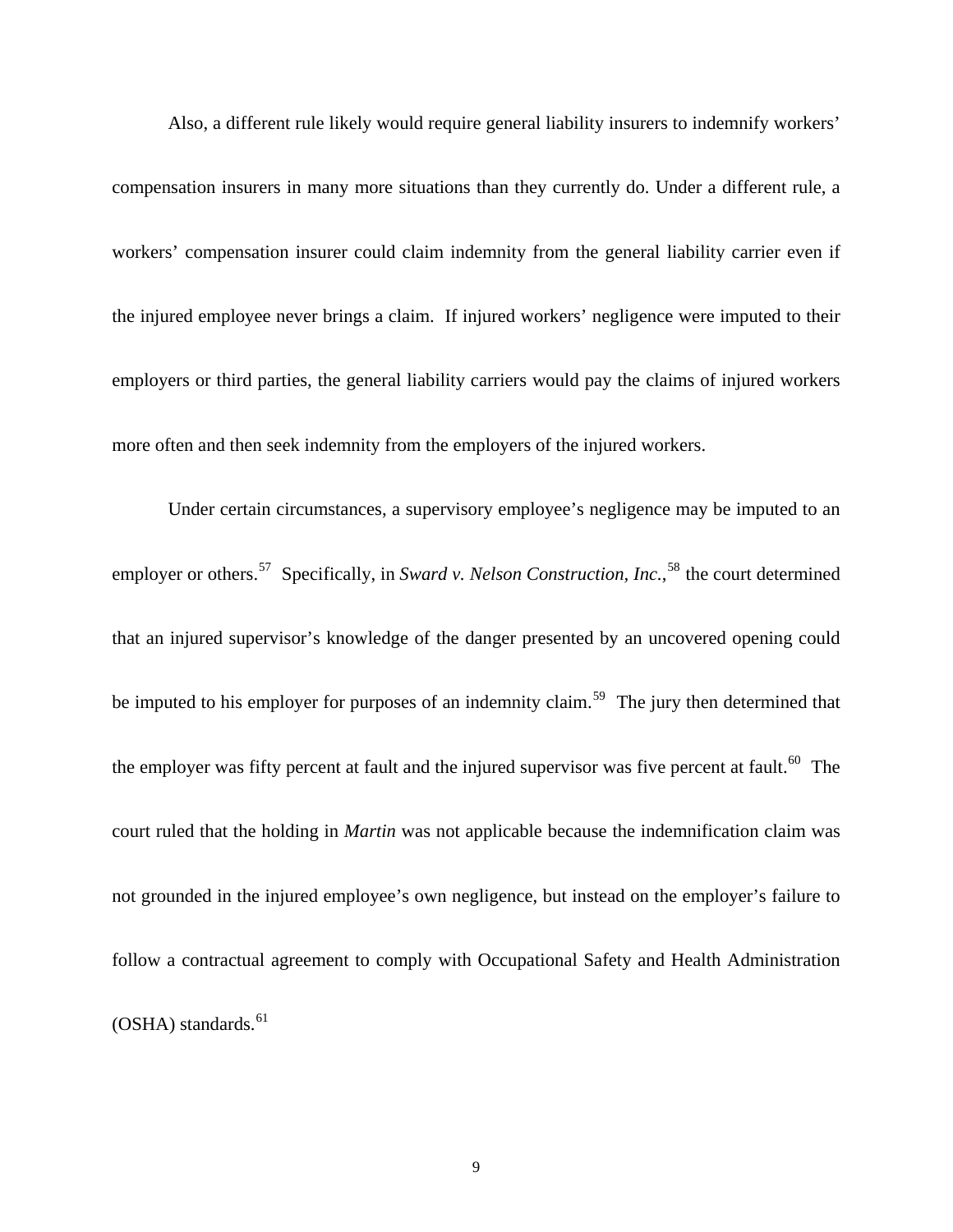*Constructors.*[62](#page-97-1) In that case, an injured worker claimed that the negligence of his employer, a subcontractor who failed to provide safety equipment or regulate safety at the job site, was imputed to the general contractor.<sup>[63](#page-97-1)</sup> The general contractor sought indemnity from the injured worker's employer (the subcontractor), arguing that it was seeking indemnity for the subcontractor's negligence.<sup>[64](#page-97-1)</sup> The Iowa Supreme Court held that summary judgment was precluded by a genuine issue of fact of whether the general contractor had suffered any loss as a result of the subcontractor's negligence, which was imputable to the general contractor.<sup>[65](#page-97-1)</sup>

A third case involving imputed negligence is *McComas-Lacina Construction Co. v. Able* 

Plaintiffs' lawyers and workers' compensation insurers' lawyers should keep these cases in mind when contemplating litigation and drafting pleadings. The cases show that the supervisory employee's negligence and the subcontractor's negligence are imputable to the general contractor for purposes of recovering on a third party claim against the general contractor.<sup>[66](#page-97-1)</sup> Similarly, a general contractor who is sued on a theory of imputed negligence may have a claim under its indemnity agreement with the subcontractor-employer for reimbursement of the amount paid to settle the underlying claim.<sup>[67](#page-97-1)</sup> In many cases, an imputed negligence allegation could expand the number of comprehensive general liability policies available to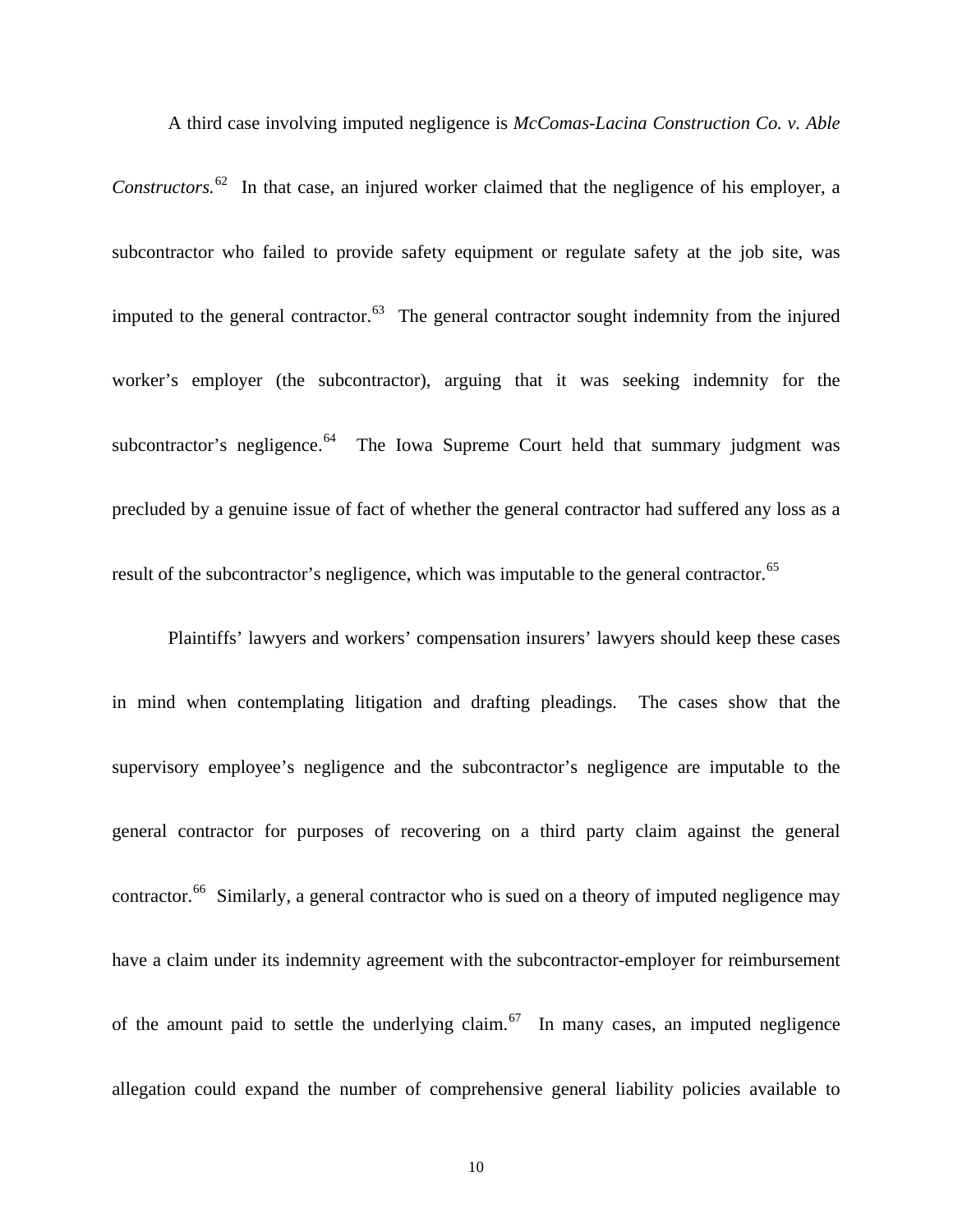injured workers for recovery of their claims or for reimbursement of the workers' compensation lien. $68$ 

### B. *Indemnification for One's Own Negligence*

 The issue of when workers may be indemnified for their own negligence is a frequently litigated topic in Iowa construction law. The Iowa Supreme Court's description of the appropriate test to determine whether the indemnitor must indemnify for the negligence of the indemnitee has varied over the years, but it may now be succinctly stated as follows: "the intent of the parties will control as revealed by the language of the agreement."[69](#page-97-1) Because the intent of the parties controls, the agreement need not contain any specific language or reference.<sup>[70](#page-97-1)</sup> As an illustration of how the phrasing of this test has changed over the years, the Iowa Supreme Court previously has said that "[g]eneral, broad and all-inclusive language is insufficient for the purpose,"[71](#page-97-1) but more recently that "even broad indemnity language may reveal an intent to indemnify an indemnitee for its own negligence."<sup>[72](#page-97-1)</sup>

 The court has wavere as to whether unequivocal language is part of this test. To illustrate, in *Martin v. Pitz Associates v. Hudson Construction Services, Inc.*, the Iowa Supreme Court reaffirmed the "clear and unequivocal language" test.<sup>[73](#page-97-1)</sup> Three years later, in *McNally &*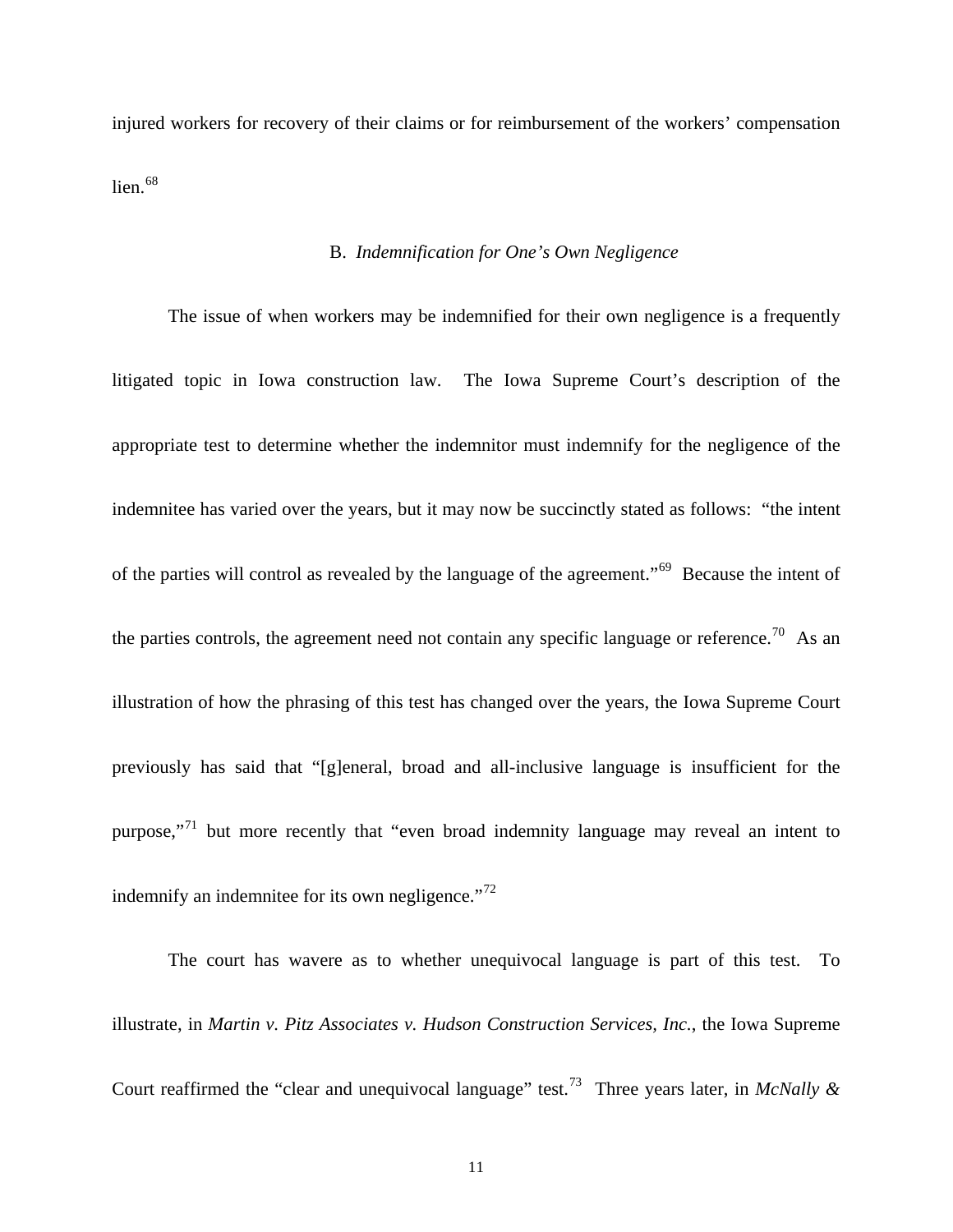*Nimergood v. Neumann-Kiewit Constructors, Inc.*, the Iowa Supreme Court held that indemnification for one's own negligence is not proper "unless the intention of the parties is clearly and unambiguously expressed."[74](#page-97-1) The word "unequivocal" does not appear in *McNally* or *Maxim Technologies*, *Inc. v. City of Dubuque*, [75](#page-97-1) although the issue of indemnification for one's own negligence is a main topic in both opinions.[76](#page-97-1) *McComas-Lacina* uses the word "unequivocal" only once in a quote. $77$ 

 The more explicit traditional test of "clear and unequivocal language" for indemnification of one's own negligence has been employed by the Iowa Court of Appeals[78](#page-97-1) and one of Iowa's federal district courts.<sup>[79](#page-97-1)</sup> The situations in which one court finds "clear and unequivocal language," however, may raise doubts in other courts' views. <sup>[80](#page-97-1)</sup>

 A "'contract need not expressly relieve the indemnitee of its own negligence if'" that intent is clear from the words of the agreement. $81$  The indemnitee's negligence or fault need not be specifically mentioned, as long as the intention is clearly expressed.<sup>[82](#page-97-1)</sup> The court's "tendency" to find general, all-inclusive indemnification contracts" insufficient is "only a guideline, not a strict principle."<sup>[83](#page-97-1)</sup> The Iowa Supreme Court has no requirement of a specific reference.<sup>[84](#page-97-1)</sup>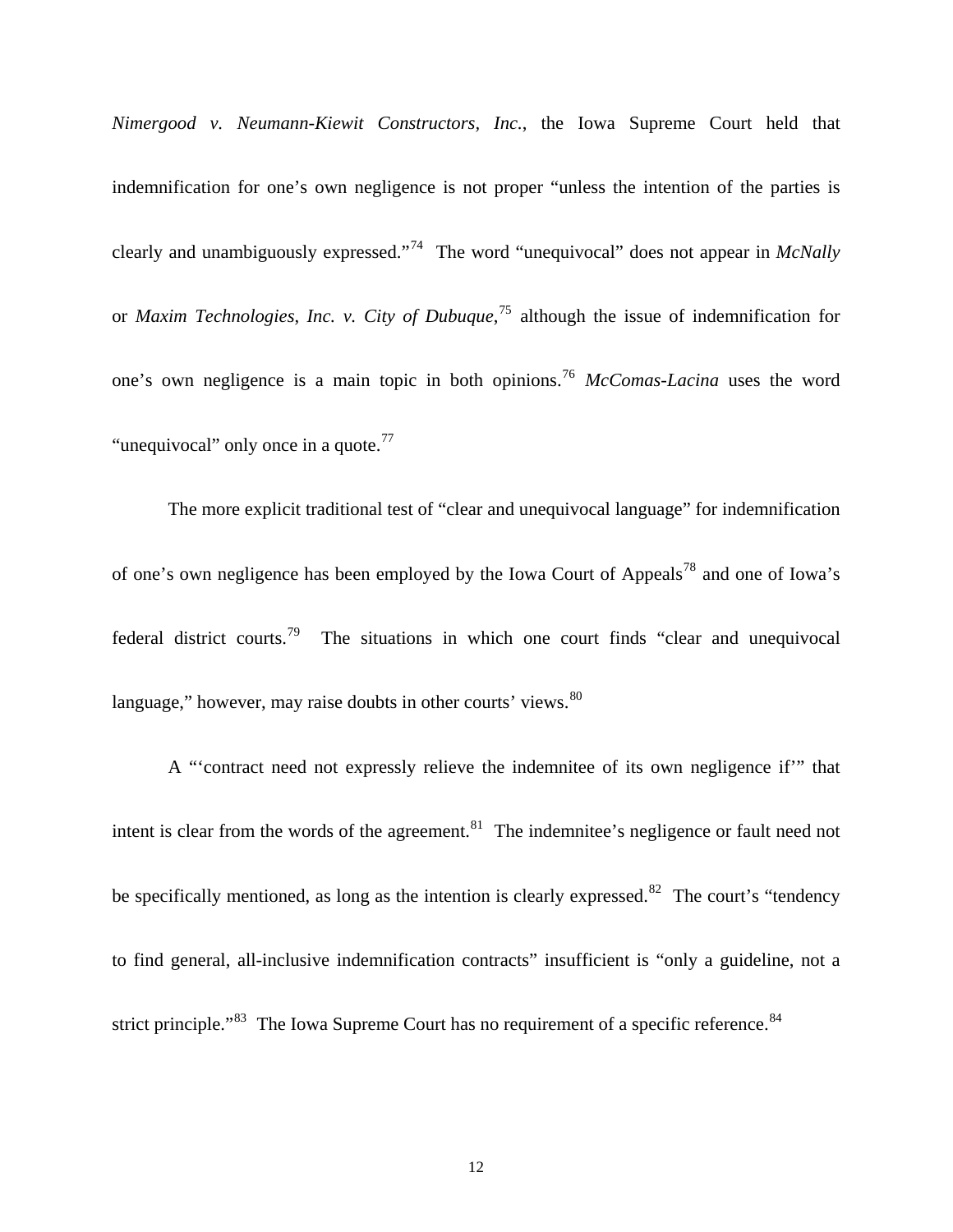Construction contracts usually require indemnity from the person being hired or brought to the job (the indemnitor) to the person who hired or brought the contractor or subcontractor to the job (the indemnitee). $85$  Indemnification usually requires the indemnitor (or its subcontractors or agents) to have acted negligently and caused the damage in whole or in part.<sup>[86](#page-97-1)</sup> A metaphor familiar to the construction industry, but lacking legal precision, is that indemnification usually runs "upstream" in favor of the owner, and the indemnitor has responsibility for the acts of persons "downstream" whom it brought to the project. $87$  While exceptions are rife, this general statement describes the intent of many standard form contract provisions on indemnification.<sup>[88](#page-97-1)</sup>

In *Cochran II*, Chief Judge Bennett interpreted the phrase "anyone for whose acts they may be liable,"<sup>[89](#page-97-1)</sup> which was included in the standard American Institute of Architects forms.<sup>90</sup> Judge Bennett concluded that the word "anyone" included the general contractor, who hired and brought the subcontractor to the project.<sup>[91](#page-97-1)</sup> For that reason, he found that the subcontractor had agreed to indemnify the general contractor for its own negligence.<sup>[92](#page-97-1)</sup> Respectfully, the general contractor should not be "anyone for whose acts" the subcontractor may be liable. The ones "for whose acts" the subcontractor may be liable are those persons or companies the subcontractor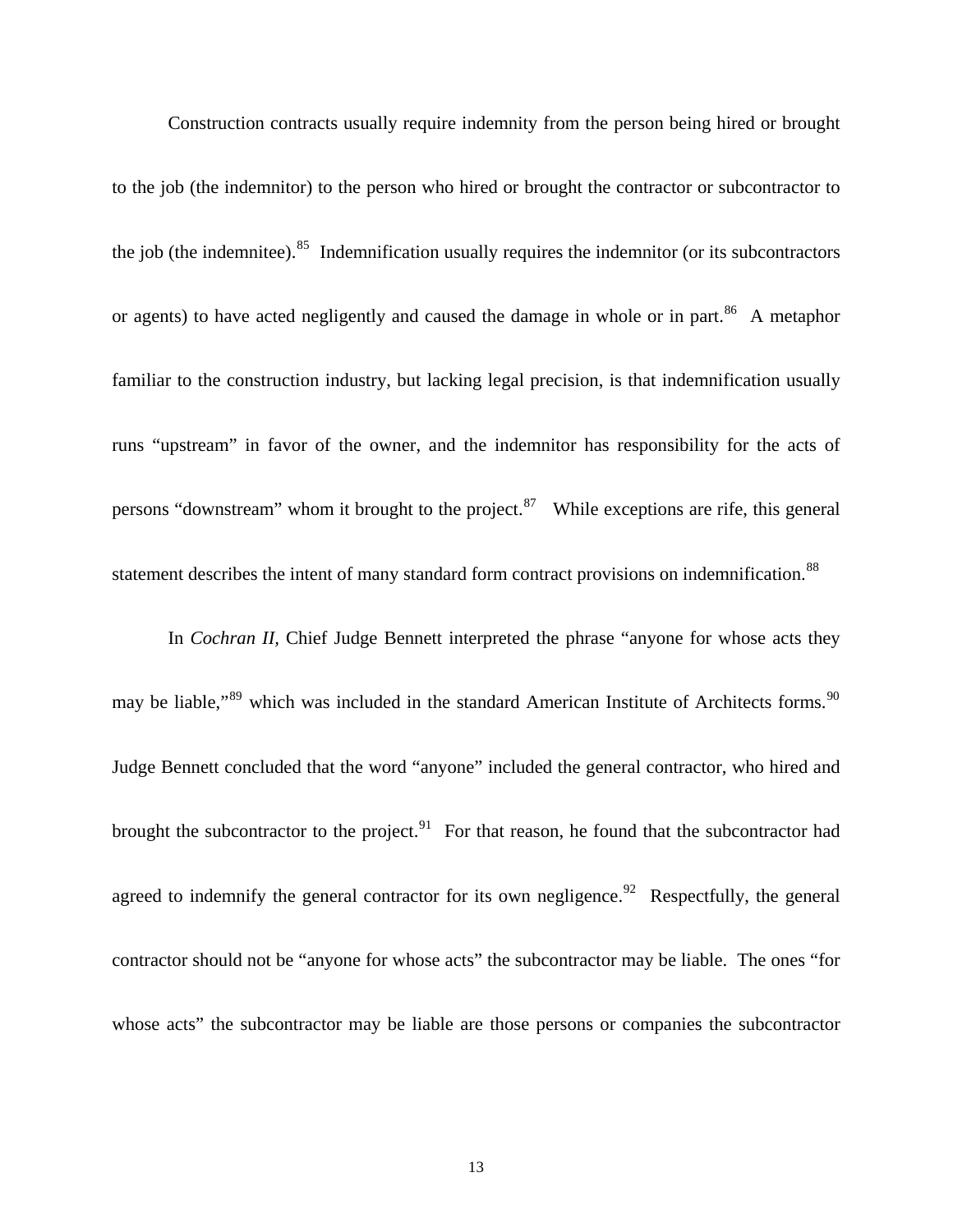brings to the project, such as its employees, agents, and visitors.<sup>[93](#page-97-1)</sup> The general contractor may commit many acts of negligence without the subcontractors' involvement or knowledge.

 A factual example illustrates this issue. If the general contractor's employee negligently ran over a sub-subcontractor's employee with a forklift, the indemnification provision, as interpreted in *Cochran II*, could require the subcontractor to indemnify the general contractor of all damages paid to the injured employee, even if the general contractor's employee was one hundred percent at fault. This would be so because, according to *Cochran II*, the general contractor is "anyone for whose acts [the subcontractor] may be liable."<sup>[94](#page-97-1)</sup>

That result is not a necessary interpretation of the indemnification language in paragraph 3.18.1 of the American Insitute of Architects Document  $A201-1997$ .<sup>[95](#page-97-1)</sup> The alternative interpretation, which seems to be preferred, is that the subcontractor has no obligation to indemnify the general contractor because neither the subcontractor nor "anyone for whose acts [it is] liable" was negligent. This preferred interpretation makes the indemnitor responsible for the acts of the persons whom it brought to the project and over whom it has control; it does not make the indemnitor responsible for acts of the persons over whom it did not bring to the project and over whom it has no control.<sup>[96](#page-97-1)</sup> Unless the subcontractor or "one for whose acts" it is liable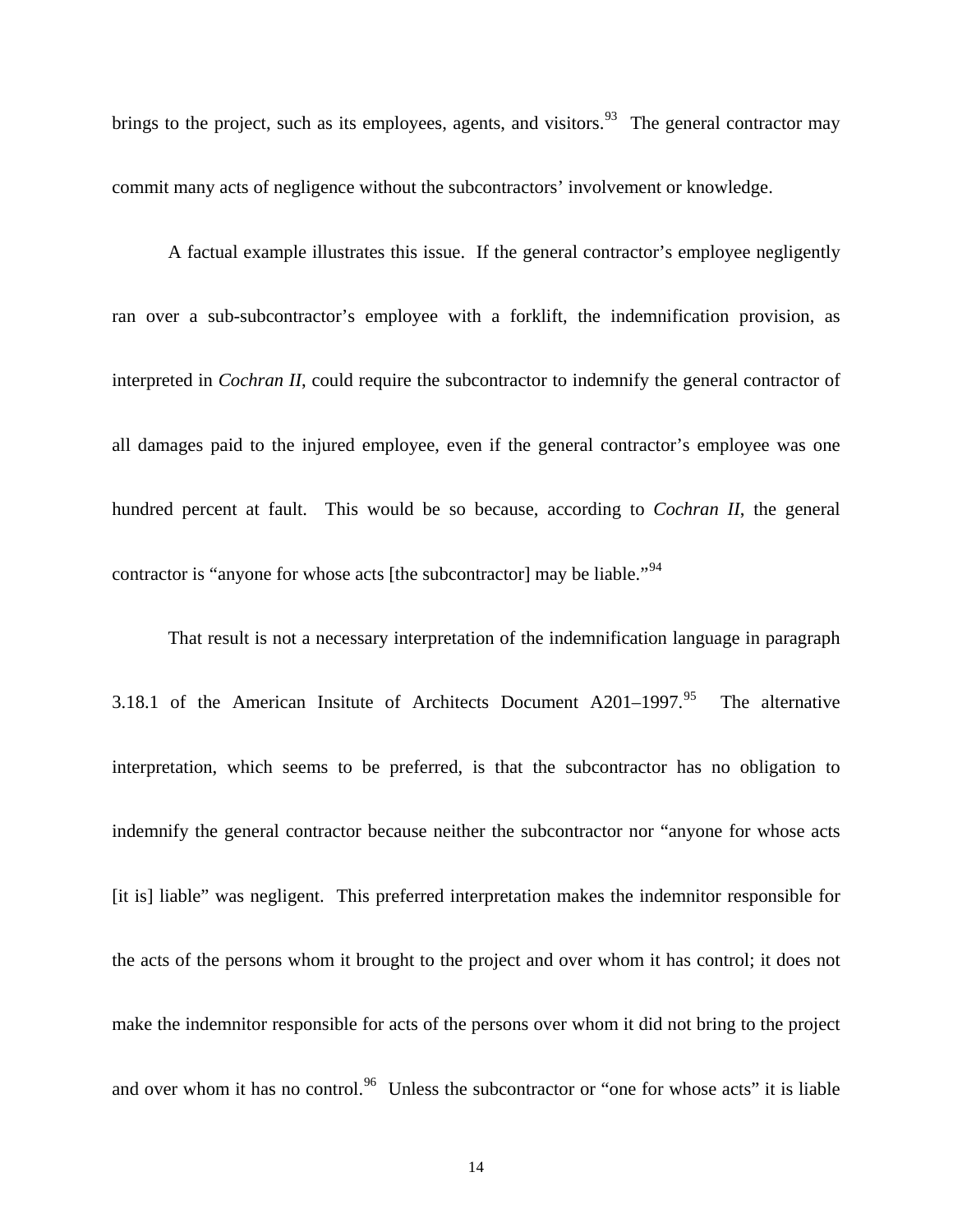was negligent, the subcontractor has not committed the triggering act that implicates the indemnification obligation.

*Martin* involved a case where neither the indemnitee nor the indemnitor was negligent.<sup>[97](#page-97-1)</sup>

The Iowa Supreme Court refused to impute the injured employee's fault to his employer; thus, the indemnitor had not been negligent.<sup>[98](#page-97-1)</sup> In the absence of the indemnitor's negligence or that of "anyone for whose acts they may be liable," the indemnitors had no duty under the indemnification provision.<sup>[99](#page-97-1)</sup> Because paragraph 3.18.3 excused the indemnitors from indemnifying the architect for negligent design, the court concluded that there was no "clear and unequivocal" expression of indemnity for a party's own negligence.<sup>[100](#page-97-1)</sup>

In *McNally*, the Iowa Supreme Court found that the language in the parties' agreements expressed a clear intention for the lessee to indemnify the lessor of its own negligence, unless that negligence was based on or attributable to a defect in the leased equipment.<sup>[101](#page-97-1)</sup> Indemnification would be prevented by the indemnitee's negligence that causes a defect in the equipment, negligent inspection, and failure to maintain the equipment free from defects would have prevented indemnification.<sup>[102](#page-97-1)</sup>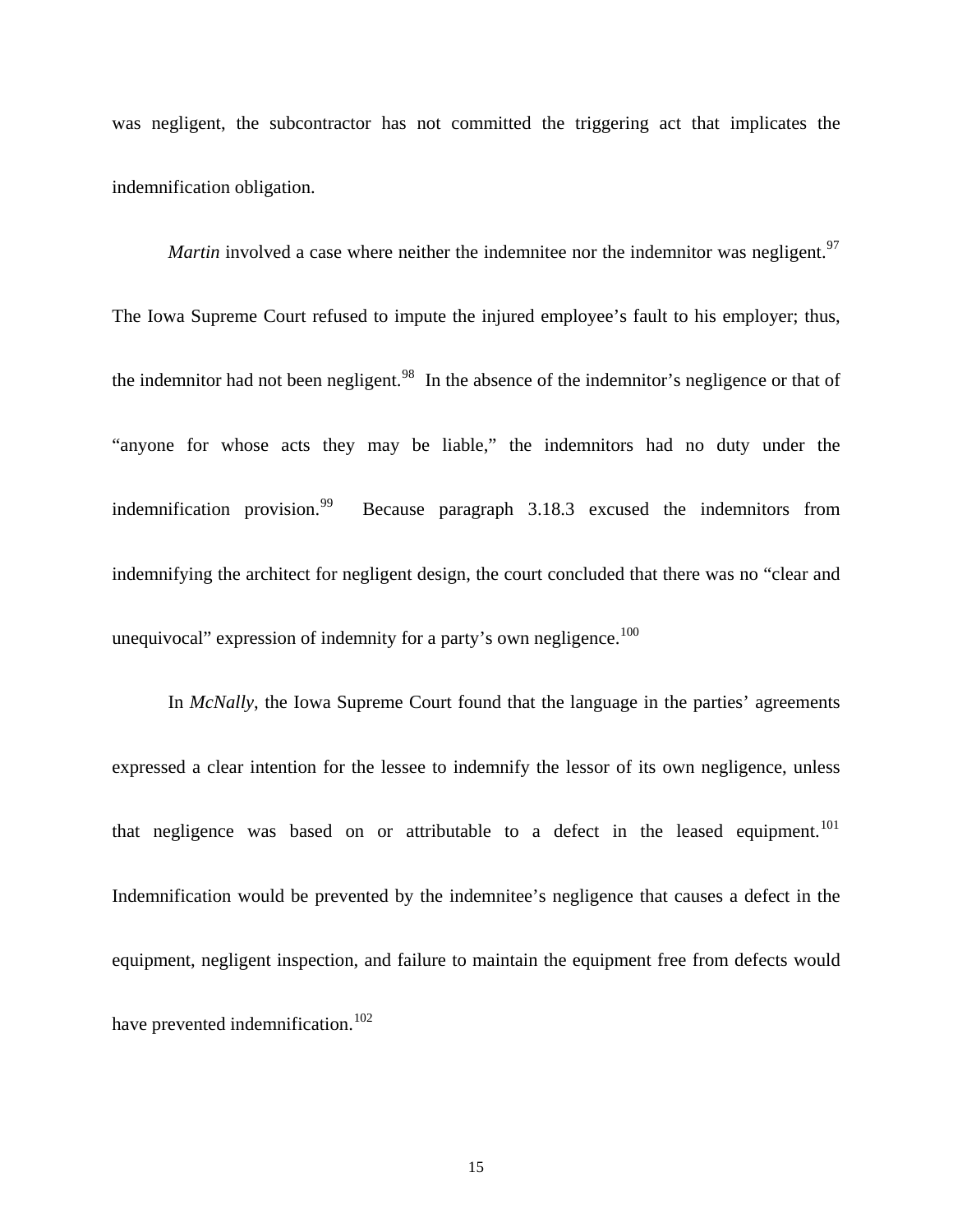indemnification provision created a duty of the sub-subcontractor to indemnify the owner, general contractor, and subcontractor of its own negligence, "exclud[ing] only total liability created by the sole and exclusive negligence" of the party to be indemnified.<sup>[104](#page-97-1)</sup>

In *Modern Piping, Inc. v. Blackhawk Automatic Sprinklers, Inc.*, [103](#page-97-1) the language of the

In *Weik v. Ace Rents, Inc.*, <sup>[105](#page-97-1)</sup> the Iowa Supreme Court concluded that the contract required indemnification of the indemnitee's own negligence where the language was the following: "I [. . .] do hereby exonerate, indemnify and save harmless the company from all claims and liabilities to all parties for damage or loss to any person, persons, or property in any way arising out of or during the use of said equipment."<sup>[106](#page-97-1)</sup>

The intent of the parties, as demonstrated by the language of the agreement, controls the issue of whether a party will be indemnified of its own negligence.<sup>[107](#page-97-1)</sup>

#### VIII. FOR WHAT AREA IS INDEMNITY AVAILABLE?

# A. *Scope of Claims*

 When considering an indemnity claim, the courts should consider whether the type of claim presented is covered by an indemnity agreement.<sup>[108](#page-97-1)</sup> The Iowa Supreme Court requires that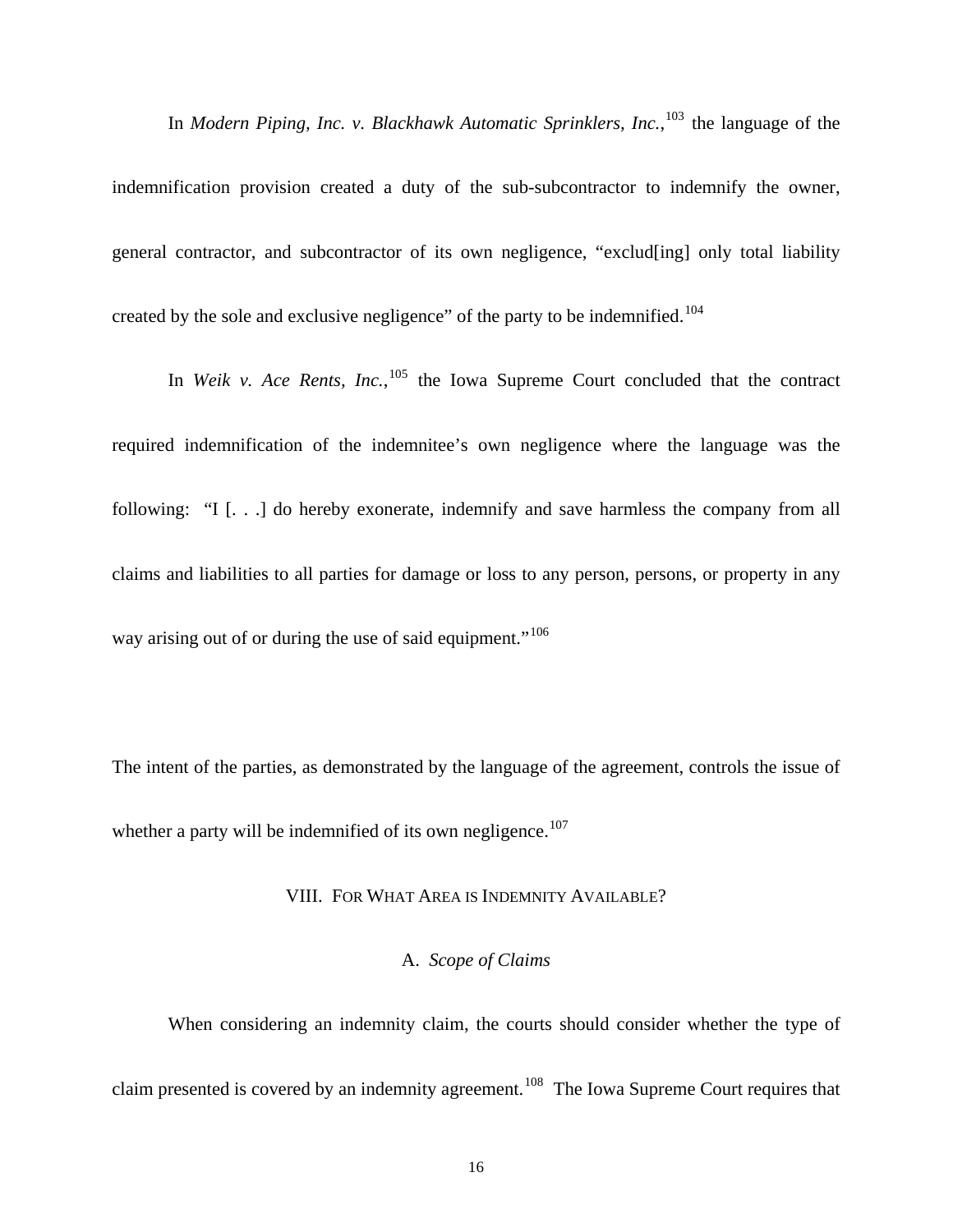the claim come within the scope of the indemnification agreement.<sup>[109](#page-97-1)</sup> When the underlying litigation against a potential indemnitee is limited to allegations that are not covered by the indemnitor's indemnity agreement, there can be no recovery.<sup>[110](#page-97-1)</sup> In *McNally*, the claim of a defect against the lessor was expressly excluded from coverage under the indemnification agreement.<sup>[111](#page-97-1)</sup> Likewise, in *Martin*, the allegations of the architect's negligence were expressly excluded from the indemnification obligation.<sup>[112](#page-97-1)</sup> In *Ward v. Loomis Bros.*<sup>[113](#page-97-1)</sup> and *Evans v. Howard R. Green Co.*, <sup>[114](#page-97-1)</sup> in order to sustain a claim for indemnity from the subcontractor the injury had to arise from the subcontractor's work.<sup>[115](#page-97-1)</sup> One federal court has stated that "a general" principle applicable to this . . . question is that an obligation to indemnify requires some relationship between the work done by the subcontractor under the subcontract and the injury."<sup>[116](#page-97-1)</sup> This principle flows from the express language of the indemnity provisions and can be modified by different contract language.<sup>[117](#page-97-1)</sup>

 The courts may look to other provisions of the contract, particularly the insurance provisions, to determine the scope of the available indemnity.<sup>[118](#page-97-1)</sup> The Iowa Supreme Court has determined the scope of indemnity that is available by looking at the scope of the indemnitor's insurance.<sup>[119](#page-97-1)</sup> The court found that a requirement to provide general liability insurance, rather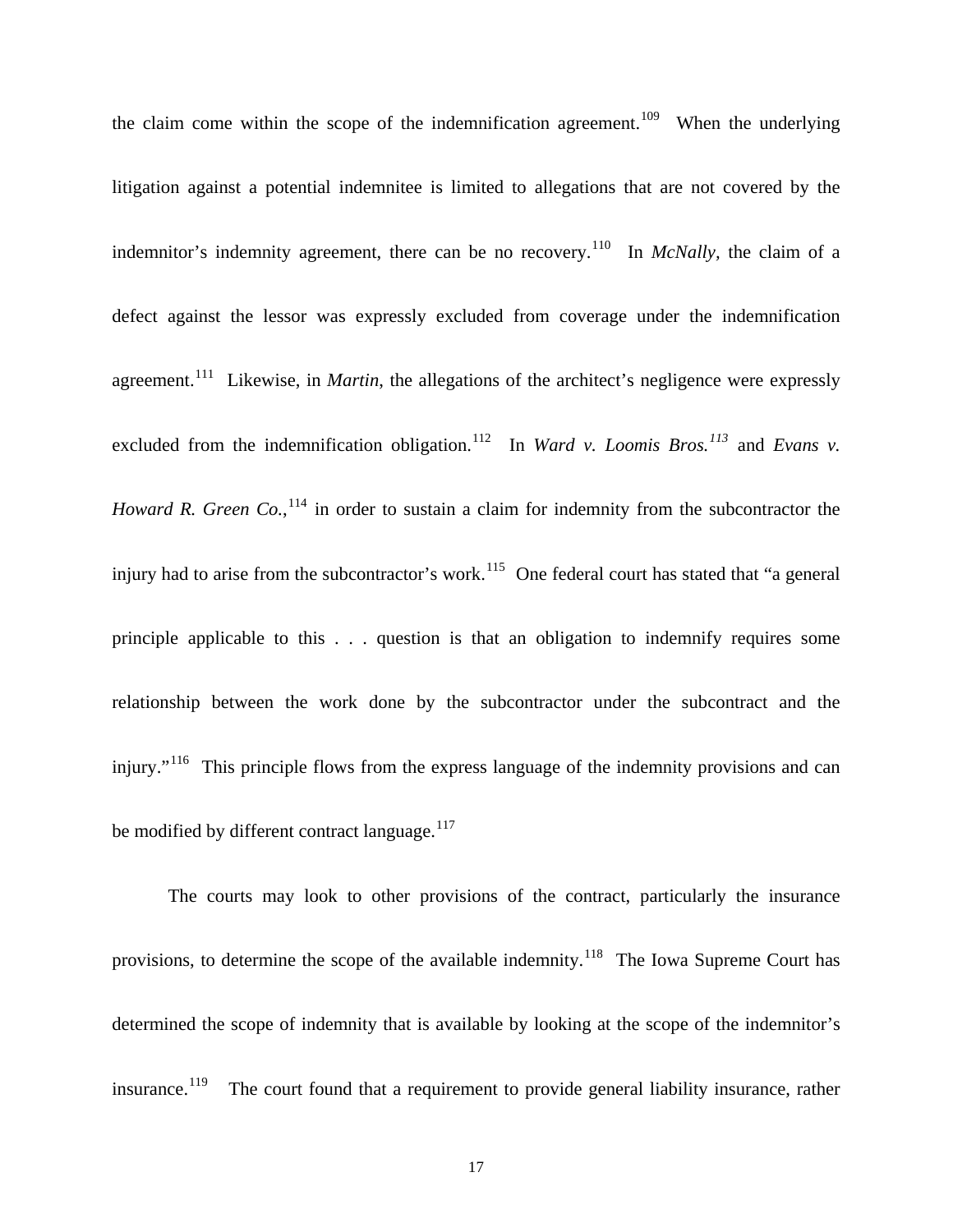than completed operations insurance, reveals an intention to limit the duty to indemnify to the duration of performance.<sup>[120](#page-97-1)</sup> In *Modern Piping*, the contract only required a subcontractor to have general liability insurance, indicating that the duty to indemnity terminated upon completion of performance.<sup>[121](#page-97-1)</sup> Thus, the subcontractor had no duty to indemnify for damages caused by a sprinkler leak that occurred after completion of the work.<sup>[122](#page-97-1)</sup> In *Campbell v. Mid*– American Construction Co.,<sup>[123](#page-97-1)</sup> the court interpreted the indemnification provision as limiting the coverage for damages or injuries to the duration of the performance of the subcontract.<sup>[124](#page-97-1)</sup>

# B. *What Is Required to be Paid?*

The indemnity agreement defines "the scope of the area in which indemnity is available."<sup>[125](#page-97-1)</sup> Many construction contracts indemnify against losses and expenses  $126$  and some impose a duty to defend.<sup>[127](#page-97-1)</sup> The duty to indemnify and hold harmless does not necessarily include or impose a duty to defend.<sup>[128](#page-97-1)</sup>

"The general rule is attorney fees are not recoverable unless authorized by statute or contract."<sup>[129](#page-97-1)</sup> An indemnity agreement may provide that attorney's fees are due for defense of claims even without establishing that the indemnitor is liable on the underlying claim.<sup>[130](#page-97-1)</sup>

IX. BREACH OF AN INDEPENDENT DUTY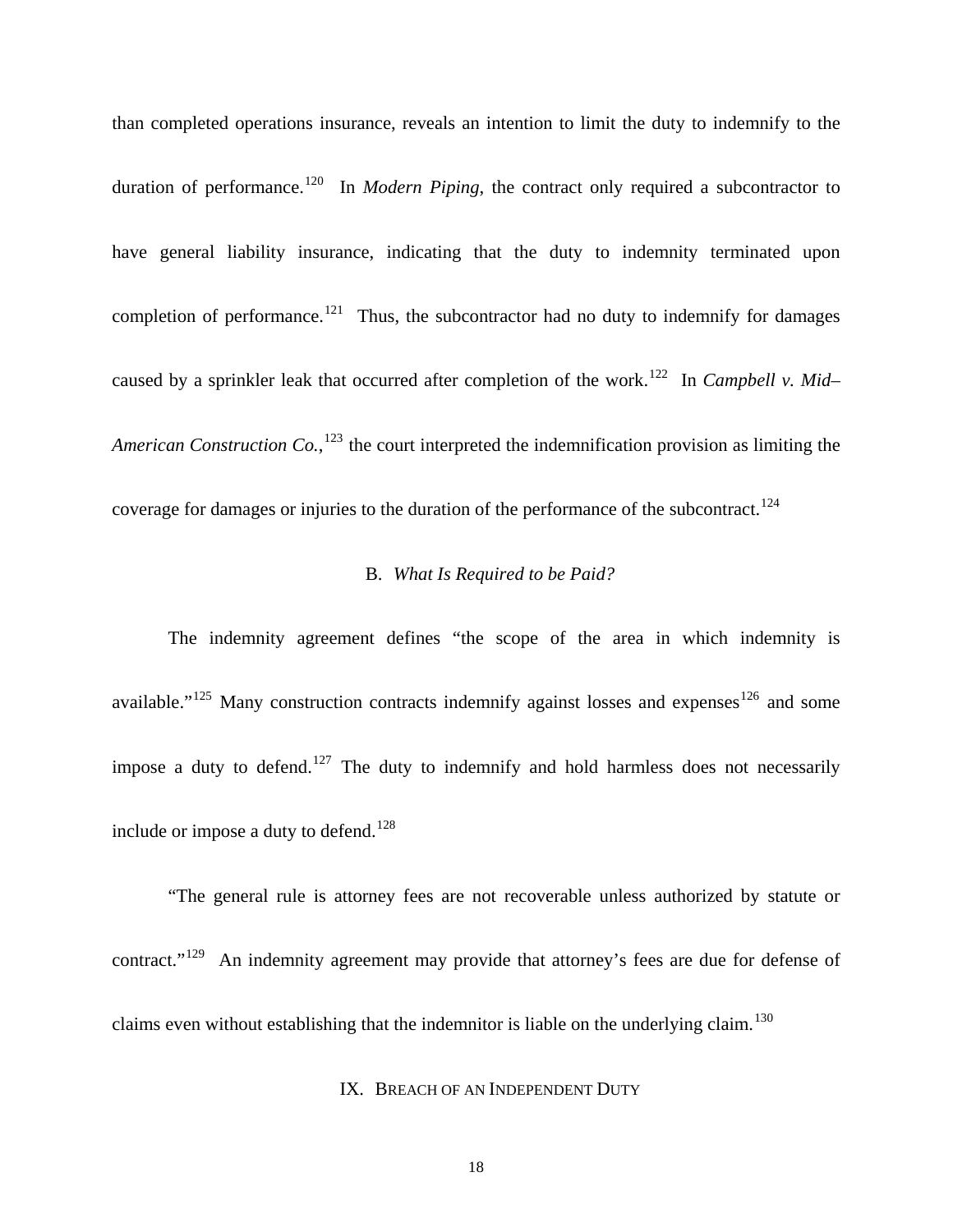Absent an express promise of indemnity, the common law allows indemnity based on a breach of an independent duty.<sup>[131](#page-97-1)</sup> Iowa courts have found independent duties based on contracts and torts.<sup>[132](#page-97-1)</sup> Iowa courts have not yet found an independent duty of a contractor based on a statute or regulation.<sup>[133](#page-97-1)</sup> The court's decisions make it difficult to predict whether a duty is sufficiently definite and precise to be considered an independent duty whose breach would require indemnity.

#### A. *Independent Duties Based on Contract*

A breach of contract may require a party to indemnify another party even when there is no express indemnification contract.<sup>[134](#page-97-1)</sup> Only contractual duties of a specific and defined nature, however, are independent duties that can give rise to indemnity.<sup>[135](#page-97-1)</sup> Not every breach of contract gives rise to a duty to indemnify.<sup>[136](#page-97-1)</sup> Current case law is unclear as to which contractual duties are independent duties.

As a general rule, Iowa courts do not imply an agreement to indemnify in contracts for the sale of goods or service contracts.<sup>[137](#page-97-1)</sup> Similarly, the Iowa courts do not imply independent duties because those duties are not sufficiently specific and definite to require indemnity upon their breach.<sup>[138](#page-97-1)</sup>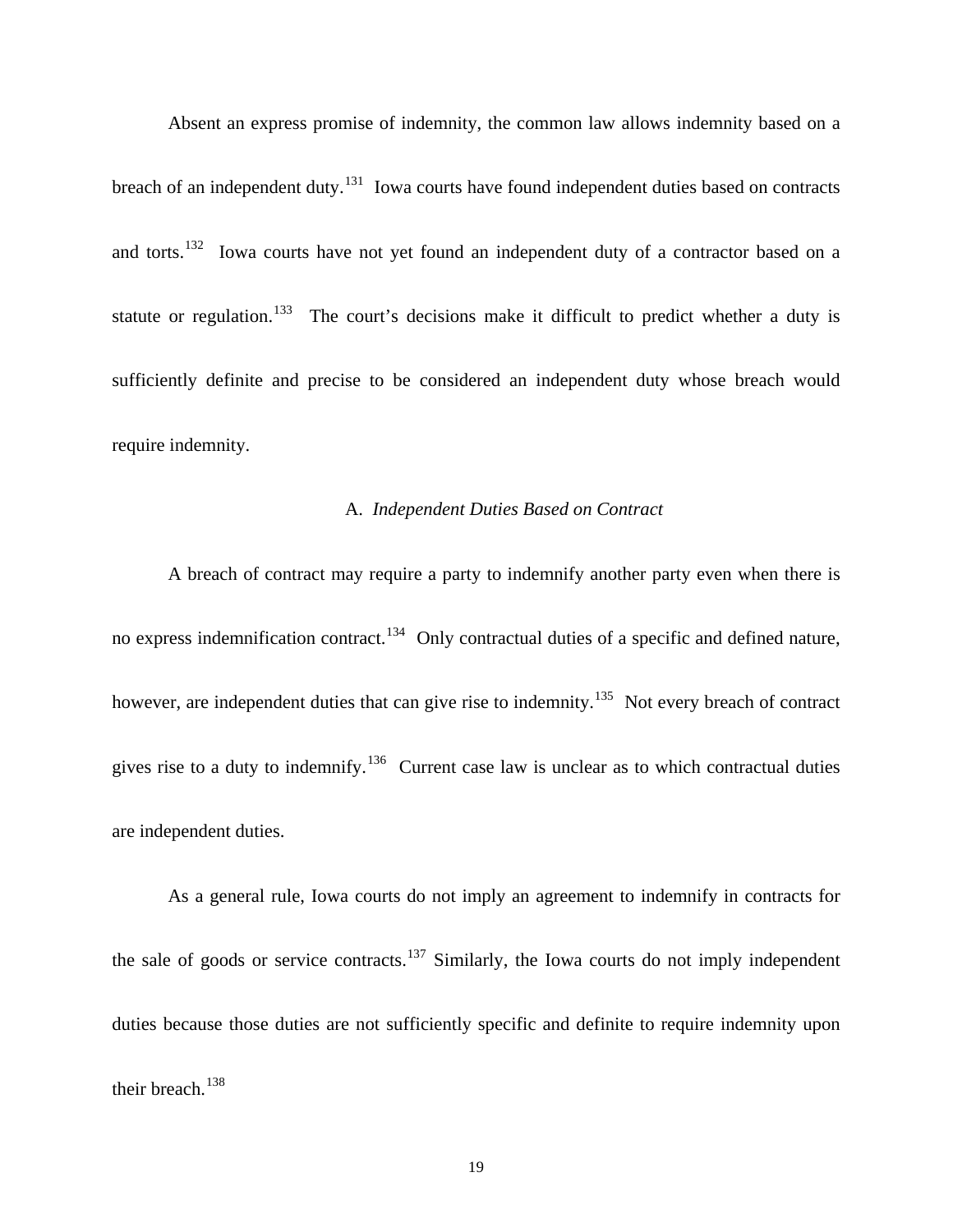Courts focus on the express language of a contract to determine whether the contract creates an independent duty of indemnity.<sup>[139](#page-97-1)</sup> Not all duties set forth in a contract are independent duties.<sup>[140](#page-97-1)</sup>

Iowa courts have found independent duties in contracts in very limited circumstances. Specifically, the courts have only found independent duties in the following circumstances: (1) when a contractor agrees<sup>[141](#page-97-1)</sup> to notify the utility of work near power lines;<sup>[142](#page-97-1)</sup> (2) when an express provision of a sales or service contract requires the purchaser to inspect, to perform necessary repairs, or to install safety devices;<sup>[143](#page-97-1)</sup> (3) when the lessee of a building agrees to "remove snow" from sidewalks;"[144](#page-97-1) and (4) when a purchaser provides design modifications to the manufacturer.<sup>[145](#page-97-1)</sup> Additionally, in dicta, Iowa courts have indicated that the duty to follow specific procedures or plans may be an independent duty allowing indemnity.<sup>[146](#page-97-1)</sup>

 Finding an independent duty is rare. Iowa courts have not found an independent duty in the following situations: (1) when a contractor has no agreement with the utility to give notice of work near power lines;<sup>[147](#page-97-1)</sup>(2) when a contract outlines the work to be performed;<sup>[148](#page-97-1)</sup> (3) when a contractor must competently supervise, professionally manage, and successfully complete the project;<sup>[149](#page-97-1)</sup> (4) when an implied duty requires a contractor to exercise proper skill and to complete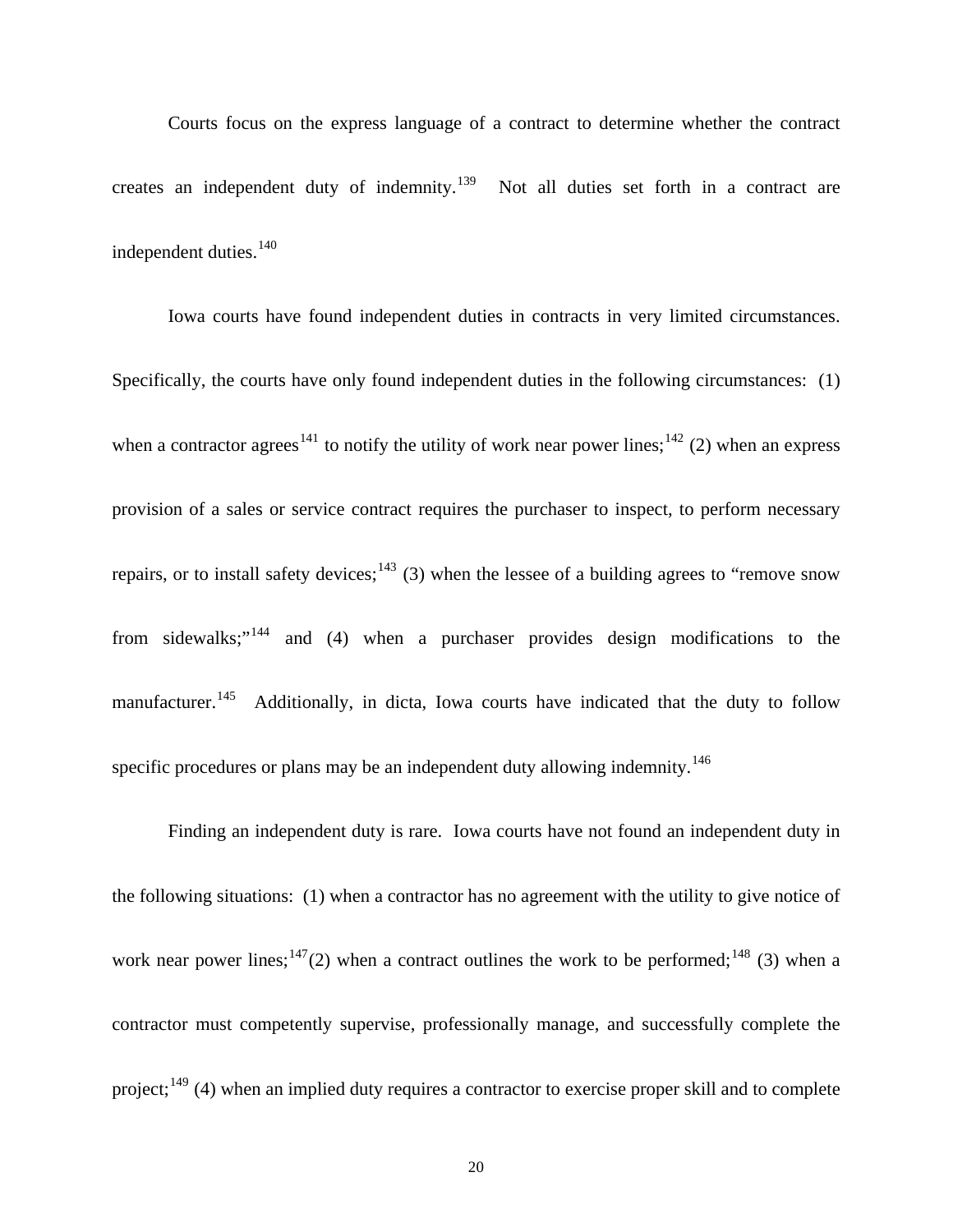the project "in a reasonably good and workmanlike manner";<sup>[150](#page-97-1)</sup> and (5) when the only duty is the duty owed to every member of society: the duty not to harm another through tortious acts.<sup>[151](#page-97-1)</sup> Even though these cases have sustained and rejected indemnity claims, no bright line demarks independent duties from those that do not justify indemnity.

In conclusion, Iowa courts have held that, absent an express indemnity provision, a breach of a contractual provision will require indemnity only when the alleged indemnitor breaches a duty that is sufficiently specific and defined that it constitutes an independent duty.<sup>[152](#page-97-1)</sup> Labeling some contractual duties as independent duties does not clarify which duties are sufficient to sustain indemnity.<sup>[153](#page-97-1)</sup> Iowa cases have set forth only a few general principles: (1) to state a claim for indemnity, the independent duty must run from the indemnitor to the indemnitee;<sup>[154](#page-97-1)</sup> and (2) an independent duty is a specific and defined duty, and is usually a specific promise of an affirmative act.<sup>[155](#page-97-1)</sup> The absence of precedents that clearly define which contractual duties sustain indemnity will result in continued litigation until the courts provide further clarification.

#### B. *Independent Duties Based on Tort*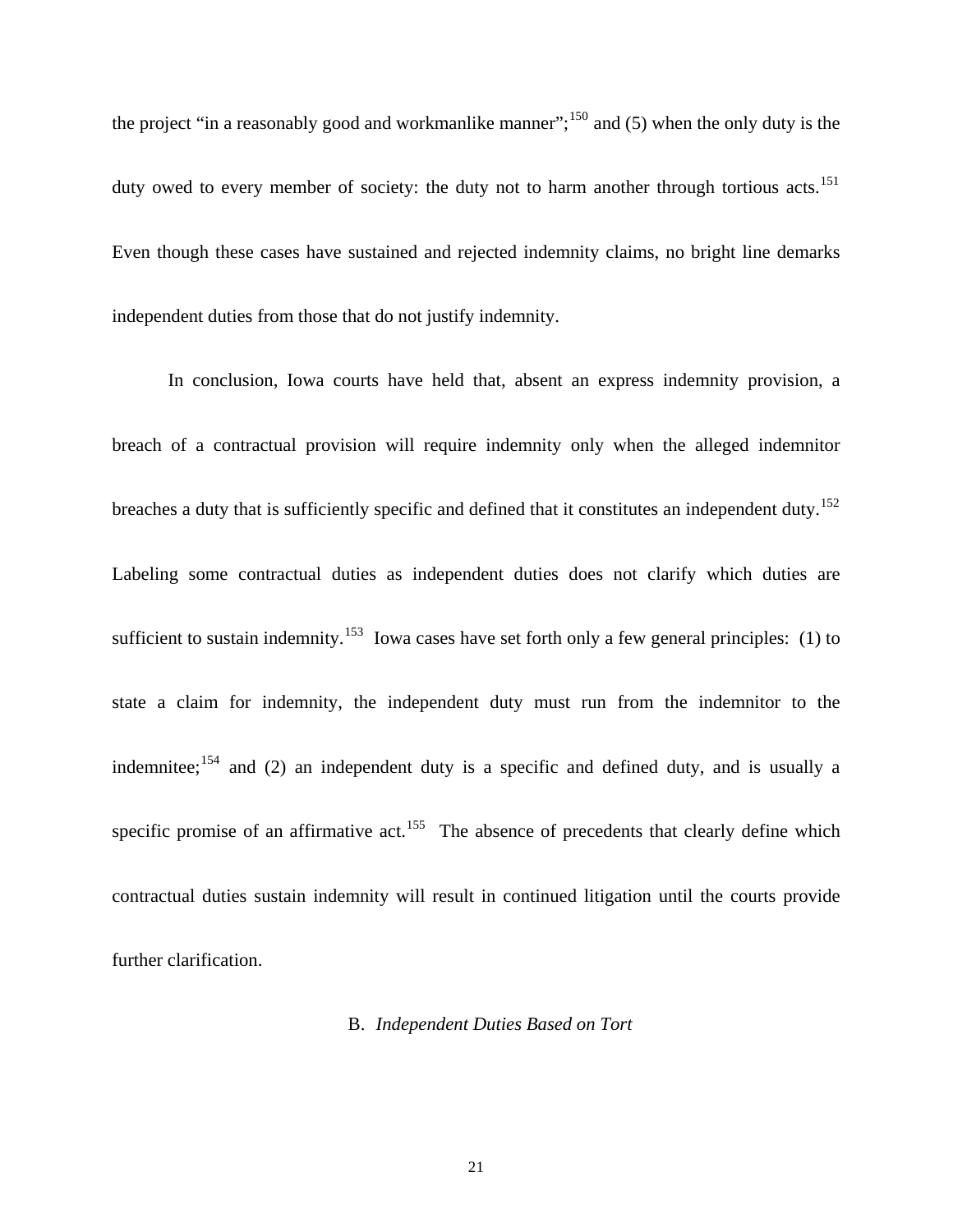In *Determan v. Johnson*<sup>[156](#page-97-1)</sup>, the Iowa Supreme Court held that in construction disputes, tort actions should be brought only to remedy injuries resulting from a sudden and dangerous occurrence or for damage to property other than to the work itself.<sup>[157](#page-97-1)</sup> Absent personal injury or damage to property other than the work itself, for which traditional tort remedies are available, a breach of contract action should be brought to remedy defective or poor construction.<sup>[158](#page-97-1)</sup> Many recent indemnity claims have concerned personal injuries.<sup>[159](#page-97-1)</sup>

Iowa courts have required indemnity for breach of an independent duty arising from tort principles in very limited circumstances.<sup>[160](#page-97-1)</sup> In general, this particular duty to indemnify arises from "liability based on the breach of an independent duty of care owed by the indemnitor."<sup>[161](#page-97-1)</sup> This tort-based duty of care has limited, if any, application for requiring indemnity in construction law.[162](#page-97-1)

### C. *Independent Duties Based on Safety Regulations*

Safety regulations covering construction or maintenance practices do not create an independent duty running from the indemnitor to the indemnitee.<sup>[163](#page-97-1)</sup> The Iowa Supreme Court has never held that OSHA standards create an independent duty in favor of a party making a claim for indemnity.[164](#page-97-1) The court also has held that state statutes and regulations do not imply a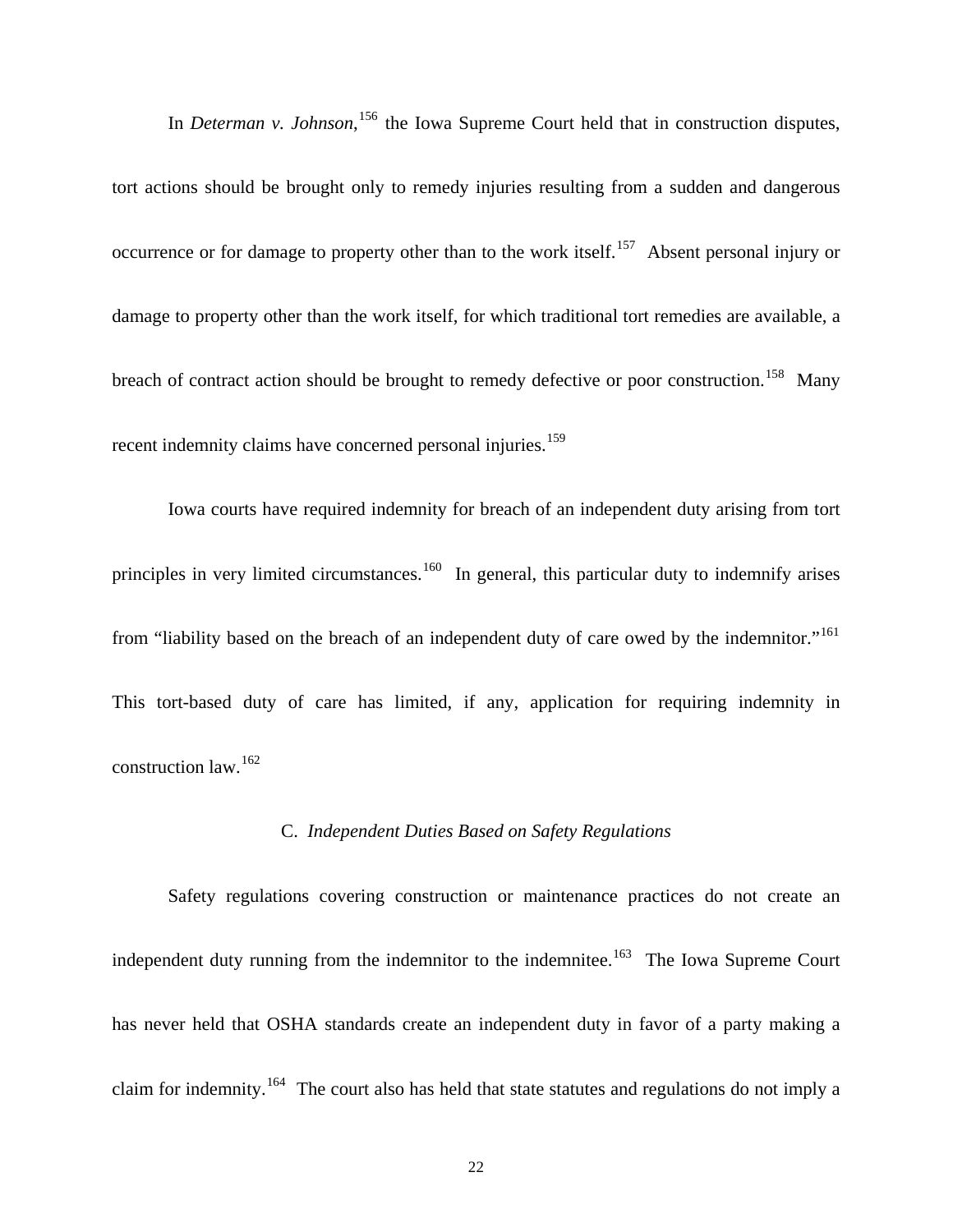duty to indemnify. For example, the owner of an elevator owes no independent duty to the contractor who built the elevator to inspect it or maintain it as required by state law.<sup>[165](#page-97-1)</sup> These safety statutes and regulations only establish benefits in favor of individuals at risk for injury, not third parties seeking indemnity; thus, these regulations do not give rise to an independent duty.[166](#page-97-1)

## D. *One's Own Negligence and the Breach of an Independent Duty*

The law will not imply a duty to indemnify for the indemnitee's own negligence.<sup>[167](#page-97-1)</sup> An indemnitor will be required to indemnify the indemnitee for its own negligence only upon a showing that the indemnitor agreed to do so.<sup>[168](#page-97-1)</sup> Implied indemnity, by definition, is not based on an agreement to indemnity; rather, it is implied by law or implied in fact.<sup>[169](#page-97-1)</sup> The Iowa Supreme Court "summarily reject[ed] the argument that the law implies a right to indemnify a party to recover damages attributed to its own negligence."<sup>[170](#page-97-1)</sup>

# IX. VICARIOUS LIABILITY

Only in limited circumstances have courts applied vicarious liability principles in construction indemnity disputes.<sup>[171](#page-97-1)</sup> In *State Auto Mutual Insurance Co. v. Dover Construction,*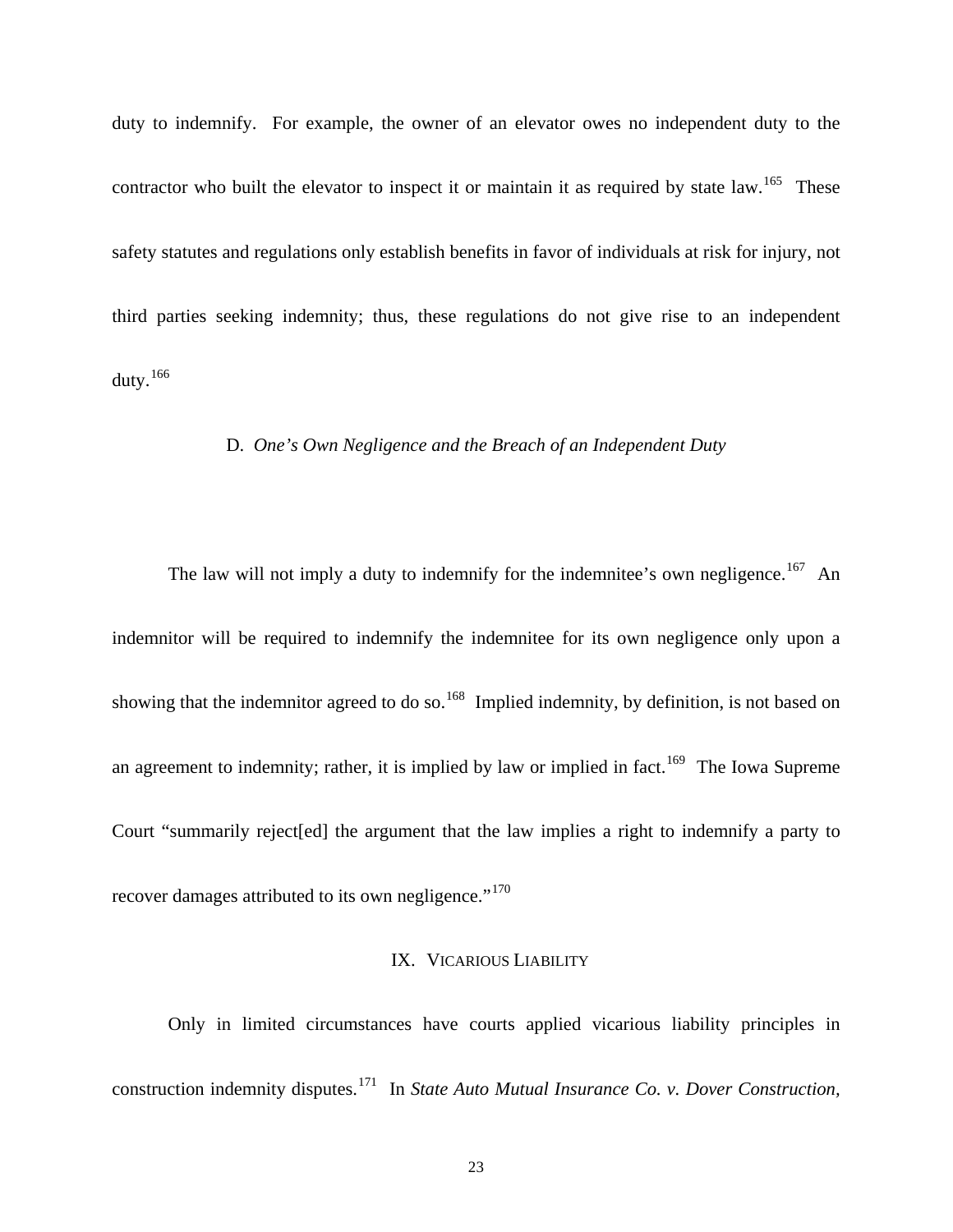*Inc.* (*Dover III*), <sup>[172](#page-97-1)</sup> Judge Bennett refused to grant a motion for summary judgment, noting that the general contractor may be liable to a subcontractor's injured employee because the general contractor had a duty to provide a safe working environment.<sup>[173](#page-97-1)</sup> In later cases, the same court has clarified the exceptions to the general rule "'that an employer of an independent contractor is not vicariously liable for injuries arising out of the contractor's negligence'."<sup>[174](#page-97-1)</sup> Both contracts and tort principles give rise to duties that are exceptions to this general rule.<sup>[175](#page-97-1)</sup>

The contractual liability exception holds a general contractor liable for the injuries of a subcontractor's employees when the general contractor has contracted to provide a safe workplace.<sup>[176](#page-97-1)</sup> An employee injured by the breach of this duty has standing to bring a claim against the general contractor as a third-party beneficiary of the contract.<sup>[177](#page-97-1)</sup>

The control of the workplace exception gives rise to a nondelegable duty, based on tort principles, to take reasonable precautions to provide a safe workplace.<sup>[178](#page-97-1)</sup> In *Farris v. General* Growth Development Corp.,<sup>[179](#page-97-1)</sup> the Iowa Court of Appeals said:

> The duty imposed upon [the possessor] to exercise reasonable care to prevent injuries on the job site may be premised upon its possession and control of the premises. . . . Restatement (Second) of Torts section 422 provides that normally an owner of property is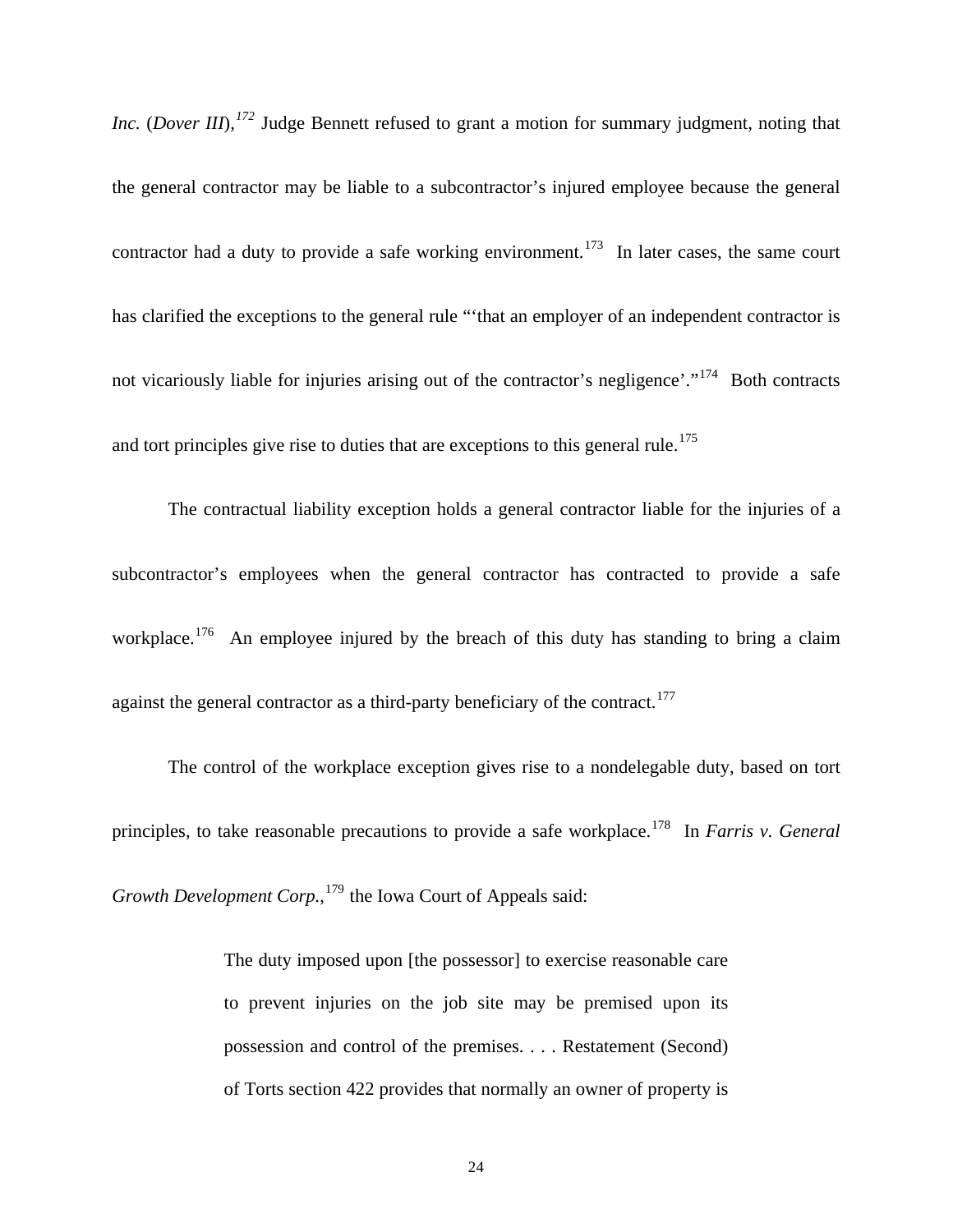liable for injuries caused to others by the unsafe condition of the property as long as he has possession of the land. However, comment (c) provides that an owner is not liable for injuries occurring while the land is turned over to a contractor since possession usually is surrendered fully in the case of construction. The logical converse of this provision is that the general contractor acquires possession in such circumstances.<sup>[180](#page-97-1)</sup>

If the general contractor has possession of the workplace by, for example, having a supervisor on site, then the contractor has a duty to the subcontractor's employees.<sup>[181](#page-97-1)</sup> The breach of this duty may be remedied in tort.<sup>[182](#page-97-1)</sup>

 Additionally, Judge Bennett has indicated that the Restatement (Second) of Tort's doctrine of peculiar risk or inherent danger of the work may establish a duty to take reasonable precautions to maintain a safe workplace.<sup>[183](#page-97-1)</sup>

### X. WORKERS' COMPENSATION EXCLUSIVITY

A party seeking indemnity from an employer for payments made to an injured employee seemingly would violate the employer's immunity from liability provided by Iowa's workers' compensation statute.<sup>[184](#page-97-1)</sup> Generally, workers' compensation is the exclusive remedy through which employees may recover from their employers due to injuries arising out of and in the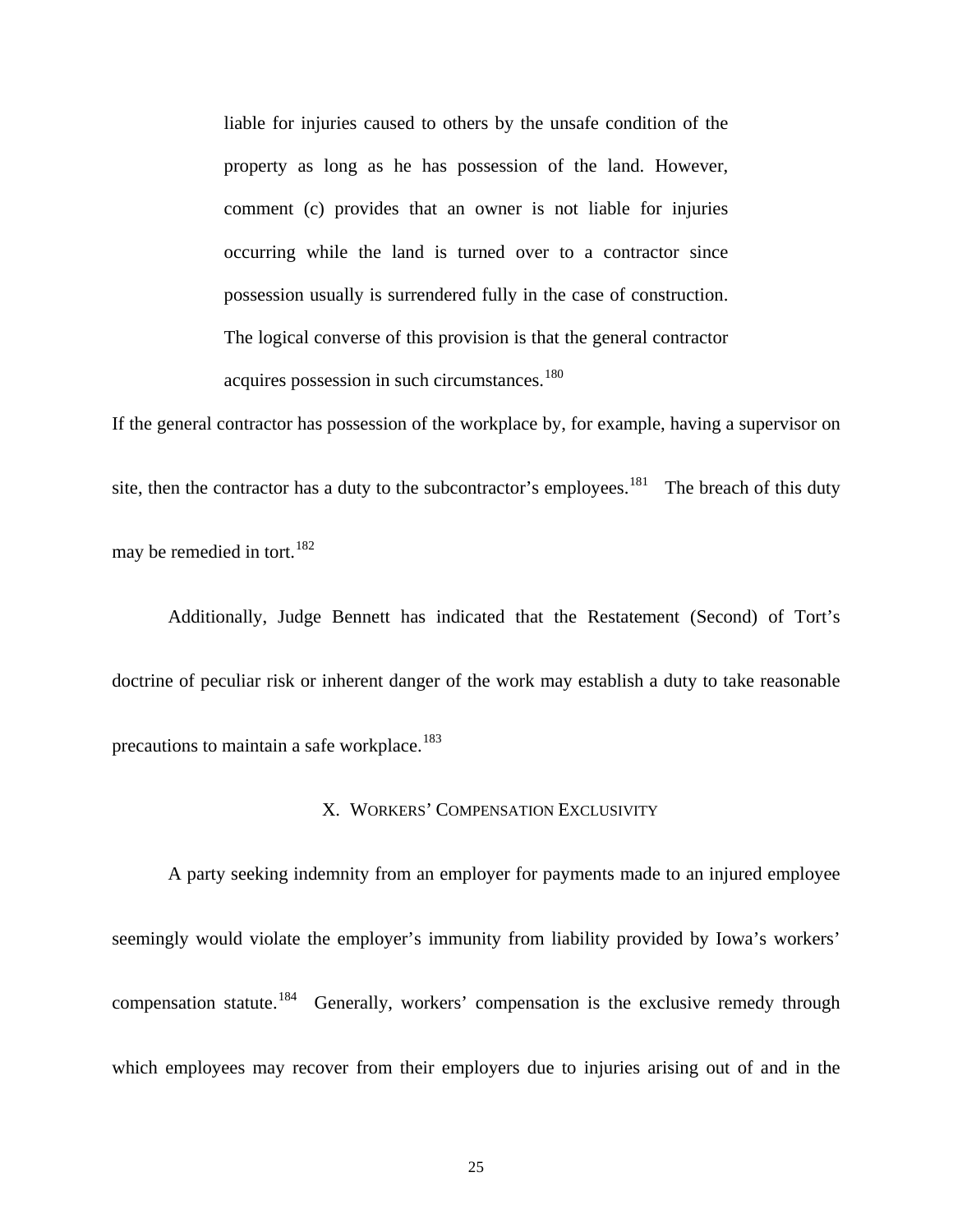course of employment.<sup>[185](#page-97-1)</sup> Under workers' compensation theories, an employer is statutorily liable but not liable in tort.<sup>[186](#page-97-1)</sup> Requiring an employer to indemnify a person who has paid the damages for a tort claim brought by the injured employee exposes the employer to greater damages than would seem consistent with the workers' compensation statute. Such an indemnity claim would also invoke the employer's general liability coverage rather than the employer's workers' compensation insurance coverage.

One ground for indemnity that is barred by the workers' compensation statute is that a party may not seek indemnity from an employer on grounds that the employer is primarily liable in tort for the employee's injuries.<sup>[187](#page-97-1)</sup> The workers' compensation statute precludes this claim because an employer is only statutorily liable, and not liable in tort, to an injured employee; this principle precludes common liability between the employer and any other tortfeasors.<sup>[188](#page-97-1)</sup> Also, without common liability, the tortfeasors have no right of contribution from the employer.<sup>[189](#page-97-1)</sup> The exclusivity of the workers' compensation statute bars any cause of action alleging negligence of or seeking contribution from the injured employee's employer.<sup>[190](#page-97-1)</sup>

An indemnitee may claim indemnity against an employer because of their relationship and not because of any negligent act by the employer, because negligence claims are barred by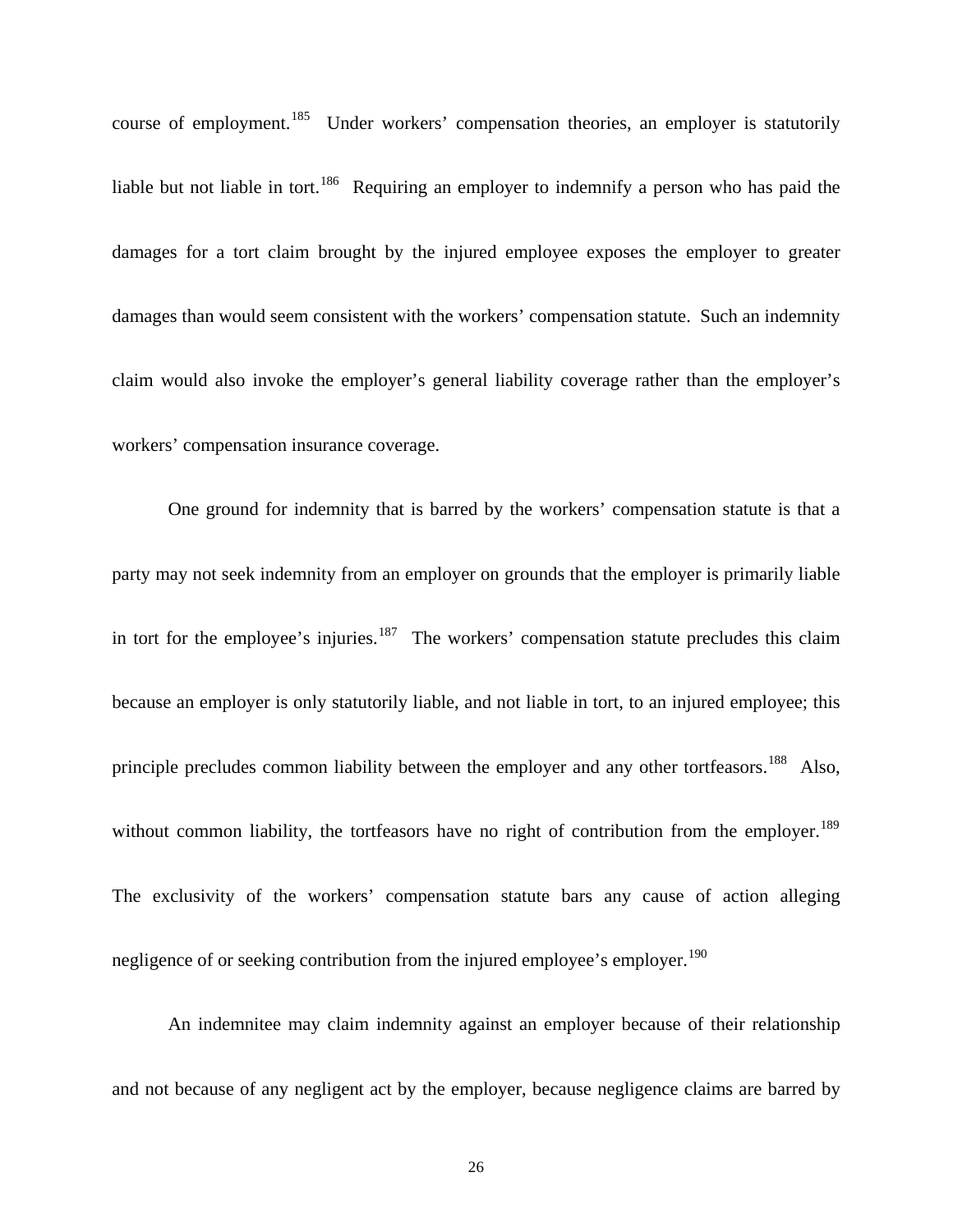the workers' compensation statute's exclusivity.<sup>[191](#page-97-1)</sup> Iowa law permits an indemnitee, notwithstanding workers' compensation exclusivity, to recover from the injured employee's employer based on an express contract of indemnity, a theory of vicarious liability, or a breach of an independent duty.<sup>[192](#page-97-1)</sup> In *Johnson v. Interstate Power Co.*,<sup>[193](#page-97-1)</sup> the court held that "[a]n independent duty in this context means an obligation sufficiently independent so that it cannot be said to be a liability based on account of the employee's injury that forms the basis for the employer's immunity."<sup>[194](#page-97-1)</sup> A claim for indemnity based on an express contract, vicarious liability, or a breach of an independent duty is not barred by the workers' compensation statute because it is not premised on the common liability of the injured employee's employer.<sup>[195](#page-97-1)</sup>

#### XII. PROCEDURAL MATTERS

#### A. *Pleading and Proving Liability*

In *Ke-Wash Co. v. Stauffer Chemical Co.*, [196](#page-97-1) the Iowa Supreme Court followed the principle that for a party to state a claim for indemnity after settlement, the indemnitee must plead and prove that: "(1) it was liable to the injured party, (2) the settlement was reasonable, and (3) the facts are such as to give rise to a duty on the part of the indemnitor to indemnify the indemnitee."<sup>[197](#page-97-1)</sup>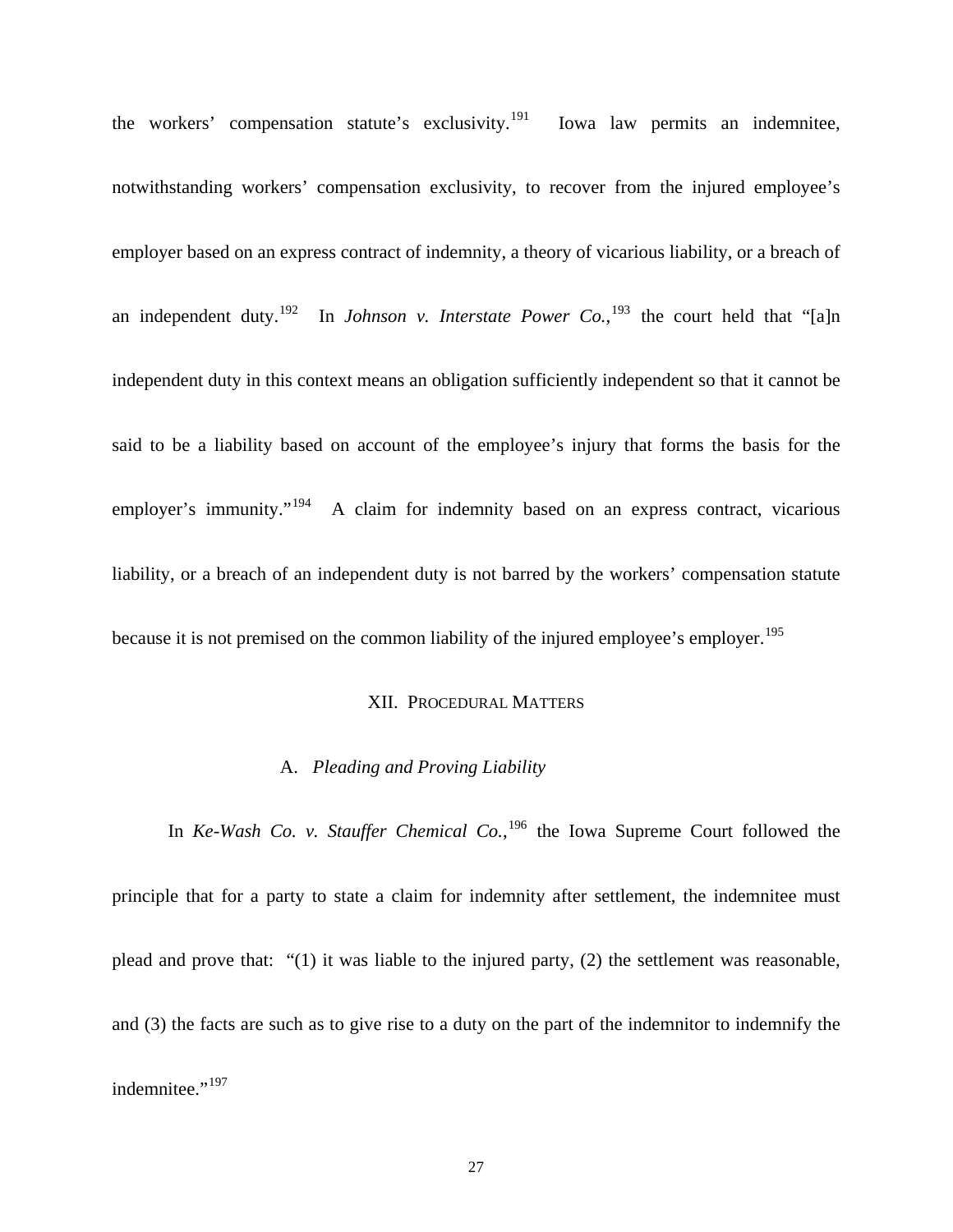After settlement or trial of an injured construction worker's tort claims, a paying defendant may seek indemnity from a party who should have paid the claim.<sup>[198](#page-97-1)</sup> In such a subsequent action for indemnity, a prior judicial determination of liability for the underlying claim normally establishes that the indemnitee was liable to an injured party, and the issue of whether the indemnitee was liable to the underlying claimant need not be relitigated.<sup>199</sup> However, disputes about liability to an injured party may arise when the indemnitee has settled a case.[200](#page-97-1) In *McNally*, the court discussed the following:

The first principle is that a party who seeks to establish a right to indemnity in an independent action must normally plead and prove it was liable to the injured party. The rationale for this rule is tied to the fundamental concept that indemnity involves the shifting of responsibility of liability for loss from one who is legally responsible to another.<sup>[201](#page-97-1)</sup>

Unless the indemnitee established liability for the underlying claim, any payment made by the indemnitee would simply have been simply voluntary.<sup>[202](#page-97-1)</sup> Courts do not permit indemnity for voluntary payments.<sup>[203](#page-97-1)</sup> This rule, however, may be changed by agreement.<sup>[204](#page-97-1)</sup> Specifically, the Iowa Supreme Court saidthat "express indemnification agreements can alter the common law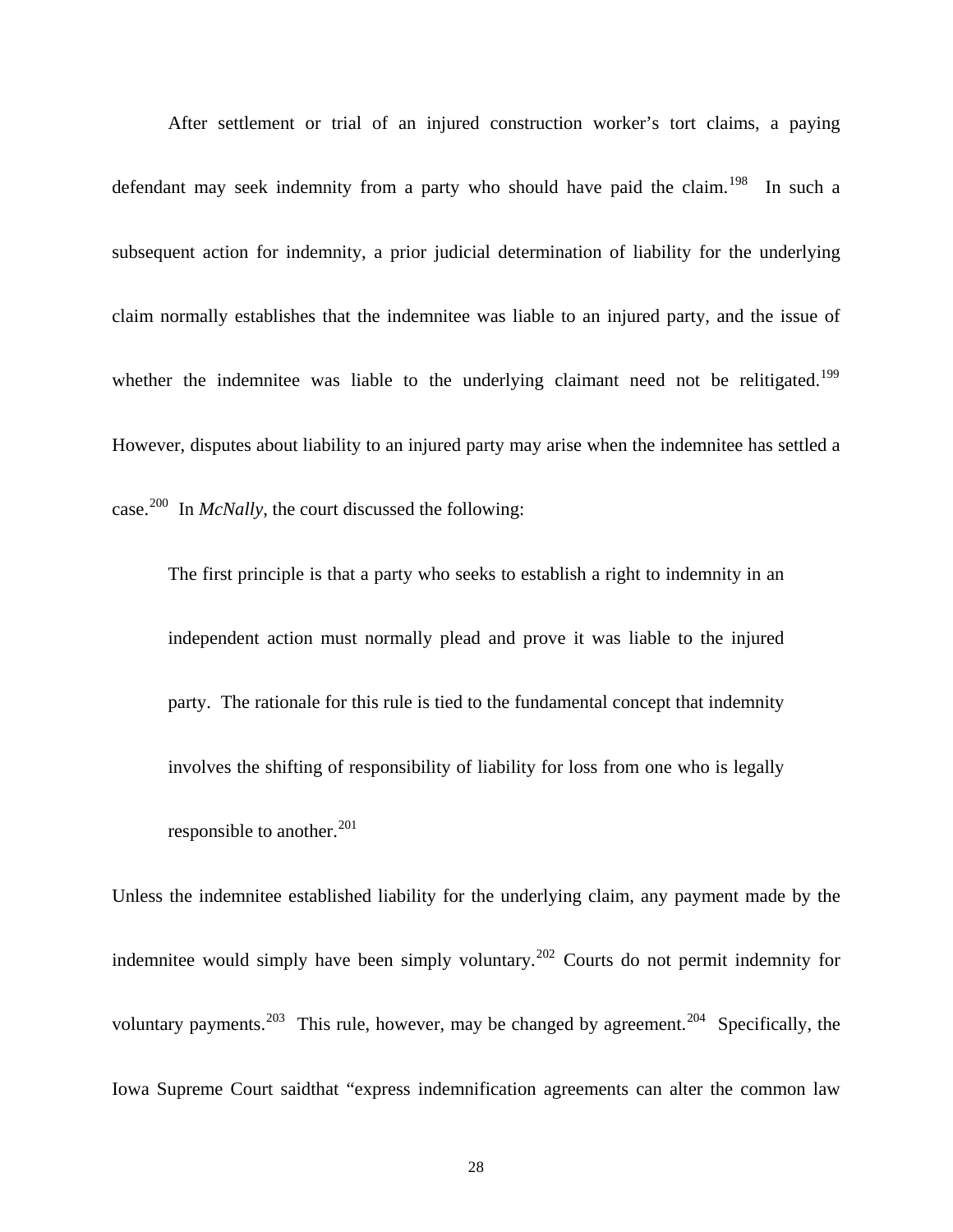rules on indemnity by calling for indemnification in the absence of underlying liability between the indemnitee and the injured party."<sup>[205](#page-97-1)</sup> For example, an indemnification and hold harmless clause for costs related to legal claims has been held to alter the common law rule.<sup>[206](#page-97-1)</sup> Absent the common law requirement of proving the liability on the underlying claim, an indemnitee may state a claim for indemnification by pleading (1) that the indemnitor has a duty to indemnify the indemnitee; and  $(2)$  the amount to be indemnified is reasonable.<sup>[207](#page-97-1)</sup>

 The Iowa Supreme Court has held that the common law rule requires that the underlying cause of action must be a claim covered by an indemnification agreement.<sup>[208](#page-97-1)</sup> If the underlying claim is not "covered" by the terms of the indemnification agreement, then no indemnity is required.[209](#page-97-1) For example, the lessor in *McNally* was sued for negligence based on a defect in a crane rather than based on its failure to operate or erect the crane properly.<sup>[210](#page-97-1)</sup> Since the indemnification agreement excluded indemnity for the lessor's negligence, the allegations of the lessor's negligence was covered by the indemnity agreement and, accordingly, no indemnity was permitted.<sup>[211](#page-97-1)</sup>

 The implications for subsequent cases are significant. The court has yet to address the situation where the underlying claim is that the indemnitee breached a contract with a third party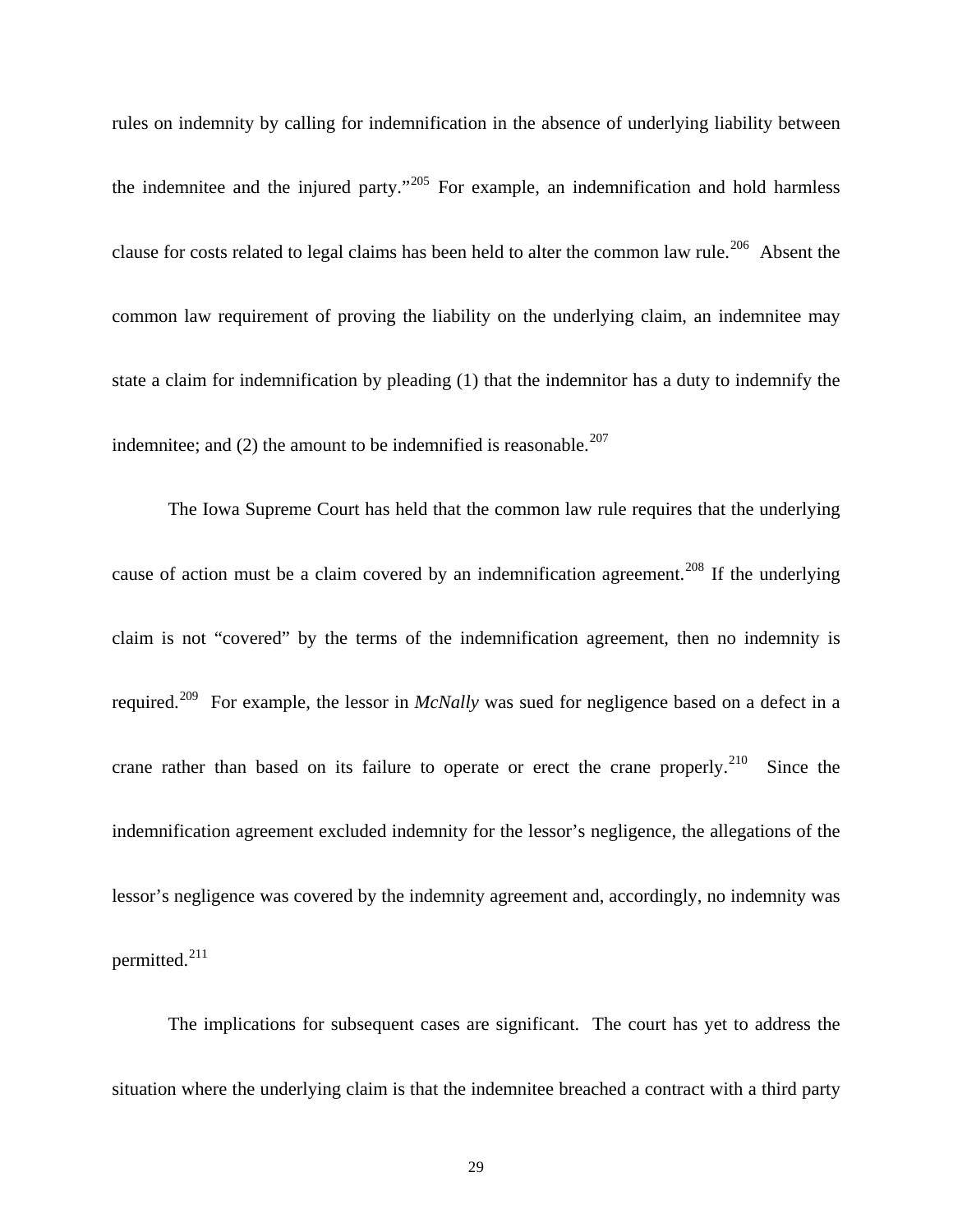due to the negligence of the indemnitor.<sup>[212](#page-97-1)</sup> For example, an owner might breach a contract or a warranty with a third party (e.g., general contractor) due to the alleged negligence of an architect or engineer.<sup>[213](#page-97-1)</sup> Although the language of the indemnification clause may not cover the original cause of action by the third party against the owner, because the underlying cause of action does not allege the negligence of the indemnitee, the owner should have an opportunity to prove that the negligence of the architect or engineer caused the breach of contract or warranty.

If an indemnitee settles a claim, the amount sought by the indemnitee must be reasonable,<sup>[214](#page-97-1)</sup> in terms of both the settlement and attorney fees.<sup>[215](#page-97-1)</sup> A judicial determination that a settlement is reasonable is conclusive of the issue.<sup>[216](#page-97-1)</sup> A settlement of the underlying case by an indemnitee does not waive any right to indemnity. $2^{17}$ 

 The indemnitee must prove that the indemnitor is "legally obligated to discharge the obligation for which the [indemnitee] seeks indemnity."[218](#page-97-1) An indemnitor has no duty to indemnify the indemnitee when the indemnitee has forfeited or relinquished its indemnification and lien rights under the workers' compensation statute.<sup>[219](#page-97-1)</sup>

B**.** *Role of the Judge and Jury*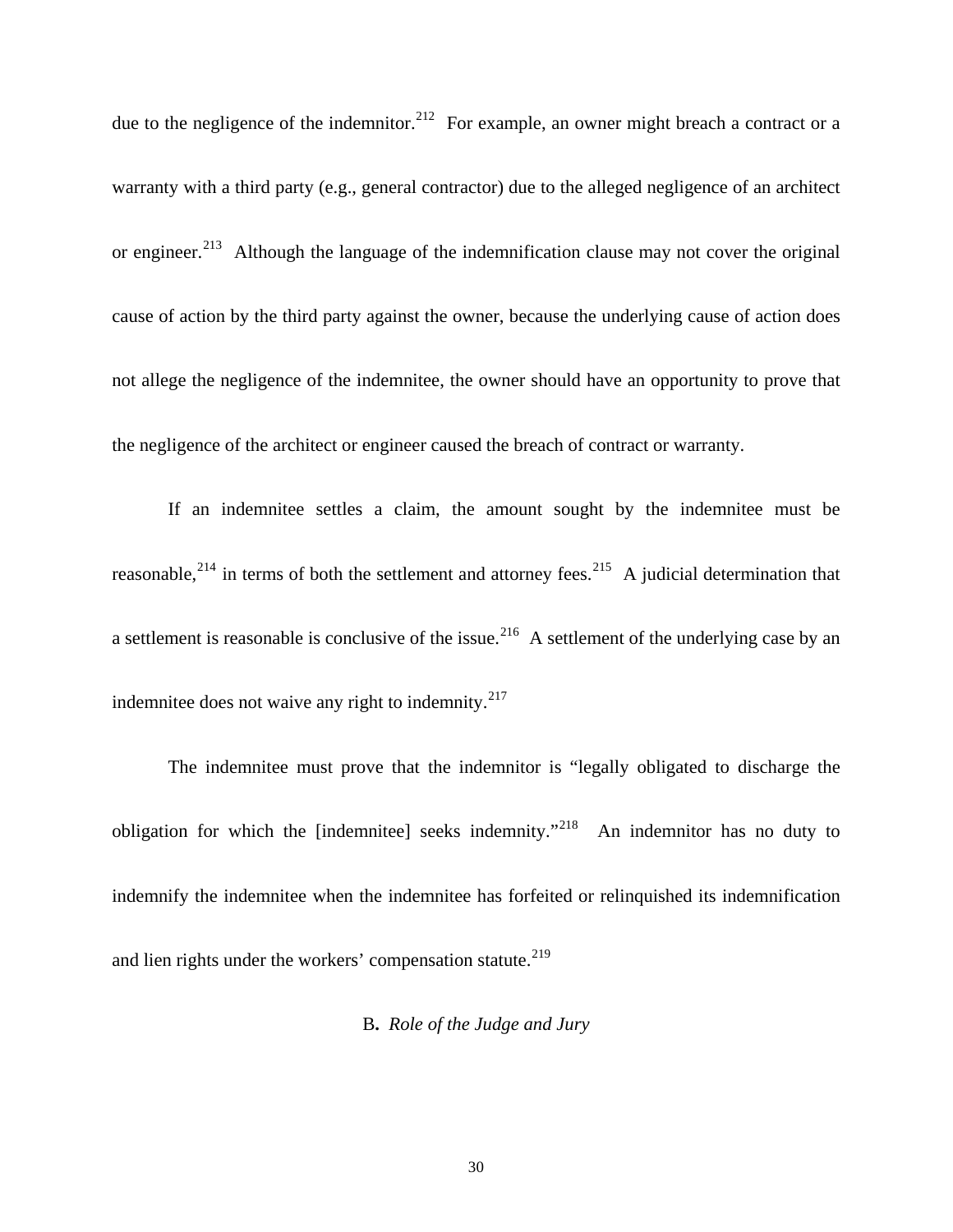As long as interpretation of the indemnity provision does not depend on extrinsic evidence, construction and interpretation of an indemnity provision is to be decided by the court.<sup>[220](#page-97-1)</sup> The court determines whether a party is liable for indemnity.<sup>[221](#page-97-1)</sup> Juries examine extrinsic evidence to determine the meaning of ambiguous terms and to allocate fault.<sup>[222](#page-97-1)</sup> The fault of each party may have to be determined before addressing whether the indemnitor has a duty to indemnify the indemnitee.<sup>[223](#page-97-1)</sup> Unless the indemnitor agreed to indemnify for the negligence of the indemnitee, the negligence of the indemnitee must be established before the indemnitor has a duty to indemnify.<sup>[224](#page-97-1)</sup> Absent an agreement to the contrary, the portion of the underlying claim for which the indemnitor is responsible is the portion of fault assigned by the  $j$ ury.<sup>[225](#page-97-1)</sup>

### C. *Bifurcation or Severance*

A trial court may bifurcate the claims involving the injured party from the indemnity claims.[226](#page-97-1) Judge Bennett severed the indemnity claims in *Eischeid v. Dover Construction, Inc.*  (*Dover IV*)<sup>[227](#page-97-1)</sup> after concluding the following:

Specifically, such a severance is most likely to result in clarity and avoidance of confusion of the issues that each jury must decide, and also result in judicial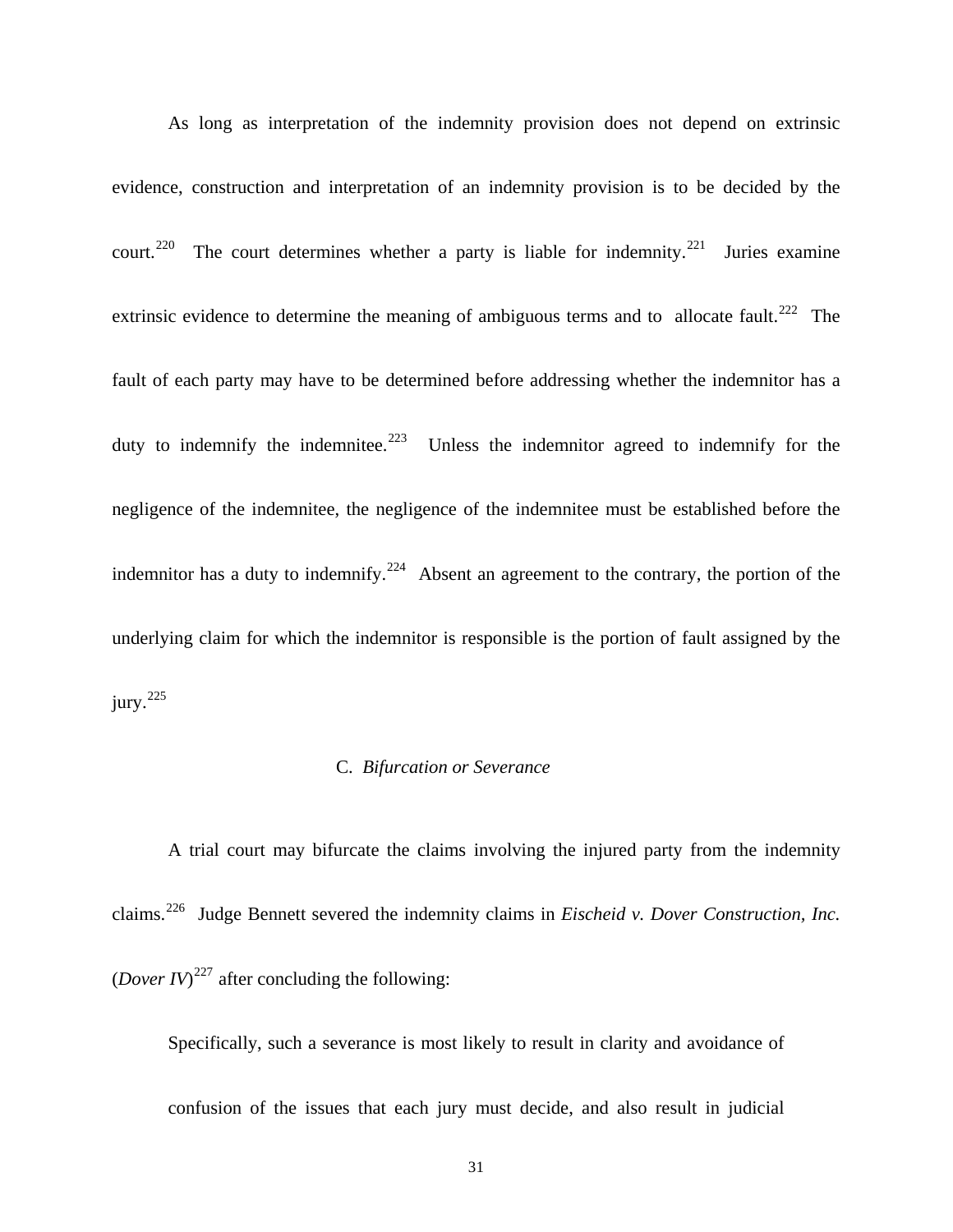economy and expedition, in the sense that each trial will be brief and focused. Severance will focus the damages trial against [the general contractor] entirely on the issue of [the injured party's] damages, without interjecting issues regarding how those damages will be divided among [the general contractor] and the third parties as a result of indemnity claims.<sup>[228](#page-97-1)</sup>

To serve the interest of judicial economy other courts have decided to avoid the redundant presentation of evidence rather than bifurcate trials.<sup>[229](#page-97-1)</sup>

## XIII. PROPOSED LEGISLATION

Historically, state legislatures and courts disfavor indemnification for one's own negligence.<sup>[230](#page-97-1)</sup> Many states have recognized that contractors and subcontractors cannot effectively bargain over indemnity provisions and that they accept more risk than is economically prudent.<sup>[231](#page-97-1)</sup> The hostility towards indemnifying a negligent party appears in statutes prohibiting indemnification of one's own negligence and one's sole negligence as well as in court decisions that narrowly construe indemnification clauses.<sup>[232](#page-97-1)</sup>

Currently, Iowa has no statute addressing indemnification for one's own negligence. Master Builders of Iowa has proposed legislation to eliminate indemnification for one's own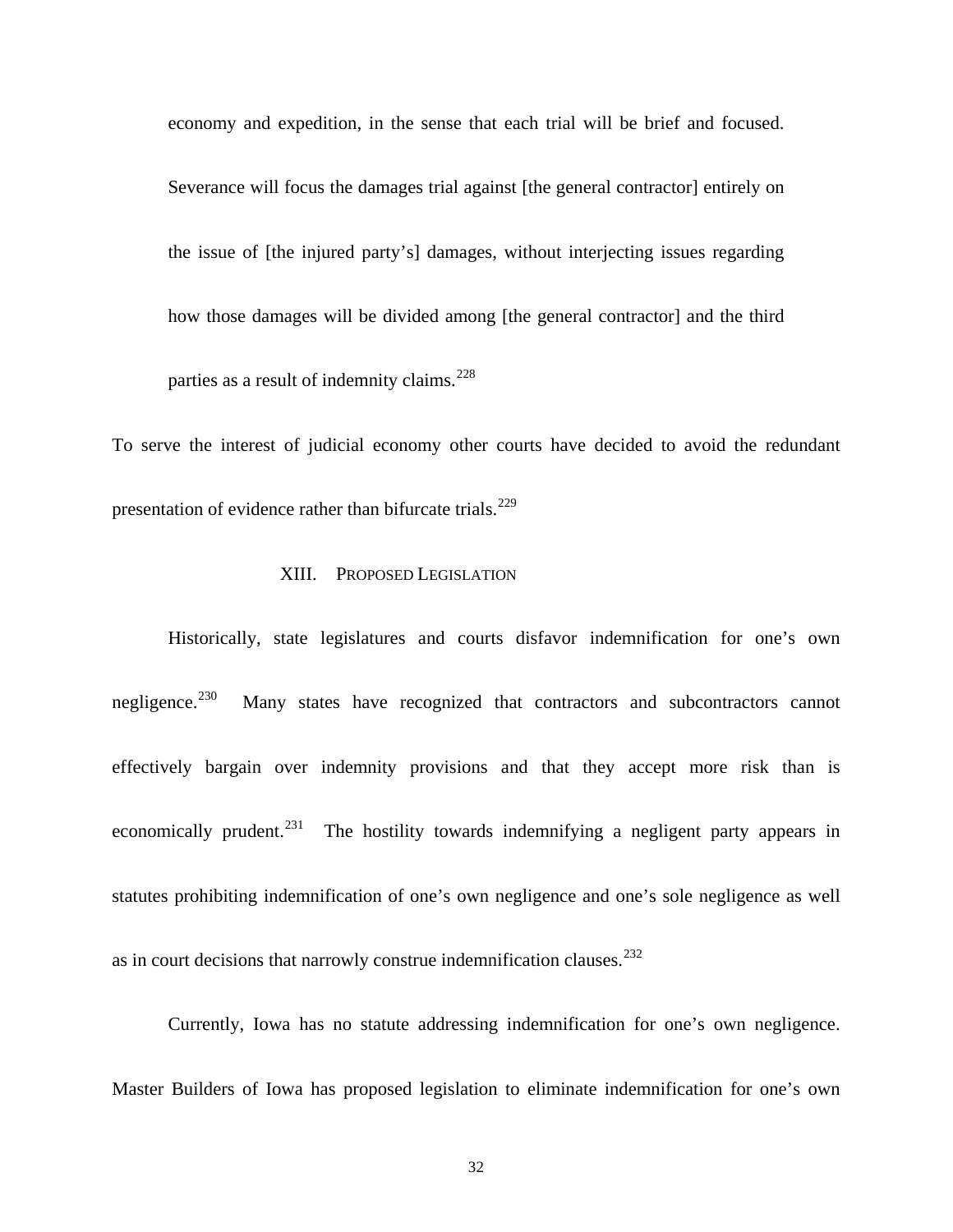negligence in construction contracts.<sup>[233](#page-97-1)</sup> The proposed legislation is modeled<sup>[234](#page-97-1)</sup> after a New Mexico statute.<sup>[235](#page-97-1)</sup> The Iowa legislature may consider this matter in the 2005 legislative session.<sup>[236](#page-97-1)</sup>

In almost all construction projects, the architects, engineers, general contractors, subcontractors, and sub-subcontractors carry insurance to cover indemnity obligations.<sup>[237](#page-97-1)</sup> Thus, when considering indemnification for one's own negligence, a pertinent question is whether the insurer of the negligent party should be held responsible or whether the allocation of responsibility by the parties should control.

Currently, Iowa law permits an indemnitee to be indemnified for its own negligence only if the indemnitor clearly and unequivocally agreed to do so.<sup>[238](#page-97-1)</sup> Iowa is one of nine states to have adopted this or a similar rule in the absence of legislation addressing the subject.<sup>[239](#page-97-1)</sup>

Many states have adopted statutes precluding indemnification for one's own negligence.<sup>[240](#page-97-1)</sup> These statutes usually say that an indemnity provision requiring an indemnitor to indemnify an indemnitee for its own negligence<sup>[241](#page-97-1)</sup> or for the negligence of the indemnitee<sup>[242](#page-97-1)</sup> is void and not enforceable. Other statutes use language prohibiting indemnification of any underlying claims that resulted "partially or solely from"<sup>[243](#page-97-1)</sup> or was caused "in whole or in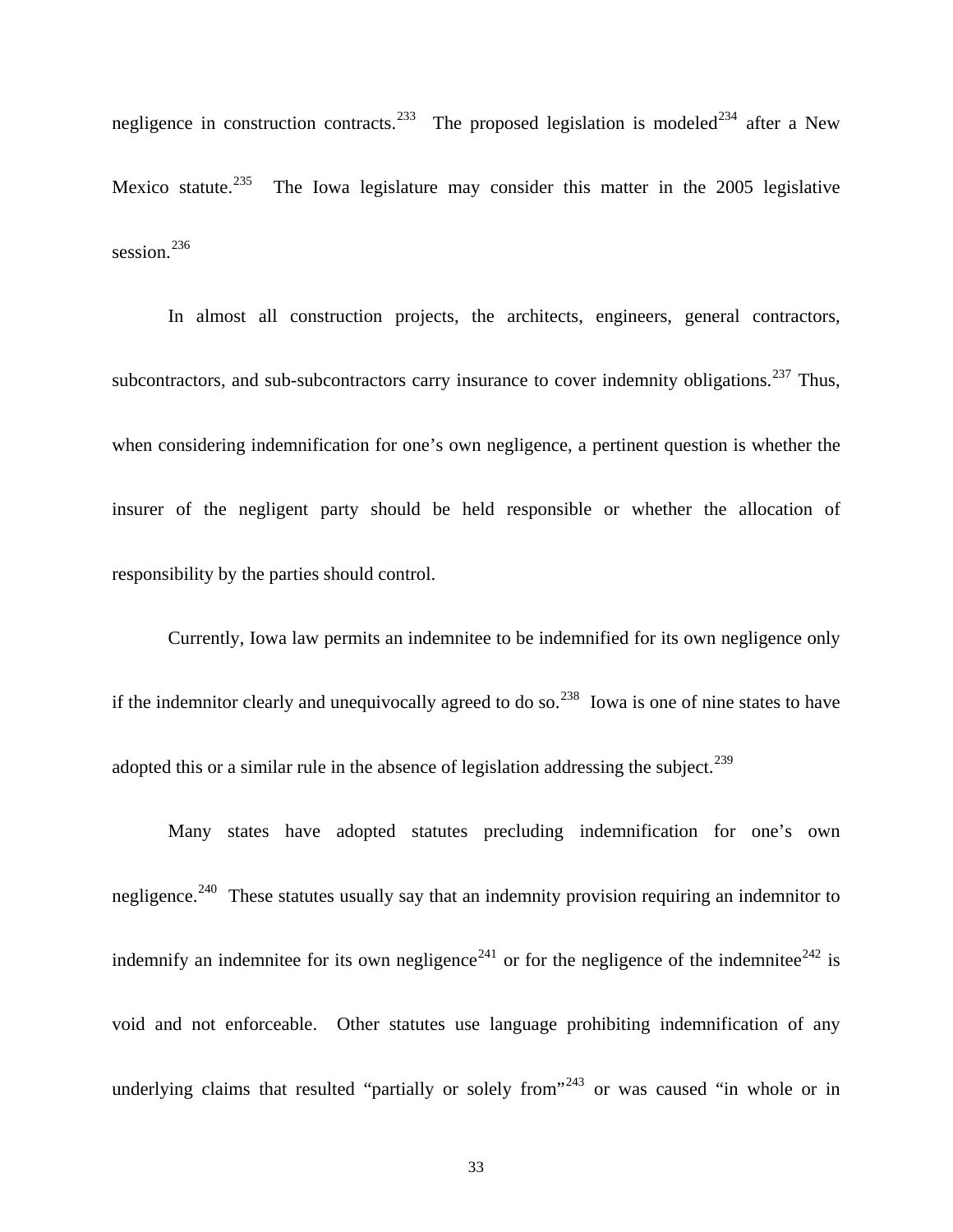part<sup>"[244](#page-97-1)</sup> by the negligence of the indemnitee. Certain statutes prohibit the indemnitee from being indemnified for its own negligence. $245$ 

These statutes do not prohibit indemnification for claims resulting from the negligence of the indemnitor.<sup>[246](#page-97-1)</sup> To permit the indemnitee to be indemnified for any negligence of the indemnitor imputed to the indemnitee, the Iowa legislature should indicate that negligence will not be imputed to the indemnitee when deciding the scope of the indemnitee's negligence.

Many states have adopted the rule that an indemnitee cannot be indemnified if the underlying claim resulted from the sole negligence of the indemnitee.<sup>[247](#page-97-1)</sup> South Dakota's statute is fairly typical:

A covenant, promise, agreement or understanding in, or in connection with or collateral to, a contract or agreement relative to the construction, alteration, repair or maintenance of a building, structure, appurtenance and appliance, including moving, demolition and excavating connected therewith, purporting to indemnify the promisee against liability for damages arising out of bodily injury to persons or damage to property caused by or resulting from the sole negligence of the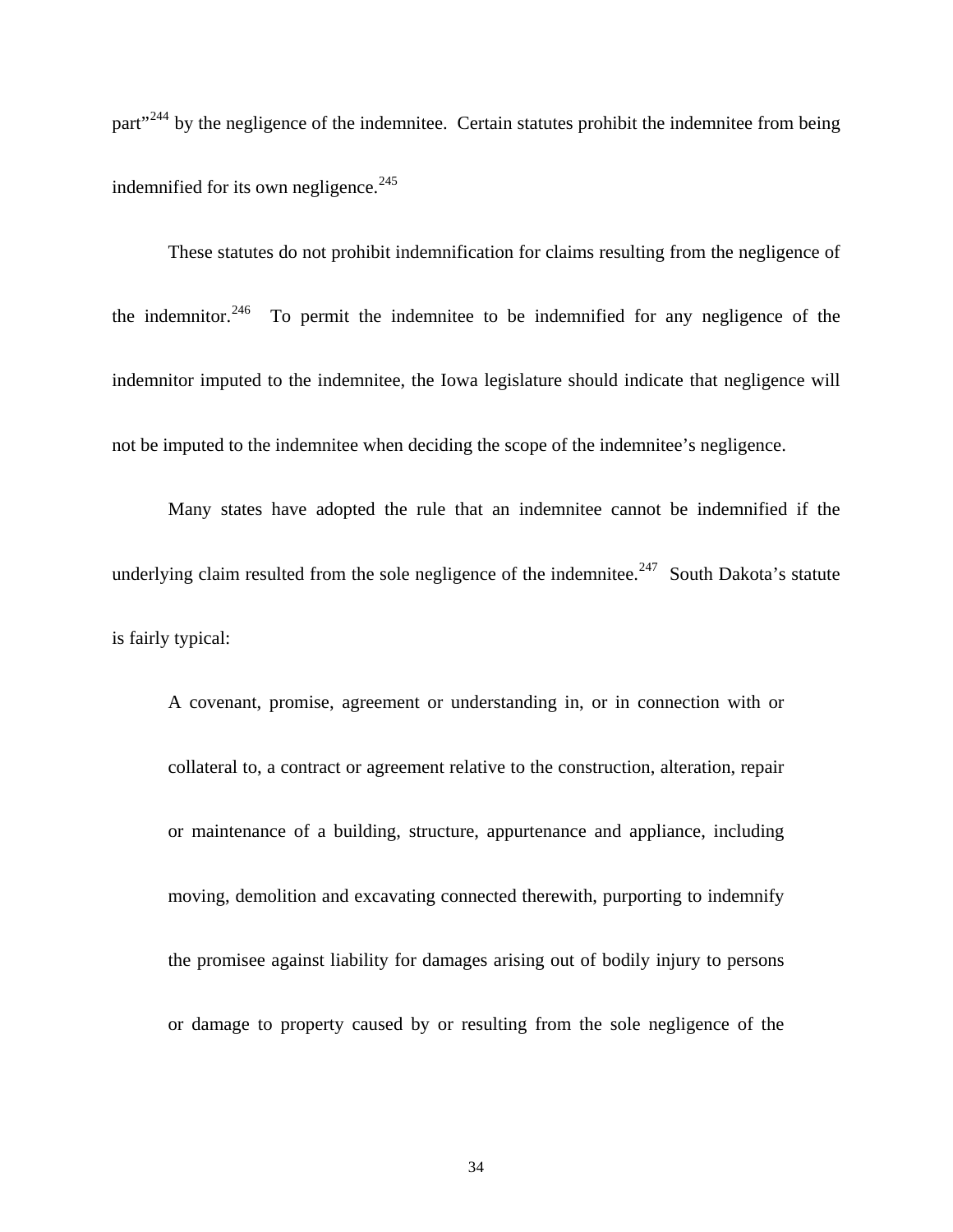promisee, his agents or employees, or indemnitee, is against the policy of the law and is void and unenforceable. $248$ 

South Dakota courts interpret this statute to prohibit indemnification for one's own negligence if one's own negligence is the sole cause of the injury.<sup>[249](#page-97-1)</sup> That is, this type of statute only addresses the most extreme circumstances where the indemnitee is completely at fault and the indemnitor is free from fault.

The Iowa legislature would do well to consider the limitations placed on construction indemnification by Minnesota Statute  $\S$  337.01-.05<sup>[250](#page-97-1)</sup> on construction indemnification. Minnesota renders indemnification agreements in construction contracts unenforceable "except to the extent" that the injury or damage is attributable to the promisor's negligence or breach of contract.<sup>[251](#page-97-1)</sup> Minnesota statute § 337.02 expressly provides as follows:

an indemnification agreement contained in, or executed in connection with, a building and construction contract is unenforceable except to the extent that: (1) the underlying injury or damage is attributable to the negligent or otherwise wrongful act or omission, including breach of a specific contractual duty, of the promisor or the promisor's independent contractors, agents, employees, or delegatees; or (2) an owner, a responsible party, or a governmental entity agrees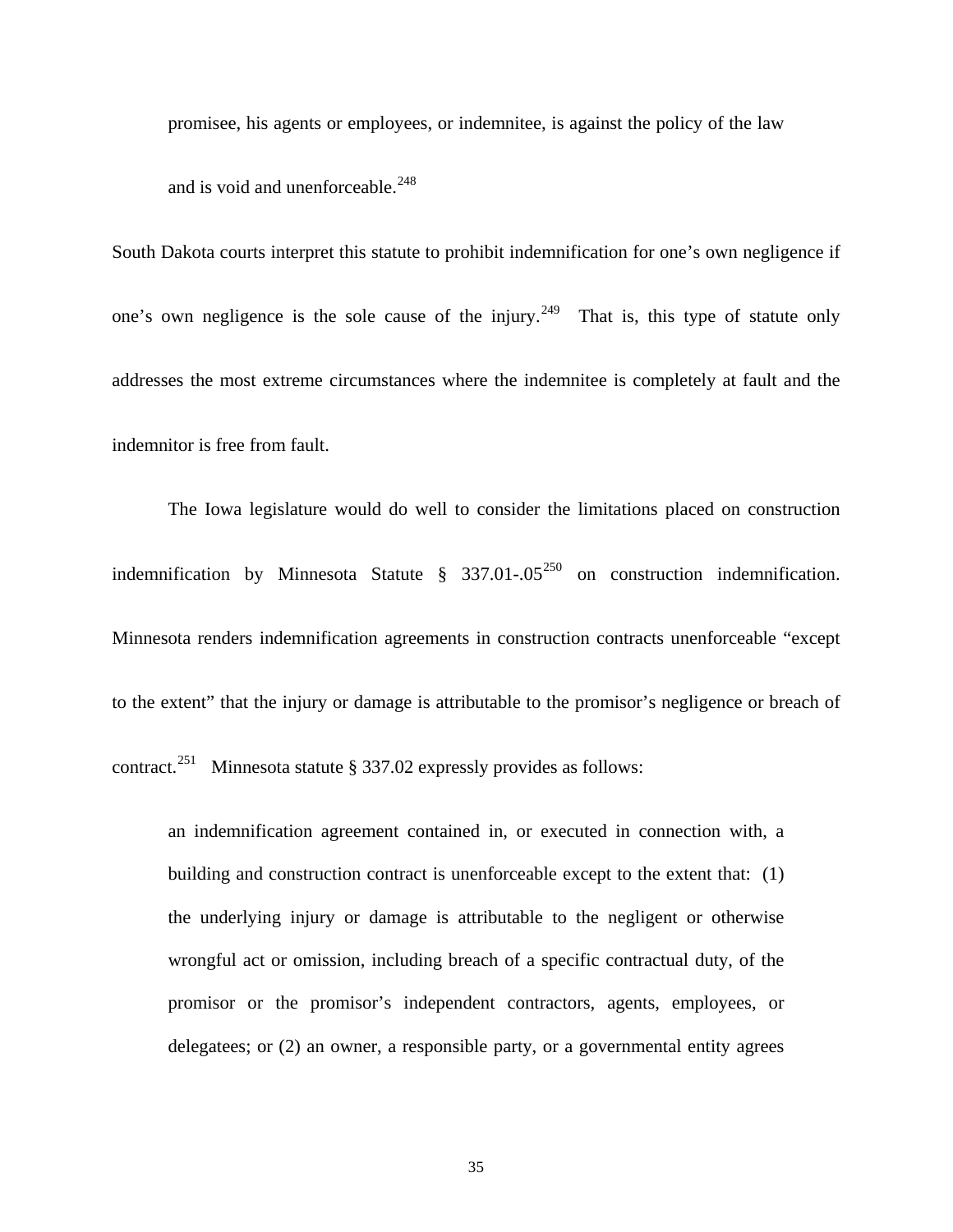to indemnify a contractor directly or through another contractor with respect to strict liability under environmental laws.<sup>[252](#page-97-1)</sup>

The cases interpreting this statute make clear that indemnification agreements are enforceable only to the extent of the indemnitor's negligence and that "each link in the chain of construction [is] responsible for the consequences of its own negligence."<sup>[253](#page-97-1)</sup>

Minnesota has several exceptions, including one for a contractual requirement that a construction contractor purchase "specific insurance coverage for the benefit of others."<sup>[254](#page-97-1)</sup> For example, a requirement that a subcontractor purchase liability insurance to cover the contractor's own negligence is enforceable in Minnesota.<sup>[255](#page-97-1)</sup>

When a party required to purchase specified insurance to cover the negligence of others fails to do so, that party may have the obligation to indemnify the promisee to the extent of the specified insurance.<sup>[256](#page-97-1)</sup> Under the statute and case law interpreting the Minnesota construction indemnity provisions, contractors and subcontractors are required to indemnify only to the extent of their own negligence and are not required to indemnify other parties for those parties' negligence, unless the construction contract included a requirement of the purchase of insurance to cover another party's negligence or fault.<sup>[257](#page-97-1)</sup> Such insurance requirements are enforceable in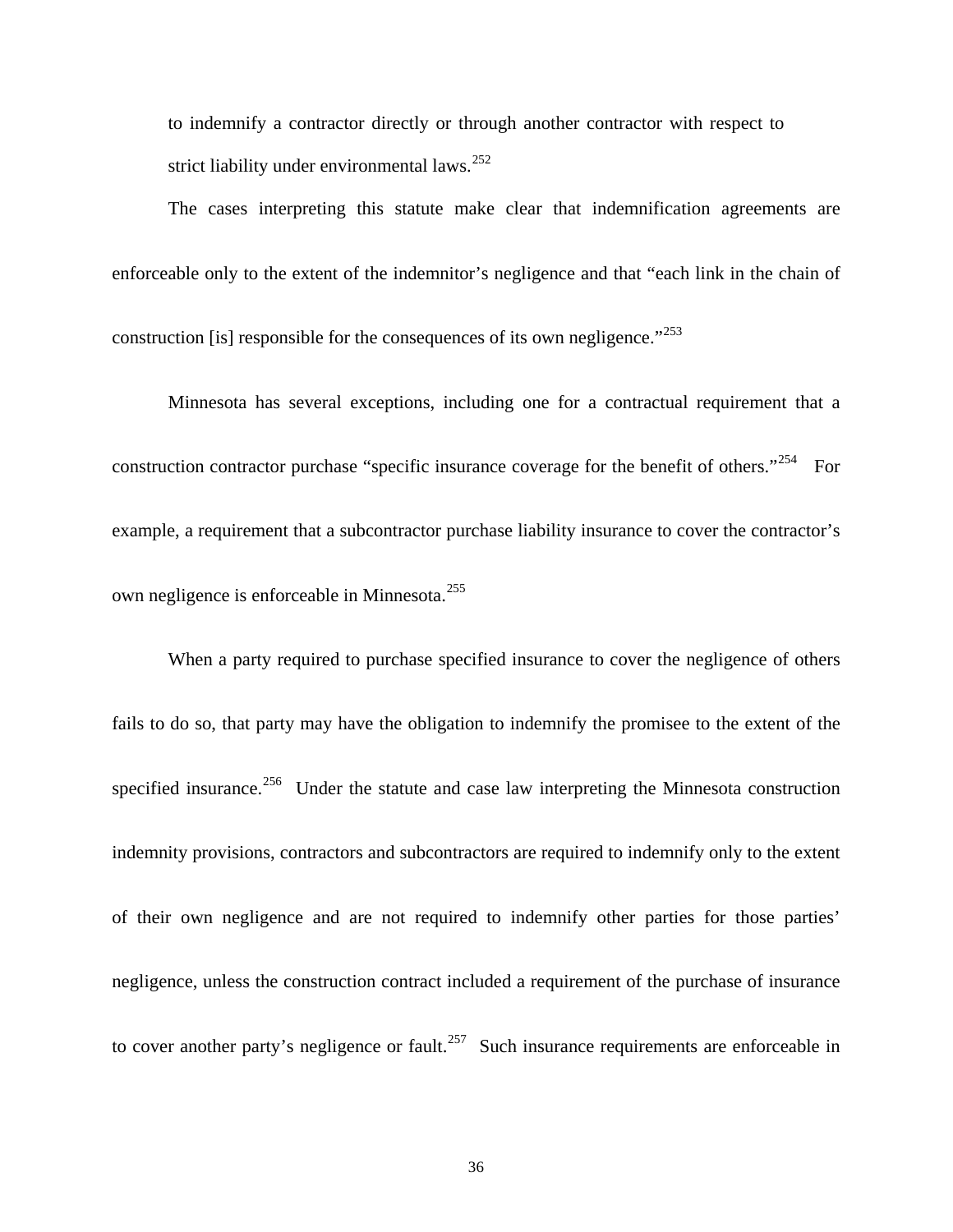Minnesota, and the failure to purchase the specified insurance makes the party required to purchase that insurance the indemnitor to the extent of the specified insurance.<sup>[258](#page-97-0)</sup>

Some statutes forbidding indemnification for one's own negligence or for one's sole negligence expressly provide that it has no effect on indemnity of a surety,  $259$  workers' compensation statutes, $260$  and insurance agreements.<sup>[261](#page-97-0)</sup>

## IVX. CONCLUSION

Iowa courts often address indemnity claims arising out of construction disputes by examining the express contract rather than by implying duties based on tort law.<sup>[262](#page-97-0)</sup> A focus on the contract rather than implying duties gives effect to the expectations of the parties, although problems arise because of the disparity of bargaining power or lack of attention to the provisions.[263](#page-97-0)

Recently, courts have broadly interpreted indemnification agreements by requiring the indemnitor to indemnify for the indemnitee's own negligence.<sup>[264](#page-97-0)</sup> These court decisions have kindled interest in legislation prohibiting indemnification for one's own negligence, and such legislation may succeed in passage. $^{265}$  $^{265}$  $^{265}$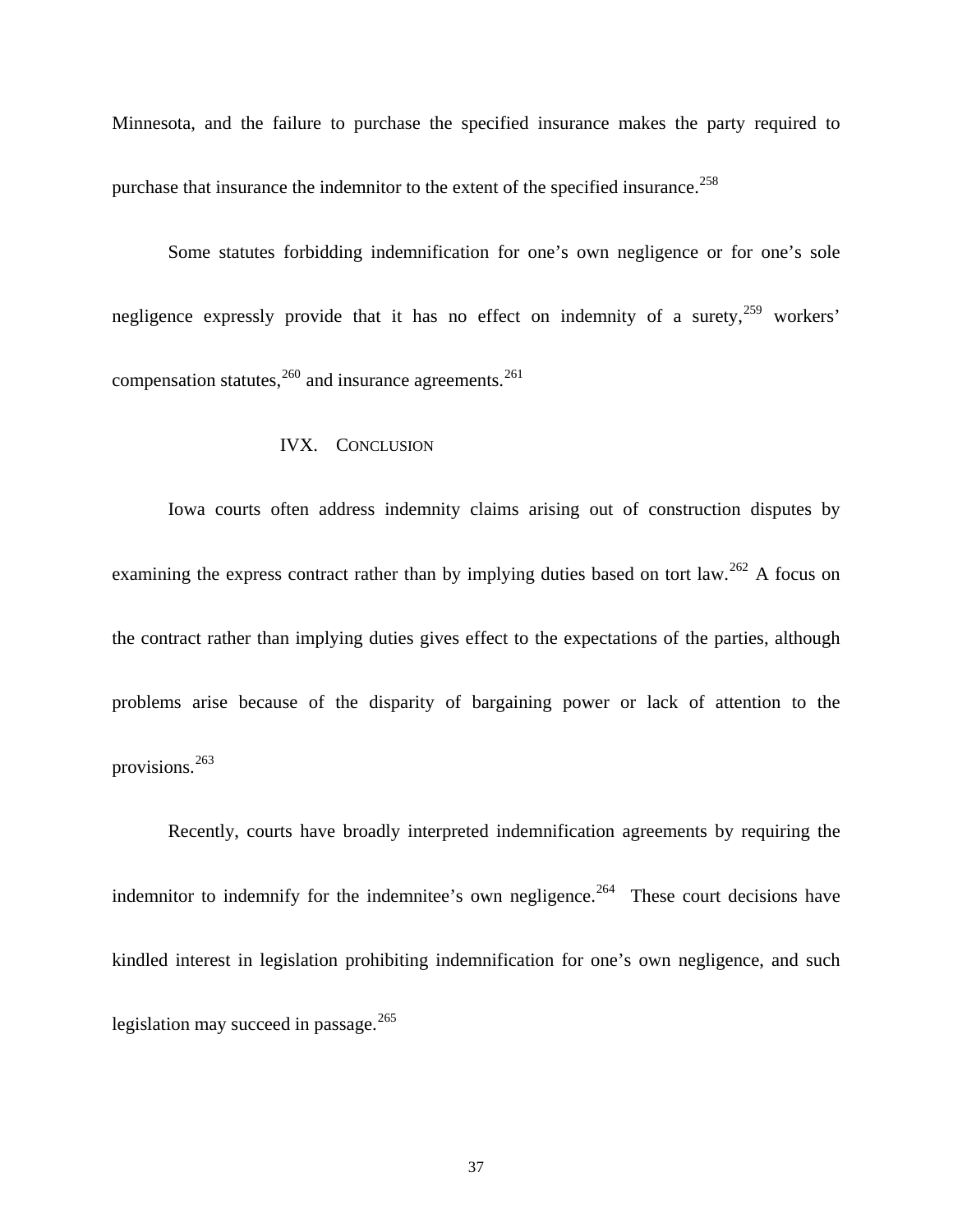1 McComas-Lacina Constr. Co. v. Able Constructors, 641 N.W.2d 841, 844–45, 847–48 (Iowa 2002).

<sup>2</sup> *See, e.g.*, Cochran v. Gehrke, Inc. (*Cochran III*), 305 F. Supp. 2d 1045, 1047 (N.D. Iowa 2004) (addressing a contractor's indemnity claims after a workplace accident resulted in one worker's death and another's critical injury); Eischeid v. Dover Constr., Inc. (*Dover II*), 265 F. Supp. 2d 1055–59 (N.D. Iowa 2003) (determining the enforceability and scope of an indemnification provision after a worker was injured at a construction site).

<sup>3</sup> *See, e.g.*, Employers Mut. Cas. Co. v. United Fire & Cas. Co., 682 N.W.2d 452, 456–57 (Iowa Ct. App. 2004) (addressing the issue of whether a surety waives its limitation of liability under a performance and payment bond when it chooses to assume performance of the principal's contract in lieu of paying the amount of the bond after the principal defaults).

<sup>4</sup> See infra Part .

 $<sup>5</sup>$  *See infra* Part \_\_\_\_\_.</sup>

<sup>6</sup> See infra Part \_\_\_\_\_.

<sup>7</sup> *See* McNally & Nimergood v. Neumann-Kiewit Constructors, Inc., 648 N.W.2d 564, 570 (Iowa

2002) ("Under a contract for indemnification, 'one party (the *indemnitor*) promises to hold another party (the *indemnitee*) harmless for loss or damage of some kind.'" (quoting II E. ALLAN FARNSWORTH, FRANSWORTH ON CONTRACTS § 6.3, at 108 (2d ed. 1998))); Federated Mut. Implement & Hardware Ins. Co. v. Dunkelberger, 172 N.W.2d 137, 142 (Iowa 1969), *overruled on other grounds by* Lewis v. State, 256 N.W.2d 181 (Iowa 1977), *superseded by statute on*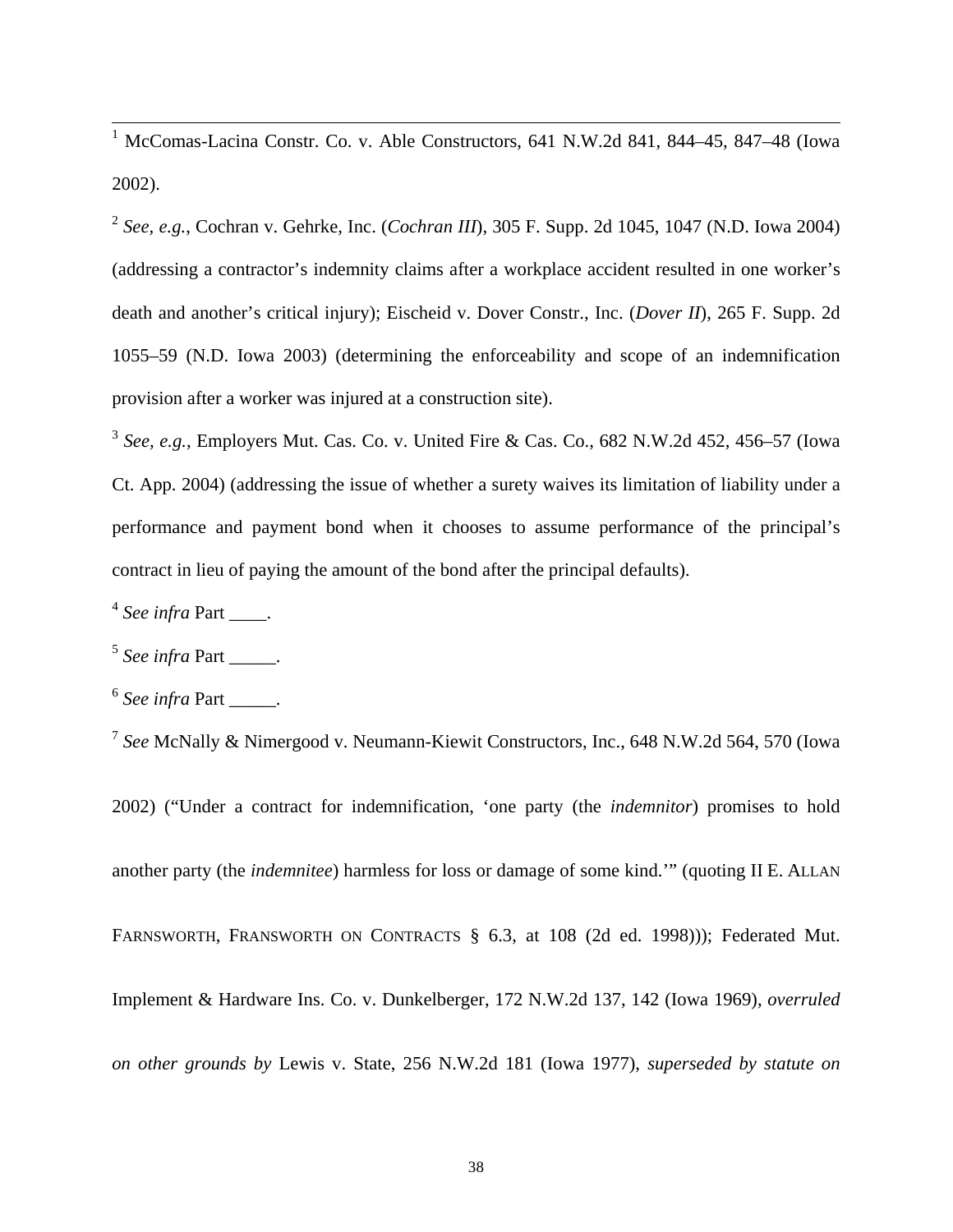*other grounds*, Act of June 16, 1971, ch. 131, 1971 Iowa Acts 286 (codified at IOWA CODE §

123.94 (2005)), *as recognized in* Ayers v. Straight, 422 N.W.2d 643 (Iowa 1988).

<sup>8</sup> *See* Hunt v. Ernzen, 252 N.W.2d 445, 447–48 (Iowa 1977).

<sup>9</sup> See id. at 447 (noting that indemnity is allowed on equitable principles because it shifts the burden of a liability to the party who should rightfully bear it).

<sup>10</sup> Iowa Elec. Light & Power Co. v. Gen. Elec. Co., 352 N.W.2d 231, 236 (Iowa 1984); Peters v.

Lyons, 168 N.W.2d 759, 767 (Iowa 1969).

 $\overline{a}$ 

<sup>11</sup> *Hunt*, 252 N.W.2d at 447–48 (citing McCarthy v. J.P. Cullen & Son Corp., 199 N.W.2d 362,

371 (Iowa 1972)); *see also Iowa Elec. Light & Power Co.*, 352 N.W.2d at 236; *Peters*, 168 N.W.2d at 767.

12 RESTATEMENT (FIRST) OF RESTITUTION § 76 (1937); *see also Hunt*, 252 N.W.2d at 448 (citing RESTATEMENT (FIRST) OF RESTITUTION § 76 (1937)); Iowa Home Mut. Cas. Co. v. Farmers Mut. Hail Ins. Co., 73 N.W.2d 22, 26 (Iowa 1955) ("'A person who, without personal fault, has become subject to tort liability for the unauthorized and wrongful conduct of another, is entitled to indemnity from the other for expenditures properly made in the discharge of such liability.'" (quoting RESTATEMENT (FIRST) OF RESTITUTION § 96 (1937))).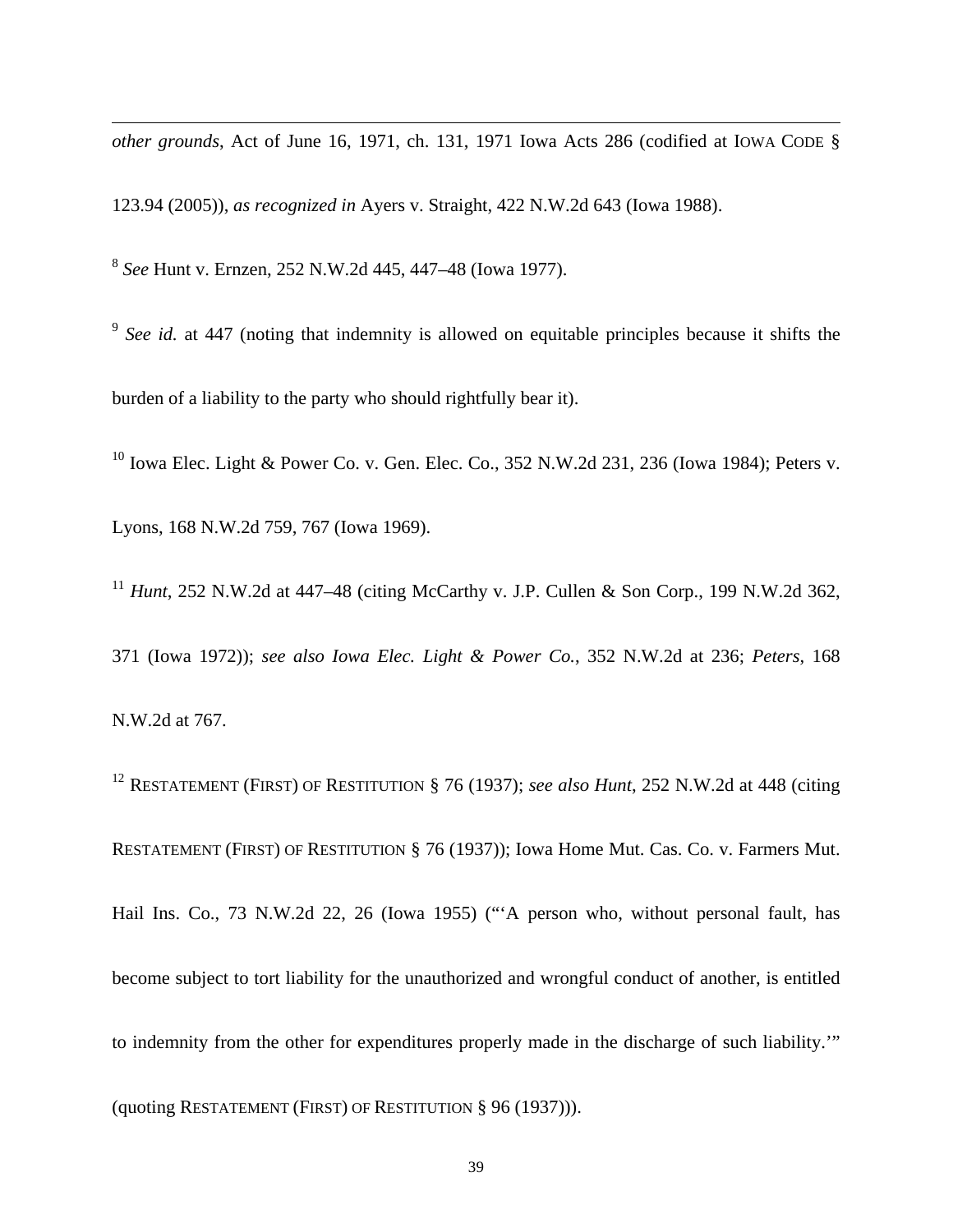<sup>13</sup> *See* McNally & Nimergood v. Neumann-Kiewit Constructors, Inc., 648 N.W.2d 564, 574 (Iowa 2002) (stating that indemnity combines contract and tort law as well as a variety of equitable and public policy considerations).

<sup>14</sup> RESTATEMENT (SECOND) OF TORTS § 886B cmt. c (1979). The Iowa Supreme Court specifically upheld a trial court's findings supported by the Restatement. *See Iowa Elec. Light & Power*, 352 N.W.2d at 238–39; *see also Hunt*, 252 N.W.2d at 448 ("'Indemnity is a shifting of responsibility from the shoulders of one person to another; and the duty to indemnify will be recognized in cases where community opinion would consider that in justice the responsibility should rest upon one rather than the other.'" (quoting WILLIAM PROSSER, LAW OF TORTS § 51 (4th ed. 1971))).

15 Ke-Wash Co. v. Stauffer Chem. Co., 177 N.W.2d 5, 10 (Iowa 1970).

<sup>16</sup> Federated Mut. Implement & Hardware Ins. Co. v. Dunkelberger, 172 N.W.2d 137, 142 (Iowa 1969).

<sup>17</sup> *Id.*

 $\overline{a}$ 

18 Iowa Power & Light Co. v. Abild Constr. Co., 144 N.W.2d 303, 308 (Iowa 1966).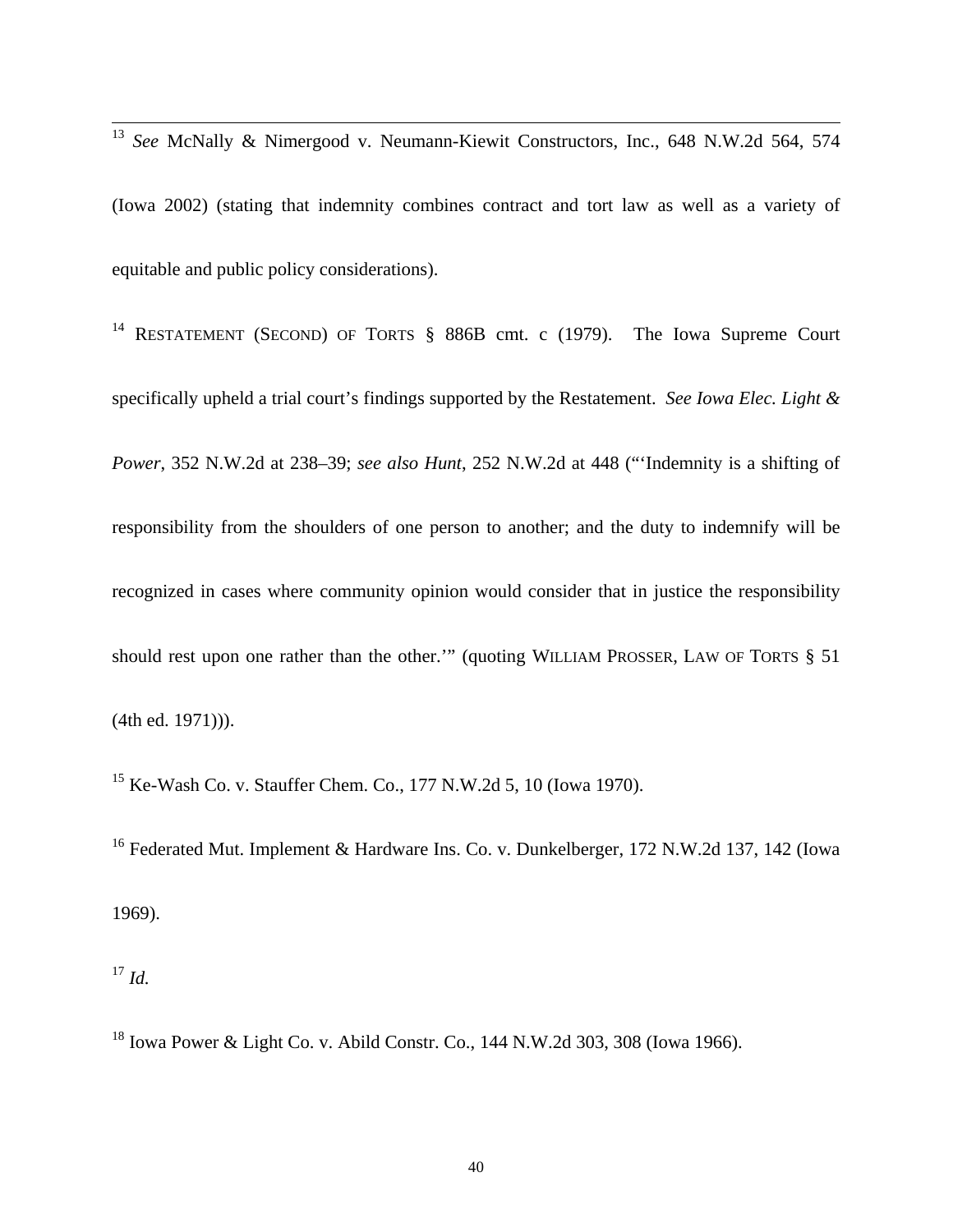<sup>19</sup> Allied Mut. Cas. Co. v. Long, 107 N.W.2d 682, 684 (Iowa 1961) (noting that contribution

 $\overline{a}$ 

requires joint tortfeasors, meaning two or more individuals are jointly and severally liable). <sup>20</sup> *Iowa Power & Light Co.*, 144 N.W.2d at 308; *see also* Herter v. Ringland-Johnson-Crowley Co., 492 N.W.2d 672, 673 (Iowa 1992) (permitting contribution between two subcontractors when both have indemnity provisions in favor of the general contractor, and one subcontractor discharged the duty of both to the general contractor, thereby conferring a benefit on the other subcontractor).

21 Cochran v. Gehrke Constr. (*Cochran I*), 235 F. Supp. 2d 991, 999 (N.D. Iowa 2002); Thompson v. Stearns Chem. Corp., 345 N.W.2d 131, 136 (Iowa 1984) (holding "that the right of contribution in Iowa is conditioned on the existence of common liability"); Stowe v. Wood, 199 N.W.2d 323, 326 (Iowa 1972) (holding that indemnitor cannot claim a right of contribution from an indemnitee).

<sup>22</sup> *Cochran I*, 235 F. Supp. 2d at 998–99. There is no common liability between the employer of an injured worker and a third party who has contributed to the employee's injury, because of the exclusive remedy provisions of the Iowa Worker's Compensation Act. *Id.* at 999 (citing *Iowa Power & Light Co.*, 144 N.W.2d at 306. However, indemnity claims are permitted by the third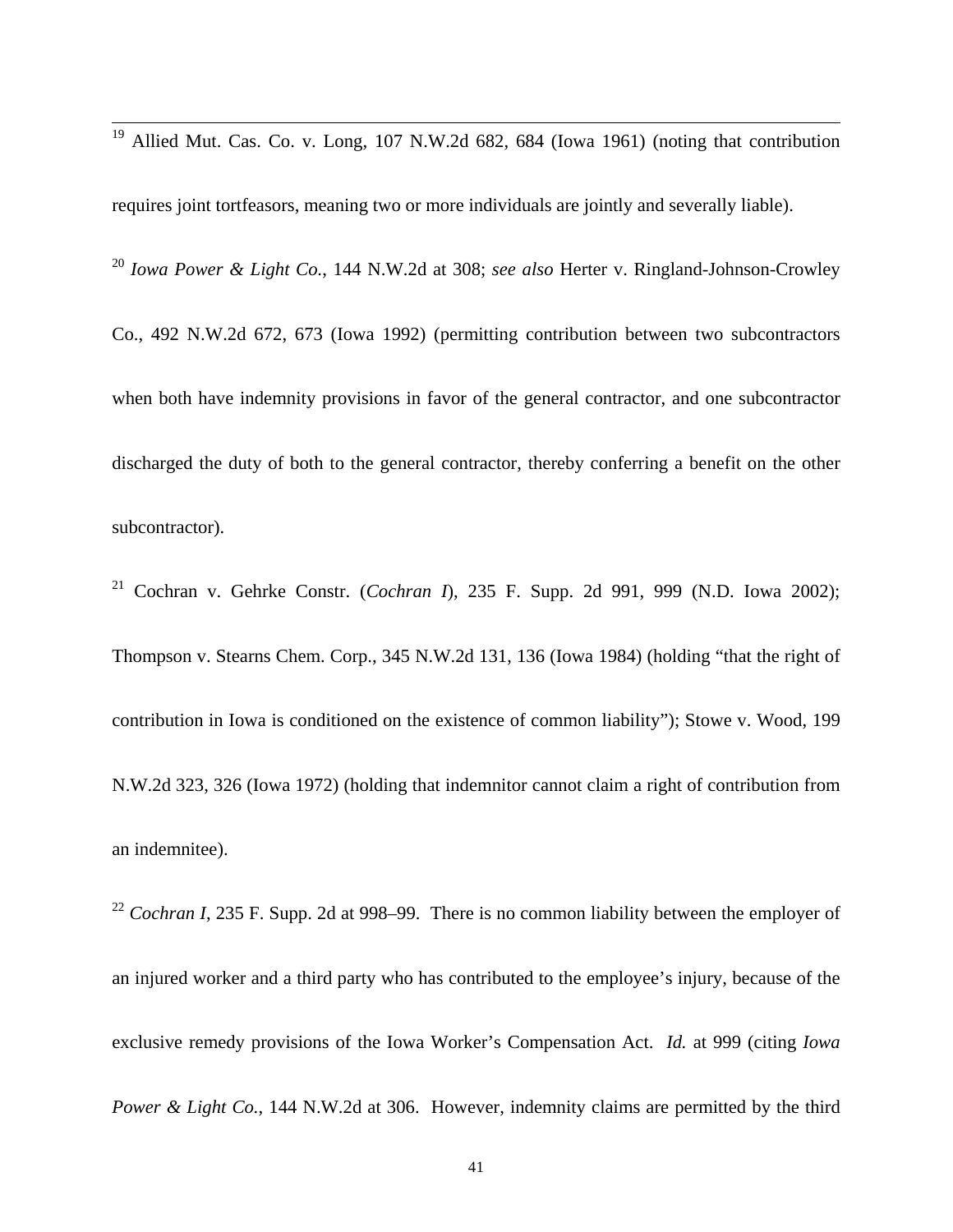party against the employer if there is an indemnification agreement or a breach of an independent duty. *See infra* Part XI.

 $\overline{a}$ 

 $^{23}$  Woodruff Constr. Co. v. Barrick Roofers, Inc., 406 N.W.2d 783, 785 (Iowa 1987) (quoting A. Larson, *Workmen's Compensation: Third Party's Action over Against Employer*, 65 NW. U. L. REV. 351, 368–69 (1970)).

<sup>24</sup> *Id.* at 784–85. *But see* Payne Plumbing & Heating v. Bob McKiness Excavating & Grading, Inc., 382 N.W.2d 156, 159–60 (Iowa 1986) (holding that a claim for damages by a general contractor against its subcontractor for repair costs on a project was governed by an indemnity agreement providing that the subcontractor would indemnify and hold harmless the general contractor for loss or damage).

<sup>25</sup> Ke-Wash Co. v. Stauffer Chem. Co., 177 N.W.2d 5, 13 (Iowa 1970) (illustrating that a contract to indemnify is quite distinct thing from an unqualified promise to perform); *see also* Mut. Serv. Cas. Ins. Co. v. Armbrecht, 142 F. Supp. 2d 1101, 1105 (N.D. Iowa 2001) ("[I]n *Ke-Wash* . . . , the Iowa Supreme Court recognized the two theories of recovery based on a claim for breach of contract and a claim for indemnification and ultimately concluded that the theories were, indeed, separate and distinct."). Iowa courts have also recognized that a breach of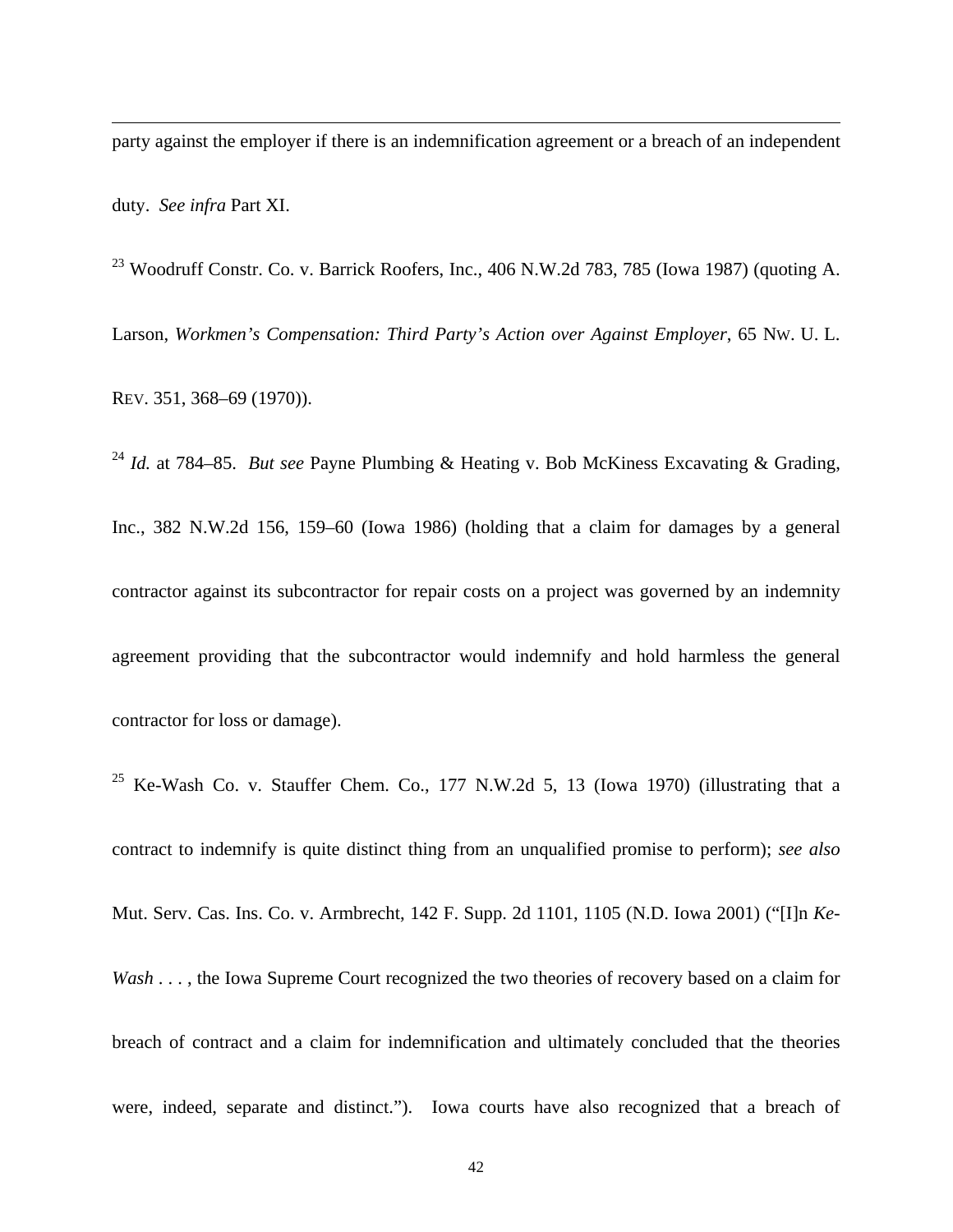warranty claim is separate and distinct from a claim for indemnity. Modern Piping, Inc. v. Blackhawk Automatic Sprinklers, Inc., 581 N.W.2d 616, 626 (Iowa 1998) (citing Campbell v. Mid-Am. Constr. Co., 567 N.W.2d 667, 671 n.2 (Iowa Ct. App. 1997), *overruled on other grounds by* Wesley Ret. Servs., Inc. v. Hansen Lind Meyer, Inc., 594 N.W.2d 22 (Iowa 1999). <sup>26</sup> *See, e.g.*, *Armbrecht*, 142 F. Supp. 2d at 1106–07.

27 *Id.* at 1111.

 $\overline{a}$ 

<sup>28</sup> *Id.* at 1108. Another difference is that an indemnity claim requires proof that the indemnitee was liable to the underlying claimant. *Id.*

29 Kaydon Acquisition Corp. v. Custum Mfg., Inc. (*Kaydon I*), 301 F. Supp. 2d 945, 960 (N.D. Iowa 2004) ("'Generally, the right to indemnification is not . . . an unqualified promise to pay by the indemnitor.'" (quoting Vermeer v. Sneller, 190 N.W.2d 389, 392 (Iowa 1971))).

<sup>30</sup> *Kaydon I*, 301 F. Supp. 2d at 959 (citing Evjen v. Brooks, 372 N.W.2d 494, 496 (Iowa 1985));

Israel v. Farmers Mut. Ins. Ass'n, 339 N.W.2d 143, 146 (Iowa 1983) (citing *Vermeer*, 190

N.W.2d at 392); *see also* Becker v. Cent. States Health & Life Co., 431 N.W.2d 354, 357 ("In an agreement to indemnify, a cause of action does not accrue unless and until some actual loss or damage has been suffered. In contrast, . . . an action for breach of contract accrues when the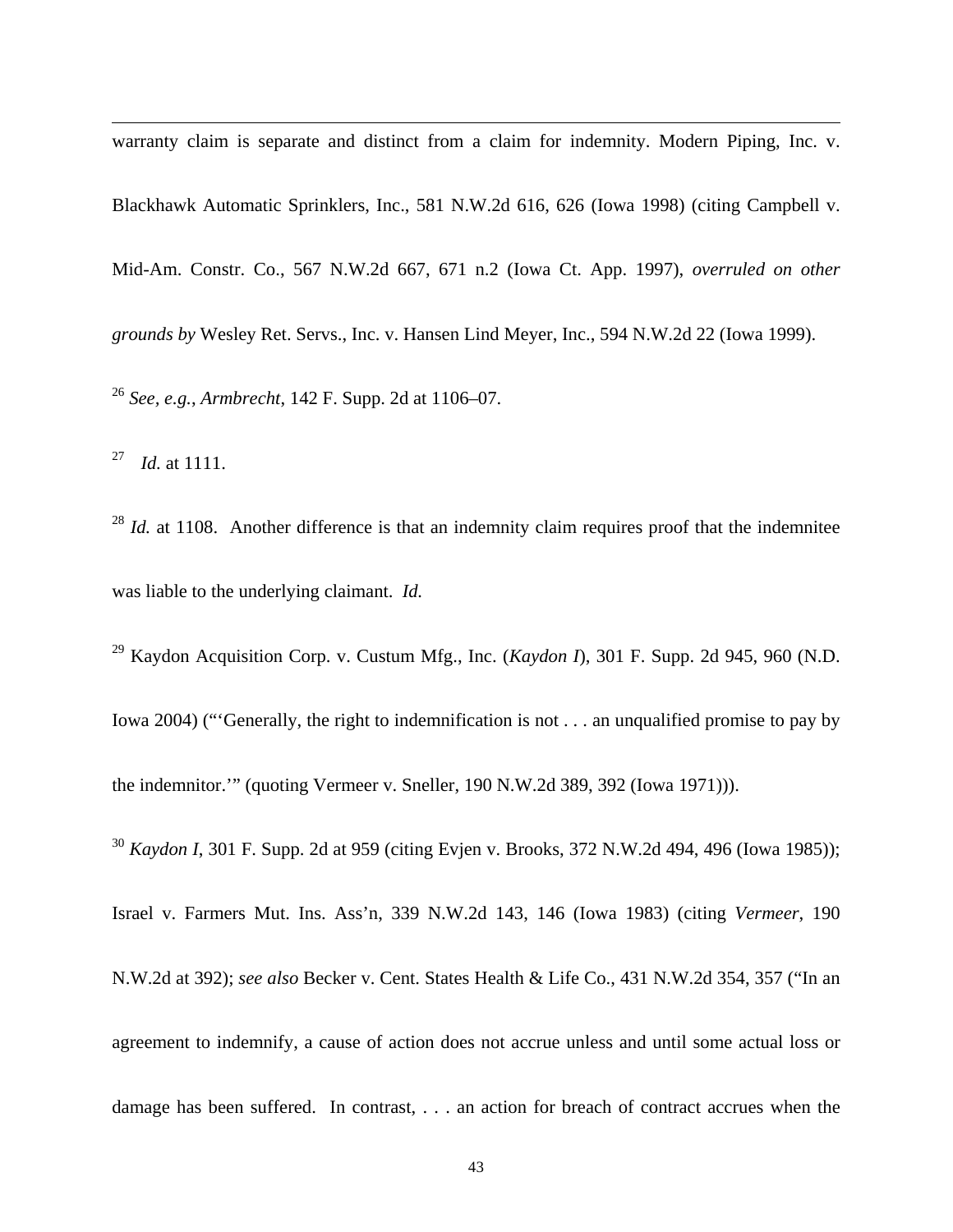time for doing such an act or making such payment has occurred and the promiser has failed to perform.").

 $\overline{a}$ 

 $31$  Britt-Tech Corp. v. Am. Magnetics Corp., 487 N.W.2d 671, 673 (Iowa 1992) (citing Sweeney v. Pease, 294 N.W.2d 819, 821 (Iowa 1980)). The Iowa Supreme Court has rejected the doctrine of indemnity based upon active-passive negligence because it does not fit within the statutory network of comparative fault. Daniels v. Hi-Way Truck Equip., Inc., 505 N.W.2d 485, 490 (Iowa 1993) (reiterating its abandonment of the decision to reject the doctrine of indemnity based upon active-passive negligence (citing Am. Trust & Sav. Bank v. U.S. Fid. & Guar. Co., 439 N.W.2d 188, 190 (Iowa 1989))). After abandoning the active-passive distinction, the court considered a claim for indemnity based on a theory of primary-secondary liability in *Britt-Tech Corp.*, 487 N.W.2d at 673–74.

 The decisions of the Iowa Supreme Court provide many examples of shifting the burden of liability from one party, which has discharged a statutory obligation, to another party, which should bear the ultimate burden. *See, e.g.,* Peters v. Lyons, 168 N.W.2d 759, 767–68 (Iowa 1969) (holding that a dog owner who was liable under a statute could obtain indemnity from the seller of a defective chain); Franzen v. Dimock Gould & Co., 101 N.W.2d 4, 10 (Iowa 1960)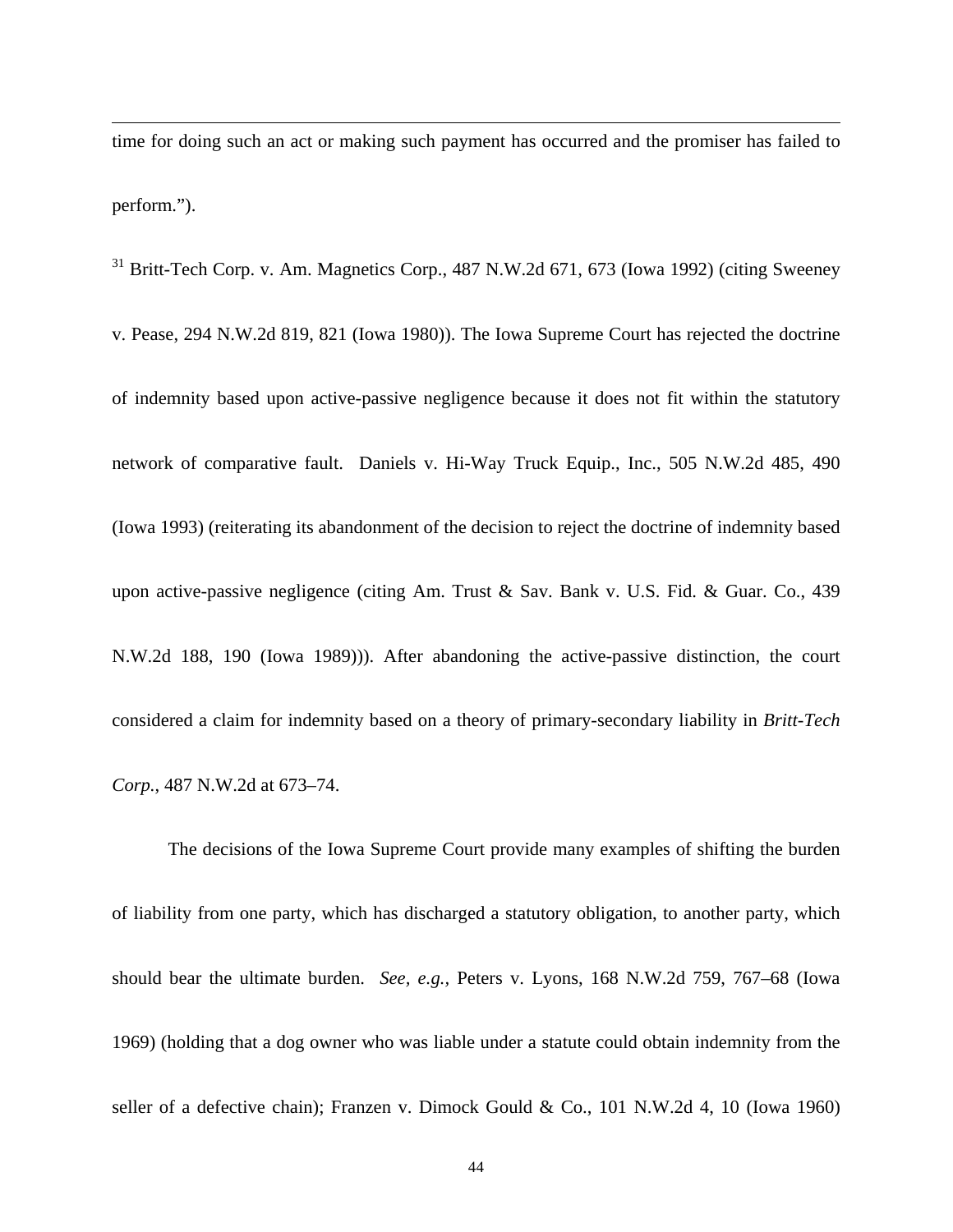(holding that the city could obtain indemnity from an abutting property owner for injury to a third party); Rozmajzl v. Northland Greyhound Lines, 49 N.W.2d 501, 508 (Iowa 1951) (holding that a common carrier which was liable under statute could obtain indemnity from an operator); City of Des Moines v. Barnes, 30 N.W.2d 170, 173 (Iowa 1947) (holding that a city liable because of statutory duty could obtain indemnity from creator of dangerous condition).

 $\overline{a}$ 

The basis for indemnity based on vicarious liability is represented by the Iowa Supreme Court's decision in *Federated Mutual Implement & Hardware Ins. Co. v. Dunkelberger*, 172 N.W.2d 137, 141–42 (Iowa 1969). The court held that an automobile owner, whose liability was vicarious by reason of a statute and arose from the operator's negligence and the dramshop's violations, was entitled to indemnity against a dramshop. *Id.* at 141. The owner was an innocent party and "not guilty of intentional wrong or moral turpitude." *Id.*

"The first three grounds [of indemnity] are based upon a relationship existing between the indemnitor and the indemnitee. The fourth ground is based solely upon a common liability arising from the concurrent negligence of the parties." Hansen v. Anderson, Wilmarth & Van der Maaten, 630 N.W.2d 818, 823 (Iowa 2001) (citation omitted). The Iowa Supreme Court has abandoned the doctrine of indemnity based on primary-active liability versus secondary-passive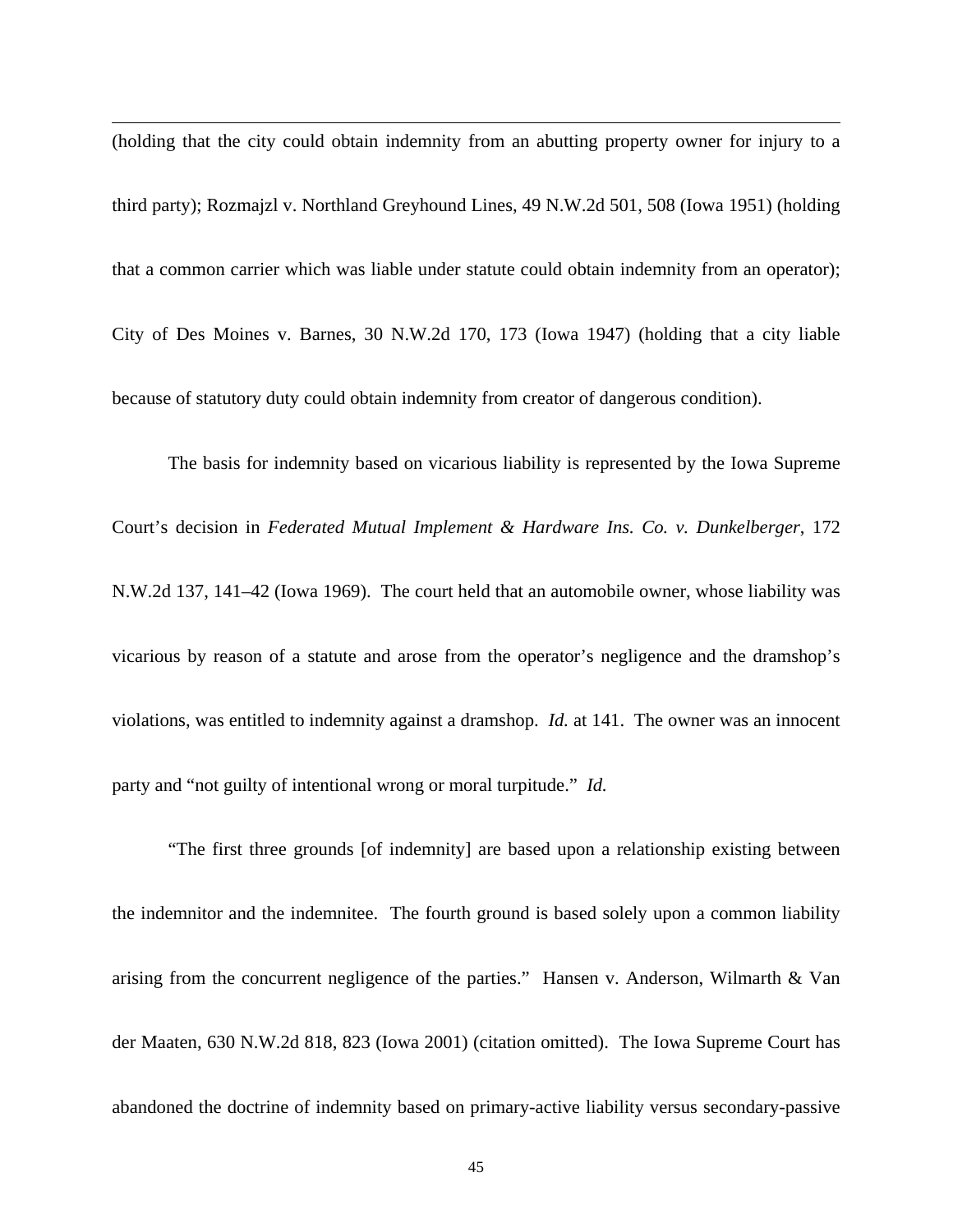$\overline{a}$ liability because it is incompatible with "its statutory network of comparative fault." *Am. Trust & Sav. Bank*, 439 N.W.2d at 190.

32 McNally & Nimergood v. Neumann-Kiewit Constructors, Inc., 648 N.W.2d 564, 570 (Iowa 2002) (quoting II E. ALLAN FARNSWORTH, FARNSWORTH ON CONTRACTS § 6.3, at 108 (2d ed. 1998)).

33 Pirelli-Armstrong Tire Corp. v. Midwest-Werner & Pfleiderer, Inc., 540 N.W.2d 647, 649 (Iowa 1995); Walker v. Ryan Cos. US, Inc., 149 F. Supp. 2d 849, 855 (S.D. Iowa 2001) (citing Martin & Pitz Assocs. Inc. v. Hudson Constr. Servs. Inc., 602 N.W.2d 805, 808–09 (Iowa 1999)).

<sup>34</sup> *McNally*, 648 N.W.2d at 570 (citing Jenckes v. Rice, 93 N.W. 384, 385 (1903)).

<sup>35</sup> *Id.* (citing Robert L. Meyers III & Debra A. Perelman, *Risk Allocation Through Indemnity Obligations in Construction Contracts*, 40 S.C. L. REV. 989, 990 (1989).

36 Bunce v. Skyline Harvestore Sys., Inc., 348 N.W.2d 248, 250 (Iowa 1984).

<sup>37</sup> *McNally*, 648 N.W.2d at 571 (citing Evans v. Howard R. Green Co., 231 N.W.2d 907, 916 (Iowa 1975)); *see also* Campbell v. Mid-Am. Constr. Co., 567 N.W.2d 667, 669 (Iowa 1997)

(citing *Bunce*, 348 N.W.2d at 250); Sward v. Nelson Constr., Inc., No. 01-0020, 2003 WL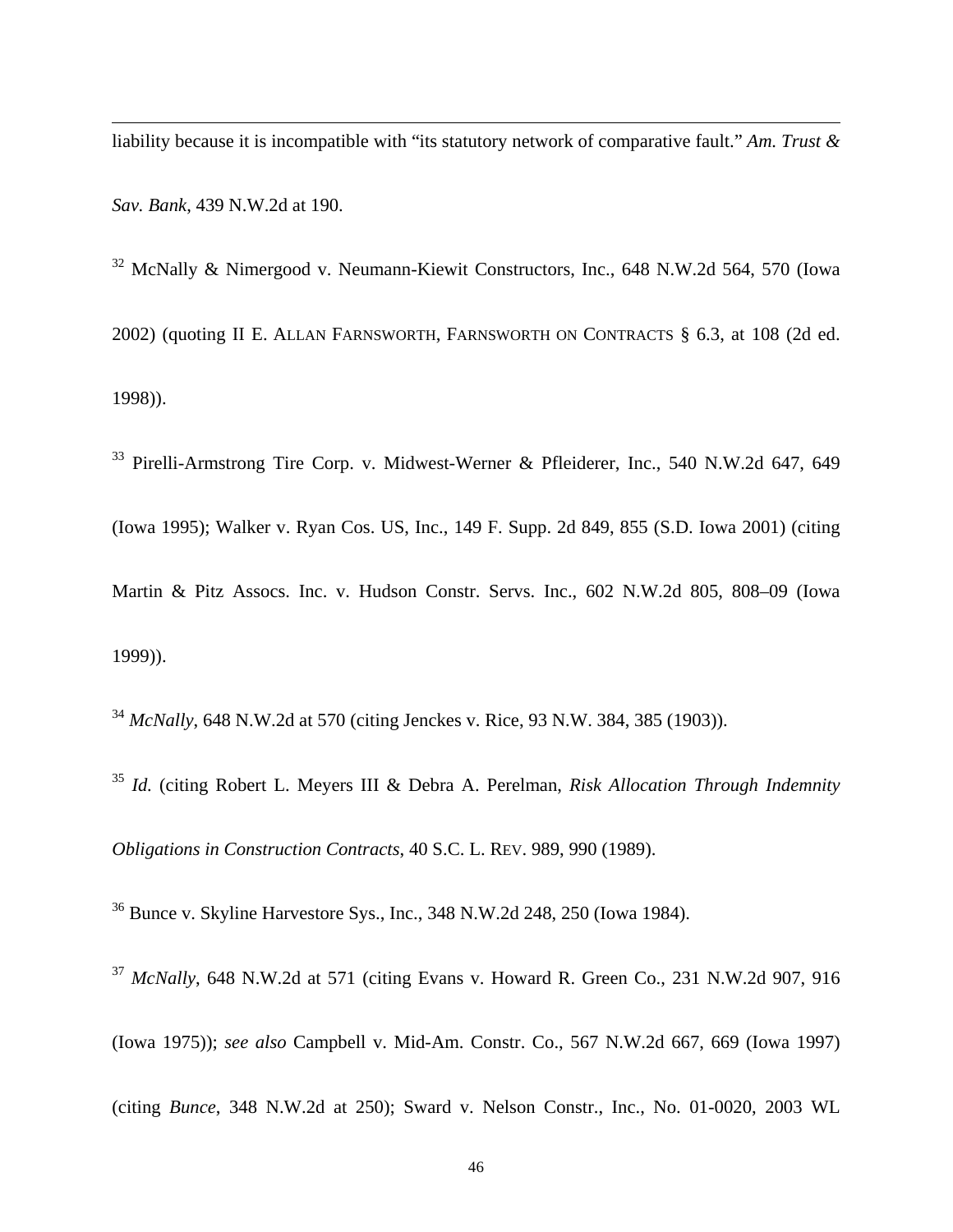118206, at \*3 (Iowa Ct. App. Jan. 15, 2003) (citing McComas-Lacina Constr. Co. v. Able Constructors, 641 N.W.2d 841, 845 (Iowa 2002)).

 $\overline{a}$ 

38 Martin & Pitz Assocs., Inc. v. Hudson Constr. Serv., Inc., 602 N.W.2d 805, 809 (Iowa 1999) (citing 41 AM. JUR. 2D *Indemnity* § 13 (1995)).

39 Farm & City Ins. Co. v. Gilmore, 539 N.W.2d 154, 157 (Iowa 1995); *see also Kaydon I*, 301 F. Supp. 2d 945, 958 (N.D. Iowa 2004) ("Even assuming that an insurance policy is analogous to an indemnity agreement in all pertinent respects—a premise that the court by no means accepts as true—courts have recognized that an insurer's duty to defend an insured is necessarily broader than its duty to indemnify its insured.").

<sup>40</sup> *See Martin*, Inc., 602 N.W.2d at 808–09 (noting that indemnity contracts should be interpreted against the person who wrote the agreement). In insurance indemnity contracts, the insurers (the indemnitors) write the contracts. In the construction business, the owners or its agents (indemnitees) usually write or choose the contract forms. Thus, the rule of construction that disfavors the drafter would seem to explain the apparent inconsistent treatment of indemnitors in the construction industry from indemnitors in the insurance industry. *See* Winfield State Bank v.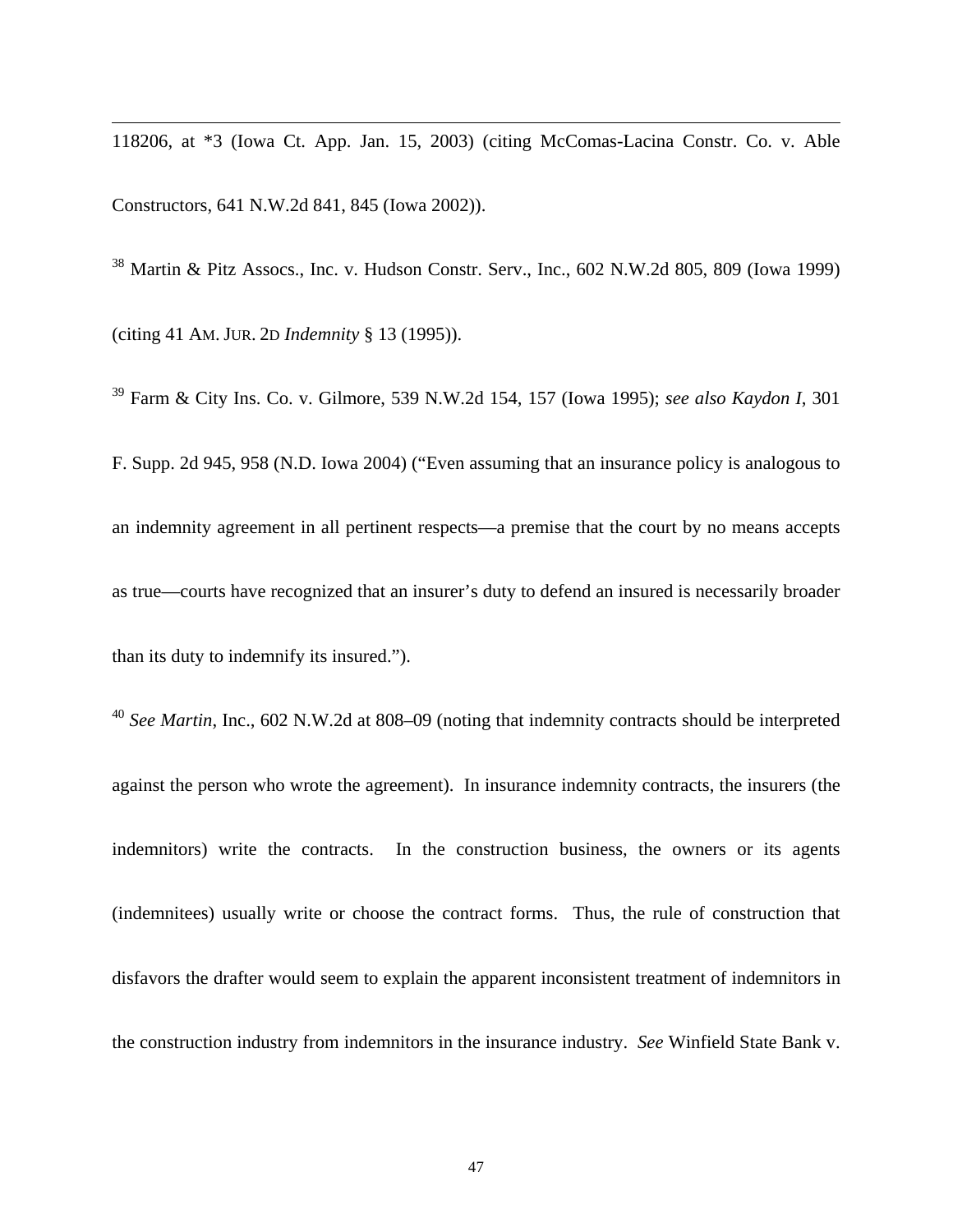Snell, 226 N.W. 774, 777 (Iowa 1929) (holding that "[c]onstruction should be most strongly against the user of the words").

<sup>41</sup> *McNally*, 648 N.W.2d at 571 (citing *McComas-Lacina Constr. Co.*, 641 N.W.2d 841, 845 (Iowa 2002)); Herter v. Ringland-Johnson-Crowley Co., 492 N.W.2d 672, 674 (Iowa 1992) (citing Payne Plumbing & Heating Co. v. Bob McKiness Excavating & Grading, Inc., 382 N.W.2d 156, 160 (Iowa 1986)).

<sup>42</sup> *See McNally*, 648 N.W.2d at 575 (noting "that express indemnification agreements can alter the common law rules on indemnity by calling for indemnification in the absence of underlying liability between the indemnitee and the injured party.") (citing 42 C.J.S. *Indemnity* § 23(b) (1991)).

 $\overline{a}$ 

42 In *Cochran III*, Judge Bennett summarized Iowa's rules of contract interpretation and construction as follows:

[I]nterpretation is a process for determining the meaning of words in a contract while construction is a process of determining the legal effect of such words . . . . The primary

<sup>43</sup> *Id.*

<sup>44</sup> *Id.* at 572–73.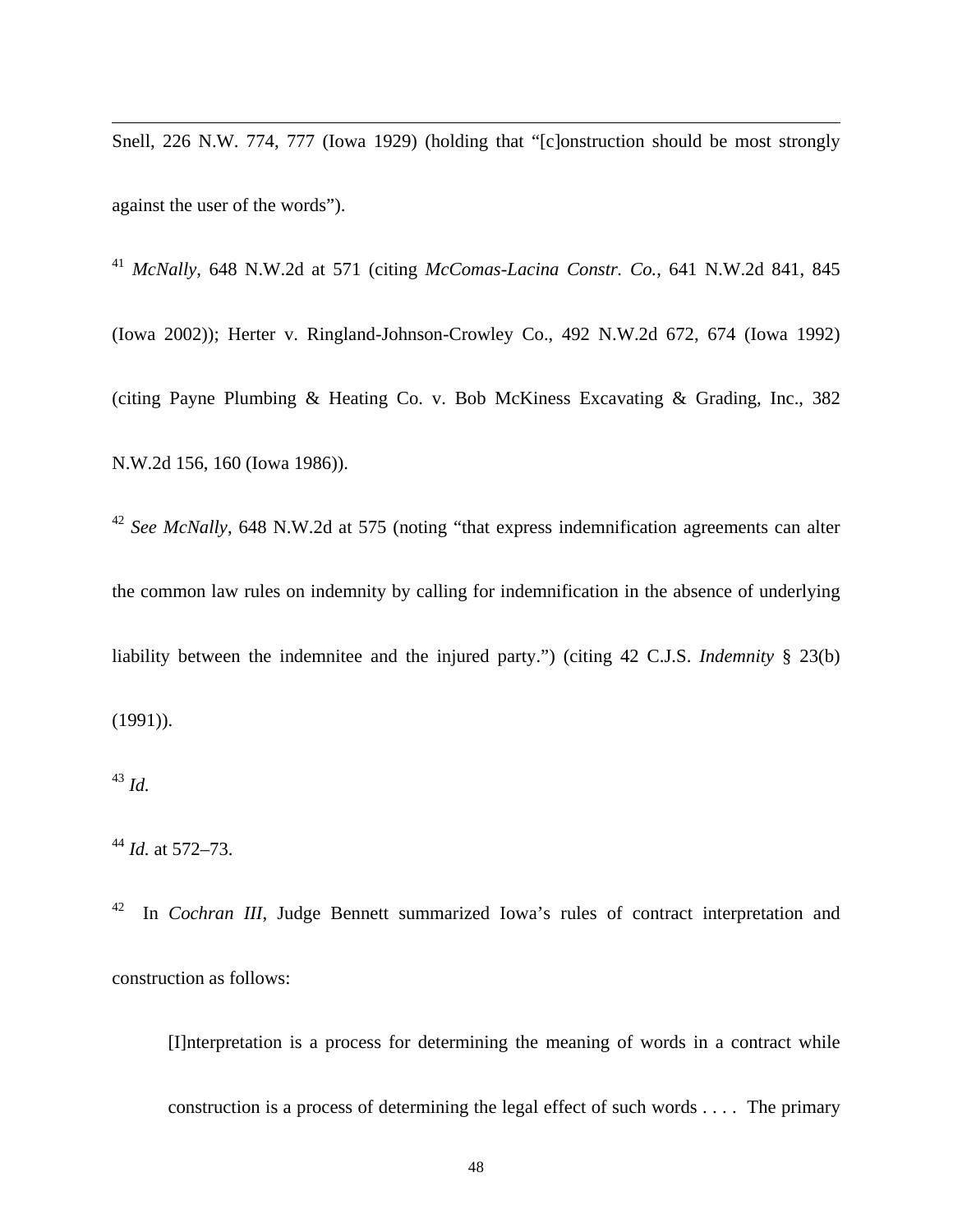goal of contract interpretation is to determine the parties' intentions at the time they executed the contract. Interpretation involves a two-step process. First, . . . the court determines whether a disputed term is ambiguous . . . . Once an ambiguity is identified, the court must then choose among possible meanings. If the resolution of ambiguous language involves extrinsic evidence, a question of interpretation arises which is reserved for the trier of fact . . . . [W]here the dispute centers on determining the legal effect of contractual terms, the court engages in the process of construction, rather than interpretation . . . . [C]onstruction is always a question of law.

*Cochran III*, 305 F. Supp. 2d 1045, 1055–56 (N.D. Iowa 2004) (quoting Cent. States Indus. Supply, Inc. v. McCullough, 279 F. Supp. 2d 1005, 1032–33 (N.D. Iowa 2003) (internal quotations, citations and alterations omitted)).

<sup>46</sup> Modern Piping, Inc. v. Blackhawk Automatic Sprinklers, Inc., 581 N.W.2d 616, 624 (Iowa 1998) (quoting R.E.M. IV, Inc. v. Robert F. Ackermann & Assocs., Inc., 313 N.W.2d 431, 433 (Minn. 1981)).

 $\overline{a}$ 

<sup>48</sup> *See, e.g.,* AIA DOCUMENT A201-1997 (1997), GENERAL CONDITIONS OF THE CONTRACT FOR CONSTRUCTION, para. 3.18.1 [hereinafter AIA DOCUMENT A201-1997] (naming the parties for which indemnity is available).

<sup>47</sup> *Id.*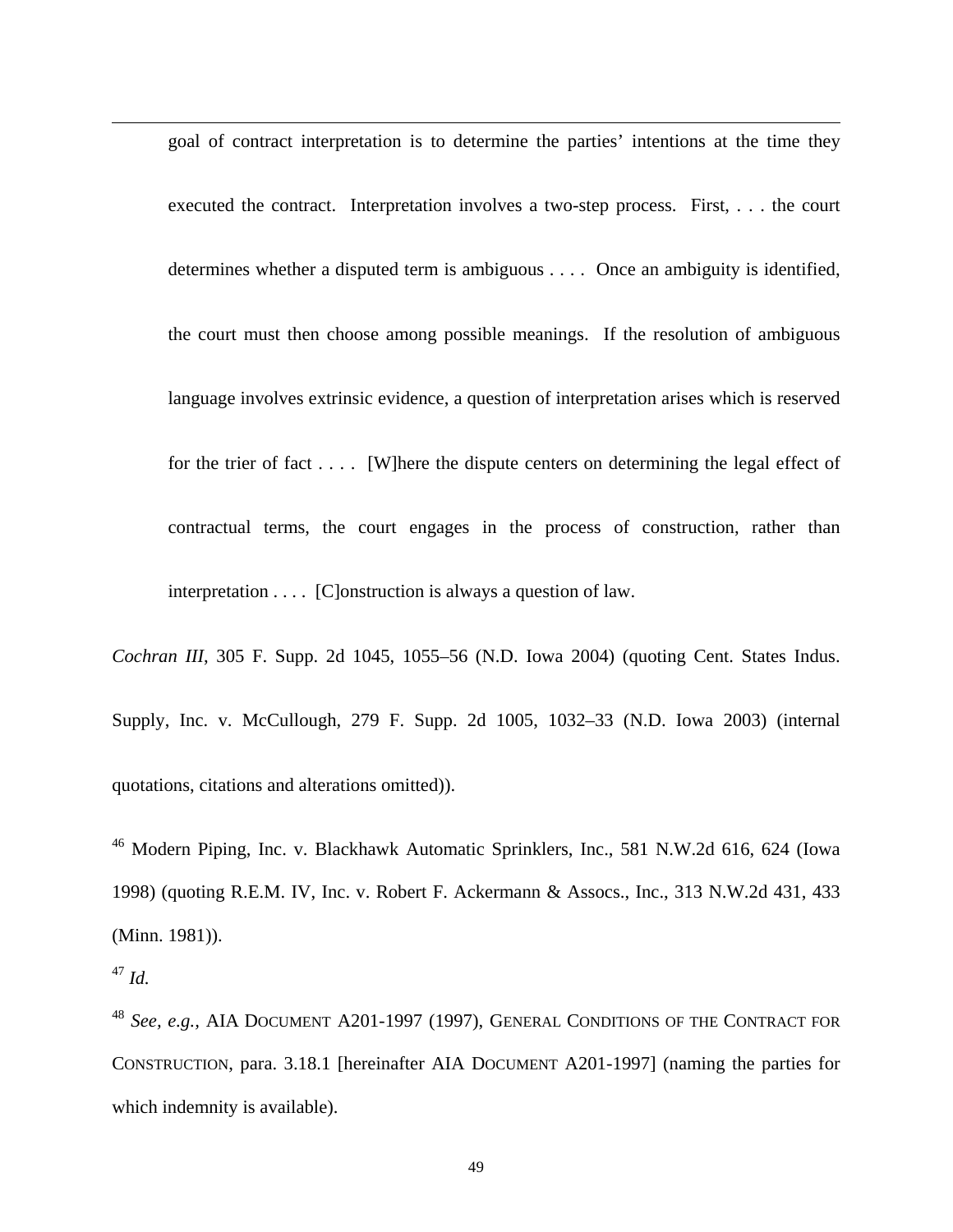<sup>49</sup> *See, e.g.,* Martin & Pitz Assocs., Inc. v. Hudson Constr. Servs., Inc. 602 N.W.2d 805, 807–08 (Iowa 1999) (analyzing whether an employee's fault in causing his own injury may be imputed to his employer).

<sup>50</sup> *See, e.g., McNally*, 648 N.W.2d at 572–73 (stating that even "broad indemnity language may reveal an intent to indemnify an indemnitee for its own negligence") (citing Reliance Ins. Co. of Ill., Inc. v. Richfield Hospitality Servs., Inc., 92 F. Supp. 2d 1329, 1336 & n.6 (N.D. Ga. 2000)).

<sup>51</sup> *See generally id.* at 574–76 (discussing the shifting of responsibility for liability of an underlying claim through indemnification).

<sup>52</sup> *See, e.g., Cochran I*, 235 F. Supp. 2d 991, 994 (N.D. Iowa 2002); *McNally*, 648 N.W.2d at 568; *Martin*, 602 N.W.2d at 806; Sward v. Nelson Constr. Inc., No. 01-0020, 2003 WL 118206, at \*1–2 (Iowa Ct. App. Jan. 15, 2003).

<sup>53</sup> *Martin*, 602 N.W.2d at 809.

 $\overline{a}$ 

<sup>54</sup> The Iowa Supreme Court's discussion does not clearly state the reason why the rule was selected among competing lines of authority, but the court's emphasis appears to be on cases that state a party does not act tortiously to itself but only to others. *See id.* at 807. The Iowa Court of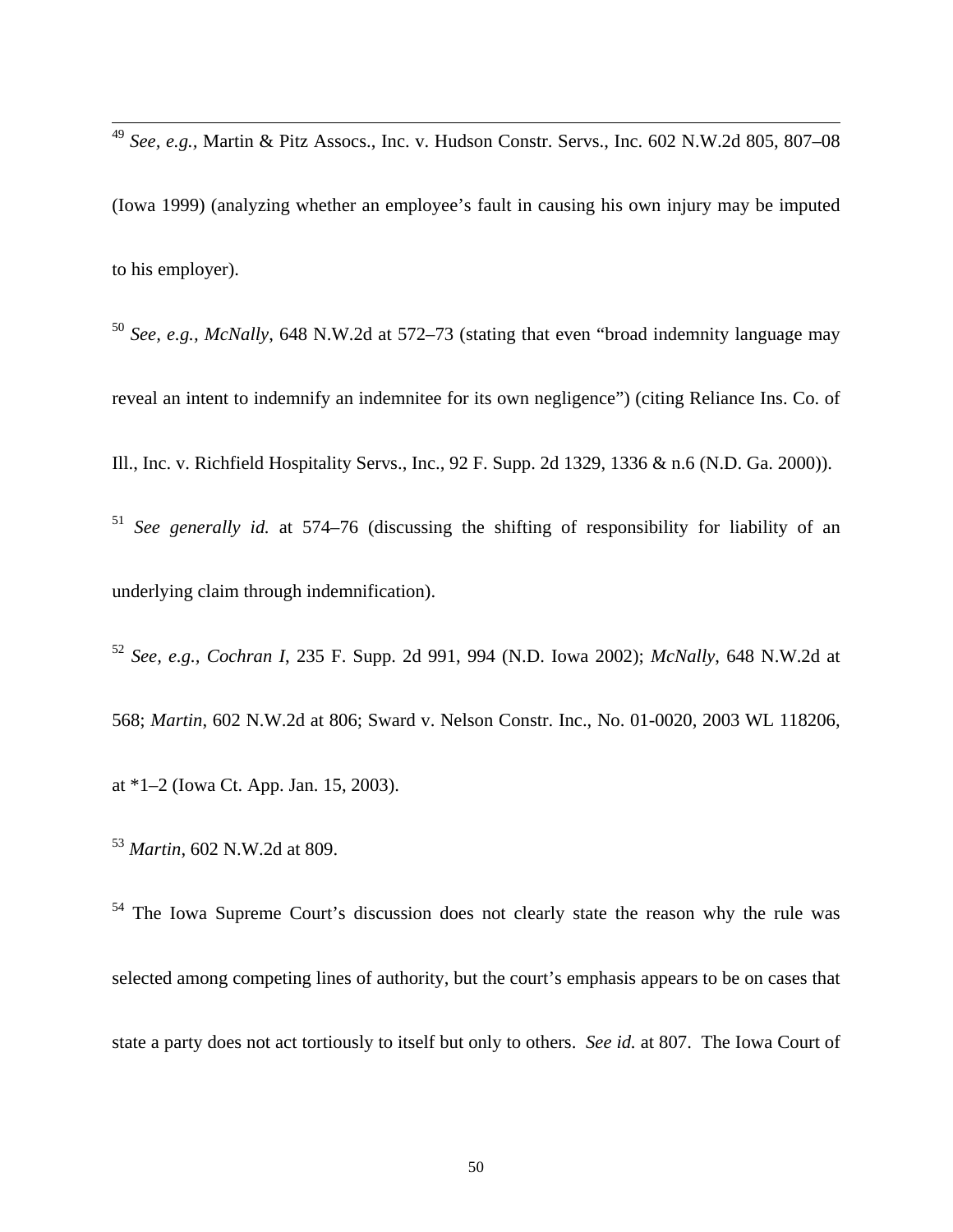Appeals' subsequent discussion of the *Martin* decision shows that the basis of the decision was not clear. *Sward*, 2003 WL 118206, at \*4–5.

 *Martin*, 602 N.W.2d at 808–09 (noting that the rule against imputing one's own negligence is one of the "unique rules [that] apply in the construction of indemnity contracts," and the general rule is that "indemnifying agreements will be enforced according to their terms").

*See*, *e.g.*, *id.* at 808 (detailing the provisions of an indemnity contract which provided that

indemnity was triggered only by a negligent act).

*See Sward*, 2003 WL 118206, at \*5.

 *Id.* at \*1.

*Id.* at \*5.

*Id.* 

 $\overline{a}$ 

*Id.* 

62 McComas-Lacina Constr. Co. v. Able Constructors, 641 N.W.2d 841 (Iowa 2002).

*Id.* at 846–47.

*Id.* at 844.

*Id.* at 847.

*See supra* notes 51–53 and accompanying text.

*See supra* notes 54–57 and accompanying text.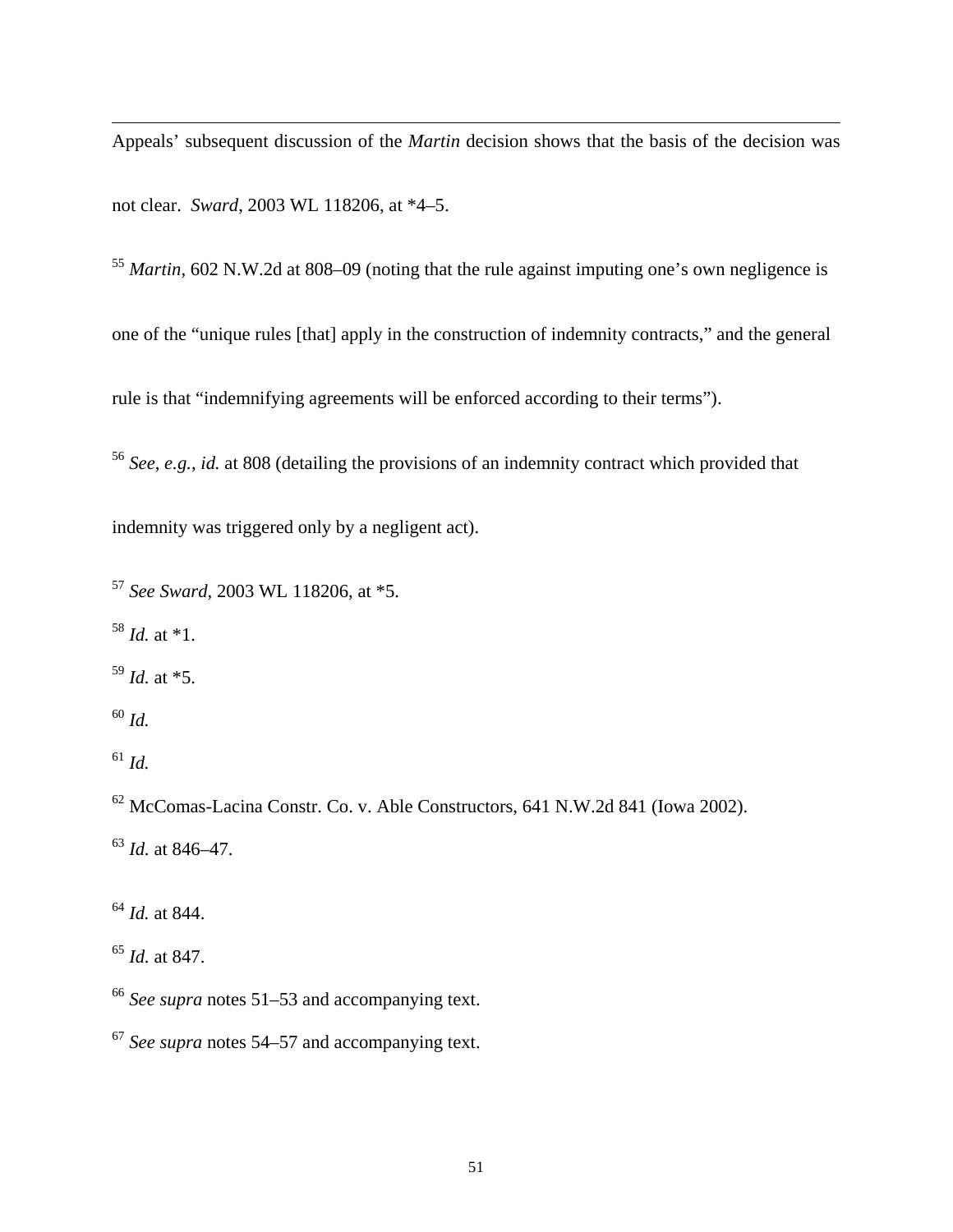<sup>68</sup> *See, e.g., McComas-Lacina*, 641 N.W.2d at 845. If the subcontractor's negligence caused the

worker's injuries, then the general contractor's liability insurer may become liable for the imputed negligence of the subcontractor to the general contractor, and the subcontractor employer's general liability insurer may become liable for the injuries under its contractual liability endorsement which covers the indemnification obligation of the subcontract. *See id.* at 847 (holding that an indemnity agreement may apply if the subcontractor was negligent and was the proximate cause of the subcontractor's employee's injuries).

69 McNally & Nimergood v. Neumann-Kiewit Constructors, Inc., 648 N.W.2d 564, 572 (Iowa 2002).

<sup>70</sup> *Id.* 

 $\overline{a}$ 

71 Evans v. Howard R. Green Co., 231 N.W.2d 907, 916 (Iowa 1975).

<sup>72</sup> *McNally*, 648 N.W.2d at 572 (citing Reliance Ins. Co. of Ill., Inc. v. Richfield Hospitality Servs., Inc., 92 F. Supp. 2d 1329, 1335–36 (N.D. Ga. 2000)).

73 Martin & Pitz Assocs. v. Hudson Constr. Servs., Inc., 602 N.W.2d 805, 809 (Iowa 1999) (internal quotations omitted).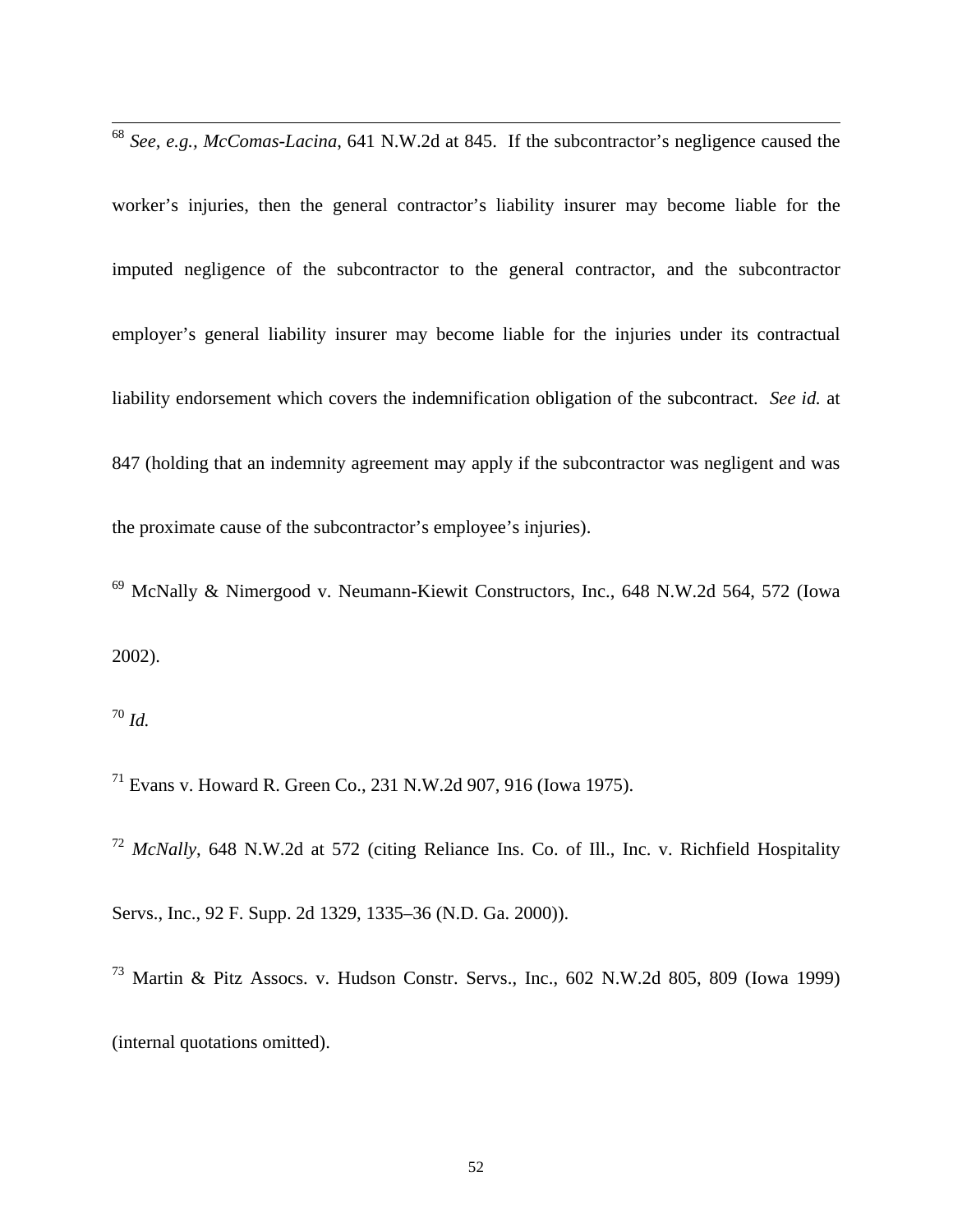<sup>74</sup> *McNally*, 648 N.W.2d at 571 (citing McComas-Lacina Constr. Co. v. Able Constructors, 641 N.W.2d 841, 843 (Iowa 2002)); *accord* Maxim Techs., Inc. v. City of Dubuque, 690 N.W.2d 896, 901 (Iowa 2005).

<sup>75</sup> *Maxim Techs.*, 690 N.W.2d at 896.

 $\overline{a}$ 

<sup>76</sup> *See McNally*, 648 N.W.2d at 570–71; *Maxim*, 690 N.W.2d at 900–01.

<sup>77</sup> *McComas-Lacina*, 641 N.W.2d at 845.

<sup>78</sup> *See, e.g.*, EFCO Corp. v. M.W. Builders, Inc., No. 02-0654, 2003 WL 21229414, at \*1–2 (Iowa Ct. App. May 29, 2003) (recognizing "a special rule of construction for indemnification contracts" that provides that they "will not be construed to permit an indemnitee to recover for its own negligence unless the intention of the parties is clearly and unambiguously expressed" (citing *McNally*, 648 N.W.2d at 570)); Iowa Wine & Beverage, Inc. v. Martens, No. 01-1587, 2002 WL 1973924, at \*2 (Iowa Ct. App. Aug. 28, 2002) (upholding the district court's conclusion that "the clear intent of the language of the agreement is to provide indemnification for [the lessor]'s own negligence" (internal quotation omitted)).

<sup>79</sup> *See* Cochran v. Gehrke, Inc. (*Cochran II*), 293 F. Supp. 2d 986, 998 (N.D. Iowa 2003) (recognizing the "clear and unequivocal test" as set out in numerous Iowa Supreme Court cases). <sup>80</sup> *See Cochran II*, 293 F. Supp. 2d at 998–99 & n.1 (finding that a subcontractor clearly and unambiguously agreed to indemnify a general contractor of its own negligence, while disagreeing with the Iowa Supreme Court's interpretation of similar language).

<sup>81</sup> *McNally*, 648 N.W.2d at 572 (quoting Herter v. Ringland-Johnson-Crowley Co., 492 N.W.2d 672, 674 (Iowa 1992)).

82 *Id.*

<sup>83</sup> *Id.* (citing Evans v. Howard R. Green Co., 231 N.W.2d 907, 916 (Iowa 1975)).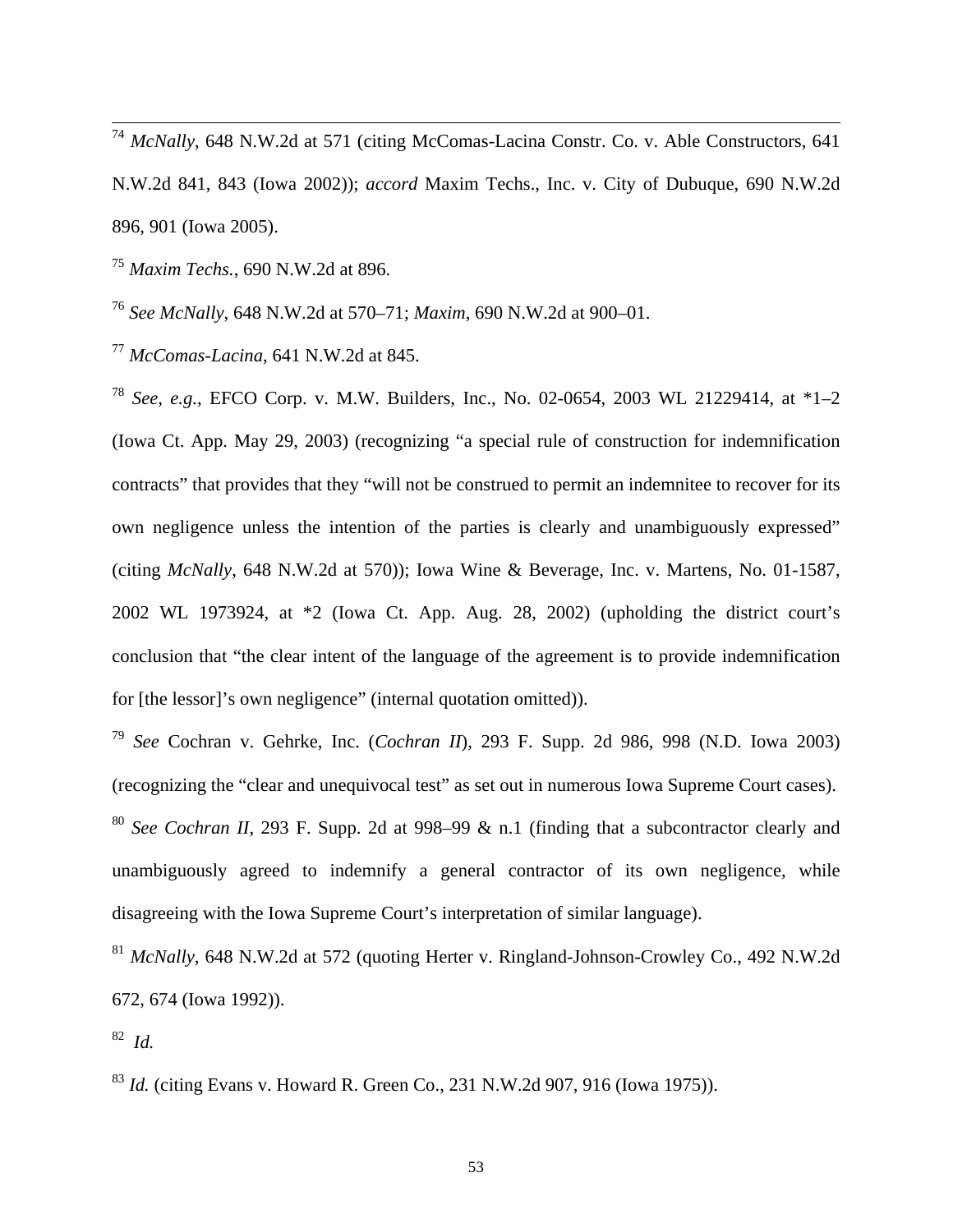<sup>84</sup> *Id.* 

 $\overline{a}$ 

<sup>85</sup> *See id.* at 570–71 ("Indemnification is commonly utilized in construction contracts . . . ."). <sup>86</sup> *See generally id.* at 571 (explaining that allowing for the indemnitee's negligence it is an exception to the general rule).

<sup>87</sup> *Cf.* Bethlehem Steel Corp. v. Chi. E. Corp., 863 F.2d 508, 523 (7th Cir. 1988) (noting that upstream indemnification against manufacturers of defective products is usually permitted, given that such manufacturers should be held liable for damages they cause in placing their defective products into the stream of commerce).

<sup>88</sup> Need support.

<sup>89</sup> *Cochran II*, 293 F. Supp. 2d at 998–99. The court set forth the relevant indemnity provision:

The Subcontractor agrees to indemnify and save harmless the Contractor from any and all loss or damage (including, without limiting the generality of the foregoing, legal fees, and disbursements paid or incurred by the Contractor to enforce the provisions of this paragraph), occasioned wholly or in part by any negligent act or omission of the subcontractor or that of anyone directly or indirectly employed by them or performing the work of this Subcontract under the direction of the Subcontractor or anyone for whose acts any of them may be liable in carrying out the provisions of the general contract and of this Subcontract regardless of whether or not it is caused in part by a party indemnified hereunder.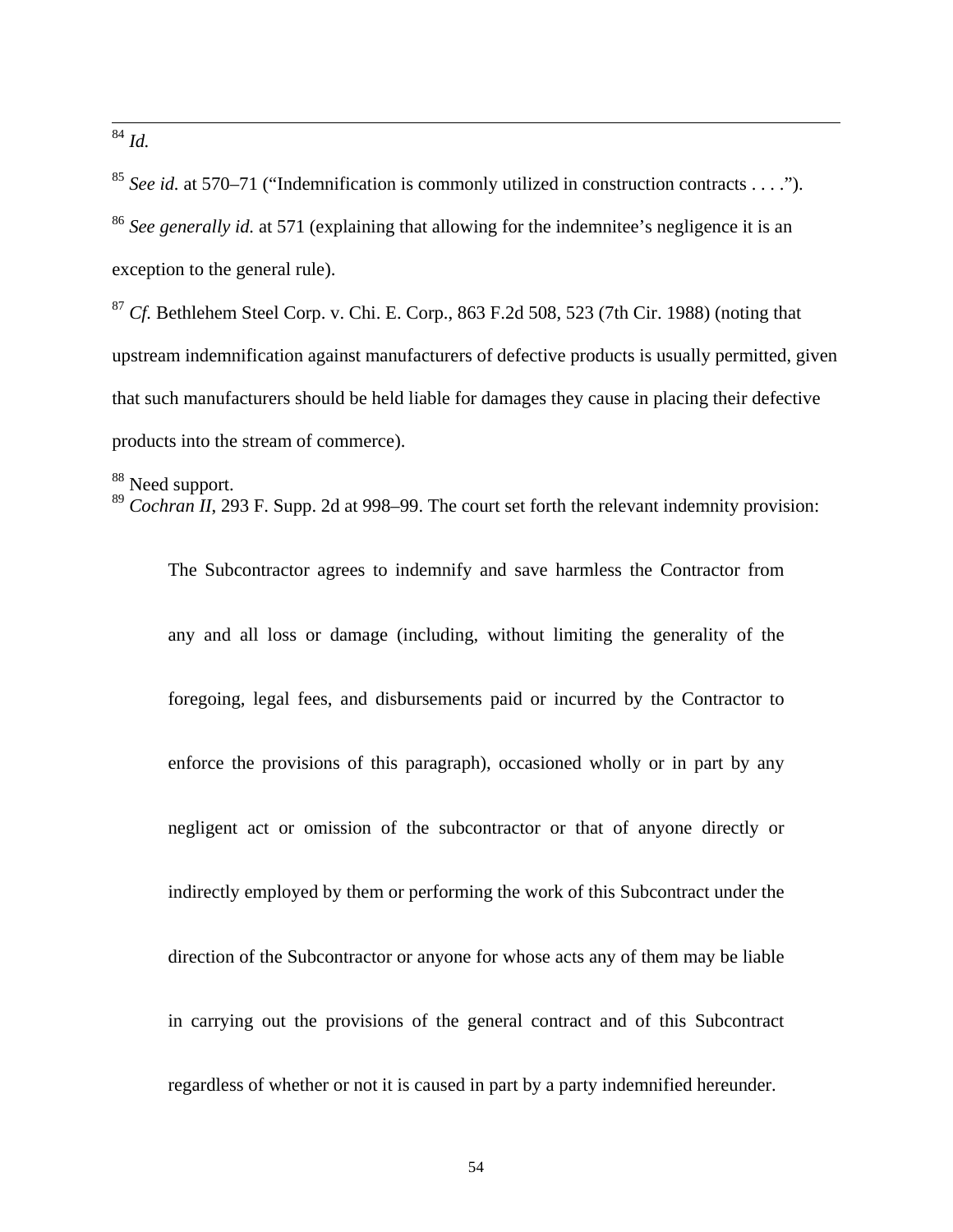*Id.* at 989.

 $\overline{a}$ 

<sup>90</sup> *See* AIA DOCUMENT A201-1997, *supra* note 44, at para. 3.18.1.

91 *Cochran II*, 293 F. Supp. 2d at 998.

<sup>92</sup> *Id.*

<sup>93</sup> *Id.* at 997. The underlying question then, is who are the persons for whose acts the subcontractor may be liable? The answer, generally, is the persons the subcontractor hires or brings to the job, rather than the general contractor or owner, who brings the subcontractor to the

job. *Id.*

<sup>94</sup> *Cochran II*, 293 F. Supp. 2d at 998.

95 AIA DOCUMENT A201-1997, *supra* note 44, at para. 3.18.1

<sup>96</sup> *See* R.E.M. IV, Inc. v. Robert F. Ackermann & Assocs., Inc., 313 N.W.2d 431, 435 (Minn. 1981) ("If the subcontractor is to assume risks for acts not under his control, the subcontractor must be put on notice by clear and unambiguous language."). The Minnesota Supreme Court has interpreted the phrase "by anyone for whose acts any of them may be liable" as not requiring the purchase of insurance arising out of anyone's operations except for the activities of the subcontractor and any persons working "downstream" from it. Katzner v. Kelleher Constr.*,* 545 N.W.2d 378, 382 (Minn. 1996) (internal quotation omitted).

<sup>97</sup> *See* Martin & Pitz Assocs. v. Hudson Constr. Servs., Inc., 602 N.W.2d 805, 806 (Iowa 1999)

(stating that in the lower court, the jury found the injured employee one hundred percent at fault).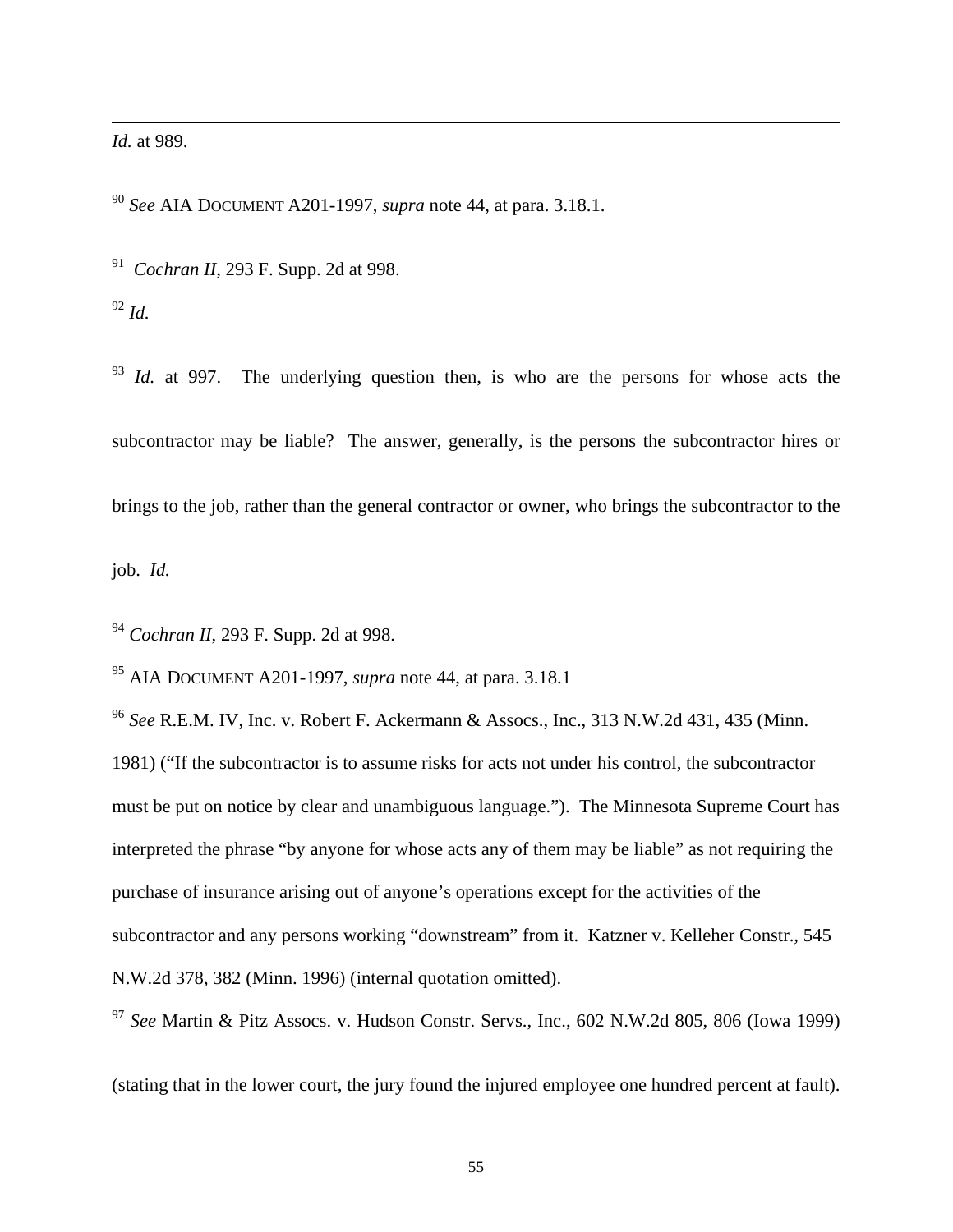<sup>98</sup> *Id.* at 807–08.

 $\overline{a}$ 

<sup>99</sup> *See id*. The court recited the indemnity provision at issue:

[T]he *Contractor shall indemnify and hold harmless* the Owner [University], *Architect* [MPA], Architect's consultants, and agents and employees . . . *from and against claims, damages, losses and expenses* . . . *but only to the extent caused in whole or in part by negligent acts or omissions of the Contractor, a Subcontractor*, anyone directly or indirectly employed by them or anyone for whose acts they may be liable, regardless of whether or not such claim, damage,

*Id.* at 806. This provision, including the phrase "anyone for whose acts they may be liable," is based on the American Institute of Architects Document A201-1997. *See* AIA DOCUMENT A201-1997, *supra* note 44, at para. 3.18.1. In interpreting paragraph 3.18.1 of the contract, the court also relied on a nearby provision, paragraph 3.18.3, that stated:

loss or expense is caused in part by a party indemnified hereunder.

The obligations of the Contractor under this Paragraph 3.18 shall not extend to the liability of the Architect, the Architect's consultants, and agents and employees of any of them arising out of (1) *the preparation or approval of maps, drawings,*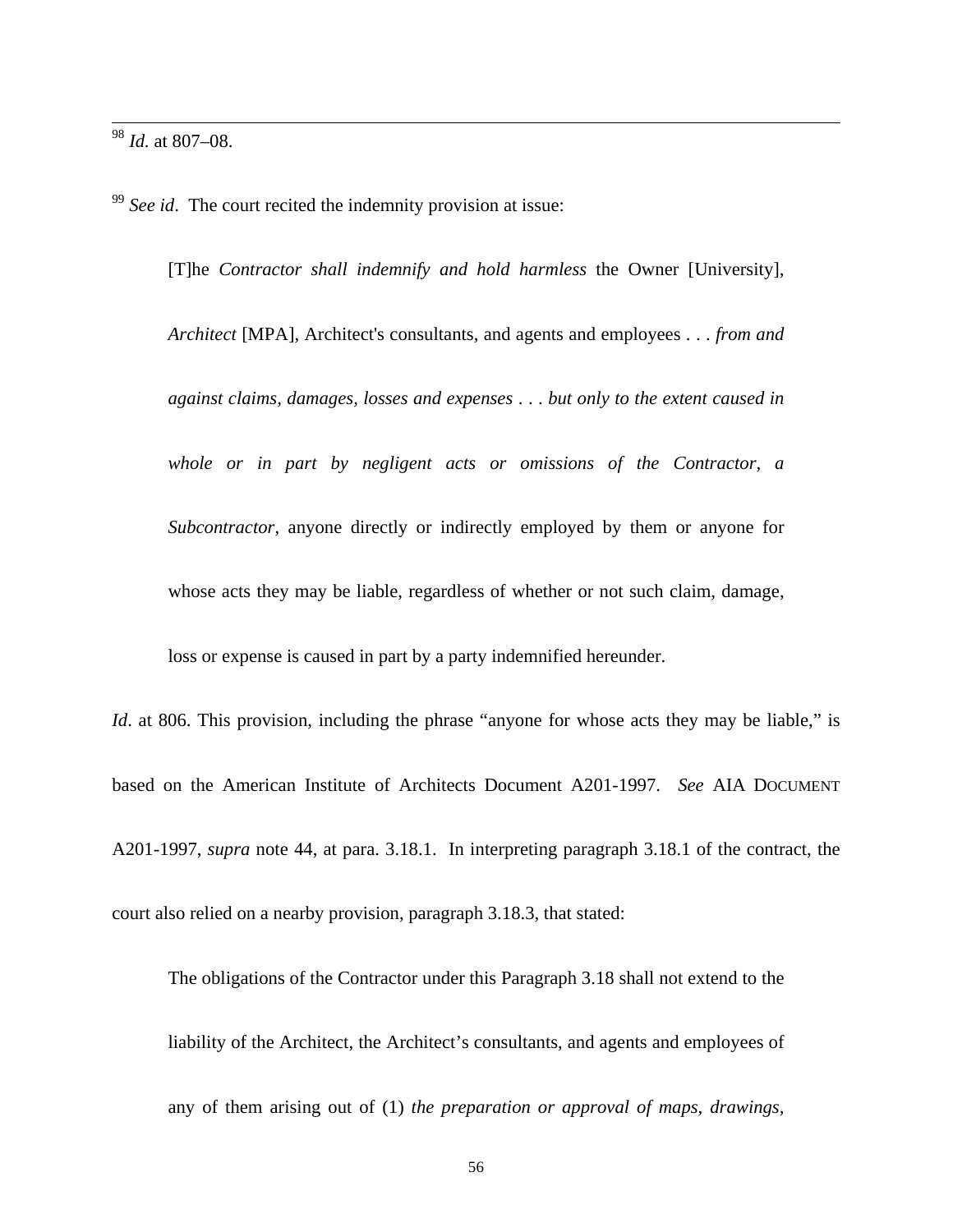*opinions, reports, surveys, Change Orders, designs or specifications*, or (2) the

giving or the failure to give directions or instructions by the Architect, the Architect's consultants, and agents and employees of any of them provided such giving or failure to give is the primary cause of the injury or damage.

*Martin,* 602 N.W.2d at 809. This provision is also derived from American Institute of Architects

Document A201-1997. *See* AIA DOCUMENT A201-1997, *supra* note 44, at para. 3.18.3.

<sup>100</sup> *Martin*, 602 N.W.2d at 809.

 $\overline{a}$ 

<sup>101</sup> McNally & Nimergood v. Neumann-Kiewit Constructors, Inc., 648 N.W.2d 564, 572–73

(Iowa 2002) (considering indemnification clauses in terms of both a lease and a rental agreement). The lease agreement stated:

C. . . . Lessee shall be responsible for normal maintenance and for repair of any damage incurred . . . .

D. INSURANCE AND LIABILITY OF LEASEE [sic]: . . . Lessee assumes full responsibility for and indemnifies Lessor against and will protect and save Lessor against harm from any and all loss, liability, damage, and expense in connection with any injury or claim of injury of Lessee's employees and will save Lessor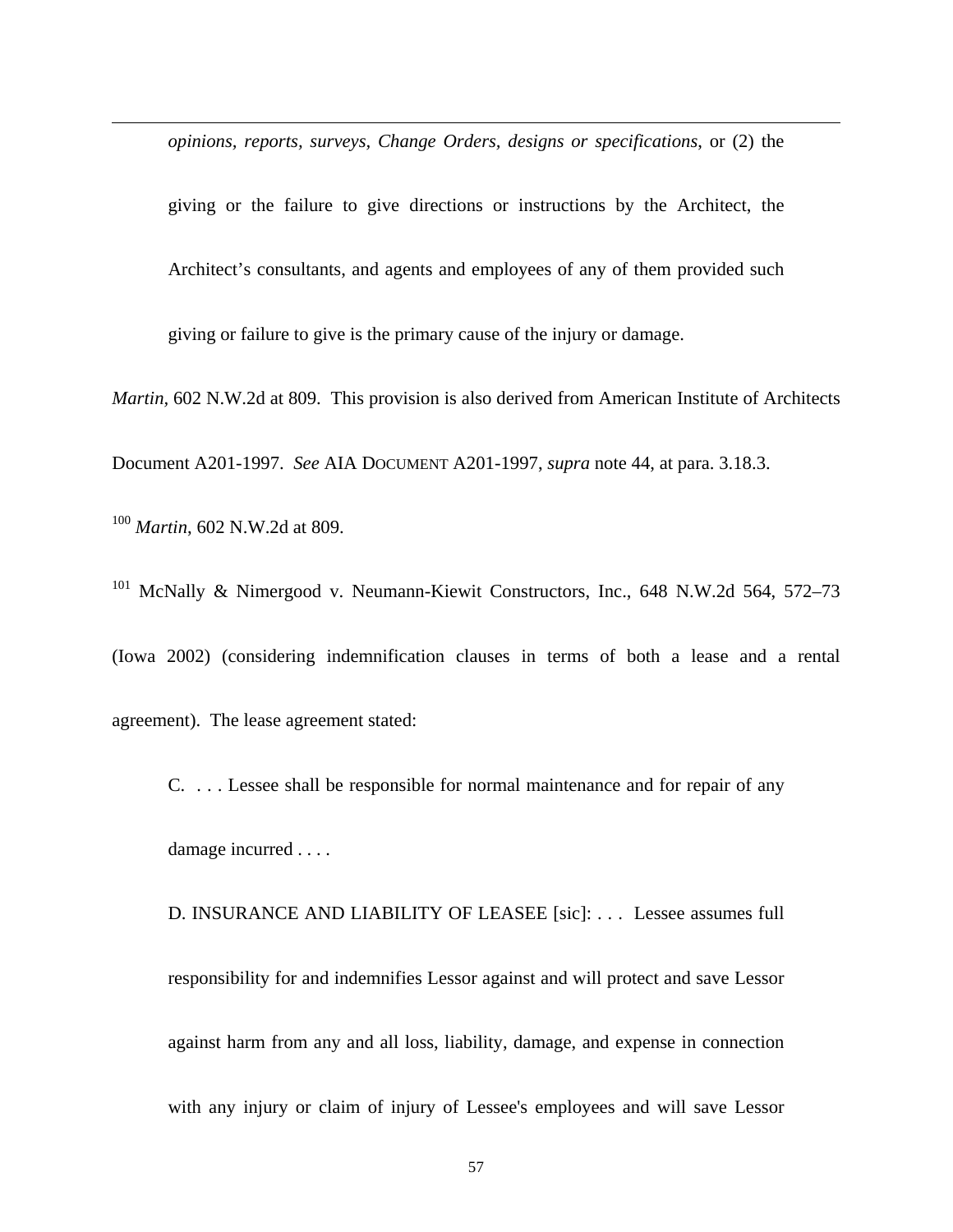harmless from any and all loss, liability, damage, and expense to other persons or

any property arising from or in connection with the use or operation of the leased equipment . . . .

*Id*. at 567–68.

 $\overline{a}$ 

The rental agreement stated:

[B.] (iii) DAMAGES. Lessee shall be liable for any and all damage to any persons or property while said equipment is in Lessee's possession, except for damage caused by defects in the equipment.

. . . .

G. ATTORNEY'S FEES. In the event either party institutes suit in court against the other party in connection with any dispute or matter arising under this Agreement, the prevailing party shall be entitled to recover a reasonable attorney's fee in addition to any other relief granted by the court.

H. FULL AGREEMENT. The agreement constitutes the full and complete understanding between the parties . . . .

*Id.* at 568.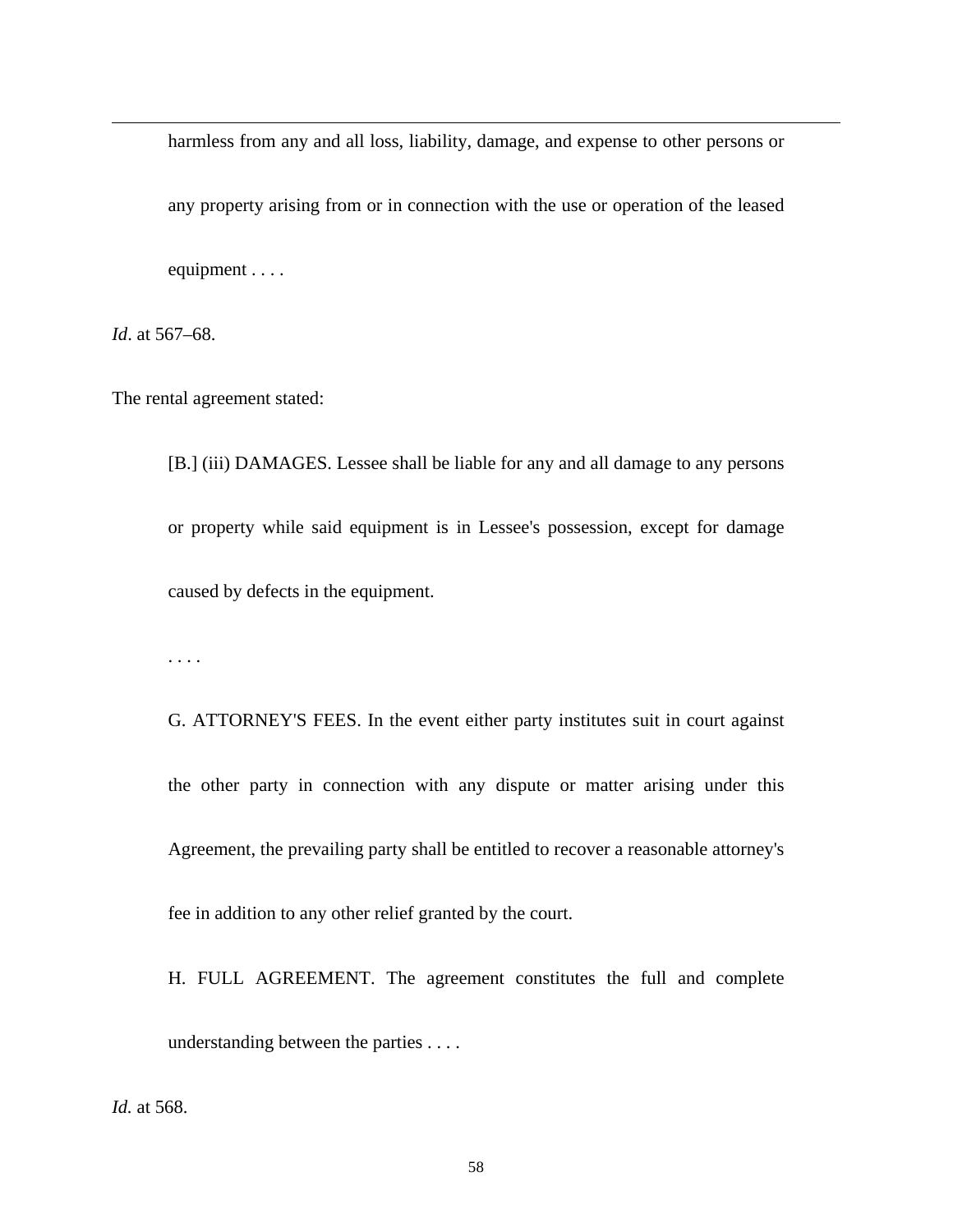<sup>102</sup> *Id.* at 573.

 $\overline{a}$ 

 $103$  Modern Piping, Inc. v. Blackhawk Automatic Sprinklers, Inc., 581 N.W.2d 616 (Iowa 1998), *overruled on other grounds by* Wesley Ret. Servs., Inc. v. Hansen Lind Meyer, 594 N.W.2d 22 (Iowa 1999).

<sup>104</sup> *Id.* at 624. The provision read:

INDEMNITY. The Subcontractor [Blackhawk] shall defend and indemnify Modern Piping, Inc. and the Owner [Mortenson] and their agents and employees from and against all claims, damages, losses and expenses (including without limitation legal fees and disbursements) arising in whole or in part out of or relating to the Subcontractor's Work, including without limitation the failure or alleged failure of the Subcontractor to perform any obligation under this Subcontract. The Subcontractor agrees to assume entire responsibility and liability for all damages or injury to all persons, whether employees or otherwise, and to all property, arising out of or resulting in whole or in part from or in any manner connected with, the execution of the Work under this Subcontract or occurring or resulting in whole or in part from the use by the Subcontractor, its agents or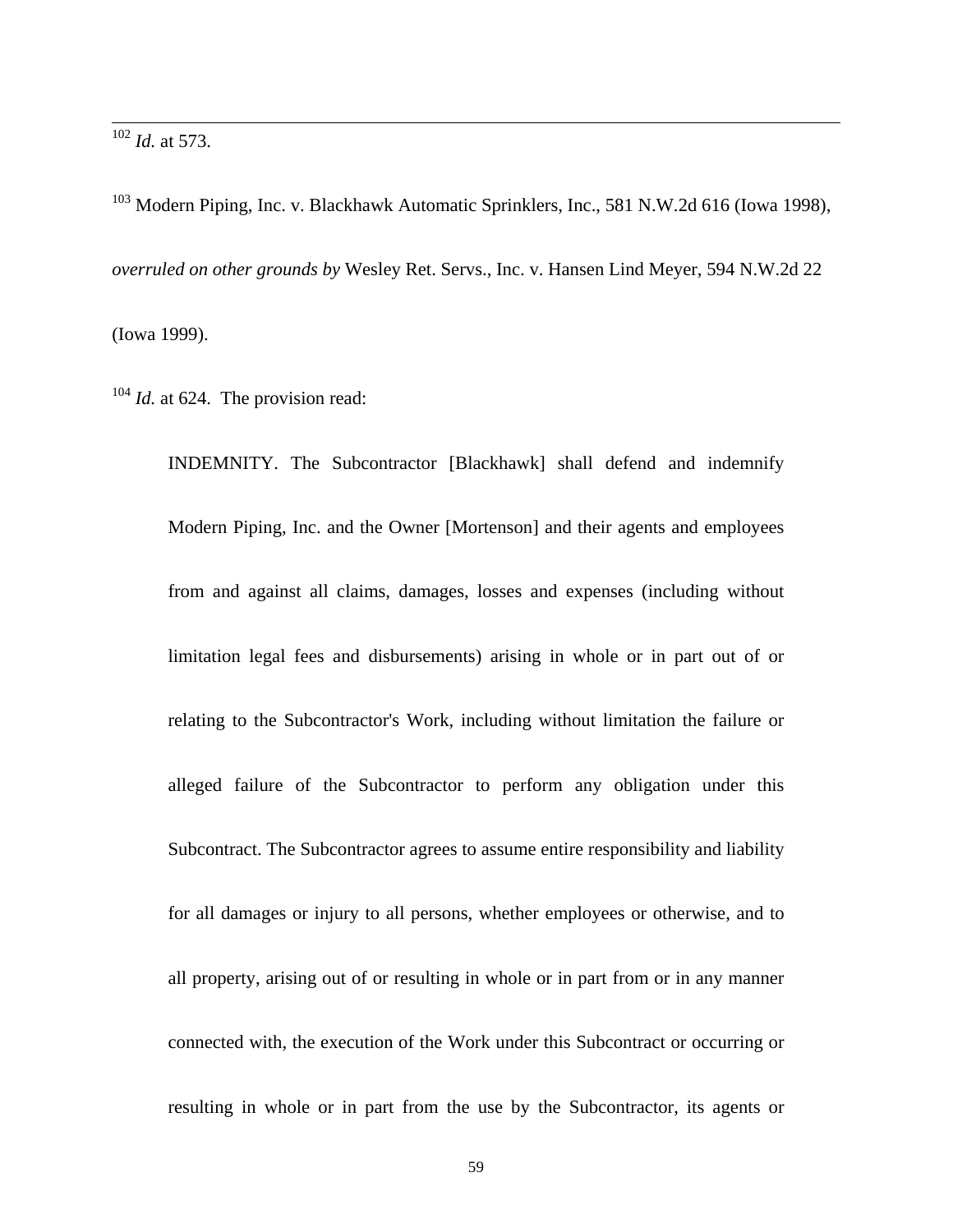employees, of materials, equipment, instrumentalities or other property, whether the same be owned by Modern Piping, Inc., the Subcontractor or third parties; . . . . The Subcontractor's obligation under this paragraph expressly excludes only total liability created by the sole and exclusive negligence of Modern Piping, Inc. or the Owner. The Subcontractor further agrees to obtain, maintain and pay for such general liability insurance coverage as will insure the provisions of this paragraph and other contractual indemnities assumed by the Subcontractor in this Subcontract.

*Id.* at 622.

 $\overline{a}$ 

105 Weik v. Ace Rents, Inc., 87 N.W.2d 314 (Iowa 1958).

<sup>106</sup> *Id.* at 317 (internal quotations omitted). In *Payne Plumbing & Heating Co. v. Bob McKiness Excavating & Grading, Inc.*, the court did not reach the issue of whether the indemnifying agreement provided for indemnification of the contractor's own negligence, although the case is often cited for the proposition. *Payne Plumbing & Heating Co. v. Bob McKiness Excavating & Grading, Inc.*, 382 N.W.2d 156, 160 (Iowa 1986). Rather, the court decided that a claim for "damages" was permitted by the plain language of the indemnifying agreement and required the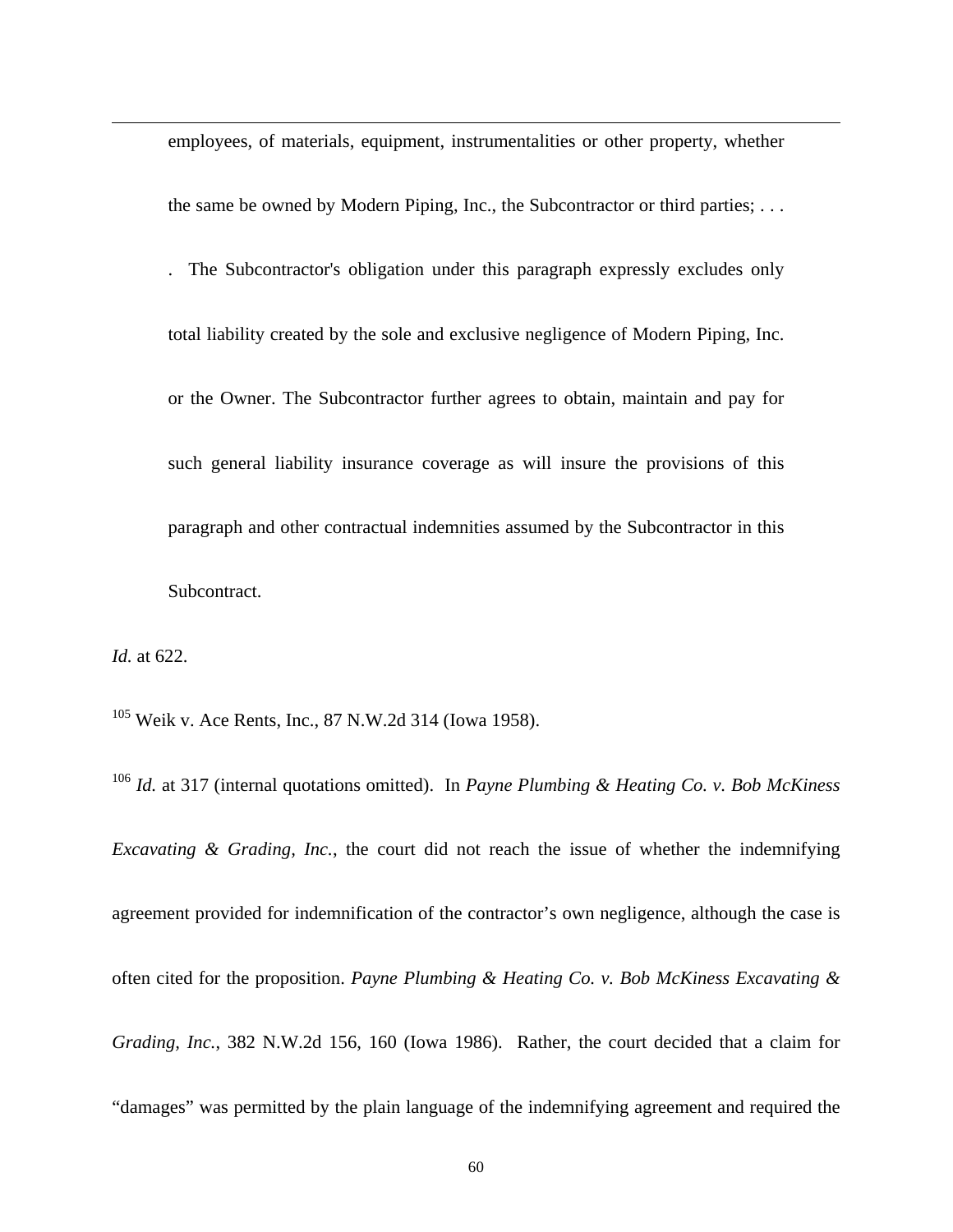subcontractor to pay all the contractor's damages, regardless of whether the contractor was negligent in part. *Id.* 

<sup>107</sup> *See Weik*, 87 N.W.2d at 317 (holding that if construction of the indemnity agreement is not required, the language of the indemnity agreement controls).

<sup>108</sup> *See Modern Piping*, 581 N.W.2d at 624 (citing R.E.M. IV, Inc. v. Robert F. Ackermann & Assocs., Inc., 313 N.W.2d 431, 433 (Minn. 1981)); *Cochran II*, 293 F. Supp. 2d 986, 1000 (N.D. Iowa 2003).

<sup>109</sup> McNally & Nimergood v. Neumann-Kiewit Constructors, Inc., 648 N.W.2d 564, 577 (Iowa 2002) (citing Ke-wash Co. v. Stauffer Chem. Co., 177 N.W.2d 5, 11 (Iowa 1970)).

<sup>110</sup> *Id.* at 578; Martin & Pitz Assocs., Inc. v. Hudson Constr. Servs., Inc., 602 N.W.2d 805, 809 (Iowa 1999).

<sup>111</sup> *McNally*, 648 N.W.2d at 577–78.

<sup>112</sup> *Martin*, 602 N.W.2d at 809.

 $\overline{a}$ 

113 Ward v. Loomis Bros., 532 N.W.2d 807 (Iowa Ct. App. 1995).

114 Evans v. Howard R. Green Co., 231 N.W.2d 907 (Iowa 1975).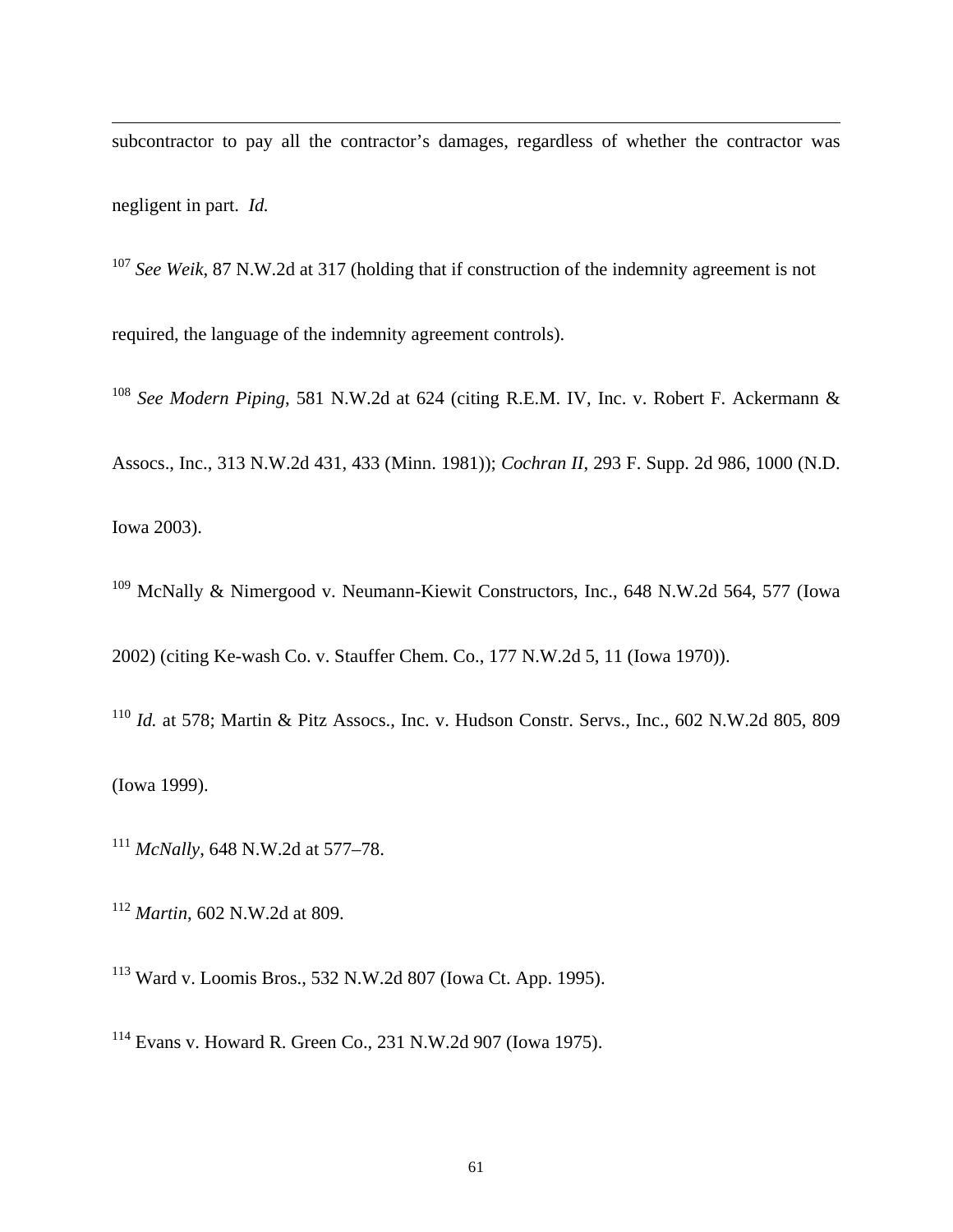<sup>115</sup> *Ward*, 532 N.W.2d at 812 (relying on the terms that expressly required that the loss arise from the subcontractor's work); *Evans,* 231 N.W.2d at 916 ("[U]nder the indemnitee provision any right of indemnity against [the subcontractor] had to be due to the carrying on of [the subcontractor's] work." (internal quotations omitted)); *see also* Modern Piping, Inc. v. Blackhawk Automatic Sprinklers, Inc., 581 N.W.2d 616, 625 (Iowa 1998) (interpreting the indemnification agreement to be limited in time because of a corresponding agreement to insure the obligation under the indemnification agreement).

 $\overline{a}$ 

<sup>116</sup> *Cochran II*, 293 F. Supp. 2d 986, 1000 (N.D. Iowa 2003) (internal quotations omitted).

<sup>117</sup> *See id.* (finding a relationship between the work done by the subcontractor under a subcontract and the injury sustained where an indemnity provision expressly provided for indemnity for negligent acts in carrying out the provisions of the general contract).

118 Campbell v. Mid-Am. Constr. Co., 567 N.W.2d 667, 670 (Iowa Ct. App. 1997); *see also* Am.

Soil Processing, Inc. v. Iowa Comprehensive Petroleum Underground Storage Tank Fund Bd., 586 N.W.2d 325, 334 (Iowa 1998) (finding that agreements should be interpreted as a whole and in a way that gives meaning to all terms, rather than in a way that renders a part unreasonable (quoting Fashion Fabrics of Iowa, Inc. v. Retail Investors Corp., 266 N.W.2d 22, 26 (Iowa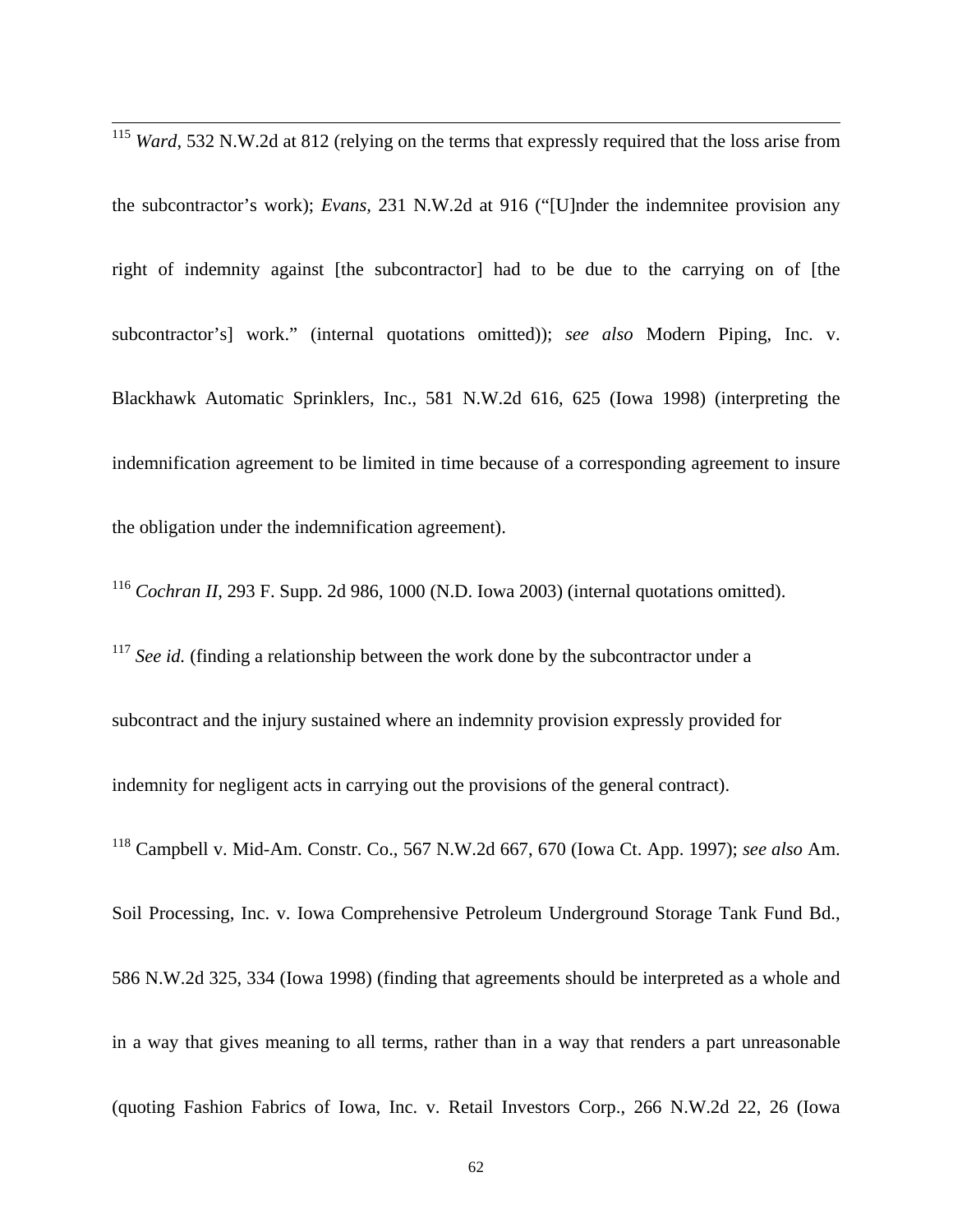1978))); Cairns v. Grinnell Mut. Reinsurance Co., 398 N.W.2d 821, 825 (Iowa 1987) ("[W]e adhere to the proposition that 'a contract should be read and interpreted as an entirety rather than seriatim by clauses.'"(quoting Archibald v. Midwest Paper Stock Co., 176 N.W.2d 761, 763 (Iowa 1970)).

<sup>119</sup> *Modern Piping*, 581 N.W.2d at 626.

 $120$  *Id.* 

 $\overline{a}$ 

<sup>121</sup> Need support.

 $122$  *Id.* at 625–26.

123 Campbell v. Mid-Am. Constr. Co., 567 N.W.2d 667 (Iowa Ct. App. 1997).

<sup>124</sup> *Id.* at 670.

<sup>125</sup> *Kaydon I*, 301 F. Supp. 2d 945, 957 (N.D. Iowa 2004) (citing *Cochran II*, 293 F. Supp. 2d

986, 993–94 (N.D. Iowa 2003)).

<sup>126</sup> *See, e.g.*, McComas-Lacina Constr. Co. v. Able Constructors, 641 N.W.2d 841, 844–45 (Iowa

2002).

<sup>127</sup> *See, e.g.*, *Modern Piping*, 581 N.W.2d at 622.

<sup>128</sup> *See Kaydon I*, 301 F. Supp. 2d at 958 ("The court has found no Iowa or other authorities

holding that a duty 'to indemnify and hold harmless' necessarily imposes or implies a duty 'to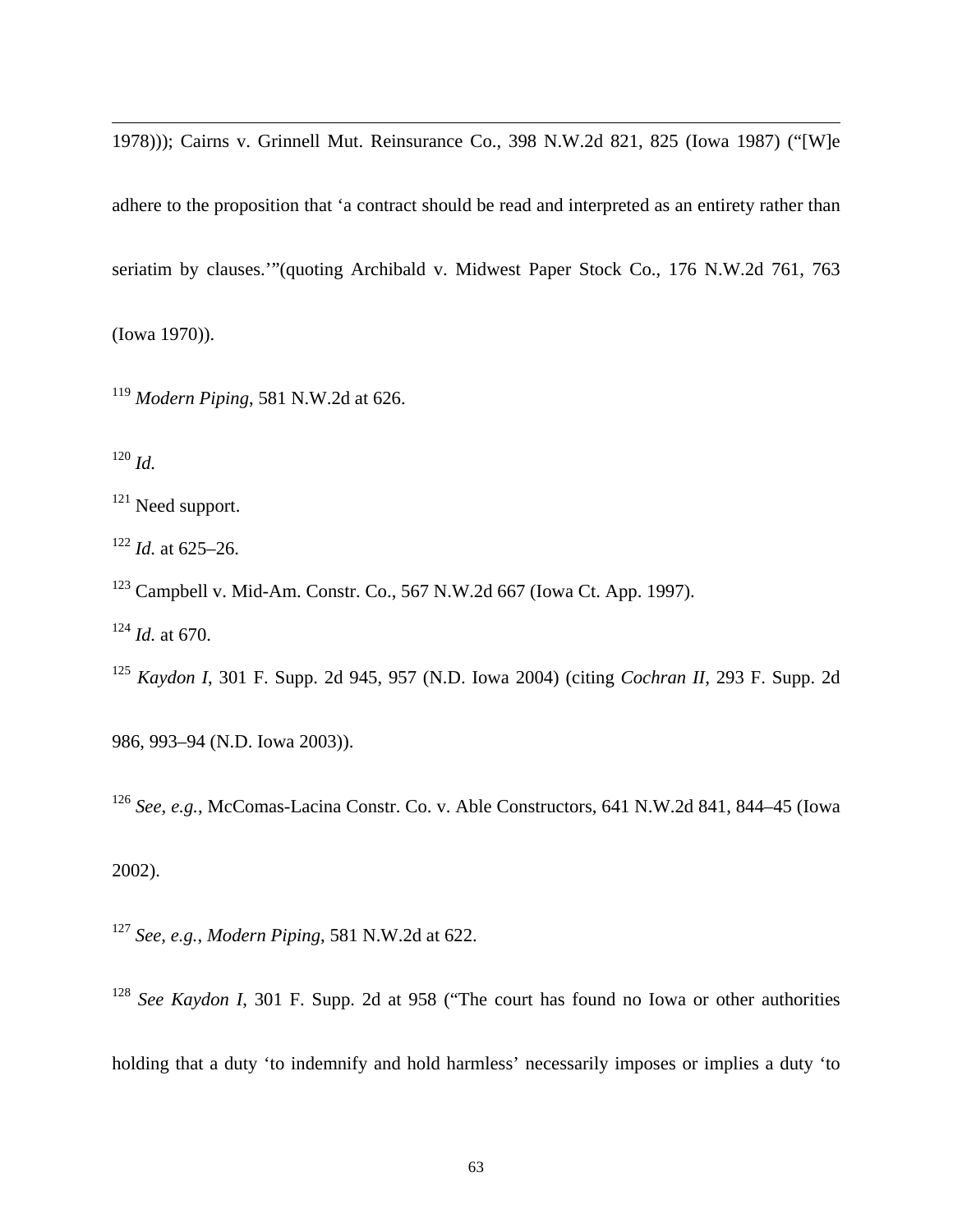defend.'"); *see also* State Auto Mut. Ins. Co. v. Dover Constr., Inc. (*Dover III)*, 273 F. Supp. 2d

 $\overline{a}$ 

1023, 1028 (N.D. Iowa 2003); Maxim Techs. v. City of Dubuque, 690 N.W.2d 896, 902 (Iowa 2005); Yegge v. Integrity Mut. Ins. Co., 534 N.W.2d 100, 102 (Iowa 1995).

129 Ward v. Loomis Bros., 532 N.W.2d 807, 813 (Iowa Ct. App. 1995) (citing Tucker v. Nason, 87 N.W.2d 547, 549–50 (Iowa 1958)); s*ee also* Suss v. Schammel, 375 N.W.2d 252, 256 (Iowa 1985).

130 Kaydon Acquisition Corp. v. Custum Mfg., Inc. (*Kaydon II*), 317 F. Supp. 2d 896, 911 (N.D. Iowa 2004).

<sup>131</sup> *See* State *ex rel.* Miller v. Philip Morris, Inc., 577 N.W.2d 401, 406 (Iowa 1998) (noting that the bases for indemnity are breach of an independent duty, contractual indemnity, and vicarious liability). *See generally* Woodruff Constr. Co. v. Barrick Roofers, Inc., 406 N.W.2d 783, 785 (Iowa 1987) (proposing that a breach of an independent duty should be thought of as an "[implied contract] that put into promissory language the court's finding that a party to the agreement ought to act as if he had made such a promise, even though nobody actually thought of it or used words to express it" (citing 3 ARTHUR LINTON CORBIN, CORBIN ON CONTRACTS § 561 (1960))); Iowa Power & Light Co. v. Abild Constr. Co., 144 N.W.2d 303, 309 (Iowa 1966)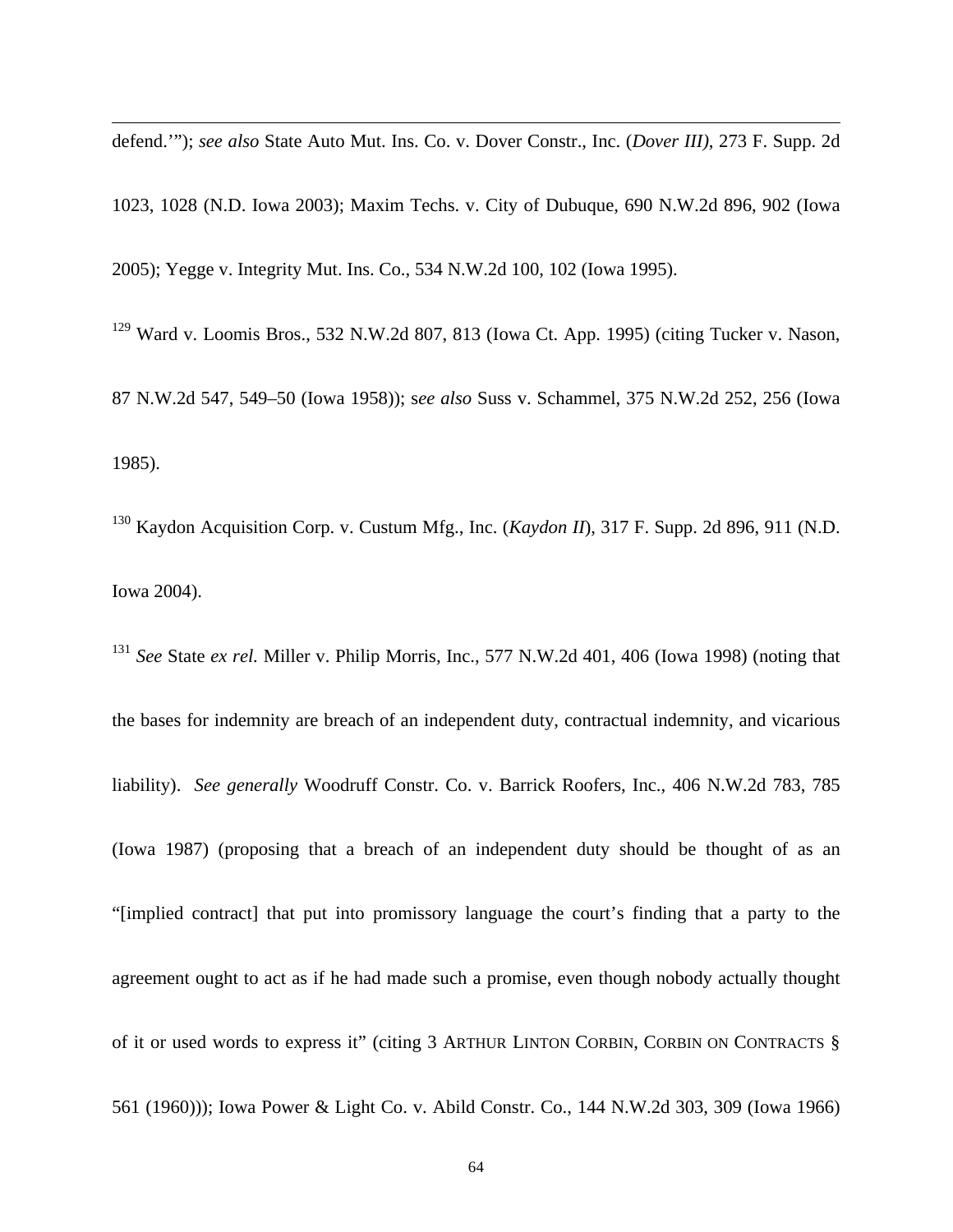(holding the breach of an independent duty running from the indemnitor to the indemnitee can give rise to a duty to indemnify).

 $\overline{a}$ 

<sup>132</sup> *See, e.g.*, Hansen v. Anderson, Wilmarth & Van Der Maaten, 630 N.W.2d 818, 823 (Iowa 2001) (basing indemnity on tort principles); McNally & Nimergood v. Neumann-Kiewit Constructors, Inc., 648 N.W.2d 564, 570 (Iowa 2002) (discussing the use of express contracts to indemnify). *See generally* Farmers Coop. Co. v. Stockdales' Corp., 366 N.W.2d 184, 186 (Iowa 1985) ("In allowing indemnity for breach of an independent duty between the indemnitor and the indemnitee, we have previously made no distinction based on the nature of the liability of the indemnitee . . . . Contract liability as well as tort liability should be a proper subject of indemnity, even in the absence of an express contract." (citing Fla. Power Corp. v. Taylor, 332 So. 2d 687 (Fla. Dist. Ct. App. 1976))).

<sup>133</sup> *See, e.g.*, Johnson v. Interstate Power Co., 481 N.W.2d 310, 315 (Iowa 1992); Reese v. Werts Corp., 379 N.W.2d 1, 5 (Iowa 1985).

<sup>134</sup> *See, e.g.*, Stowe v. Wood, 199 N.W.2d 323, 326 (Iowa 1972); *Iowa Power & Light*, 144 N.W.2d at 317.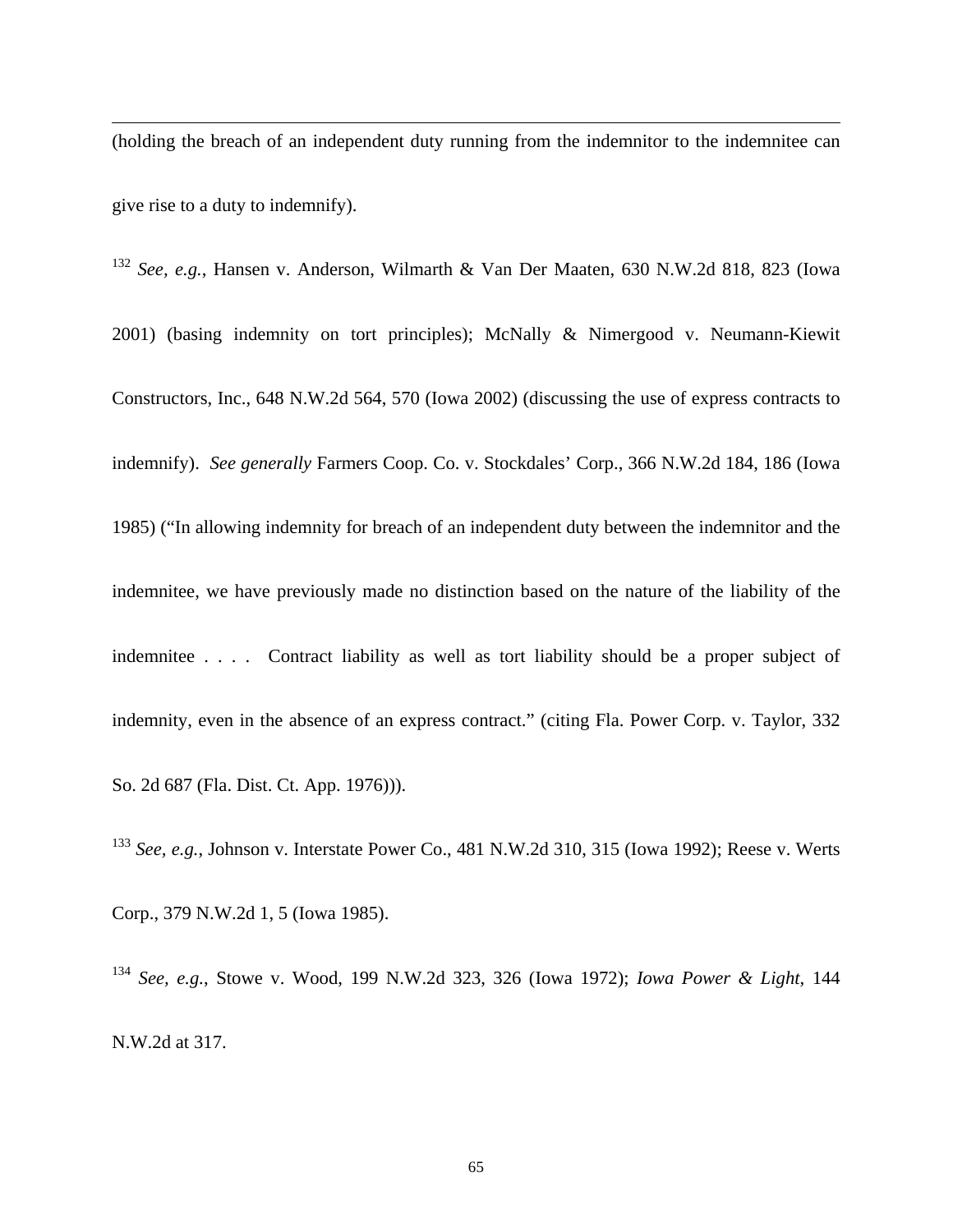135 Hysell v. Iowa Pub. Serv. Co., 534 F.2d 775, 782 (8th Cir. 1976); *accord Cochran I*, 235 F. Supp. 2d 991, 1000 (N.D. Iowa 2002) (quoting Merryman v. Iowa Beef Processors, Inc., 978 F.2d 443, 445 (8th Cir. 1992)); *Johnson*, 481 N.W.2d at 320–21.

 $\overline{a}$ 

<sup>136</sup> *See, e.g.*, Larimer v. Raque Mfg. Co., 498 F. Supp. 37, 39 (S.D. Iowa 1980) ("[A]ny such implied duty to use due care that may be contained in the contract of sale is not enough to give rise to an implied agreement or duty to indemnify or contribute . . . .").

<sup>137</sup> See McNally, 648 N.W.2d at 573 (stating "a service contract or a sale and purchase contract alone is insufficient to imply indemnification for a loss"). The Iowa Supreme Court continued by saying that "[t]he indemnity that is implied is indemnity for the loss or liability incurred by one party to the contract as a result of the other party's breach of a particular duty under the contract." *Id*. at 574.

<sup>138</sup> *See, e.g., id.* at 575–76; McComas-Lacina Constr. Co. v. Able Constructors, 641 N.W.2d 841, 844–46 (Iowa 2002); *see also* Steinmetz v. Bradbury Co., 618 F.2d 21, 24–25 (8th Cir. 1980) (holding that an employer had no implied contractual obligation to train employees about operating dangerous equipment absent an independent contractual duty to do so and written instructions or safety warnings provided by the manufacturer); W. Cas. & Sur. Co. v. Grolier Inc., 501 F.2d 434, 438 (8th Cir. 1974) (distinguishing a duty to indemnify based on the expressed terms of an agreement from a duty to indemnify based on an independent duty implied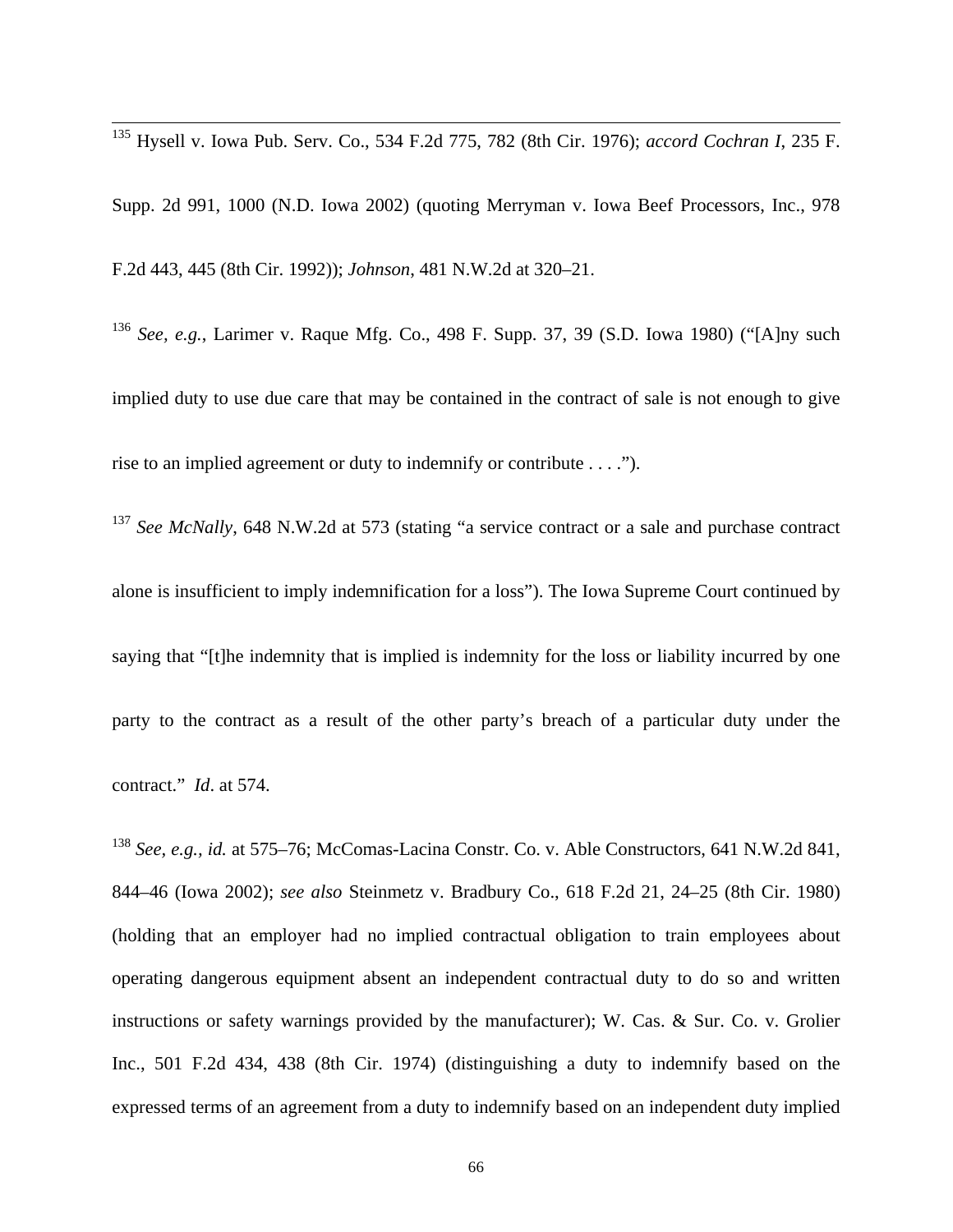from the relationship between the parties). *But see Steinmetz*, 618 F.2d at 24 (finding that an independent duty may be expressed or implied in a contract).

<sup>139</sup> *See McNally*, 648 N.W.2d at 570; *McComas-Lacina*, 641 N.W.2d at 844.

<sup>140</sup> *See generally* Iowa Power & Light Co. v. Abild Constr. Co., 144 N.W.2d (indicating that a contract binds the parties to all of the general duties agreed upon by the terms and further noting that specific contractual agreements may lead to a separate claim of indemnity).

<sup>141</sup> *Compare id.* at 313–14 (stating that the contractor agreed to notify the utility a couple of days "before proceeding with work . . . , and plaintiff agreed, upon receiving such notification, to take safety precautions such as shutting off electrical service on the line during the period of construction near the line or moving the line temporarily away from the immediate vicinity of the work" (internal quotations omitted)), *with* Mo. Pub. Serv. Co. v. Henningsen Steel Prods. Co., 612 F.2d 363, 367–68 (8th Cir. 1980) (concluding that the employer owed the utility only the general duty not to harm the utility through tortious acts, and that this general duty did not support a right of indemnity under either Iowa or Missouri law), Hysell v. Iowa Pub. Serv. Co., 534 F.2d 775, 783 (8th Cir. 1976) (holding that the contractor owed only a general duty of care to the utility), *and* Johnson v. Interstate Power Co., 481 N.W.2d 310, 321 (Iowa 1992) (holding that the contractor owed the utility no special duties because the transaction "was nothing more than the sale and purchase of electricity").

<sup>142</sup> *Johnson*, 481 N.W.2d at 317.

 $\overline{a}$ 

<sup>143</sup> *McNally*, 648 N.W.2d at 573 ("The imposition of certain duties within a service or sales contract may imply an obligation for indemnification of a loss, such as the duty to inspect,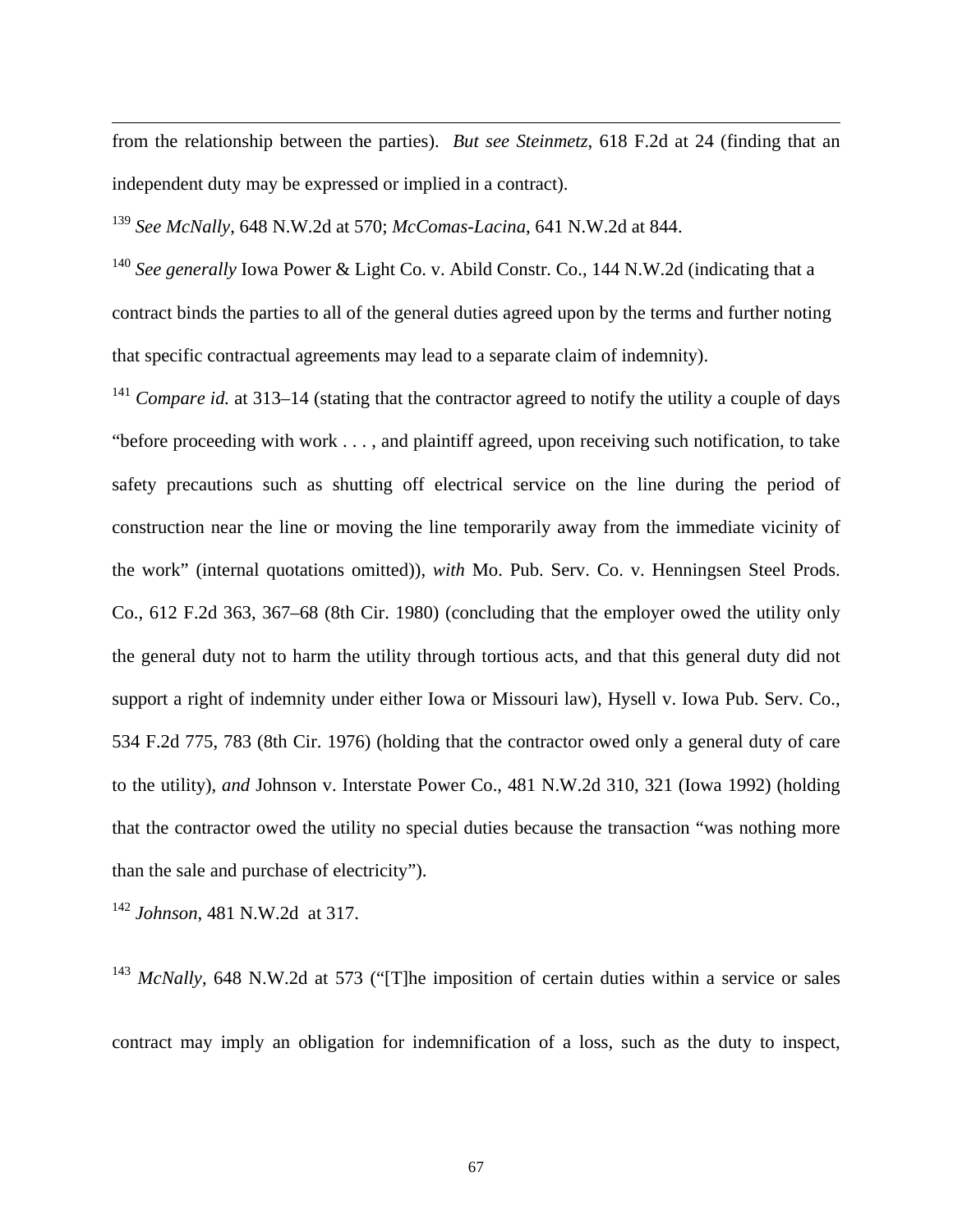perform necessary repairs, or install necessary safety devices." (citing *Johnson*, 481 N.W.2d at 319)).

144 Stowe v. Wood, 199 N.W.2d 323, 326 (Iowa 1972).

 $\overline{a}$ 

145 Weggen v. Elwell–Parker Elec. Co., 510 F. Supp. 252, 254–55 (S.D. Iowa 1981).

<sup>146</sup> *See* IBP, Inc. v. DCS Sanitation Mgmt. Servs., Inc., 498 N.W.2d 425, 427–28 (Iowa Ct. App. 1993); *see also Dover II*, 265 F. Supp. 2d 1047, 1058 n.3 (N.D. Iowa 2003); Goebel v. Dean & Assocs., 91 F. Supp. 2d 1268, 1285–86 (N.D. Iowa 2000) (denying the subcontractor's motion for summary judgment based in part on allegations that the subcontractor installer breached an independent duty to the purchaser to properly install the equipment "under the undisputed terms of the installation contract");

<sup>147</sup> *See* Mo. Pub. Serv. Co. v. Henningsen Steel Prods. Co., 612 F.2d 363, 365–68 (8th Cir. 1980); Hysell v. Iowa Pub. Serv. Co., 534 F.2d 775, 782–83 (8th Cir. 1976); *Johnson*, 481 N.W.2d at 321–22.

<sup>148</sup> *See, e.g.*, Trushcheff v. Abell-Howe Co., 239 N.W.2d 116, 126–29 (Iowa 1976) (holding that an agreement to "furnish all materials and labor, including all necessary scaffolding, and fully construct and in a good, substantial, thorough and workmanlike manner perform and in every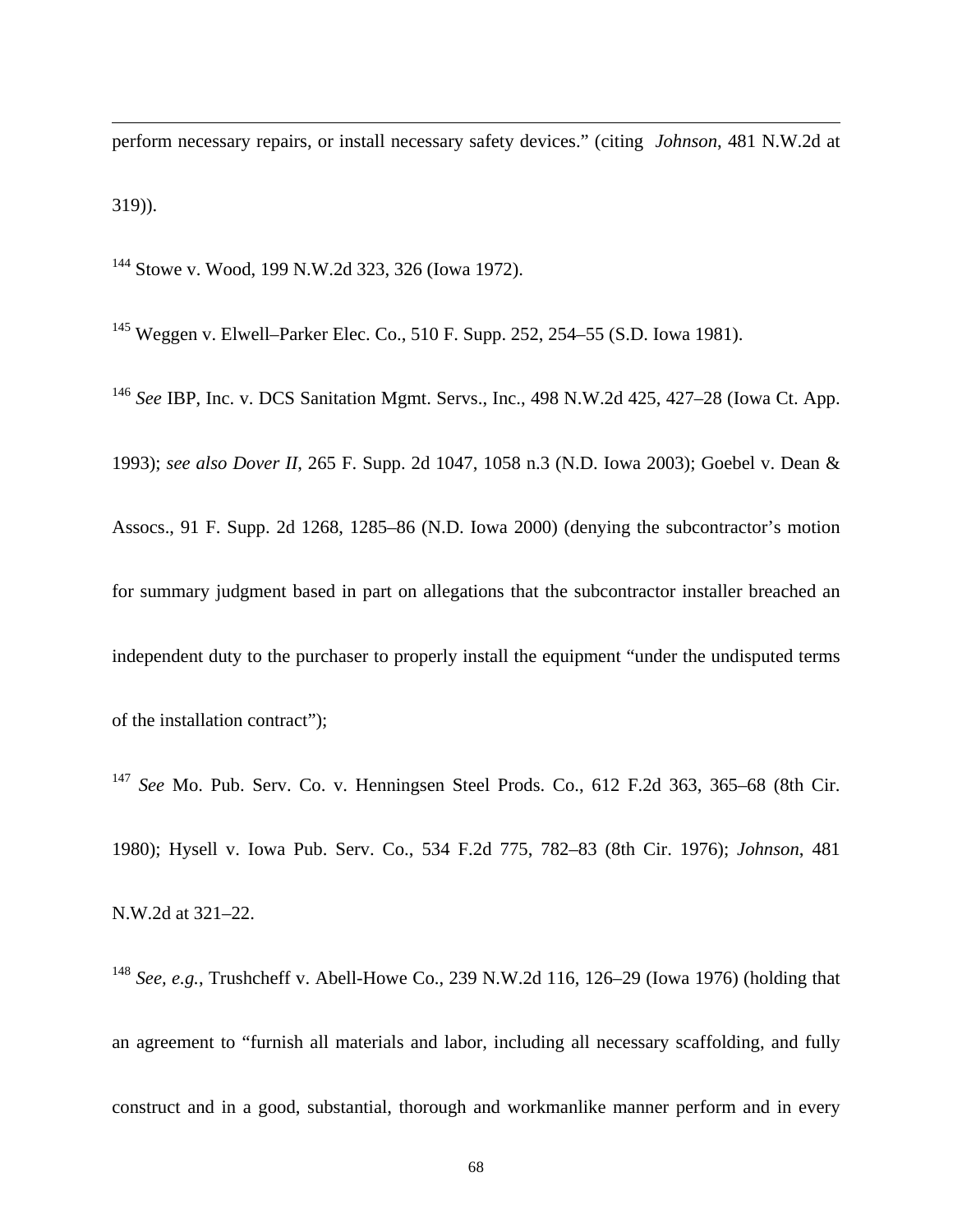respect complete the roofing and roof insulation requirements" and to "provide sufficient, safe and proper facilities at all times for the inspection of the work by the Architect, the Contractor or his authorized representatives" created no independent duty (emphasis omitted)).

149 Merryman v. Iowa Beef Processors, Inc., 978 F.2d 443, 445 (8th Cir. 1992).

<sup>150</sup> *Cochran I*, 235 F. Supp. 2d 991, 1003–04 (N.D. Iowa 2002) (discussing how the benefit of the duty to set up and operate the crane in a safe manner ran to the injured employee).

<sup>151</sup> *Hysell*, 534 F.2d at 782–83 (citing Iowa Power & Light Co. v. Abild Constr. Co., 144 N.W.2d 303, 310–11 (Iowa 1966)).

<sup>152</sup> See supra note 116 and accompanying text.

 $\overline{a}$ 

153 154 *See* Hansen v. Anderson, Wilmarth & Van Der Maaten, 630 N.W.2d 818, 824 (Iowa 2001)

("To prove a claim for indemnity based on a breach of an independent duty, the party seeking indemnity must establish that the indemnitor owed a duty to the indemnitee."); Reese v. Werts Corp., 379 N.W.2d 1, 6 (Iowa 1985) ("Grounds for indemnity arise from the relationship between indemnitor and indemnitee, and they exist independently from those parties' relationship to the claimant."); Rees v. Dallas County, 372 N.W.2d 503, 505 (Iowa 1985)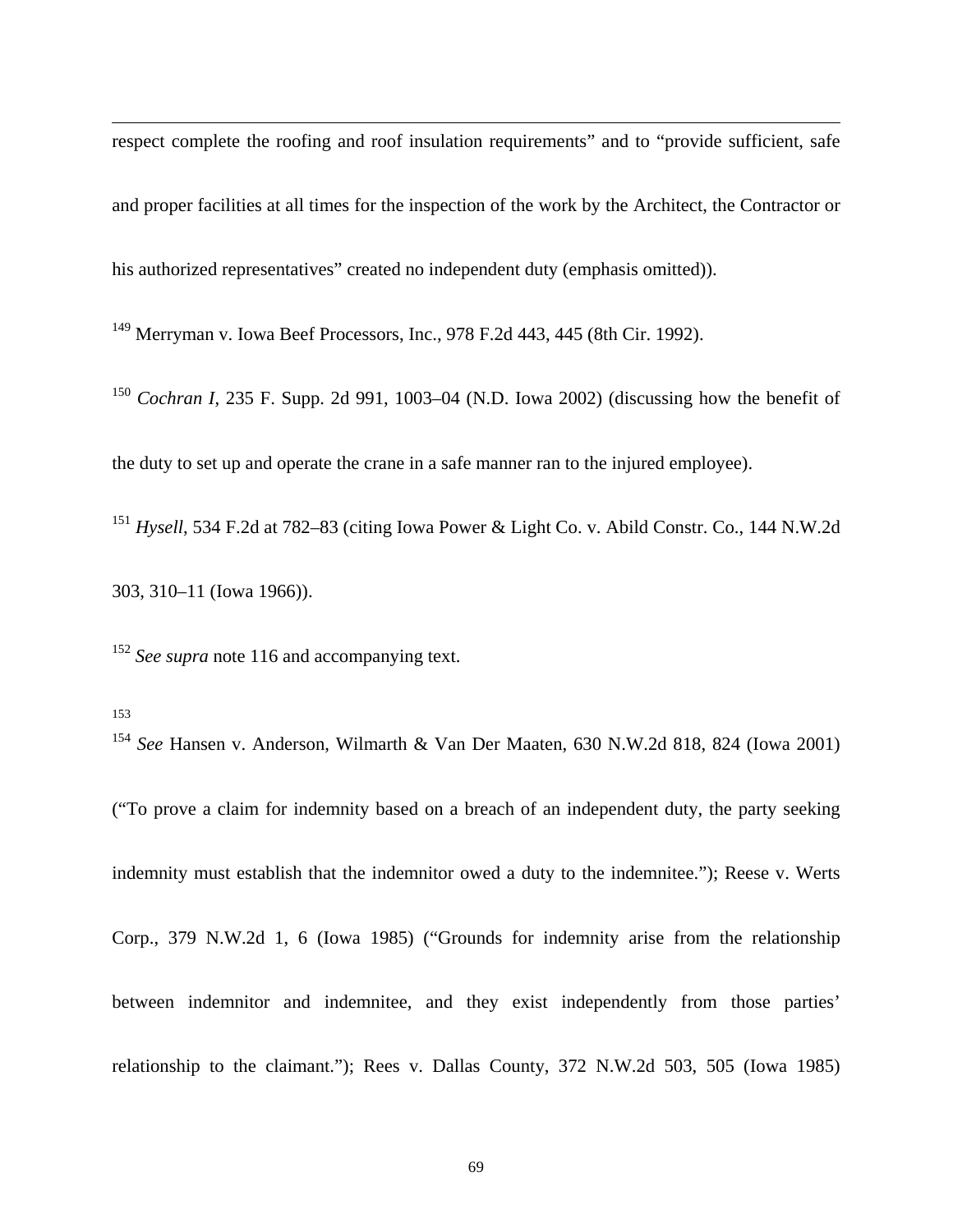("Indemnity based on express contract, vicarious liability, or breach of an independent duty focuses on the relationship between the indemnitor and indemnitee.").

<sup>155</sup> *See* Weggen v. Elwell-Parker Elec. Co., 510 F. Supp. 252, 255 (S.D. Iowa 1981) (stating that the independent duty of due care is not contingent upon existing duties); McNally & Nimergood v. Neumann-Kiewit Constructers, Inc., 648 N.W.2d 564, 573 (Iowa 2002) (finding that establishing duties outside of a service or sales contract can create an independent duty); Stowe v. Wood, 199 N.W.2d 323, 326 (Iowa 1972) (declining to limit independent duties to limited fact situations); Iowa Power & Light Co. v. Abild Constr. Co., 144 N.W.2d at 316-17 (holding that agreeing to do a specific act constituted an independent duty); IBP, Inc. v. DCS Sanitation Mgt. Servs., Inc., 498 N.W.2d 425, 427–28 (Iowa Ct. App. 1993) (recognizing that failing safety requirements violated a defined independent duty).

156 Determan v. Johnson, 613 N.W.2d 259 (Iowa 2000).

 $\overline{a}$ 

<sup>157</sup> *Id.* at 262 (citing Nelson v. Todd's Ltd., 426 N.W.2d 120, 125 (Iowa 1988)); *see also* Richards v. Midland Brick Sales Co., 551 N.W.2d 649, 651 (Iowa Ct. App. 1996) (excluding economic losses to the product itself).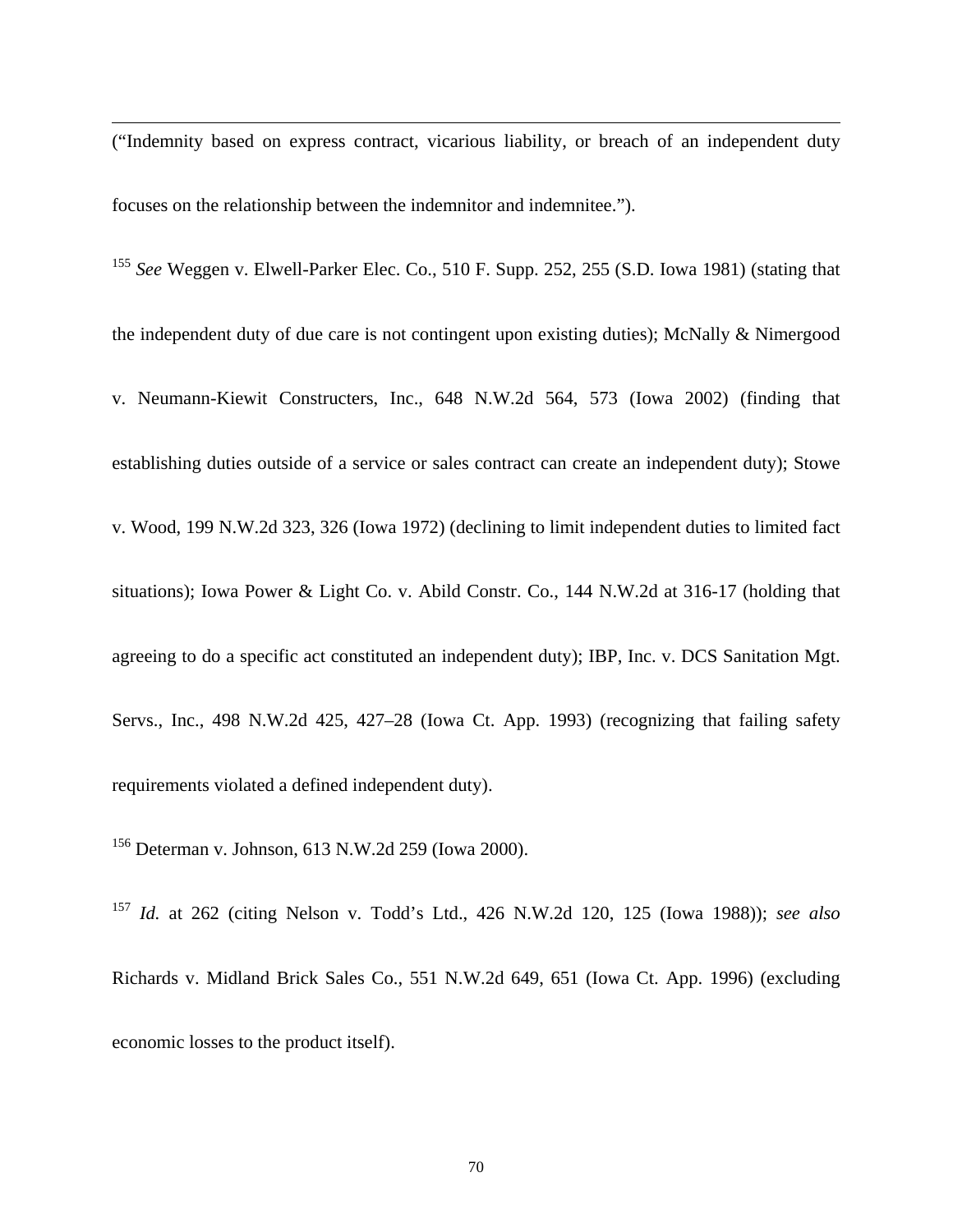<sup>158</sup> *Richards*, 551 N.W.2d at 651 (citing *Nelson*, 426 N.W.2d at 125); *see also* Roger Stone,

*Construction Damages in Iowa*, 52 DRAKE L. REV. 449, 452–53 (2004).

 $\overline{a}$ 

<sup>159</sup> *See, e.g.*, *Cochran I*, 235 F. Supp. 2d 991, 994 (N.D. Iowa 2002); Eischeid v. Dover Constr., Inc. (*Dover I*), No. C00-4100-MWB, 2001 WL 34008478, at \*1 (N.D. Iowa Sept. 6, 2001); *McNally*, 648 N.W.2d at 568; Sward v. Nelson Constr., Inc., No. 01-0020, 2003 WL 118206, at \*1 (Iowa Ct. App. Jan. 15, 2003).

<sup>160</sup> *See, e.g.*, Hansen v. Anderson, Wilmarth & Van Der Maaten, 630 N.W.2d 818, 825–26 (Iowa 2001) (holding that an attorney replying to a request for information has an independent duty to provide it truthfully); Peters v. Lyons, 168 N.W.2d 759, 767–68 (Iowa 1969) (listing four circumstances "which, if found to exist, will allow one negligent person to be indemnified by another notwithstanding any contract for indemnity").

<sup>161</sup> *McNally*, 648 N.W.2d at 570 n.1; *see also Peters*, 168 N.W.2d at 767 ("'Where the one seeking indemnity has incurred liability because of a breach of duty owed to him by the one sought to be charged.'" (quoting Epley v. S. Patti Constr. Co., 228 F. Supp. 1, 5 (N.D. Iowa 1964), *rev'd sub nom.* Carstens Plumbing & Heating Co. v. Epley, 342 F.2d 830 (8th Cir. 1965))).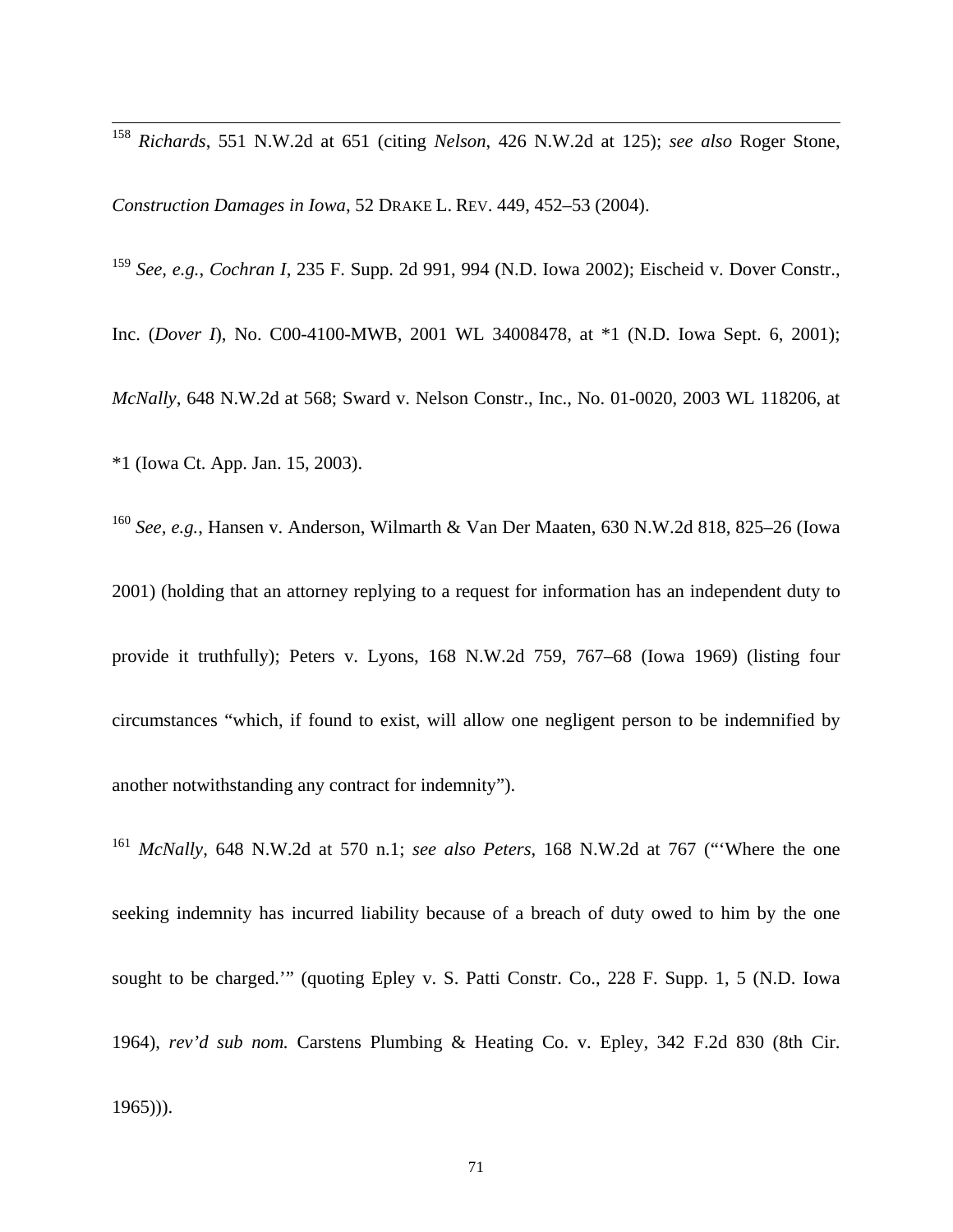$162$  This rule could apply when architects, engineers, contractors, or subcontractors are negligent because they relied on information given by a different party if the party giving the information knew if was false. Then, the negligent party may have a claim for indemnity against the party who provided the false information. *See Hansen*, 630 N.W.2d at 825 (allowing indemnity recovery by a third party).

<sup>163</sup> *See, e.g.*, Johnson v. Interstate Power Co., 481 N.W.2d 310, 315 (Iowa 1992); Reese v. Werts

Corp., 379 N.W.2d 1, 5 (Iowa 1985). *But see Dover II*, 265 F. Supp. 2d 1047, 1058 n.3 (N.D.

Iowa 2003) (implying that OSHA regulations may give rise to an independent duty).

<sup>164</sup> *Johnson*, 481 N.W.2d at 315.

 $\overline{a}$ 

<sup>165</sup> *Reese*, 379 N.W.2d at 5–6.

<sup>166</sup> *Johnson*, 481 N.W.2d at 315.

167 Woodruff Constr. Co. v. Barrick Roofers, Inc., 406 N.W.2d 783, 785 (Iowa 1987).

<sup>168</sup> *See supra* Part VI.B.

<sup>169</sup> McNally & Nimergood v. Neumann-Kiewit Constructors, Inc., 648 N.W.2d 564, 576 n.2 (Iowa 2002).

<sup>170</sup> *Woodruff*, 406 N.W.2d at 785.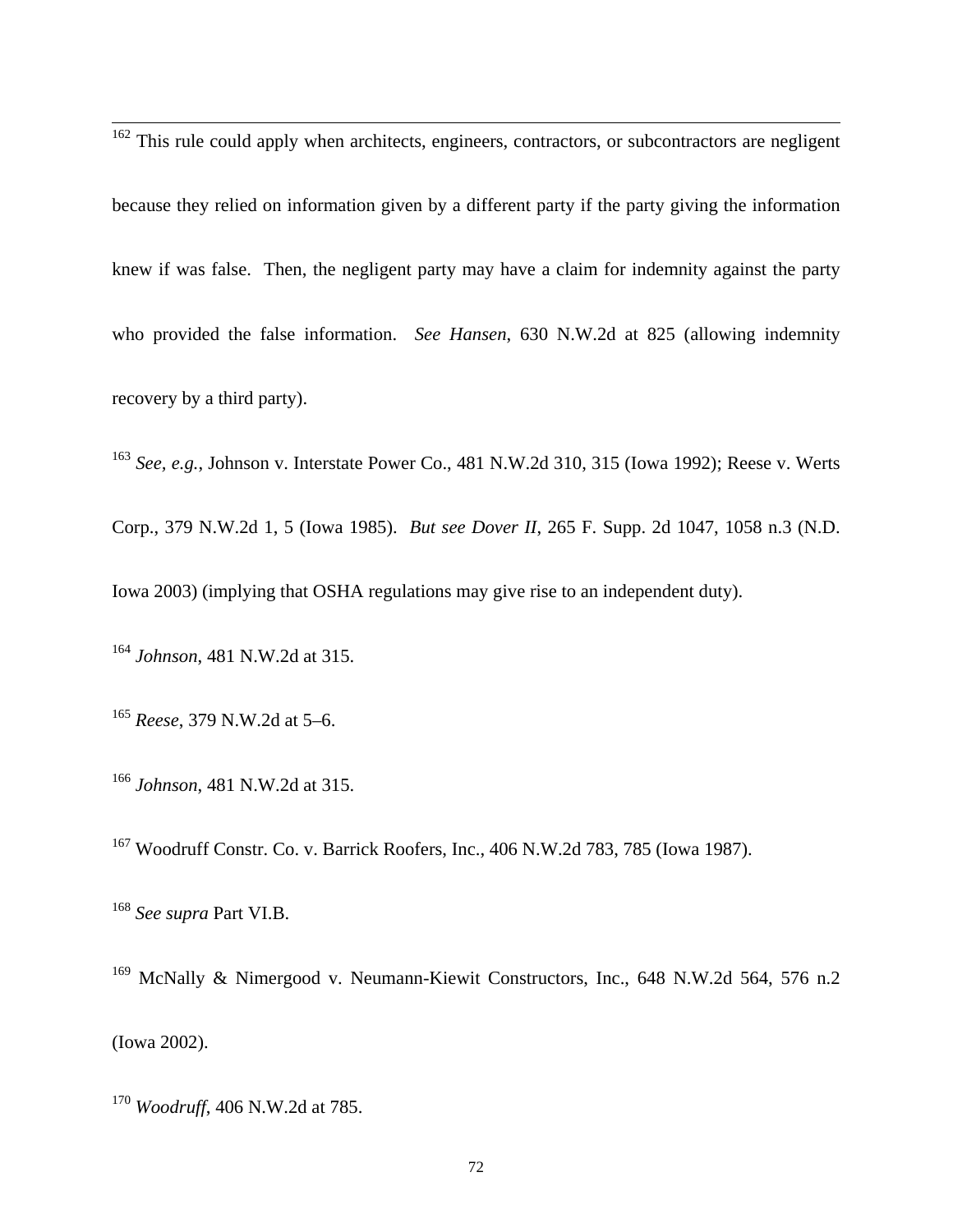<sup>171</sup> *See, e.g.*, *Dover III*, 273 F. Supp. 2d 1023, 1030–31 (N.D. Iowa 2003); Goebel v. Dean &

 $\overline{a}$ 

Assocs., 91 F. Supp. 2d 1268, 1285 (N.D. Iowa 2000). In *Goebel*, the federal court discussed a common law indemnity claim without deciding if the parties had a contractual indemnity agreement. *Goebel*, 91 F. Supp. 2d at 1284. As the court noted, the indemnity and contribution claim asserted by the contractor against its subcontractor actually was only a claim for contribution under Iowa Code Chapter 668. *Id.* at 1286 & n.4. The court discussed how the subcontractor could be liable for indemnity to the general contractor for its failure to inspect the work of its sub-subcontractor or for breach of its nondelegable duty to ensure that the work was properly installed. *Id.* at 1285–87 (holding that the failure of the subcontractor to inspect the work of the sub-subcontractor created liability under Restatement (Second) of Torts section 412 and that the subcontract was vicariously liable for the nondelegable duty to ensure that the work was properly installed under Restatement (Second) of Torts section 404). This decision likely will have limited applicability to indemnity claims because the court treated the claim as a contribution claim, and the same court squarely addressed the issue of indemnity in the *Cochran* line of cases. *See Cochran III*, 305 F. Supp. 2d at 1058 (treating claims under the indemnity provision of a contract as claims for indemnity and not contribution); *see Cochran II*, 293 F.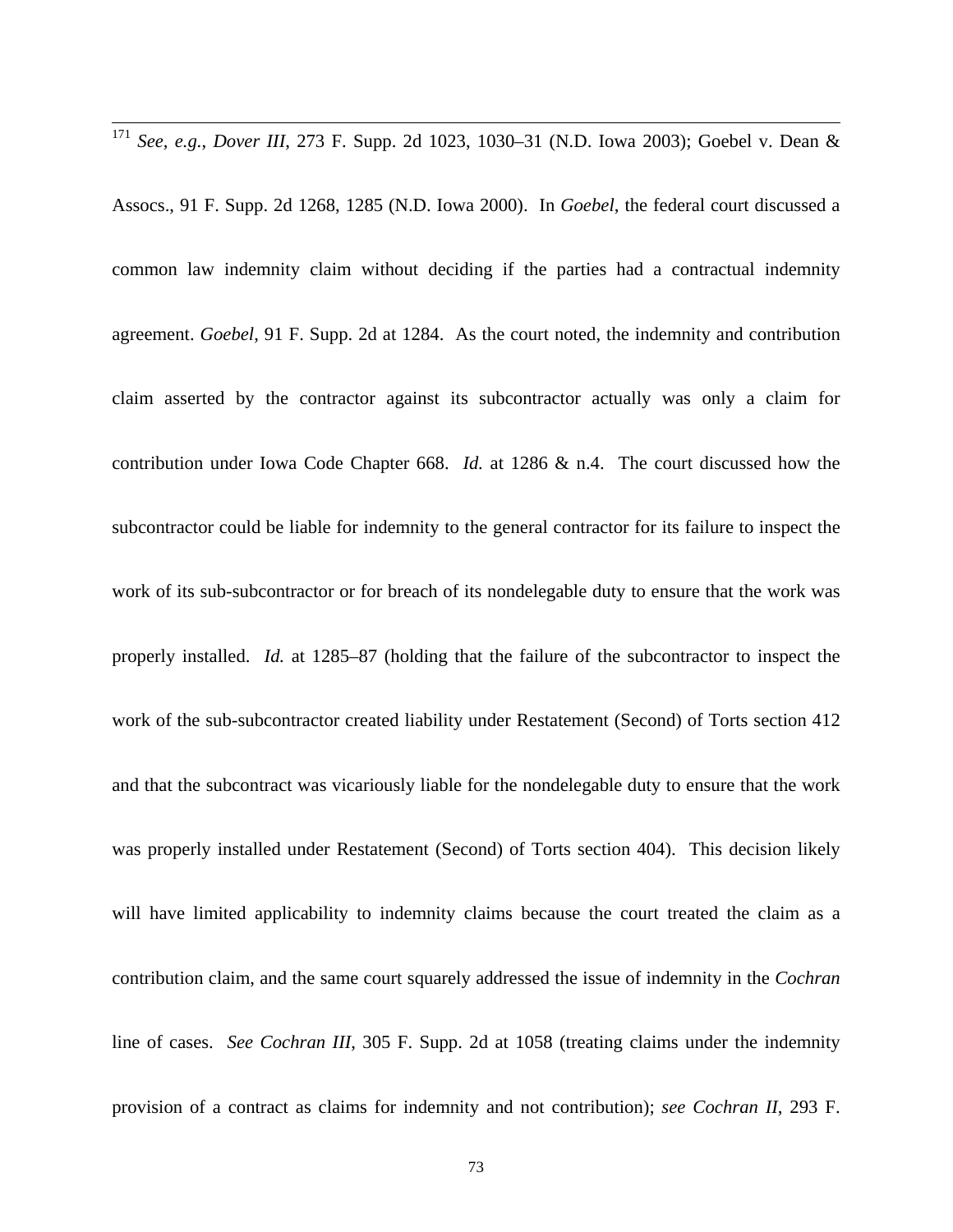Supp. at 1001–02 (treating claims as claims for indemnity); *see Cochran I*, 235 F. Supp. 2d at 999–1000 (dismissing the contribution claim for lack of common liability between the contractor and subcontractor).

172 State Auto Mut. Ins. Co. v. Dover Constr., Inc. (*Dover III*), 273 F. Supp. 2d 1023 (N.D. Iowa 2003).

<sup>173</sup> *Id.* at 1029–31.

 $\overline{a}$ 

174 Downs v. A & H Constr., Ltd., 481 N.W.2d 520, 523–24 (Iowa 1992) (quoting Lunde v. Winnebago Indus., Inc., 299 N.W.2d 473, 475 (Iowa 1980)); *see also Dover III*, 273 F. Supp. 2d at 1029–31; Goebel v. Dean & Assoc., 91 F. Supp. 2d at 1285.

<sup>175</sup> *Cochran III*, 305 F. Supp. 2d 1045, 1057 (N.D. Iowa 2004) (basing the duty on a contract); Eischeid v. Dover Constr., Inc. (*Dover IV*), 217 F.R.D. 448, 460 (N.D. Iowa 2003) (basing the duty on a contract and tort principles); *Dover III*, 273 F. Supp. 2d at 1030 (basing the duty on tort principles). Although the *Dover* and *Cochran* line of cases clarify the legal principles of indemnity in the state of Iowa, neither line considers whether a breach of the duty to provide a safe workplace gives rise to a duty to indemnity. The Iowa Supreme Court in *Peters v. Lyons* held "[t]he breach of nondelegable duties may constitute a basis for an action in indemnity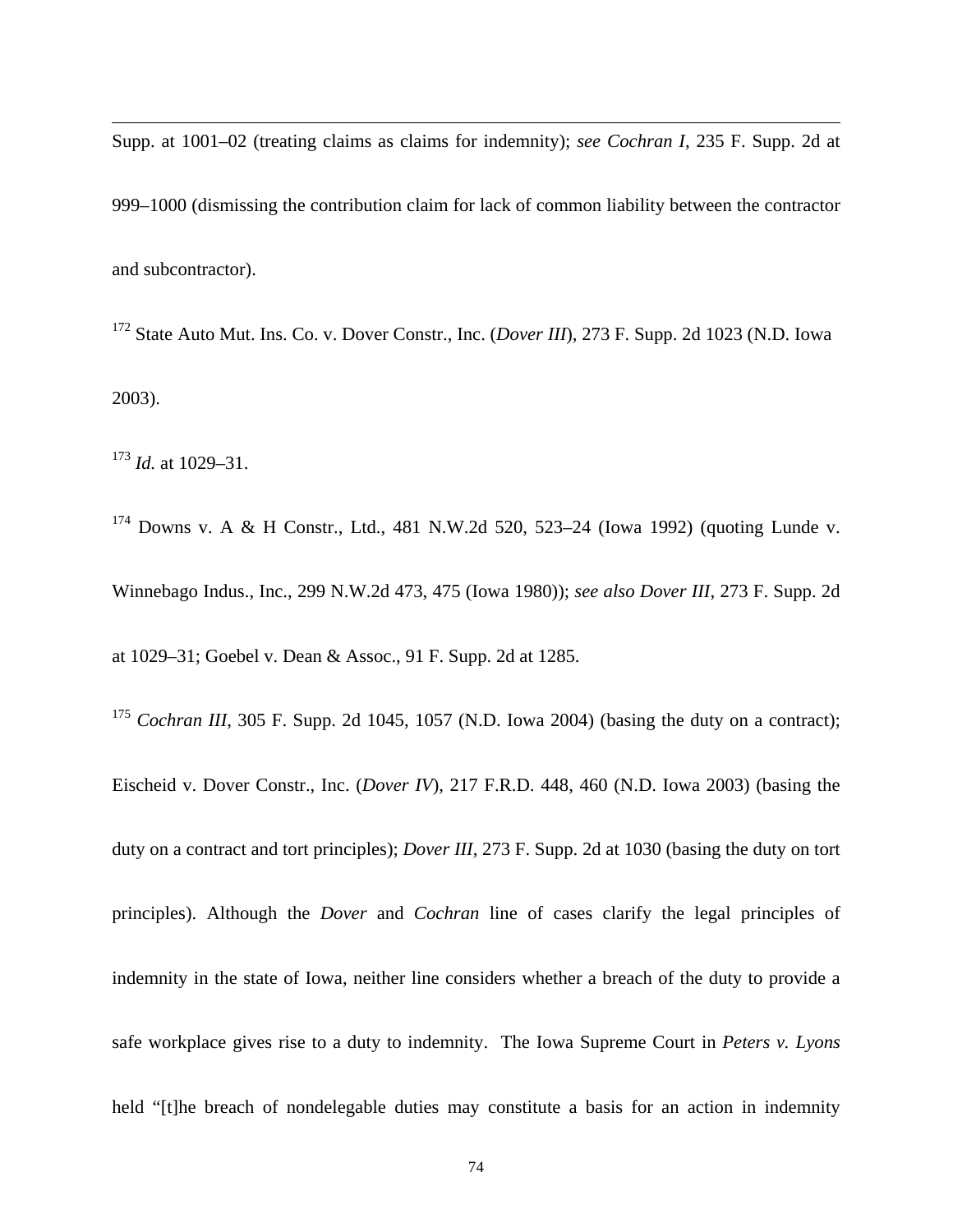$\overline{a}$ against a third person who creates a dangerous condition." Peters v. Lyons, 168 N.W.2d 759,

766 (Iowa 1969). In *Dover IV* and *Cochran III*, the court did not address whether a subcontractor, as employer of an injured employee, may bring an indemnity claim against the general contractor for breach of a nondelegable duty. *See Cochran III*, 305 F. Sup. 2d at 1057; *Dover IV*, 217 F.R.D. at 460. In *Dover III*, the court indicated that only injured employees, and not their employers, have standing to bring a claim as a third-party beneficiary of the contract. *Dover III*, 273 F. Supp. 2d at 1030 (recognizing that a contract "impose<sup>[s]</sup> a duty on the general contractor to provide reasonable precautions for employee safety" (citing Farris v. Gen. Growth Dev. Corp., 354 N.W.2d 251 (Iowa Ct. App. 1984))). Hence, if the duty only runs to the employee, the general contractor owes no duty to the subcontractor. In *Cochran III*, the court also stopped using the language of vicarious liability and only mentioned it in regard to counsel's argument. *See Cochran III*, 305 F. Supp. 2d at 1051.

<sup>176</sup> *Cochran III*, 305 F. Supp. 2d at 1053–54.

<sup>177</sup> *Id.* at 1057–58.

<sup>178</sup> *Dover IV*, 217 F.R.D. at 460.

179 Farris v. Gen. Growth Dev. Corp., 354 N.W.2d 251 (Iowa Ct. App. 1984).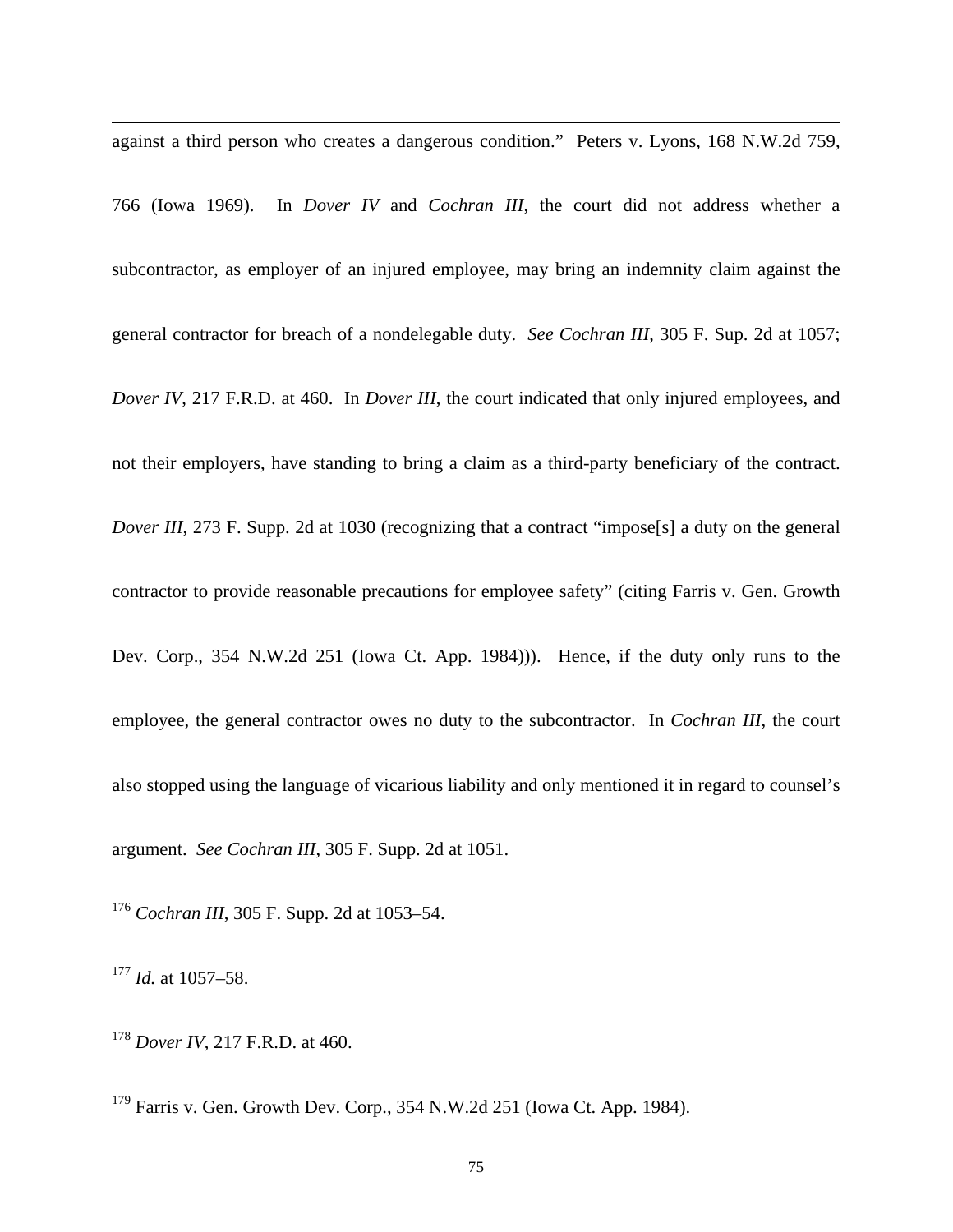<sup>180</sup> *Farris*, 354 N.W.2d at 254 (footnote, alteration, and internal quotation marks omitted).

<sup>181</sup> *Id.*

 $\overline{a}$ 

<sup>182</sup> *Dover IV*, 217 F.R.D. at 463.

<sup>183</sup> *Cochran III*, 305 F. Supp. 2d at 1058 (declining to apply the principles of vicarious liability in addressing the issue of a nondelegable duty to take reasonable precautions to provide a safe workplace).

<sup>184</sup> *See, e.g.*, *Dover II*, 265 F. Supp. 2d 1047, 1055 (N.D. Iowa 2003); *Cochran I*, 235 F. Supp. 2d 991, 998–99 (N.D. Iowa 2002); Thompson v. Stearns Chem. Corp., 345 N.W.2d 131, 134–36 (Iowa 1984); Iowa Power & Light Co. v. Abild Constr. Co., 144 N.W.2d 303, 308 (Iowa 1966). 185 IOWA CODE § 85.20 (2005); *see* Estate of Harris v. Papa John's Pizza, 679 N.W.2d 673, 680 (Iowa 2004). The workers' compensation statute, however, is not the exclusive remedy for an employee when the employer has failed to procure workers' compensation insurance. IOWA CODE § 87.21.

186 IOWA CODE § 85.20; *see Iowa Power & Light*, 144 N.W.2d at 306.

<sup>187</sup> *See Cochran I*, 235 F. Supp. 2d at 1005 (holding that the duty to discover or prevent misconduct may be sufficient to impose liability generally, but that such liability is barred by the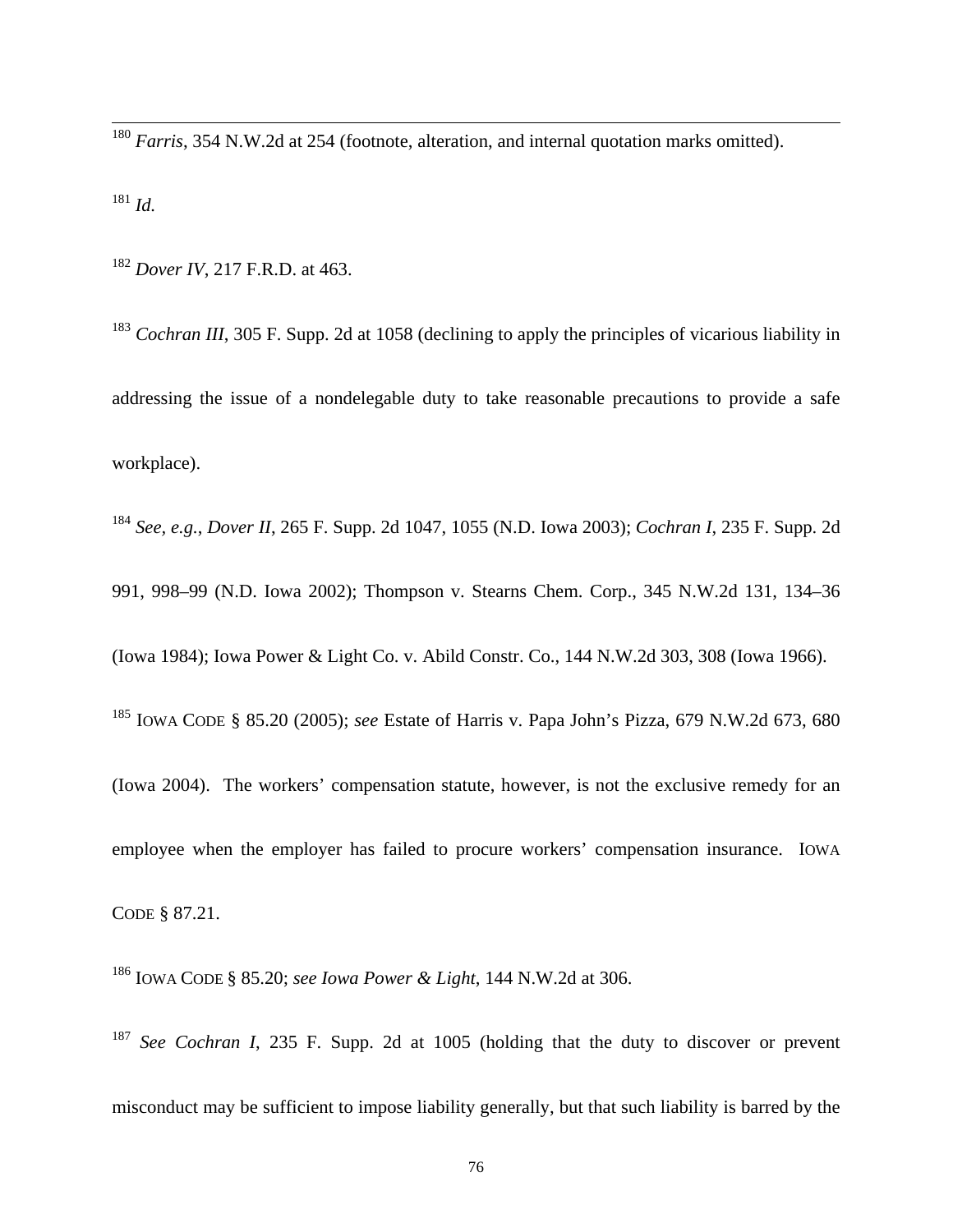workers' compensation statute). *See generally* Woodruff Constr. Co. v. Barrick Roofers, 406 N.W.2d 783, 785 (Iowa 1987).

When an employer is the proposed indemnitor, the question whether an indemnity agreement will be implied under the circumstances of a particular case is a complex one, and its resolution turns on application of diverse and often competing, interests including public policy, simplicity of administration, fairness, and the underlying philosophy of workers' compensation law. Under these circumstances, there is no right or wrong answer.

*Id.* (internal citation omitted).

 $\overline{a}$ 

<sup>188</sup> *Cochran I*, 235 F. Supp. 2d at 999 (describing the workers' compensation statute as an "insuperable bar") (internal quotation marks omitted); Weggen v. Elwell-Parker Elec. Co., 510 F. Supp. 252, 254 (S.D. Iowa 1981) (citing Sweeny v. Peasy, 294 N.W.2d 819, 821 (Iowa 1980)); *Iowa Power & Light*, 144 N.W.2d at 309.

189 Hysell v. Iowa Pub. Serv. Co., 534 F.2d 775, 783 (8th Cir. 1976) (citing *Iowa Power & Light*, 144 N.W.2d at 306).

<sup>190</sup> *Id.*; *Dover II*, 265 F. Supp. 2d 1047, 1051 (N.D. Iowa 2003); McDonald v. Delhi Sav. Bank, 440 N.W.2d 839, 841 (Iowa 1989) ("Thus, we have held that an employer's special defense under the worker's compensation act immunizes the employer from contribution to a third party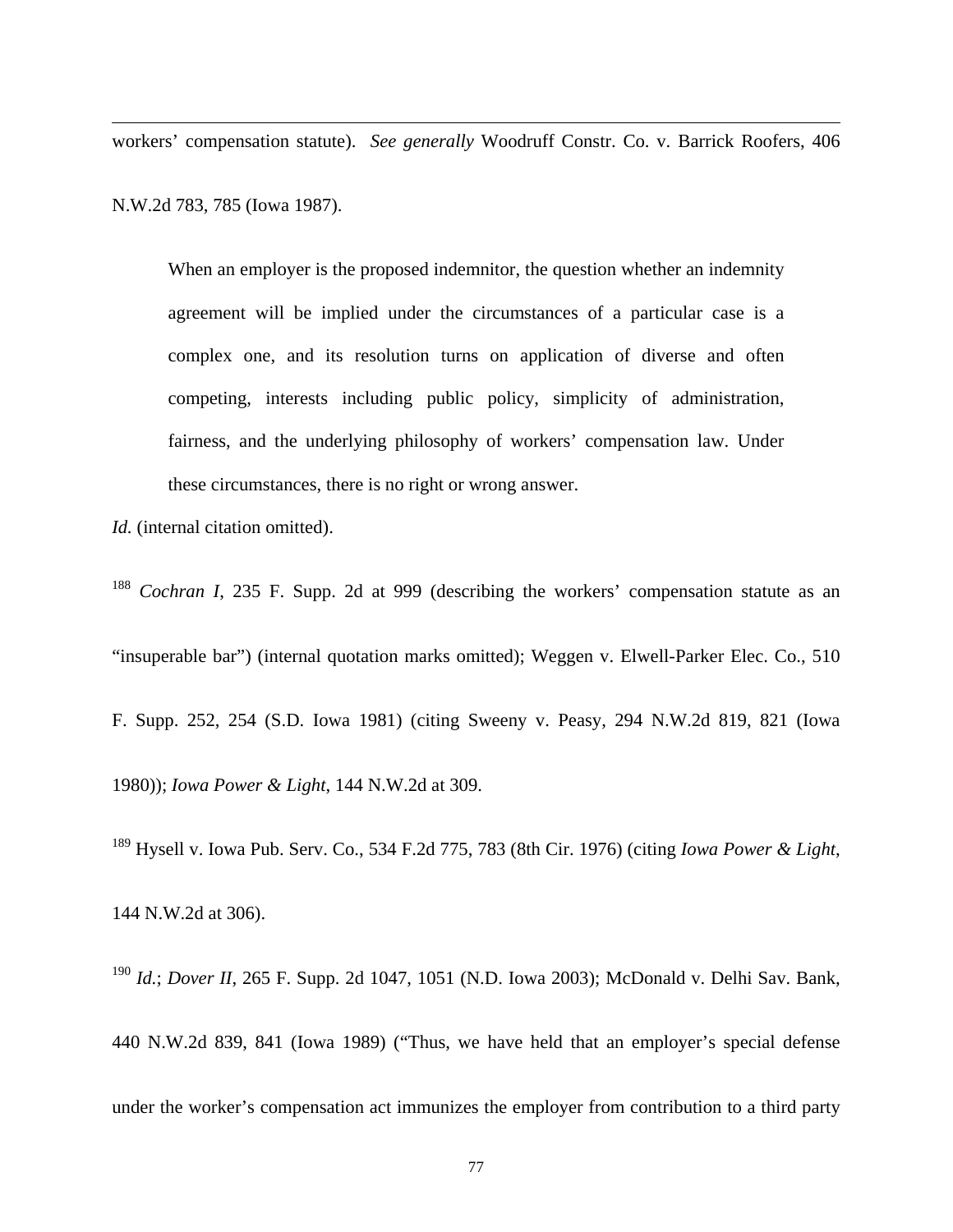who was responsible for an employee's injuries." (citing *Iowa Power & Light*, 144 N.W.2d at 308)).

<sup>191</sup> *Woodruff Constr. Co.*, 406 N.W.2d at 785.

 $\overline{a}$ 

192 Thompson v. Stearns Chem. Corp., 345 N.W.2d 131, 134 (Iowa 1984) (citing *Iowa Power & Light*, 144 N.W.2d at 308–09); *see* Merryman v. Iowa Beef Processors, Inc., 978 F.2d 443, 444 (8th Cir. 1992) (stating that Iowa "permit[s] a third party to recover from the employer under an express contract of indemnity, notwithstanding worker's compensation exclusivity"); *Hysell*, 534 F.2d at 782 (recognizing that Iowa law allows indemnity "'when the right arises out of a separate duty due the third party from the employer"' (quoting *Iowa Power & Light*, 144 N.W.2d at 309)); *Cochran I*, 235 F. Supp. 2d at 1007–08 (discussing theories upon which indemnity can be established and the exclusive remedy under the Iowa Workers' Compensation Act).

193 Johnson v. Interstate Power Co., 481 N.W.2d 310 (Iowa 1992).

<sup>194</sup> *Id.* at 319 (internal quotation marks omitted).

<sup>195</sup> *Hysell*, 534 F.2d at 783; McComas-Lacina Constr. Co. v. Able Constructors, 641 N.W.2d 841, 844 (Iowa 2002). Iowa courts have not addressed the question of whether the breach of a duty based on tort principles can give rise to a claim for indemnity that is not preempted by the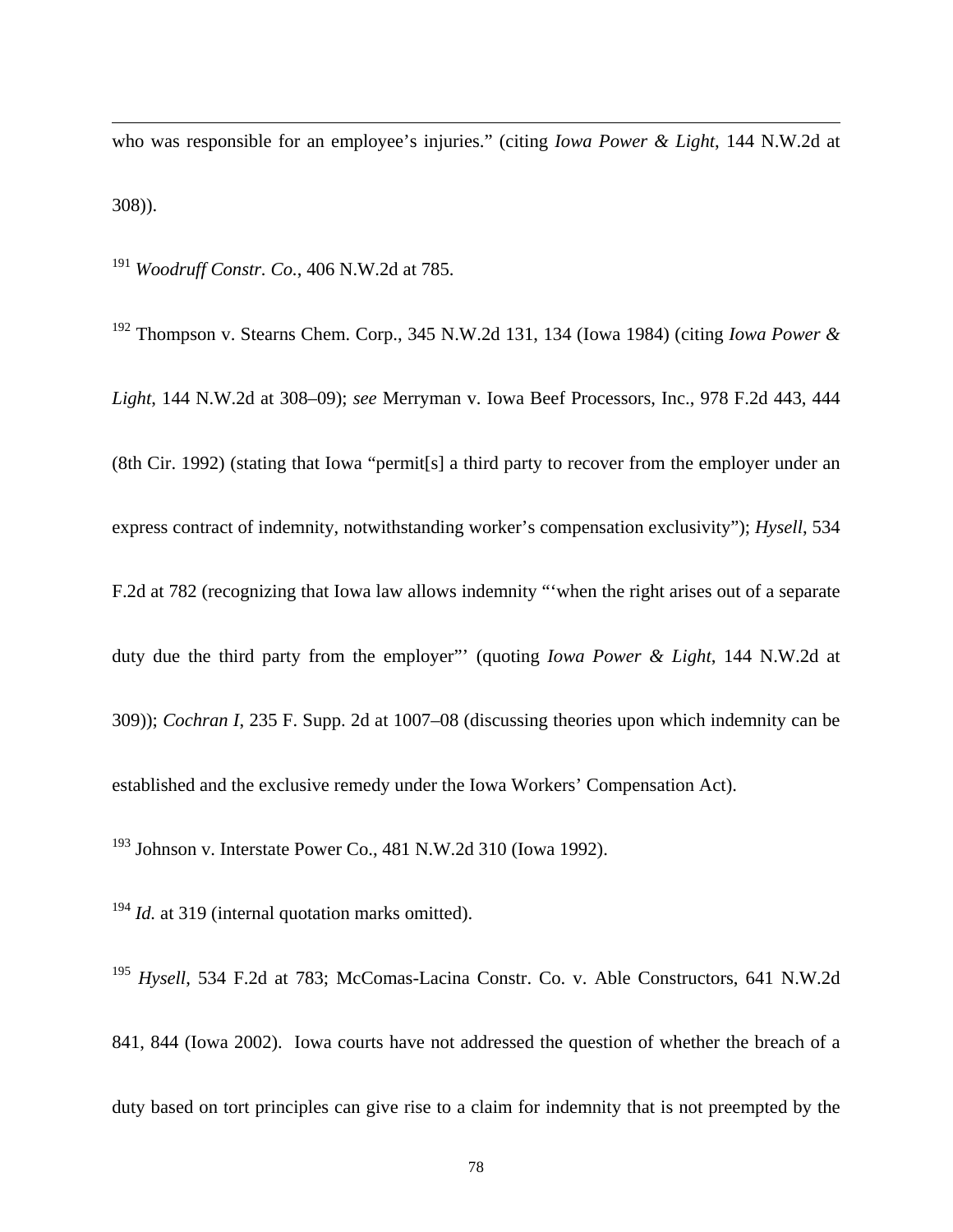workers' compensation statute. In *Thompson v. Stearns Chemical Corp.,* the Iowa Supreme Court cited and rejected *Dole v. Dow Chemical Co*. *Thompson*, 345 N.W.2d at 134–36 (citing Dole v. Dow, 282 N.E.2d 288 (N.Y. 1972)). The court cited *Dole* for the proposition that the New York workers' compensation statute "allows third-party indemnification from employer apportioned to each party's share of the fault with indemnification rights akin to contribution as it is asserted by the third party on its own right to recover for breach of independent duty of the employer to not negligently injure the employee." *Id.* This citation indicates that Iowa's workers' compensation statute prevents an indemnitee from claiming indemnification from an employer due to a breach of an independent duty is based on tort principles.

196 Ke-Wash Co. v. Stauffer Chem. Co., 177 N.W.2d 5 (Iowa 1970).

<sup>197</sup> *Id.* at 11; *see also* McNally & Nimergood v. Neumann-Kiewit Constructors, Inc., 648 N.W.2d 564, 575 (Iowa 2002) (applying the same principle).

<sup>198</sup> *McNally*, 648 N.W.2d at 569.

<sup>199</sup> *Id.* at 574 ("Normally, a judgment in the underlying action will establish the essential liability to pursue indemnification.").

<sup>200</sup> *Id.*

 $\overline{a}$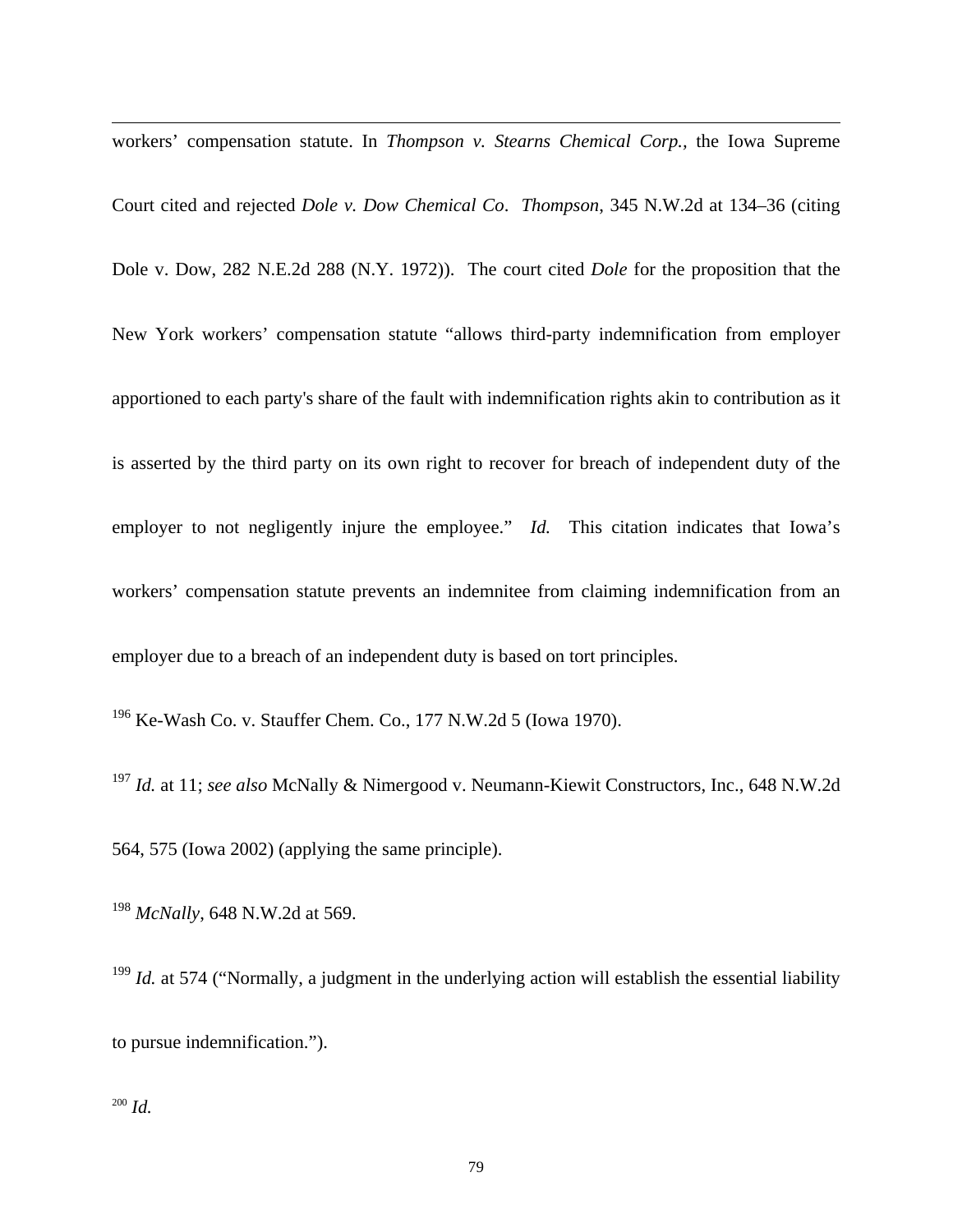<sup>201</sup> *Id.* at 574 (citing *Ke-Wash*, 177 N.W.2d at 9–10).

 $202$  *Id.* 

 $\overline{a}$ 

203 Henning v. Sec. Bank, 564 N.W.2d 398, 404 (Iowa 1997).

<sup>204</sup> *McNally*, 648 N.W.2d at 575; *Ke-Wash*, 177 N.W.2d at 11.

<sup>205</sup> *McNally*, 648 N.W.2d at 575.

<sup>206</sup> *Kaydon II*, 317 F. Supp. 2d 896, 909–10 (N.D. Iowa 2004). The clause read:

12.2 *Indemnification by Seller*. Seller, ACI and the Mefferds shall, jointly and severally, *indemnify and hold* Buyer (and its shareholders, directors, officers, employees and affiliates) *harmless from and against any and all claims, liabilities* (including any strict liabilities with respect to any Loss specified under clause (iv) below), fines, penalties, natural resource damages, losses, damages, (including incidental or consequential damages such as lost profits resulting from any disruption of operation of the Assets), *costs and expenses* (*including costs and counsel fees*) *incurred by Buyer from or related to any of the following* (hereinafter called a "Loss" or "Losses"): . . . (iii) *any product liability claim* or other claim for the breach of any express or implied warranty, and any other claim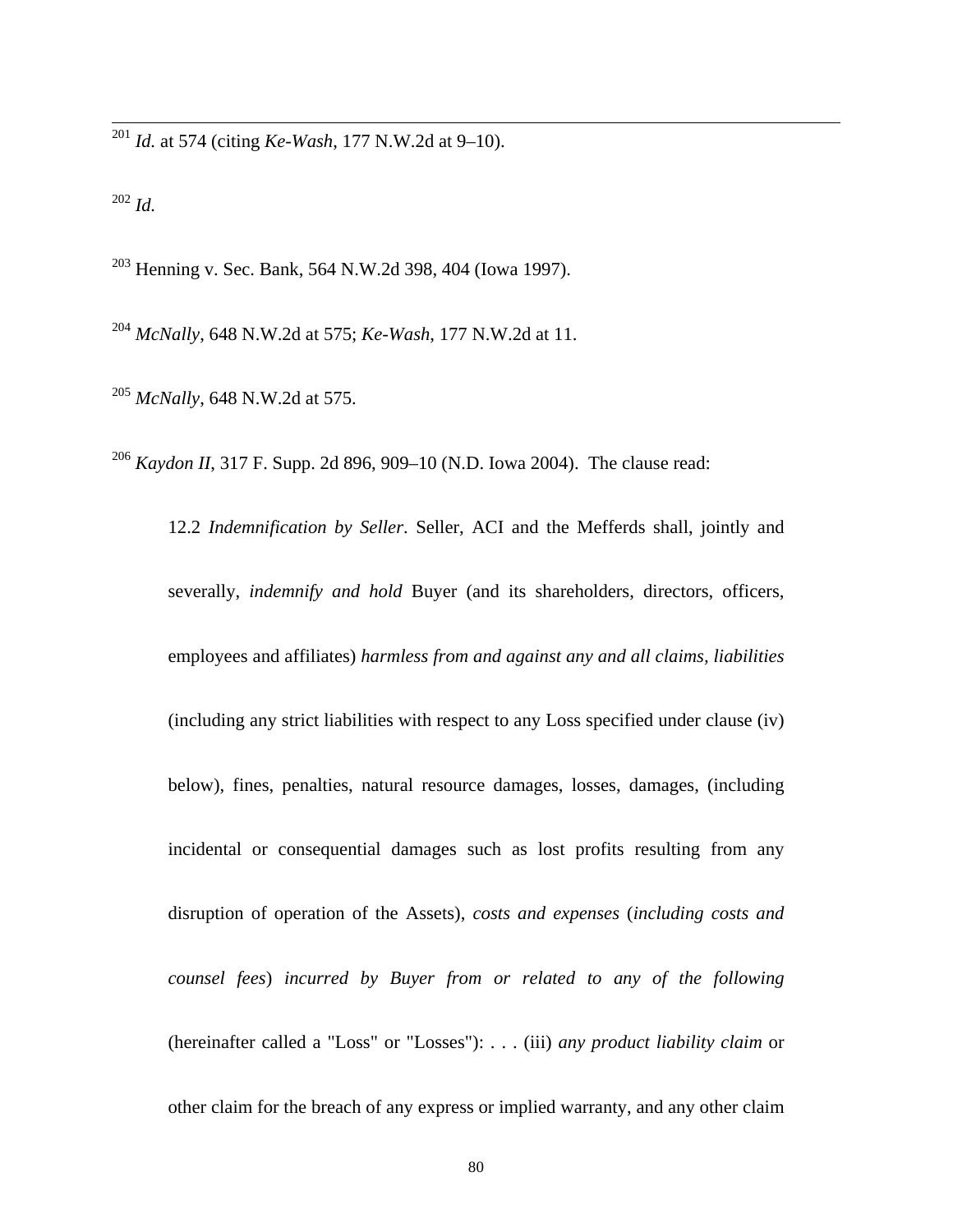of whatever nature, and from all damages resulting therefrom, which may be

*made in connection with the sale of products manufactured by Seller prior to the* 

*Closing Date*[*.*]

*Id.* 

 $\overline{a}$ 

<sup>207</sup> *Id.* at 910.

<sup>208</sup> *McNally*, 648 N.W.2d at 577 ("[A]n indemnitee must show the circumstance of the original claim asserted by the injured party that resulted in the liability or the loss by the indemnitee was covered by the contract of indemnification." (citing Hoffman Constr. Co. of Alaska v. U.S. Fabrication & Erection, Inc., 32 P.3d 346, 352 (Ala. 2001)).

<sup>209</sup> *See id.*

<sup>210</sup> *Id.*

<sup>211</sup> *Id.*

<sup>212</sup> *Id.* at 578 (ruling an indemnitee cannot settle a claim alleging that the indemnitee's own negligence resulted in harm and then claim indemnity when the indemnification provision excluded indemnity for one's own negligence); Martin & Pitz Assocs., Inc. v. Hudson Constr.

Servs., Inc., 602 N.W.2d 805, 809 (Iowa 1999) (same).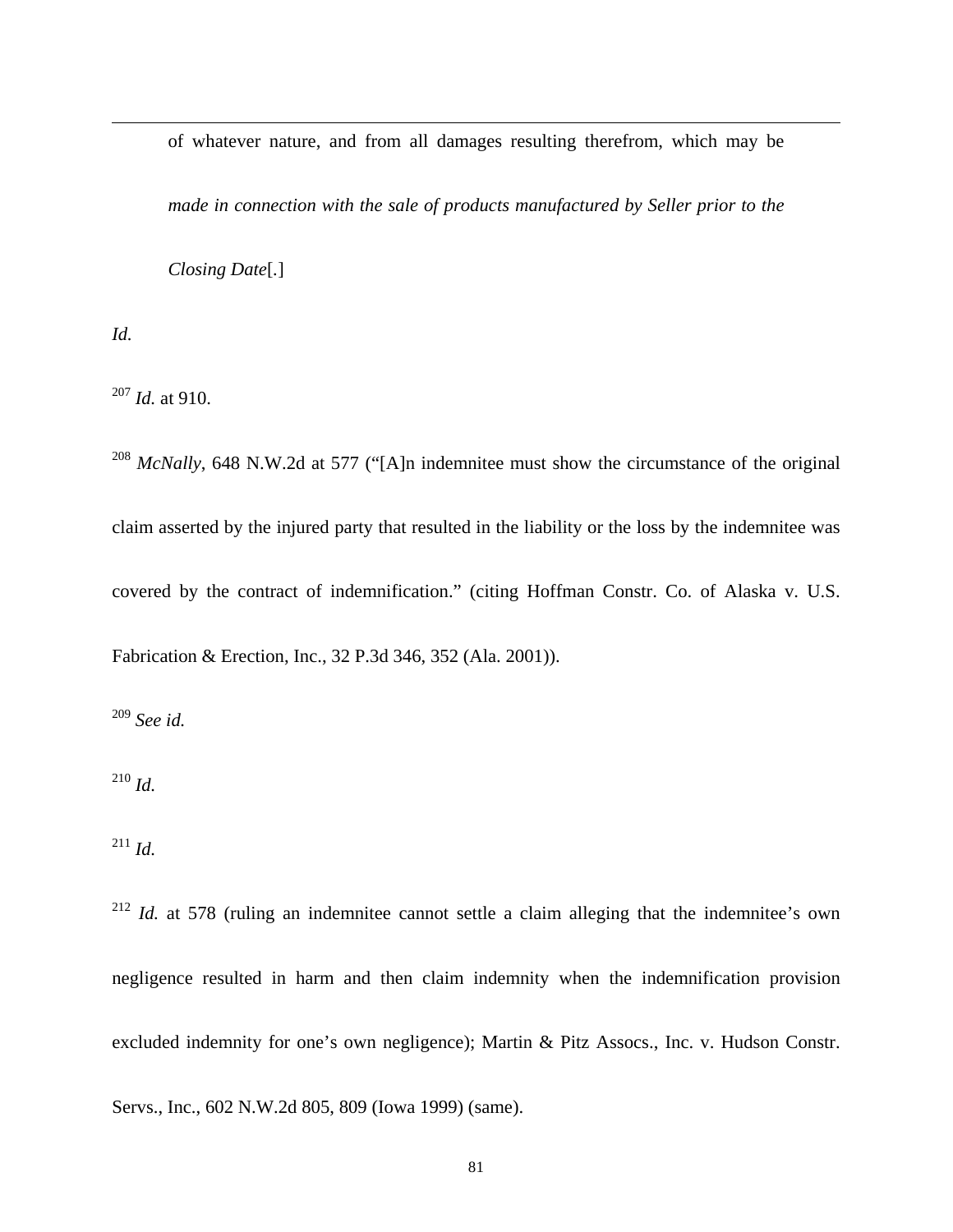<sup>213</sup> *See* Midwest Dredging Co. v. McAninch Corp., 424 N.W.2d 216, 222–23 (Iowa 1988)

(discussing the liability of a contractor for defects in the designs provided to it).

<sup>214</sup> Ke-Wash Co. v. Stauffer Chem. Co., 177 N.W.2d 5, 11 (Iowa 1970).

 $\overline{a}$ 

215 Wells' Dairy, Inc. v. Travelers Indem. Co. of Ill., 266 F. Supp. 2d 964, 969–70 (N.D. Iowa 2003) (noting that the reasonableness of fees is a question of fact to be determined by the trier of fact).

<sup>216</sup> *Kaydon II*, 317 F. Supp. 2d 896, 899 (N.D. Iowa 2004) (regarding, without expressly holding, that the prior judicial determination by a California court that the settlement was reasonable and was conclusive of the issue); *Kaydon I*, 301 F. Supp. 2d 945, 951 (N.D. Iowa 2004) (same).

<sup>217</sup> *McNally*, 648 N.W.2d at 578 (citing Liberty Mut. Ins. Co. v. Pine Bluff Sand & Gravel Co., 849 F.3d 243, 248 (5th Cir. 1996).

218 Henning v. Sec. Bank, 564 N.W.2d 398, 401 (Iowa 1997) (citing Chi. & N.W. Ry. v. Kramme, 59 N.W.2d 204, 206 (Iowa 1953)).

219 Pirelli-Armstrong Tire Corp. v. Midwest-Werner & Pfleiderer, Inc., 540 N.W.2d 647, 648–49 (Iowa 1995); Sward v. Nelson Constr., Inc., No. 01-0020, 2003 WL 118206, at \*6 (Iowa Ct. App. Jan. 15, 2003).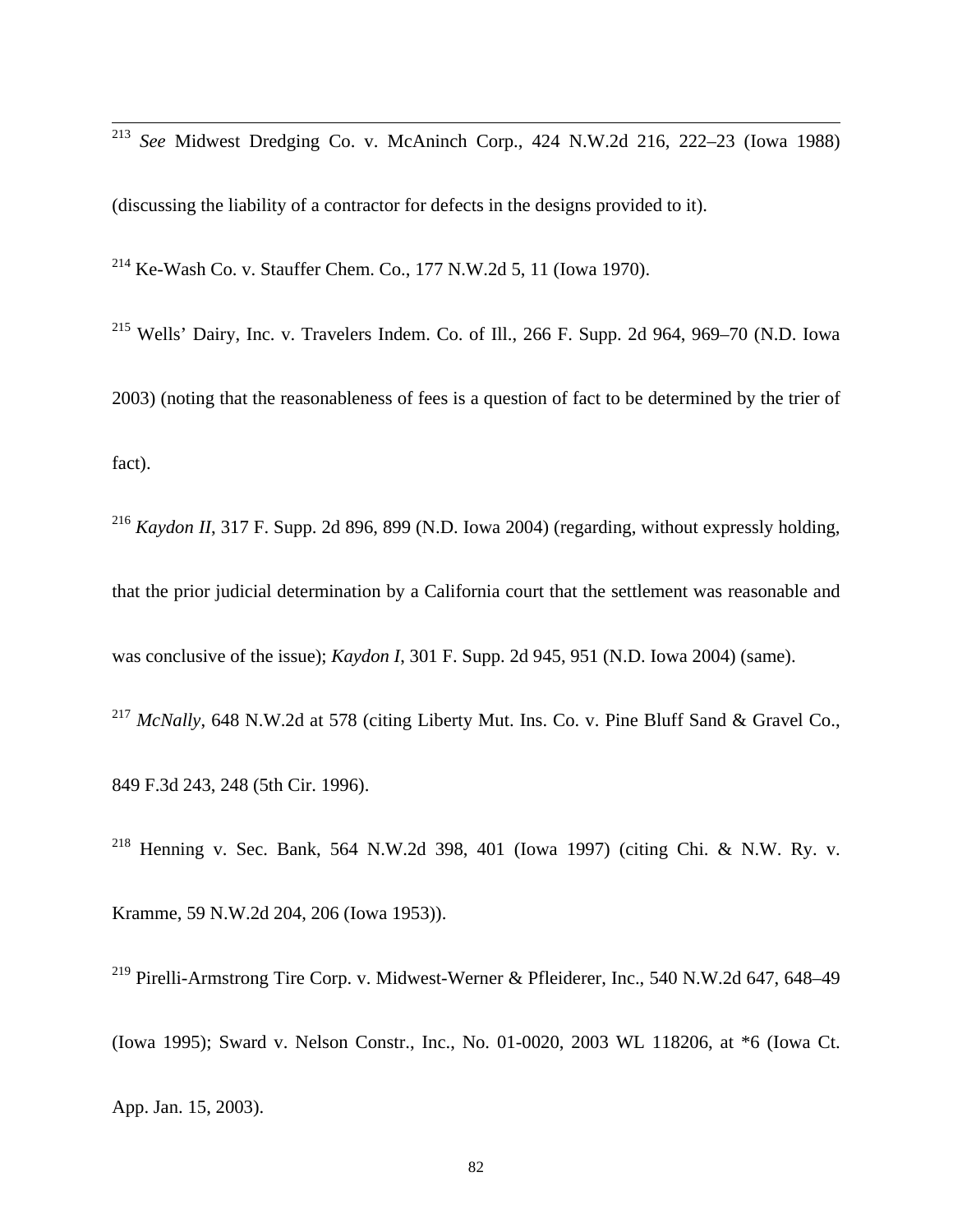$\overline{a}$ <sup>220</sup> *See* Modern Piping, Inc. v. Blackhawk Automatic Sprinklers, Inc., 581 N.W.2d 616, 623–24

(Iowa 1998), *overruled on other grounds by* Wesley Ret. Servs., Inc. v. Hansen Lind Meyer, Inc., 594 N.W.2d 22 (Iowa 1999); Campbell v. Mid-Am. Constr. Co. of Iowa, 567 N.W.2d 667, 669–70 (Iowa Ct. App. 1997) ("The construction or legal effect of a contract is always a matter of law to be decided by the court, as is the interpretation or meaning of contractual words unless it depends on extrinsic evidence or a choice among reasonable inferences from extrinsic evidence." (citing Connie's Constr. v. Fireman's Fund Ins., 227 N.W.2d 207, 210 (Iowa 1975)); *see also Cochran II*, 293 F. Supp. 2d 986, 995–96 (N.D. Iowa 2003) (discussing the roles of the court and jury).

<sup>221</sup> *Cochran II*, 293 F. Supp. 2d at 995 (citing Martin & Pitz Assocs. v. Hudson Constr. Servs., Inc., 602 N.W.2d 805, 808 (Iowa 1999)).

<sup>222</sup> *See Modern Piping*, 581 N.W.2d at 623 (noting that "the district court should have submitted special interrogatories on any relevant issues of fact"); *see also Cochran II*, 293 F. Supp. 2d at 996 (stating that extrinsic evidence is a question for the jury); *Dover II*, 265 F. Supp. 2d 1047, 1058 (N.D. Iowa 2003) (recognizing that assignment of fault is for the jury (citing *Sward*, 2003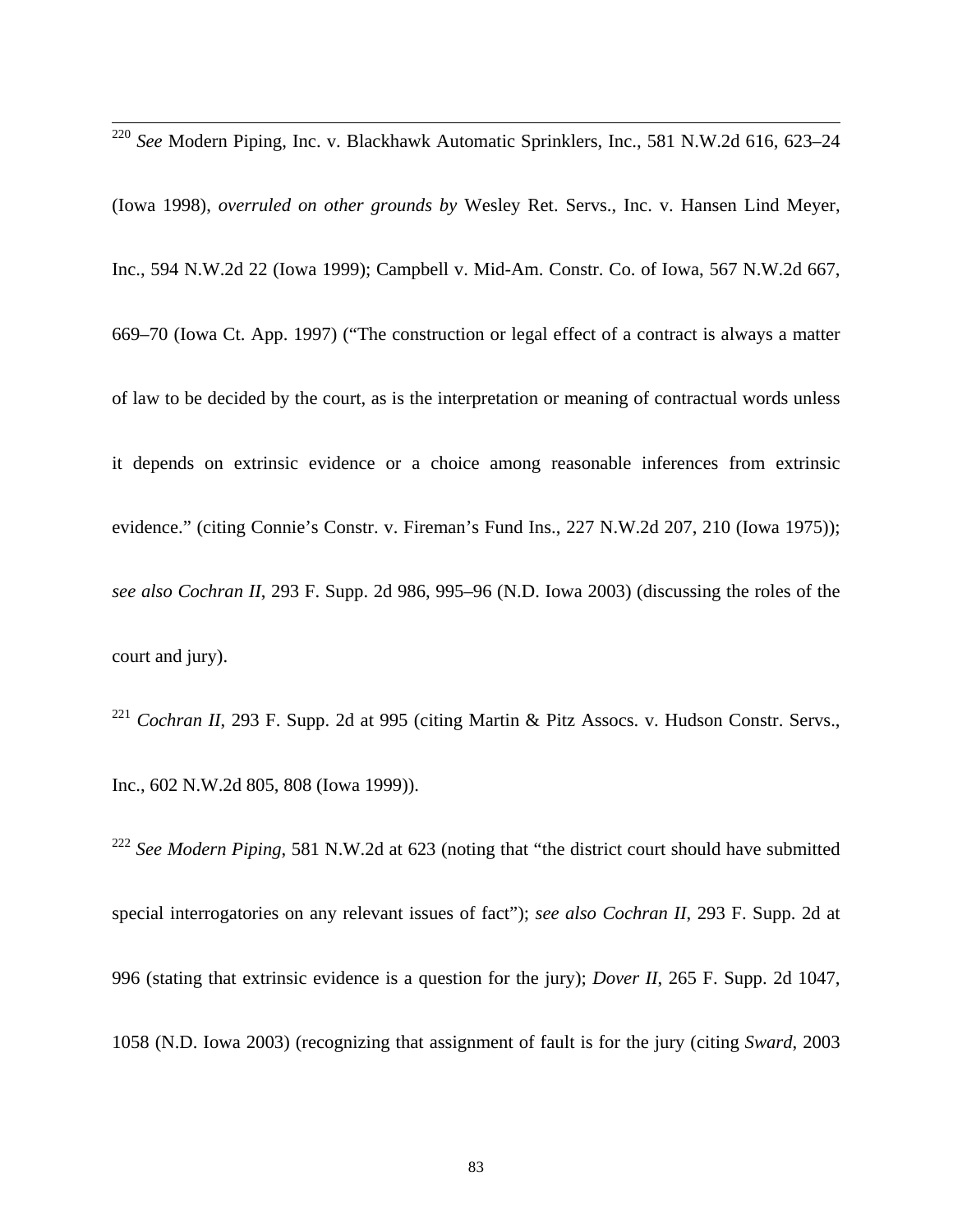WL 118206, at \*5)); *Martin*, 602 N.W.2d at 806 (stating that the court interprets construction contracts when determining indemnification issues).

<sup>223</sup> *See Cochran II*, 293 F. Supp. 2d at 1002.

 $\overline{a}$ 

<sup>224</sup> *See*, *e.g.*, *Sward*, 2003 WL 118206, at \*5–6.

<sup>225</sup> *Id.* at  $*5$ . When the employer of an injured employee is the indemnitor, the judge will order it to indemnify the indemnitee in accordance with the jury's allocation of fault. *Id.* at \*5. The Iowa Supreme Court has discussed the application of comparative fault principles in the context of workers' compensation exclusivity and allocation of fault, and has concluded that the employer, rather than the injured third party, should bear the loss. Iowa Power & Light Co. v. Abild Constr. Co., 144 N.W.2d 303, 307 (Iowa 1966).

<sup>226</sup> *See*, *e.g.*, *Dover IV*, 217 F.R.D. 448, 466 (N.D. Iowa 2003); Walker v. Ryan Cos. US, Inc., 149 F. Supp. 2d 849, 857 (S.D. Iowa 2001).

<sup>227</sup> *Dover IV*, 217 F.R.D. at 448.

<sup>228</sup>*Id.* at 466 (internal citation and quotation marks omitted).

<sup>229</sup> *Walker*, 149 F. Supp. 2d at 857.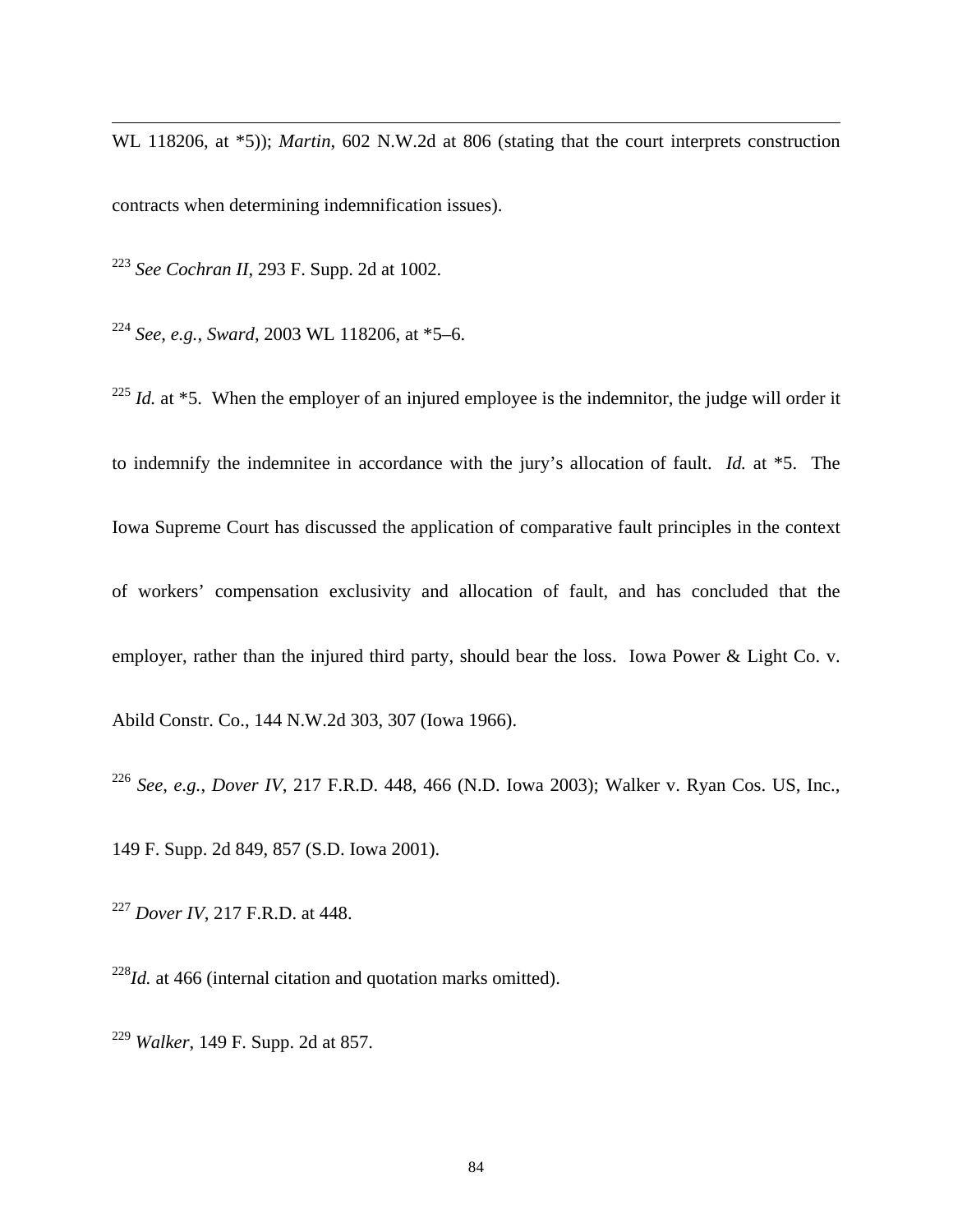<sup>230</sup> *See generally* Allen Holt Gwyn & Paul E. Davis, *Fifty-State Survey of Anti-Indemnity Statutes and Related Case Law, in* THE CONSTRUCTION LAW., Vol. 23, No. 3, Summer 2003, at 26 (2003). <sup>231</sup> *See* Philip L. Bruner & Patrick J. O'Connor, Jr., 3 BRUNER & O'CONNOR ON CONSTRUCTION LAW § 10:90 (2002).

<sup>232</sup> *See generally* Gwyn & Davis, *supra* note 230, at 28.

 $\overline{a}$ 

<sup>233</sup> See generally Master Builders of Iowa, Legislative priorities for 2005 Session,

[http://www.mbionline.com/mbi/page.ww?section=Government+Affairs&name=Legislative+Prio](http://www.mbionline.com/mbi/page.ww?section=Government+Affairs&name=Legislative+Priorities+for+2005+Session) [rities+for+2005+Session](http://www.mbionline.com/mbi/page.ww?section=Government+Affairs&name=Legislative+Priorities+for+2005+Session) (last visited Oct. 10, 2005) (indicating the Master Builders of Iowa's lobbying team will focus on promoting legislation that eliminates broad–form indemnification). <sup>234</sup> Need support.

<sup>235</sup> N.M. Stat. Ann. § 56-7-1 (LexisNexis Supp. 2003). Section 56-7-1 states:

A. A provision in a construction contract that requires one party to the contract to indemnify, hold harmless, insure or defend the other party to the contract, including the other party's employees or agents, against liability, claims, damages, losses or expenses, including attorney fees, arising out of bodily injury to persons or damage to property caused by or resulting from, in whole or in part, the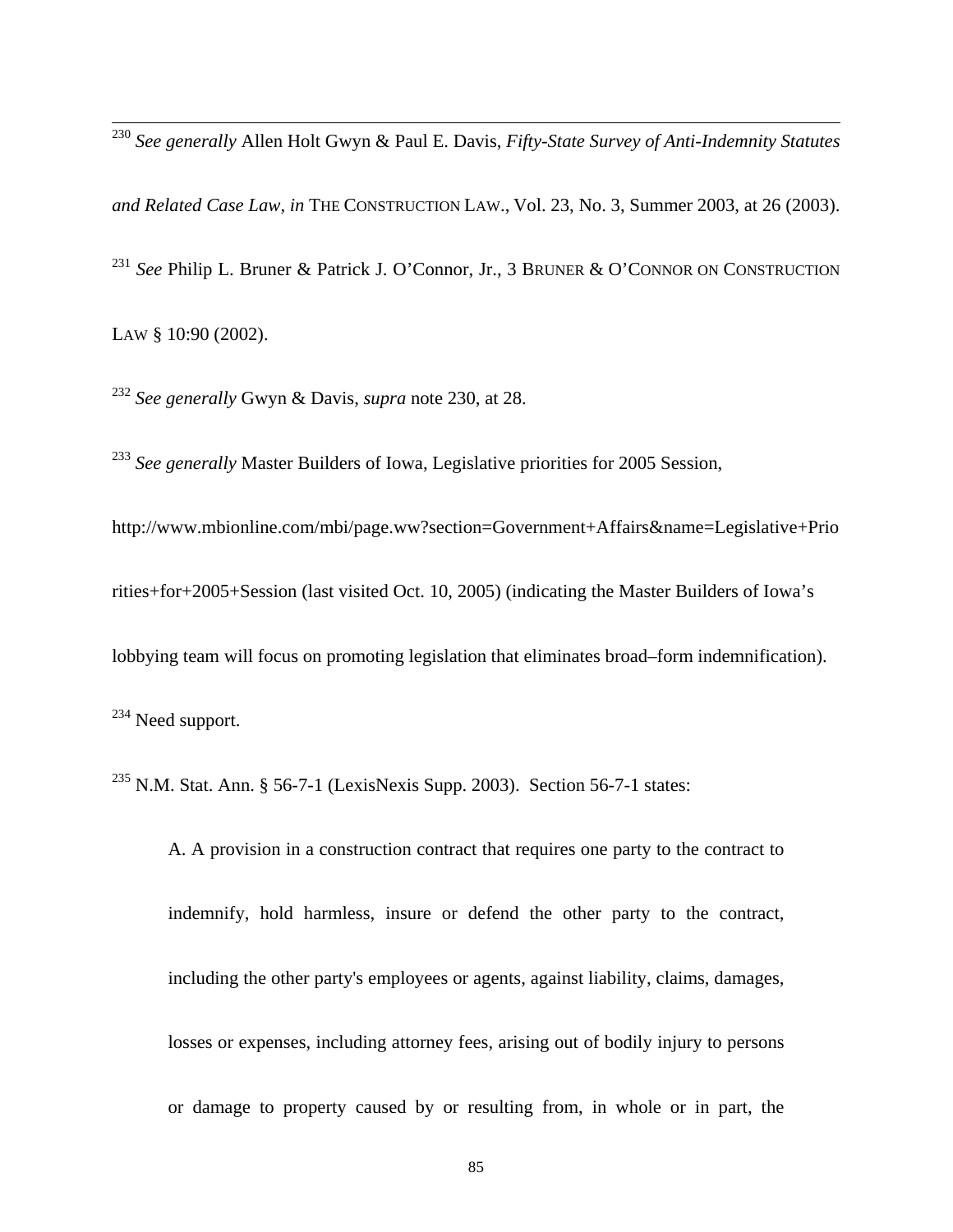negligence, act or omission of the indemnitee, its officers, employees or agents, is void, unenforceable and against the public policy of the state.

 $\overline{a}$ 

B. A construction contract may contain a provision that, or shall be enforced only to the extent that, it:

(1) requires one party to the contract to indemnify, hold harmless or insure the other party to the contract, including its officers, employees or agents, against liability, claims, damages, losses or expenses, including attorney fees, only to the extent that the liability, damages, losses or costs are caused by, or arise out of, the acts or omissions of the indemnitor or its officers, employees or agents; or (2) requires a party to the contract to purchase a project-specific insurance policy, including an owner's or contractor's protective insurance, project management protective liability insurance or builder's risk insurance.

C. This section does not apply to indemnity of a surety by a principal on any surety bond or to an insurer's obligation to its insureds.

D. As used in this section, 'construction contract' means a public, private, foreign or domestic contract or agreement relating to construction, alteration, repair or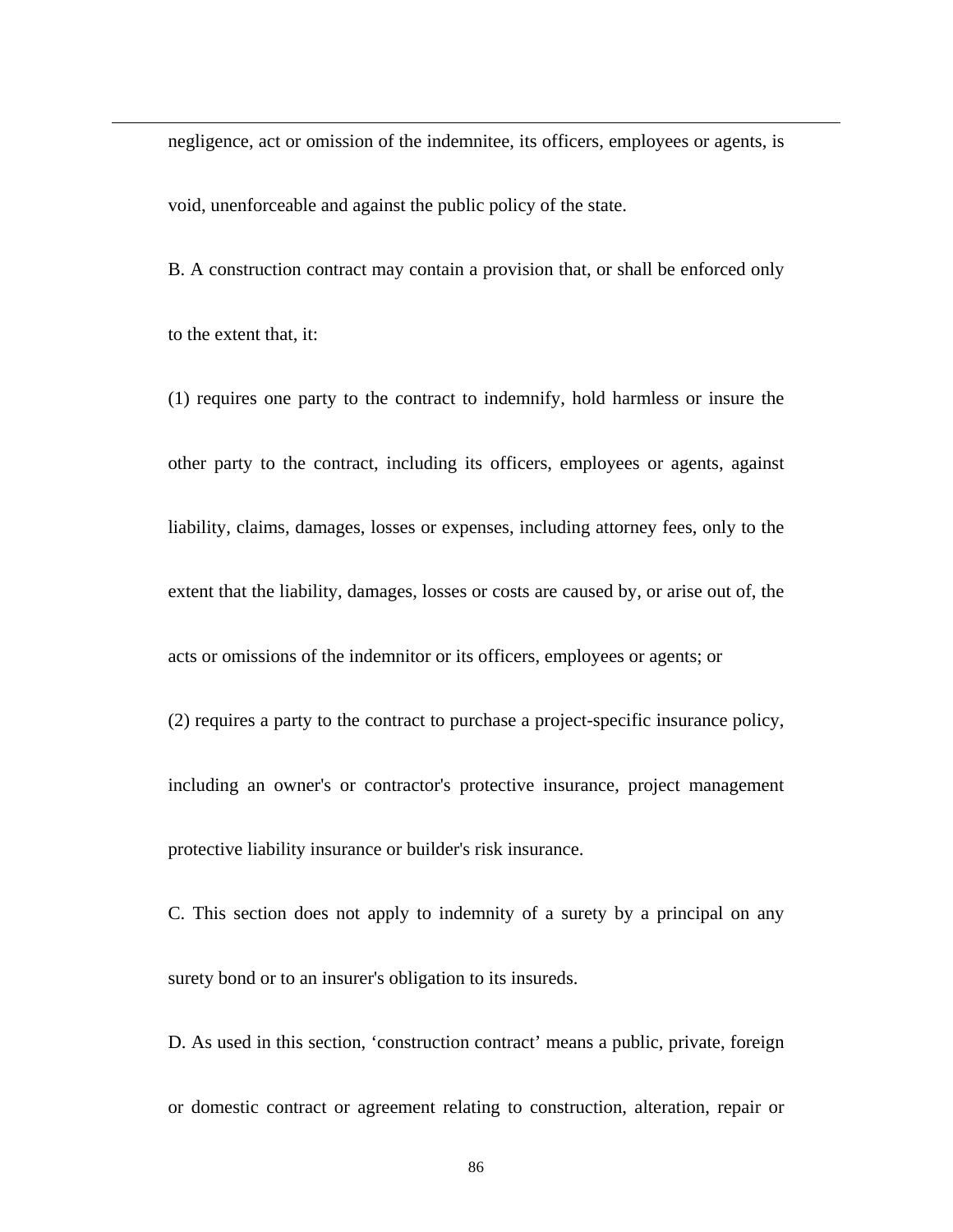maintenance of any real property in New Mexico and includes agreements for architectural services, demolition, design services, development, engineering services, excavation or other improvement to real property, including buildings, shafts, wells and structures, whether on, above or under real property.

E. As used in this section, 'indemnify' or 'hold harmless' includes any requirement to name the indemnified party as an additional insured in the indemnitor's insurance coverage for the purpose of providing indemnification for any liability not otherwise allowed in this section.

*Id.*

 $\overline{a}$ 

<sup>236</sup> A. DRAFTING ISSUE The statutory proposal has a drafting problem. Paragraphs A and B apparently conflict. The words "caused by or resulting from, in whole or in part," should be deleted from Paragraph A and the word "for" substituted in their place. Then the two paragraphs would appear consistent.

If the statute becomes enacted as written with the drafting error future indemnity provisions will be written so to require indemnity without regard to the indemnitee's negligence. Since the new provisions would not depend on a finding of the indemnitee's negligence "in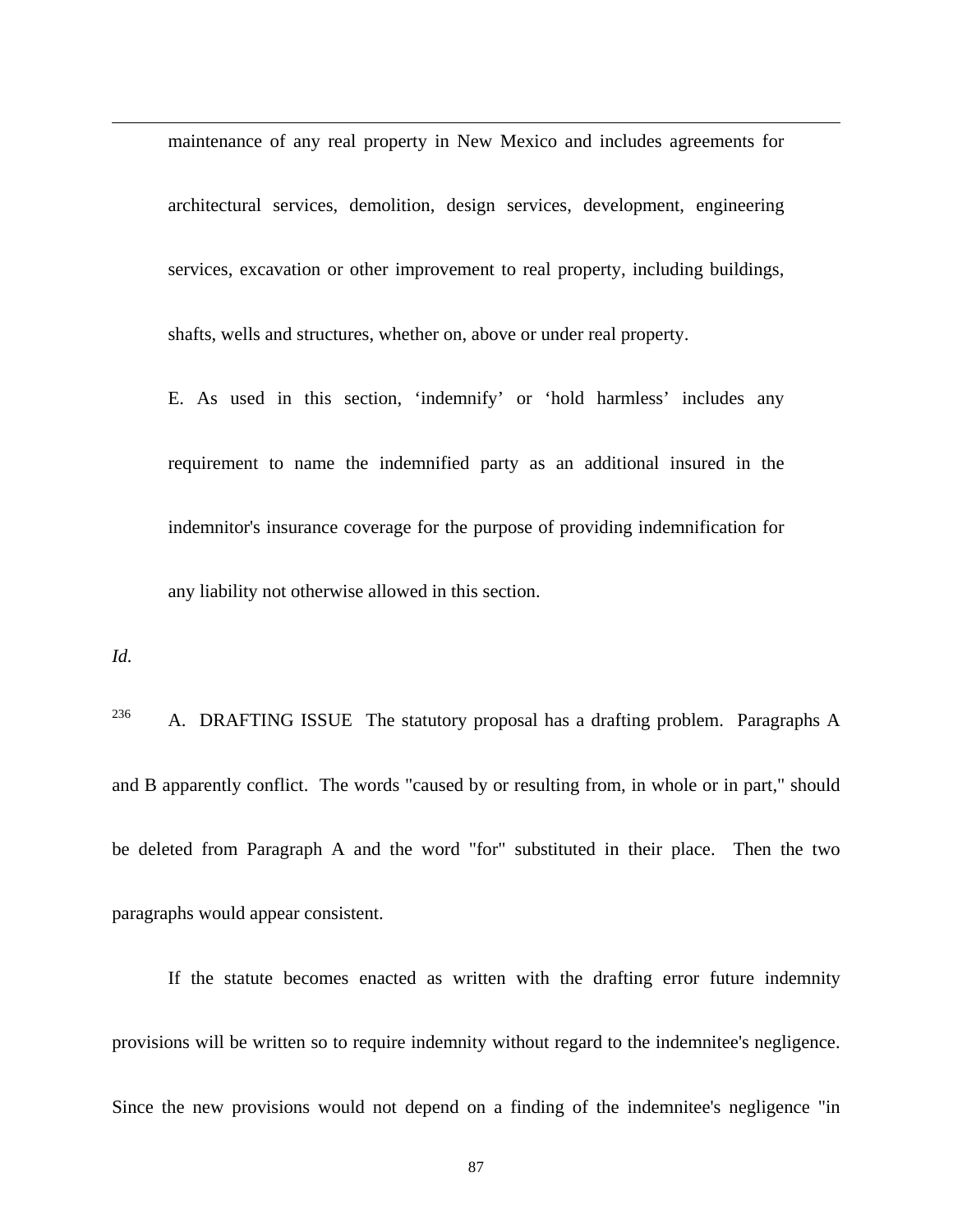whole or in part," as a requirement, the prohibition in paragraph A would not apply or invalidate such provisions. This drafting issue needs careful consideration by the proponents.

 $\overline{a}$ 

Also, paragraph A makes indemnity unenforceable if the indemnitee is negligent "in part." That would not appear as what is intended; rather, the intent appears to be that the indemnitee should not be indemnified for its negligence or to the extent it is negligent. Paragraph A goes too far. For example, if a general contractor is 5% at fault because of its own negligence and another 50% at fault because of the imputing of the negligence of its subcontractor to it, the Iowa fault statute could make the general contractor jointly and severally liable for all damages (100%). Because that general contractor is 5% at fault for its own negligence Paragraph A would make the indemnity provision unenforceable even though Paragraph B would have allowed a provision that made the indemnitor responsible for its own negligence.

B. SECOND DRAFTING ISSUE: Paragraph A makes reference to negligence; Paragraph B does not. Eventually, a court will have to figure out the significance of the omission of the term "negligence" from Paragraph B. Does the omission reflect an intent that idemnity provisions do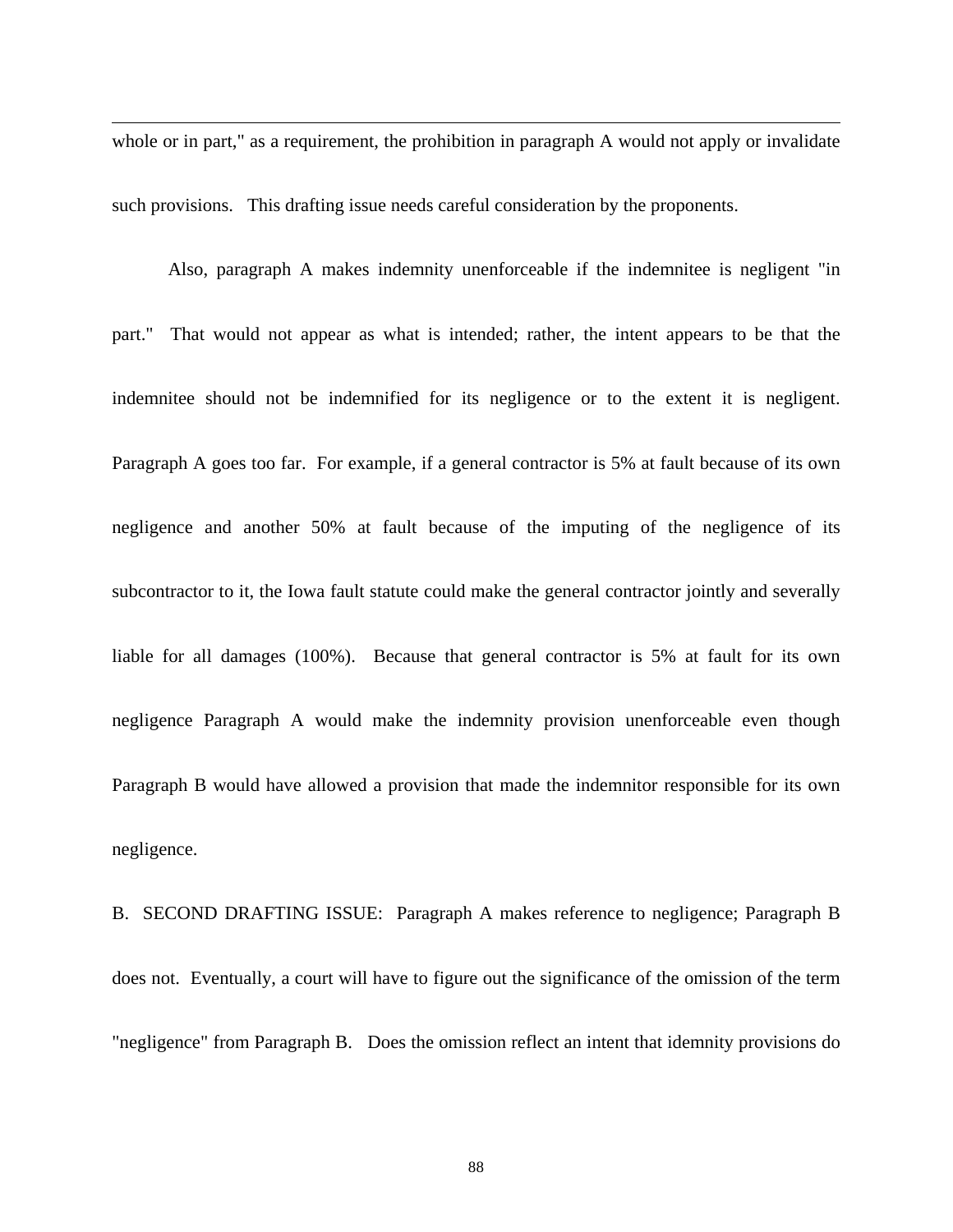not require a finding of negligence on the part of the indemnitor to enforce indemnity? The court will address this issue if the drafters do not.

 $\overline{a}$ 

C. RELATION TO WORKER'S COMPENSATION: The legislative proposal apparently intends to eliminate contractual indemnity, except where a person (e.g., a general contractor) becomes liable for the fault of one of its subcontractors. The proposal, if enacted, makes everyone responsible for their own fault under comparative fault statute, just as if no contractual indemnity provisions existed. The immunity provided an employer under the worker's compensation statute, however, will protect the employer of an injured worker (and its general liability insurer) from any contribution to the settlement or judgment.

The statutory proposal has a weakness in that it gives the employers of injured workers the full protection of limited liability under the workers compensation statute. Currently, a subcontractor (employer) may be the indemnitor under its subcontract and probably has to indemnify the owner, architect or general contractor if one of its employees was injured and made claims against those persons. Under the proposed legislation, those contracts are unenforceable. The employer, who is often in the best position to avoid injuries, would have only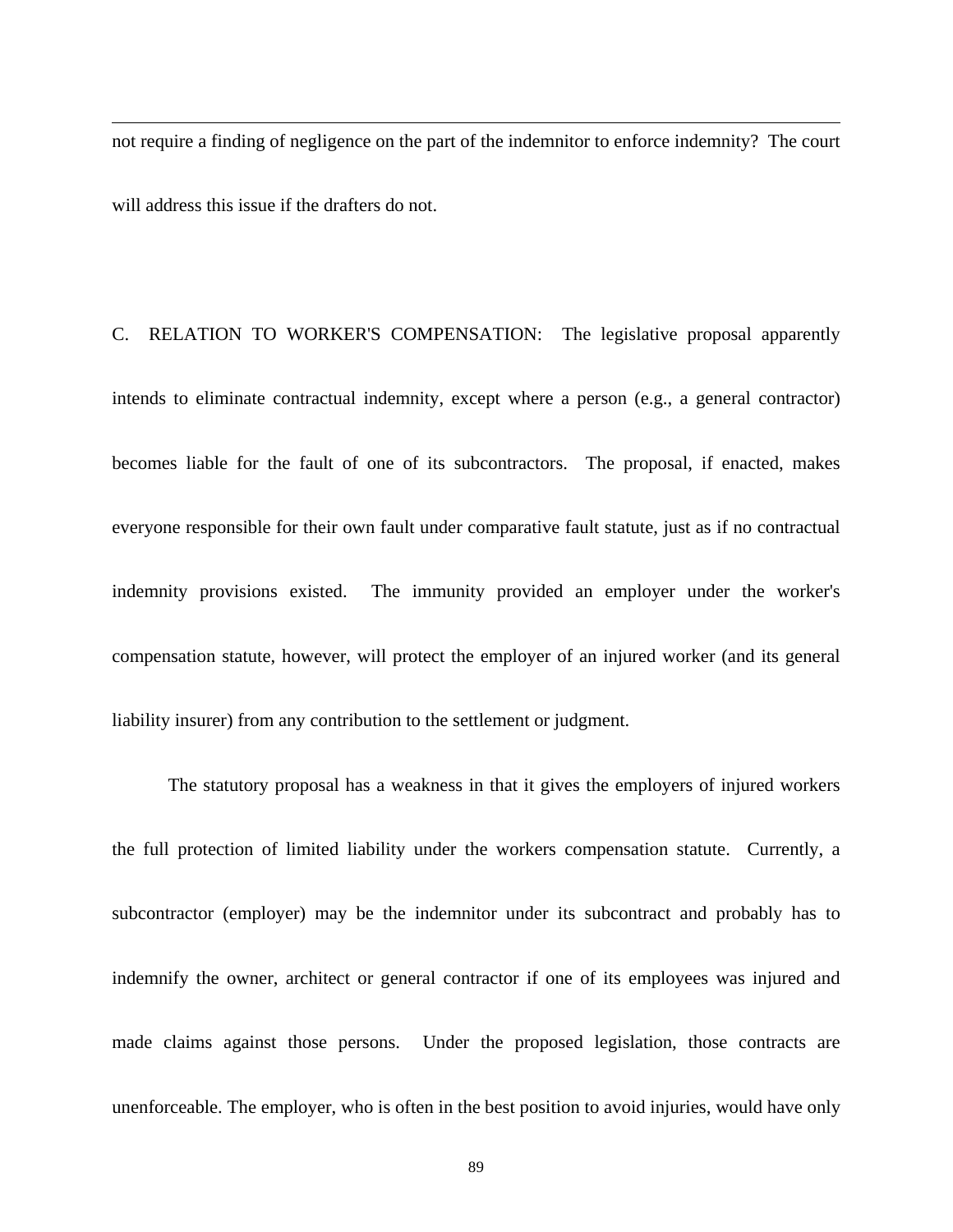workers compensation exposure and its injured employees could still bring negligence claims against the other persons at the site.

 $\overline{\phantom{a}}$ 

D. ISSUE OF IMPUTED NEGLIGENCE: Indemnification actions can get complex when the negligence of the subcontractor (employer) is imputed to the general contractor and the injured employee can recover against the general for the negligence of his own employer and that negligence is imputed to the general contractor. The employer may not be liable under the indemnity provision because it might be unenforceable under Paragraph A. In that event, the employer, who is often in the best position to avoid the injury, has no exposure for liability except through the workers compensation statute. Again, for example, the statutory proposal may mean that a general contractor who was liable in part (e.g., 5%) because of its own negligence and in part (e.g., 50%) because of the negligence of its subcontractor that is imputed to it might not be able to recover from the subcontractor (or the subcontractor's general liability insurer) because of the immunity of the worker's compensation statute.)

## E. WORKER'S COMPENSATION INSURERS SUBROGATION SUITS: The legislative proposal will encourage workers compensation carriers to promote injury lawsuits even more than the current situation. Often workers compensation carriers and CGL carriers are the same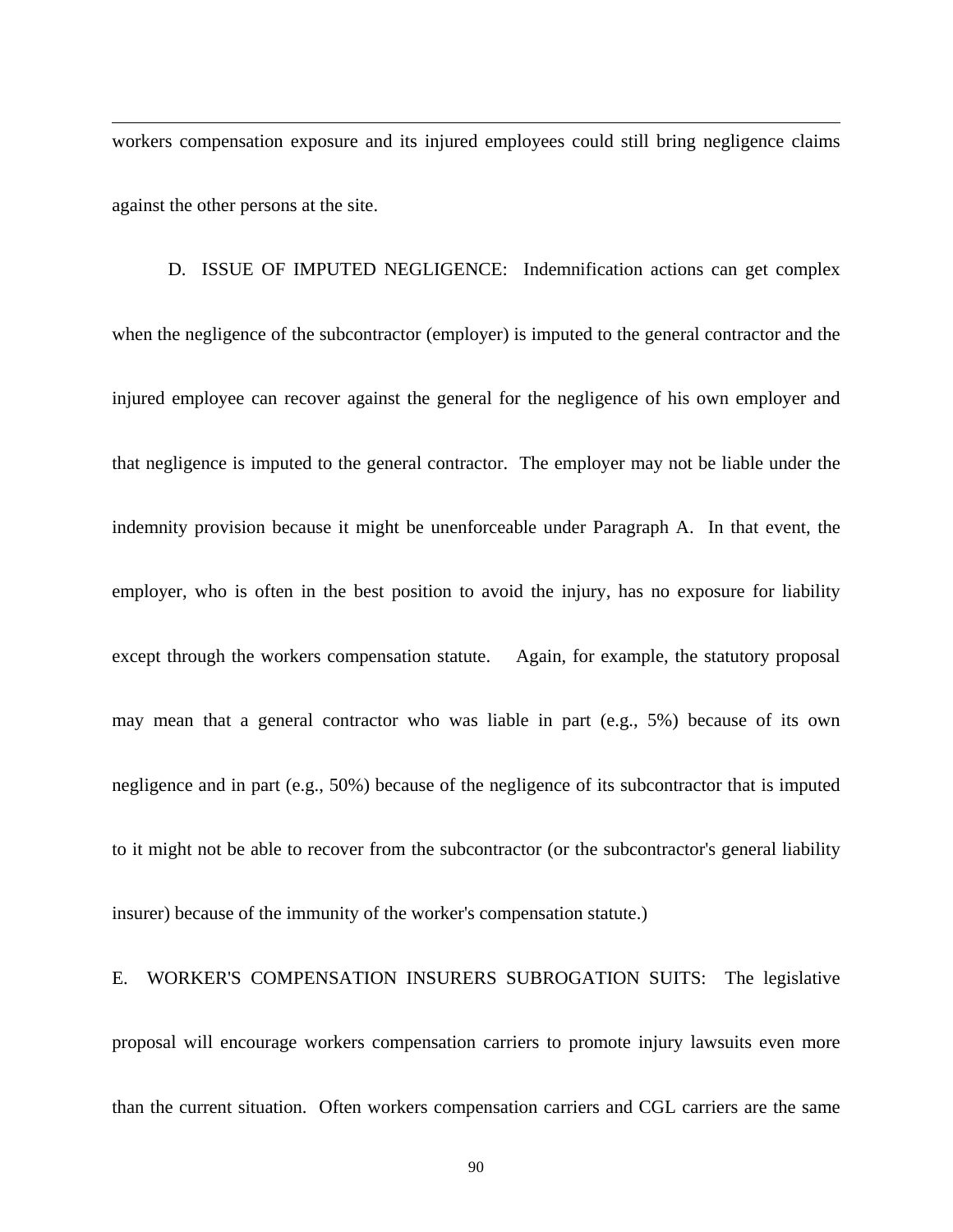or related companies for a contractor or subcontractor. If the CGL carriers have no liability under the contractual liability endorsements (as proposed by the legislation), then the workers compensation carrier has nothing to lose by encouraging the worker to bring a third party claim or bringing that claim itself. A potential for more claims sponsored by workers compensation carriers exists, even though previously they may have been dissuaded by a related company's exposure under an indemnity provision.

 $\overline{\phantom{a}}$ 

F. OTHER (NONCONTRACTUAL) GROUNDS FOR INDEMNITY: The legislative proposal does not address other common law grounds for indemnity (primarily breach of an independent duty). These common law grounds require a breach of a duty so the indemnitor has done something wrong. Common law indemnity does not make someone responsible to indemnify someone for their own negligence; it takes an express intent to accomplish that result. If the proposal becomes law, the litigation between the general contractor's insurers and the subonctractor's insurers will focus on "breach of an independent duty" theory.

Regardless, a claim for common law indemnity may include that a party has breach a contract requirement that would amount to an "independent duty," (which is not clearly defined by the courts). If a party breaches an independent duty, it could be subject to a claim of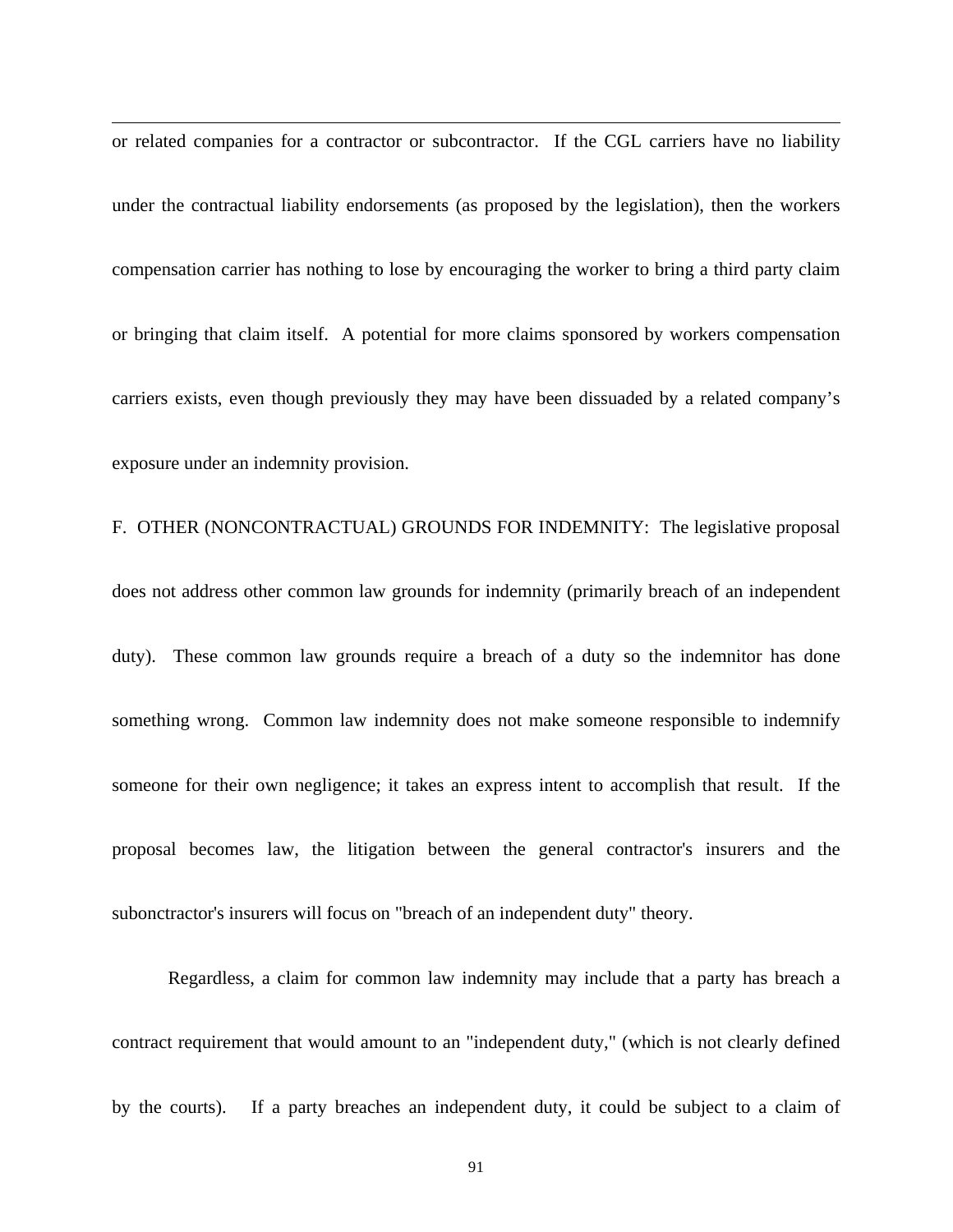common law indemnity against by the party who suffered liability. The proposed legislation's effect on such a claim is uncertain. The proposed legislation purports to invalidate (any contractual provision). This could be left to the courts to sort out, but it is another issue raised by the proposed legislation.

 $\overline{\phantom{a}}$ 

G. LEGITIMATE CONCERNS VERSUS OVERSTATED CONCERNS: The statutory proposal addresses a legitimate concern of the construction industry. The concern of builders is that they have little or no bargaining power over indemnification provisions. Because the risk of injury is uncertain and other contractors who need work will overlook the risk, everyone in the industry basically accepts the provisions as drafted and then hopes for the best or hopes their insurance covers the risk.

Some recent court decisions appear to have made more likely the prospect of a contractor having to indemnify a person of their own negligence. These decisions may have rekindled the interest in the statutory proposal.

Any greater concern than these seems overstated. The ostensible concern for "improving long term construction costs" and "improving the overall business climate," seems overstated. A better proposal to achieve both ends would be to have one policy covering all risks on a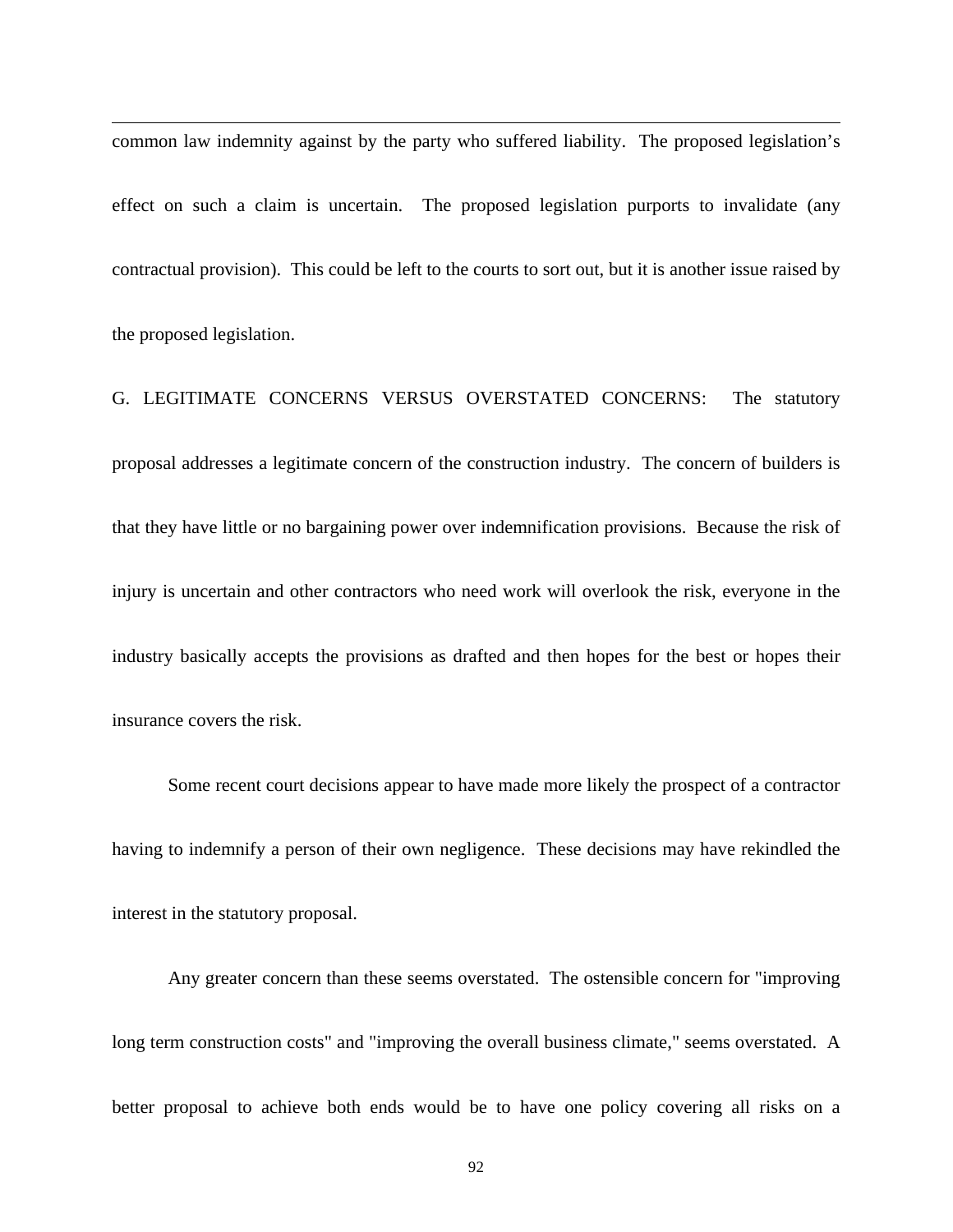construction project. Then there would be just one premium, one insurer, and no fight over who was at fault. The total cost for insurance on the project should be reduced by a "one project policy" concept.

The concern over "promoting corporate responsibility," is also exaggerated. Thoughts about whether an employer's carrier may be responsible for injuries has very little to do with the safety practices at a site. Safety meetings, OSHA training, and vigilance at a project have so much more to do with safety than who may ultimately have insurance coverage. Few workers or supervisors probably discuss "who has insurance coverage" at a job site meeting.

<sup>237</sup> Need support.

 $\overline{\phantom{a}}$ 

<sup>238</sup> *See supra* note 65 and accompanying text.

<sup>239</sup> *See*, *e.g.*, Royal Ins. Co. of Am. v. Whitaker Contracting Corp., 824 So.2d 747, 753 (Ala.

2002); Chevron U.S.A., Inc. v. Murphy Exploration & Prod. Co., 151 S.W.3d 306, 310 (Ark.

2004); Johnson v. Bd. of County Comm'rs, 913 P.2d 119, 136 (Kan. 1996); Emery Waterhouse

Co. v. Lea, 467 A.2d 986, 993 (Me. 1983); Wallace v. Sherwood Constr. Co., 877 P.2d 632, 634

(Okla. Civ. App. 1994); Bernotas v. Super Fresh Food Mkts., Inc., 863 A.2d 478, 482 (Pa. 2004);

Barrons v. J.H. Findorff & Sons, Inc., 278 N.W.2d 827, 831 (Wis. 1979); *see also* Fosson v.

Ashland Oil & Refining Co., 309 S.W.2d 176, 178 (Ky. 1957) (holding that the clause must be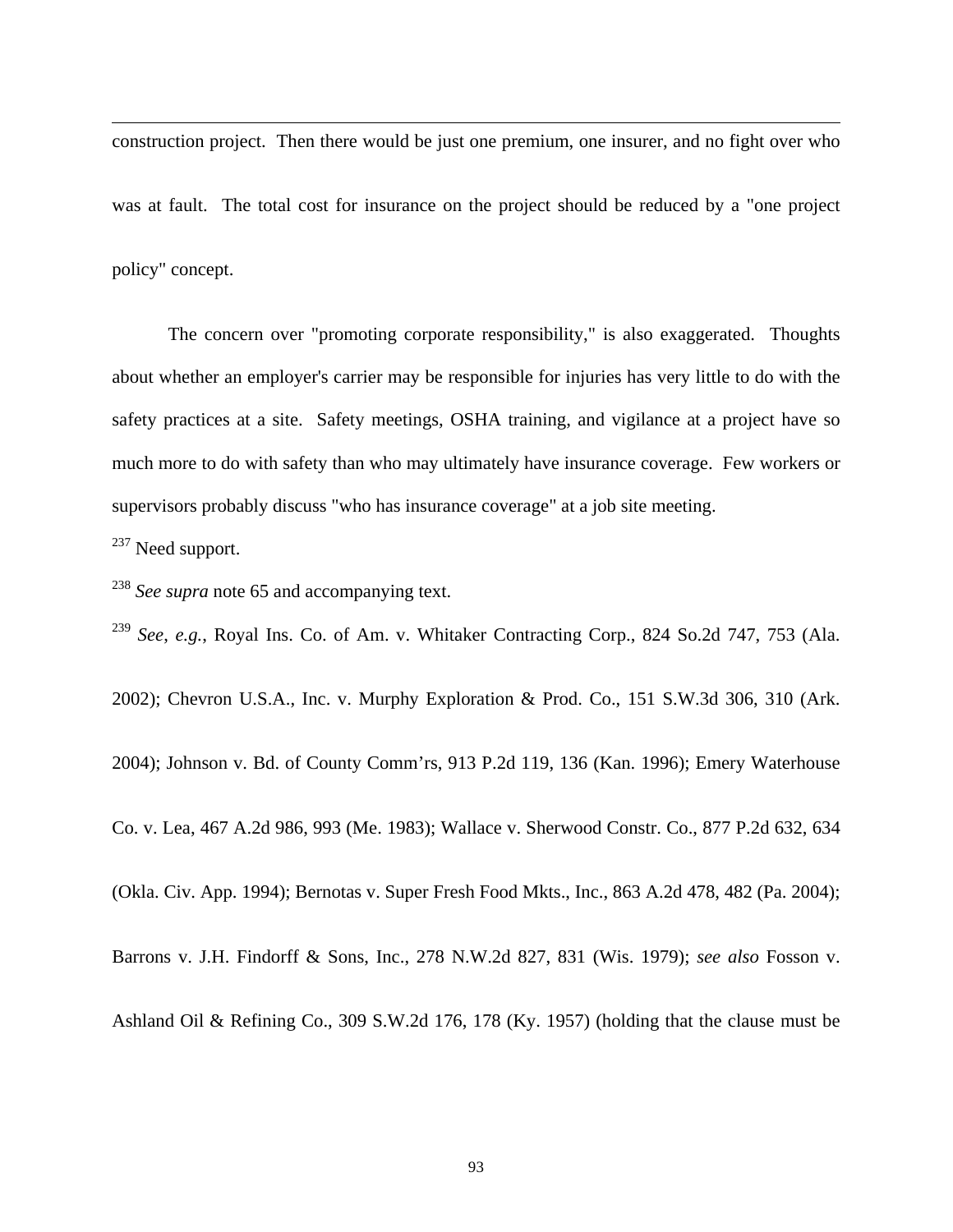free from doubt); Dunn v. CLD Paving, Inc., 663 A.2d 104, 106 (N.H. 1995) (stating that the language must "clearly and specifically" indicate the intention).

240 Specifically, eighteen states have adopted such a statute. *See* COLO. REV. STAT. § 13-50.5-

102(8) (year) (Colorado); CONN. GEN. STAT. § 52-572k (year) (Connecticut); DEL. CODE ANN.

tit. 6, § 2704 (1999) (Delaware); FLA. STAT. § 725.06 (year) (Florida); 740 ILL. COMP. STAT.

35/1 (year) (Illinois); LA. REV. STAT. ANN. § 38:2216(G) (2005) (Louisiana); MASS. GEN. LAWS

ch. 149, § 29C (2004) (Massachusetts); MINN. STAT. § 337.02 (year) (Minnesota); MISS. CODE

ANN. § 31-5-41 (1999) (Mississippi); MO. REV. STAT. § 434.100 (year) (Missouri); MONT. CODE

ANN. § 28-2-2111 (2005) (Montana); NEB. REV. STAT. § 25-21, 187(1) (year) (Nebraska); N.M.

STAT. ANN. § 56-7-1 (New Mexico); N.Y. GEN. OBLIG. LAW § 5-322.1 (McKinney 2001) (New

York); N.C. GEN. STAT. § 22B-1 (2003) (North Carolina); OHIO REV. CODE ANN. § 2305.31

(LexisNexis 2005) (Ohio); R.I. GEN. LAWS § 6-34-1 (2001) (Rhode Island); TEX. GOV'T CODE

ANN. § 2252.902 (Vernon 2000) (Texas).

 $\overline{\phantom{a}}$ 

<sup>241</sup> *See* COLO. REV. STAT. §§ 13-50.5-102(8); 740 ILL. COMP. STAT. 35/1; MISS. CODE ANN. § 31- 5-41; MO. REV. STAT. § 434.100; NEB. REV. STAT. § 25-21,187(1); *see also* MASS. GEN. LAWS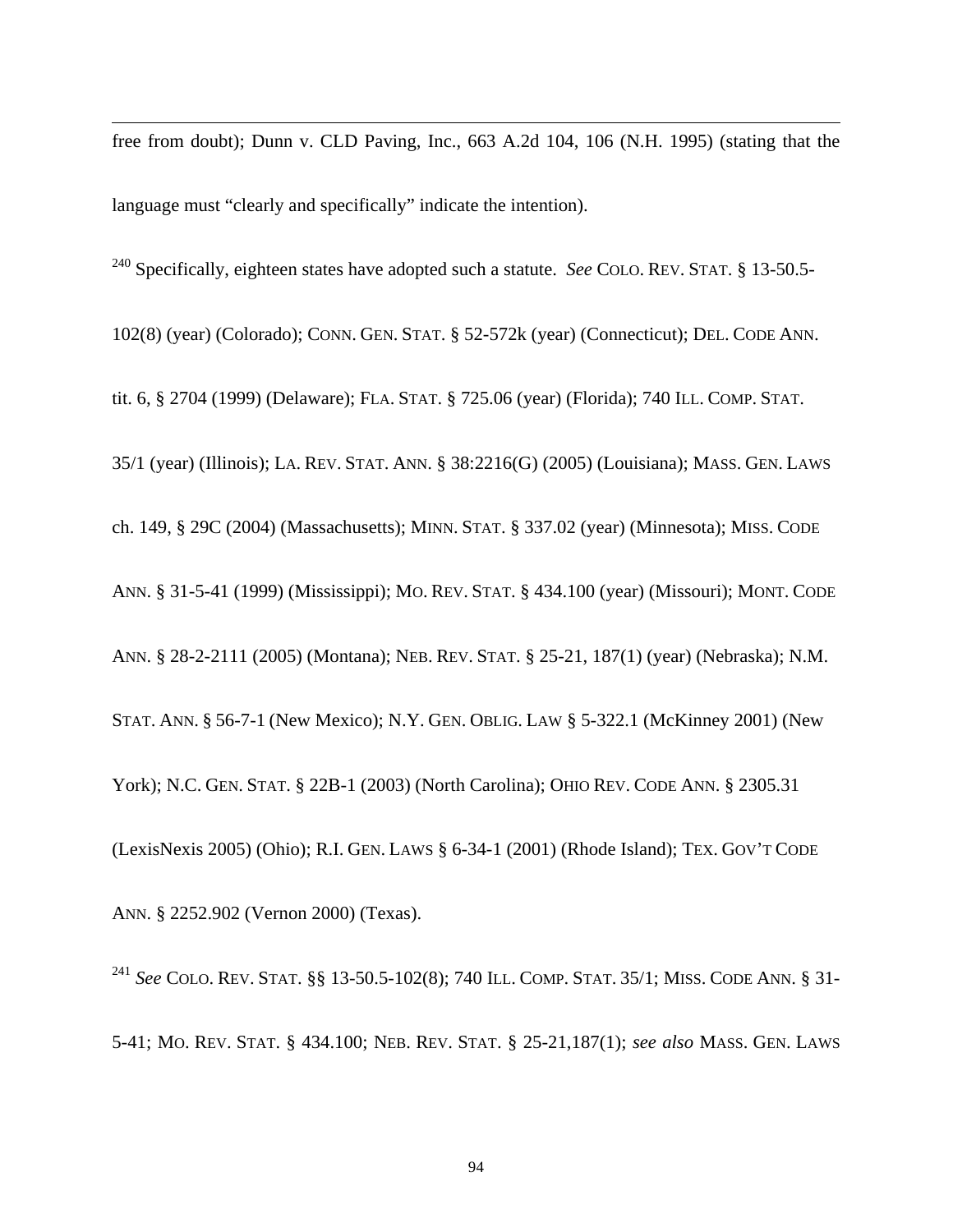ch. 149, § 29C (limiting the duty to indemnify to claims resulting from negligent acts of the indemnitor).

 $\overline{\phantom{a}}$ 

<sup>242</sup> *See* CONN. GEN. STAT. § 52-572k; LA. REV. STAT. ANN. § 38:2216(G); MINN. STAT. § 337.02; MONT. CODE ANN. § 28-2-2111; OHIO REV. CODE ANN. § 2305.31.

243 DEL. CODE ANN. tit. 6, § 2704(a); *see also* R.I. GEN. LAWS § 6-34-1(a) (prohibiting indemnification "caused by or resulting from" the indemnitee's negligence); TEX. GOV'T. CODE ANN. § 2252.902(b)(1) (prohibiting indemnification "caused by or results from the sole, joint, or concurrent negligence of the indemnitee").

<sup>244</sup> *See* FLA. STAT. § 725.06; N.M. STAT. § 56-7-1; N.Y. GEN. OBLIG. LAW § 5-322.1(1); N.C. GEN. STAT. § 22B-1; OR. REV. STAT. ANN. § 30.140(1) (LexisNexis 2003).

<sup>245</sup> *See, e.g.*, Sierra v. Garcia, 746 P.2d 1105, 1108 (N.M. 1987) ("[L]iability arising in whole or in part from an indemnitee's negligence . . . may not be contracted away by an indemnity agreement.").

<sup>246</sup> *See, e.g.,* N.M. STAT. § 56-7-1; N.Y. GEN. OBLIG. LAW § 5-322.1(1) ("This subdivision shall not preclude a promisee requiring indemnification for damages arising out of bodily injury to persons or damage to property caused by or resulting from the negligence of a party other than the promisee, whether or not the promisor is partially negligent.").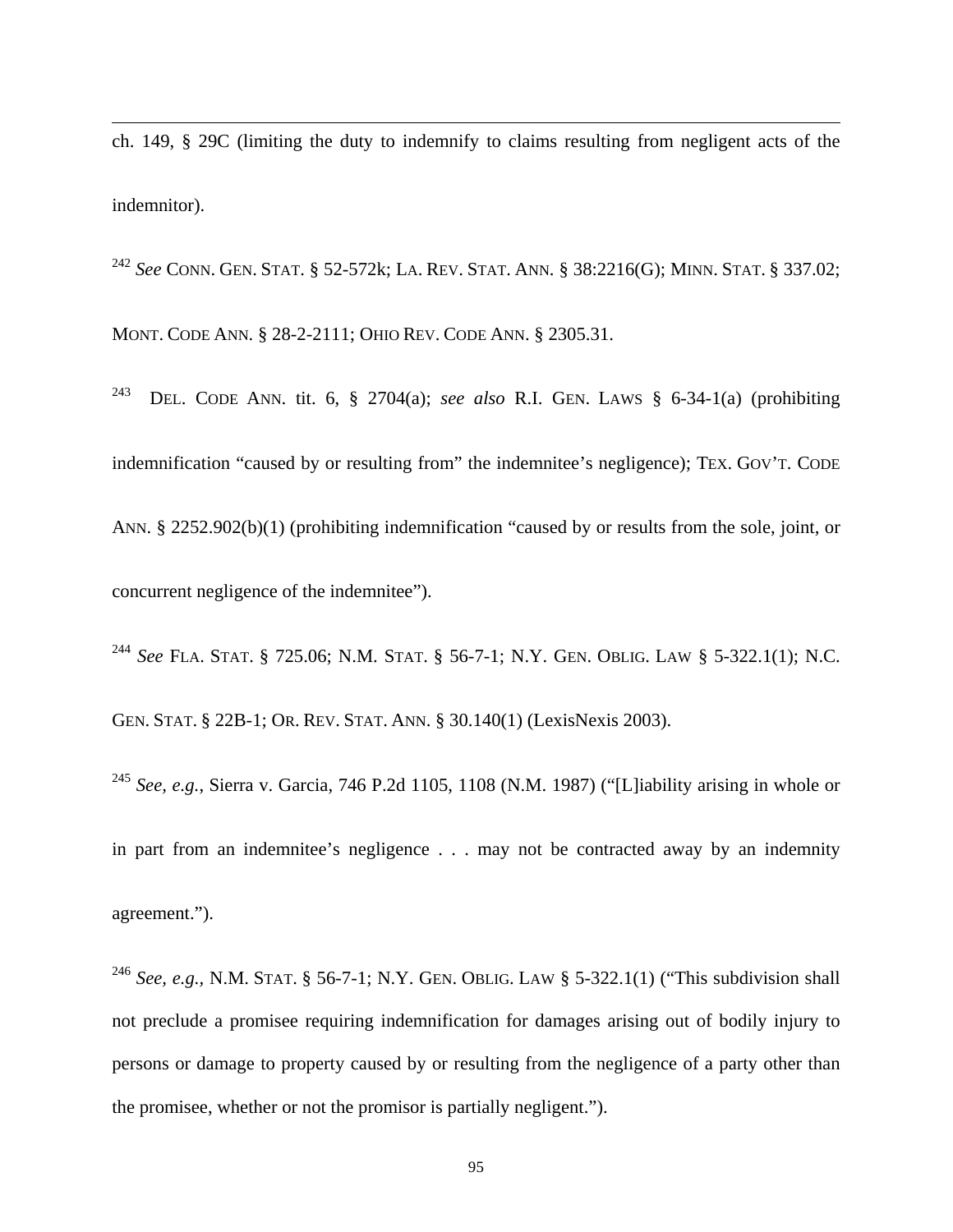$\overline{\phantom{a}}$ <sup>247</sup> Specifically, eighteen states have adopted such a rule. ALASKA STAT.  $\S$  45.45.900 (2004) (Alaska); ARIZ. REV. STAT. ANN. § 32-1159 (2002) (Arizona); CAL. CIV. CODE § 2782 (West Year) (California); GA. CODE ANN. § 13-8-2 (2003) (Georgia); HAW. REV. STAT. § 431:10-222 (1993) (Hawaii); IDAHO CODE ANN. § 29-114 (year) (Idaho); IND. CODE § 26-2-5-1 (year) (Indiana); MD. CODE ANN., CTS. & JUD. PROC. § 5-401 (LexisNexis 2002) (Maryland); MICH. COMP. LAWS § 691.991 (year) (Michigan); N.J. STAT. ANN. § 2A:40A-1 (West 2000) (New Jersey); OR. REV. STAT. § 30.140 (year) (Oregon); S.C. CODE ANN. § 32-2-10 (year) (South Carolina); S.D. CODIFIED LAWS § 56-3-18 (2004) (South Dakota); TENN. CODE ANN. § 62-6-123 (1997) (Tennessee); UTAH CODE ANN. § 13-8-1 (1953) (Utah); VA. CODE ANN. § 11-4.1 (year) (Virginia); WASH. REV. CODE § 4.24.115 (year) (Washington); W. VA. CODE § 55-8-14 (year) (West Virginia).

 A few other state statutes set forth rules about indemnification of one's own negligence unique to the relationship between the indemnitor and indemnitee. *See, e.g.*, ARIZ. REV. STAT. ANN. § 41-2586 (2004) (designating architects or engineers as indemnitees and contractors as indemnitors); *id.* § 34-226 (2000) (same); N.H. REV. STAT. ANN. § 338-A:1 (1995) (same); 68 PA. CONS. STAT. ANN. § 491 (2004) (same); TEXAS CIV. PRAC. & REM. CODE ANN. § 130.002 (Vernon 2005) (same); VA. CODE ANN. § 11-4.4 (Supp. 2005) (same); *see also* N.D. CENT. CODE § 9-08-02.1 (1987) (designating owners as indemnitees and contractors as indemnitors). <sup>248</sup> S.D. CODIFIED LAWS § 56-3-18 (2004).

<sup>249</sup> *See* Becker v. Black & Veatch Consulting Eng'rs, 509 F.2d 42, 47 n.7 (8th Cir. 1974) (noting that a contract construed to allow such indemnification "would be contrary to the public policy of South Dakota and void" (citing S.D. CODIFIED LAWS § 56-3-18)).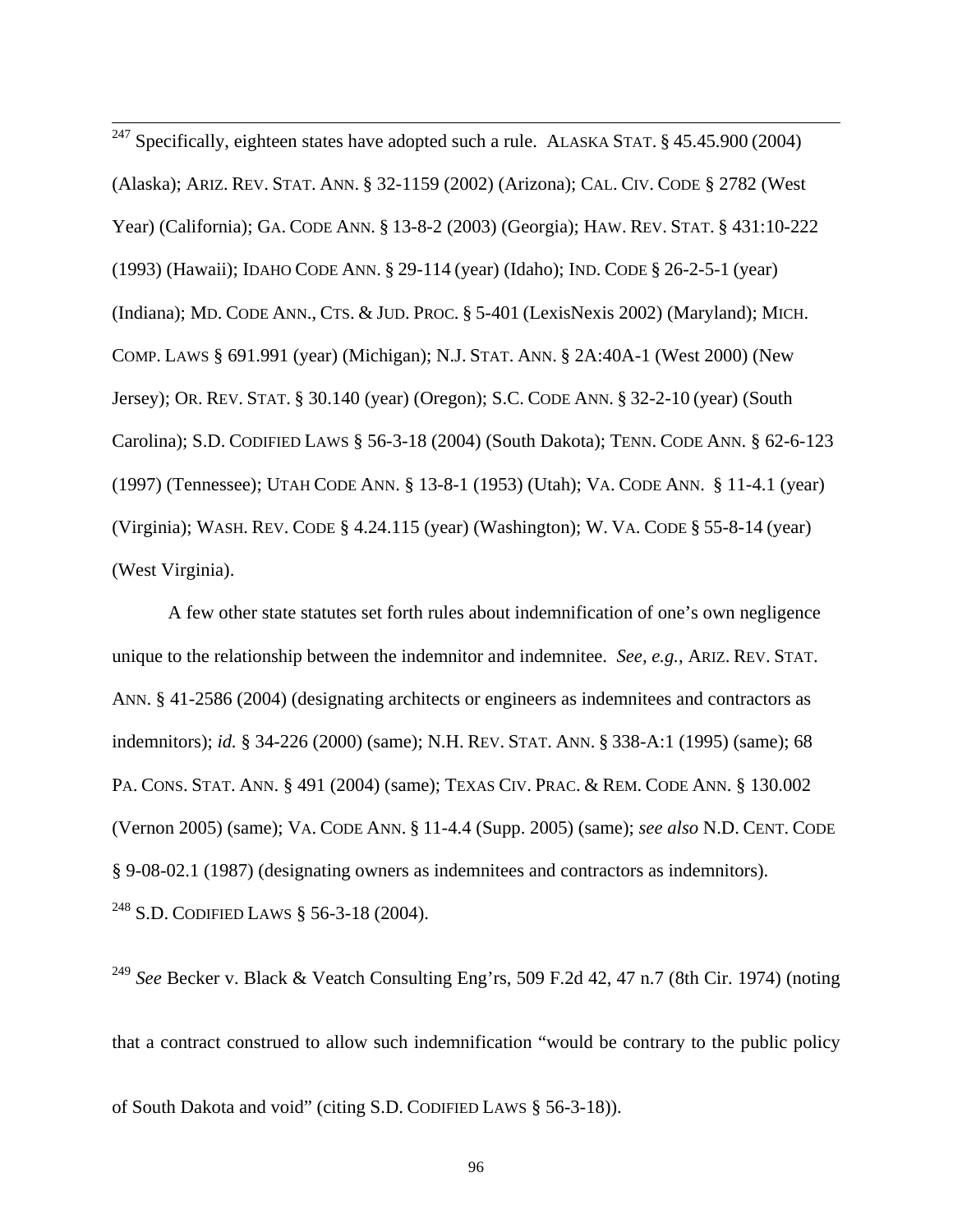$^{250}$  MINN. STAT. §§ 337.01-.05 (2002).

<sup>251</sup> *Id.* § 337.02.

252 *Id.* 

 $\overline{\phantom{a}}$ 

<sup>253</sup> *See* Holmes v. Watson-Forsberg Co., 488 N.W.2d 473, 475 (Minn. 1992) (quoting Holmes v.

Watson-Forsberg Co., 471 N.W.2d 109, 112 (Minn. Ct. App. 1991) *rev'd*, 488 N.W.2d 473

(Minn. 1992)); Seward Hous. Corp. v. Conroy Bros., 573 N.W.2d 364, 366 (Minn. 1998);

Katzner v. Kelleher Constr., 545 N.W.2d 378, 381 (Minn. 1996); Van Vickle v. C.W. Scheurer

& Sons, Inc., 556 N.W.2d 238, 241–42 (Minn. Ct. App. 1996); Seifert v. Regents of the Univ. of

Minn., 505 N.W.2d 83, 85–86 (Minn. Ct. App. 1993).

<sup>254</sup> *Van Vickel*, 556 N.W.2d at 241 (quoting MINN. STAT. § 337.05).

<sup>255</sup> *Seifert*, 505 N.W.2d at 86.

256 MINN. STAT. § 337.05(2); *Van Vickle*, 556 N.W.2d at 241–42; *Holmes*, 488 N.W.2d at 475.

257 *See* MINN. STAT. § 337.05; *Van Vickle*, 556 N.W.2d at 241; *Holmes*, 488 N.W.2d at 475.

<sup>258</sup> *See Van Vickle*, 556 N.W.2d at 241; *Holmes*, 488 N.W.2d at 475.

<sup>259</sup> *See, e.g.*, MONT. CODE ANN. § 28-2-2111 (year); N.M. STAT. § 56-7-1(C) (year).

<sup>260</sup> *See*, *e.g.*, ALASKA STAT. § 45.45.900 (2004); CAL. CIV. CODE § 2782 (West 1993); CONN. GEN. STAT. § 52-572k (1958); GA. CODE ANN. § 13-8-2 (2003); HAW. REV. STAT. § 431:10-222